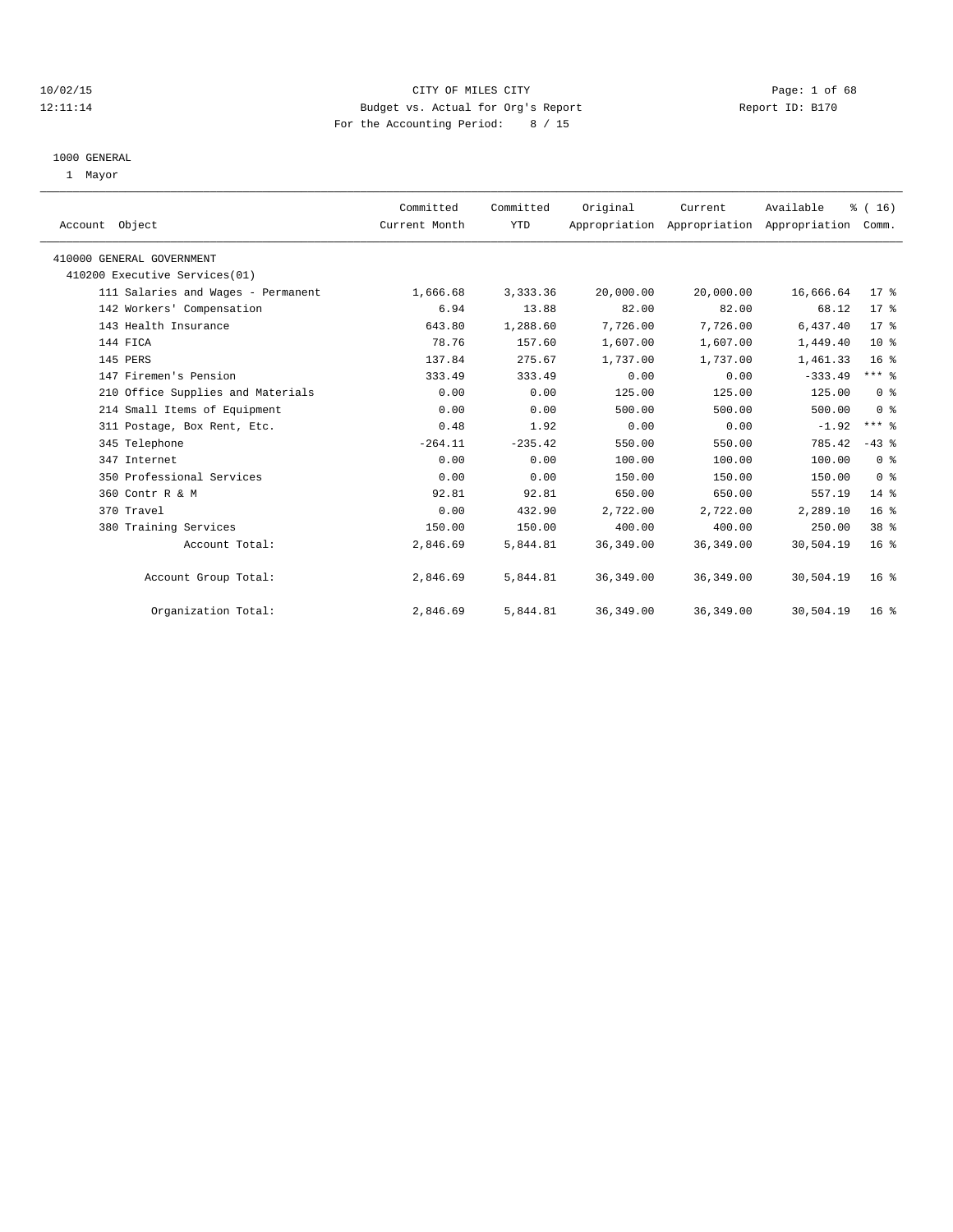## 10/02/15 CITY OF MILES CITY Page: 2 of 68 12:11:14 Budget vs. Actual for Org's Report Report ID: B170 For the Accounting Period: 8 / 15

## 1000 GENERAL

2 City Council

| Account Object                           | Committed<br>Current Month | Committed<br><b>YTD</b> | Original  | Current   | Available<br>Appropriation Appropriation Appropriation | % (16)<br>Comm. |
|------------------------------------------|----------------------------|-------------------------|-----------|-----------|--------------------------------------------------------|-----------------|
| 410000 GENERAL GOVERNMENT                |                            |                         |           |           |                                                        |                 |
| 410100 Legislative Services(02)          |                            |                         |           |           |                                                        |                 |
| 111 Salaries and Wages - Permanent       | 2,000.00                   | 4,000.00                | 24,000.00 | 24,000.00 | 20,000.00                                              | 17 <sup>8</sup> |
| 142 Workers' Compensation                | 8.32                       | 16.64                   | 95.00     | 95.00     | 78.36                                                  | 18 %            |
| 144 FICA                                 | 152.96                     | 305.92                  | 1,837.00  | 1,837.00  | 1,531.08                                               | $17*$           |
| 145 PERS                                 | 41.36                      | 82.71                   | 497.00    | 497.00    | 414.29                                                 | $17*$           |
| 220 Operating Expenses                   | 0.00                       | 0.00                    | 200.00    | 200.00    | 200.00                                                 | 0 <sup>8</sup>  |
| 350 Professional Services                | 0.00                       | 0.00                    | 500.00    | 500.00    | 500.00                                                 | 0 <sup>8</sup>  |
| 370 Travel                               | 0.00                       | 0.00                    | 500.00    | 500.00    | 500.00                                                 | 0 <sup>8</sup>  |
| 380 Training Services                    | 0.00                       | 0.00                    | 500.00    | 500.00    | 500.00                                                 | 0 <sup>8</sup>  |
| Account Total:                           | 2,202.64                   | 4,405.27                | 28,129.00 | 28,129.00 | 23,723.73                                              | 16 <sup>8</sup> |
| 410105 Safety Culture-Supplies           |                            |                         |           |           |                                                        |                 |
| 230 Repair and Maintenance Supplies      | 0.00                       | 0.00                    | 500.00    | 500.00    | 500.00                                                 | 0 <sup>8</sup>  |
| Account Total:                           | 0.00                       | 0.00                    | 500.00    | 500.00    | 500.00                                                 | 0 <sup>8</sup>  |
| Account Group Total:                     | 2,202.64                   | 4,405.27                | 28,629.00 | 28,629.00 | 24, 223. 73                                            | 15 <sub>8</sub> |
| 470000 Housing and Community Development |                            |                         |           |           |                                                        |                 |
| 470300 Ecomonic Development              |                            |                         |           |           |                                                        |                 |
| 350 Professional Services                | 0.00                       | 0.00                    | 5,000.00  | 5,000.00  | 5,000.00                                               | 0 <sup>8</sup>  |
| Account Total:                           | 0.00                       | 0.00                    | 5,000.00  | 5,000.00  | 5.000.00                                               | 0 <sup>8</sup>  |
| Account Group Total:                     | 0.00                       | 0.00                    | 5,000.00  | 5,000.00  | 5,000.00                                               | 0 <sup>8</sup>  |
| Organization Total:                      | 2,202.64                   | 4,405.27                | 33,629.00 | 33,629.00 | 29, 223. 73                                            | 13 <sup>8</sup> |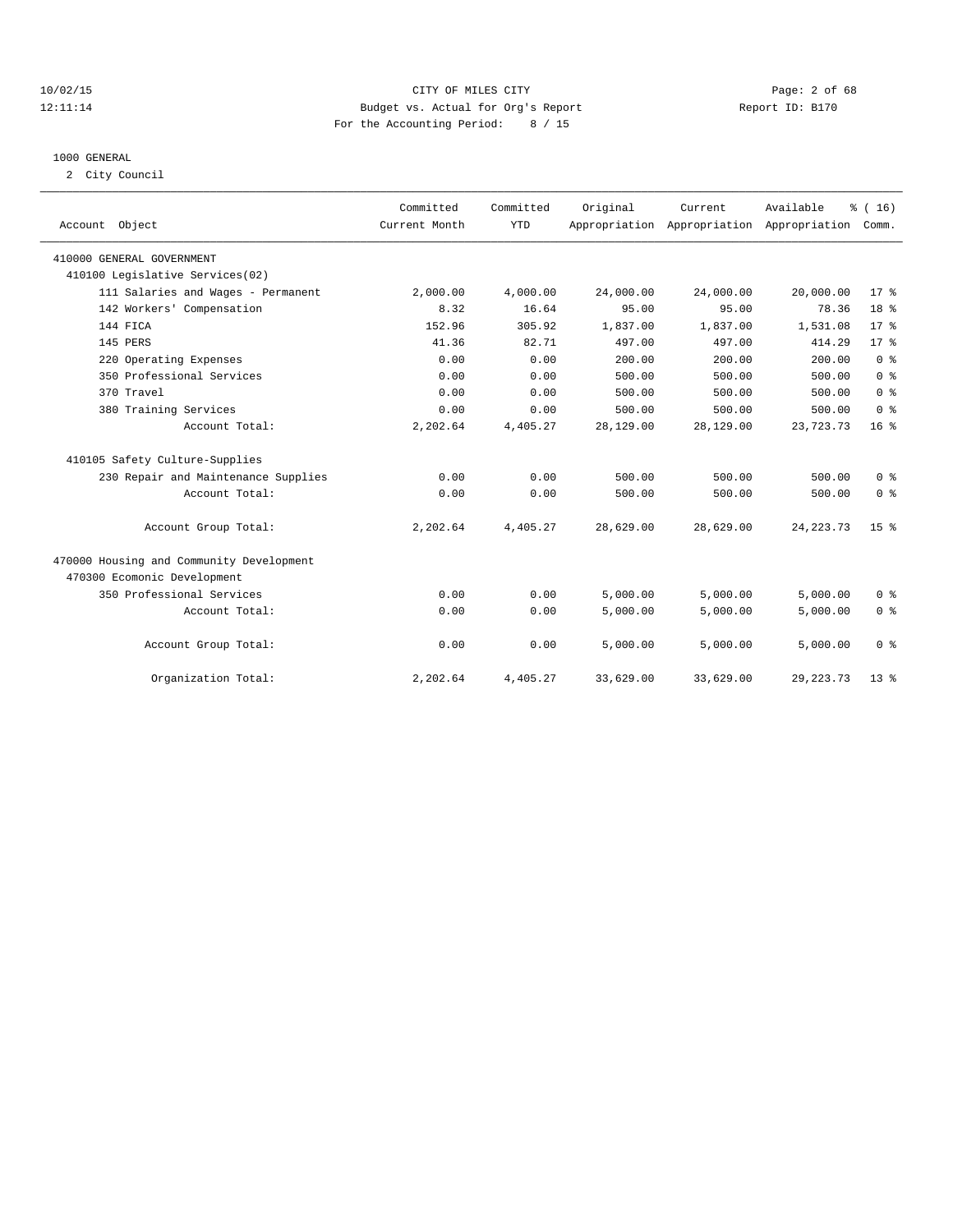## 10/02/15 CITY OF MILES CITY Page: 3 of 68 12:11:14 Budget vs. Actual for Org's Report Report ID: B170 For the Accounting Period: 8 / 15

## 1000 GENERAL

3 City Clerk

| Account Object                             | Committed<br>Current Month | Committed<br><b>YTD</b> | Original   | Current    | Available<br>Appropriation Appropriation Appropriation Comm. | % (16)          |
|--------------------------------------------|----------------------------|-------------------------|------------|------------|--------------------------------------------------------------|-----------------|
|                                            |                            |                         |            |            |                                                              |                 |
| 410000 GENERAL GOVERNMENT                  |                            |                         |            |            |                                                              |                 |
| 410500 Financial Services(03)              |                            |                         |            |            |                                                              |                 |
| 111 Salaries and Wages - Permanent         | 7,384.60                   | 16,638.66               | 110,973.00 | 110,973.00 | 94, 334. 34                                                  | 15 <sup>°</sup> |
| 131 VACATION                               | 70.04                      | 8,259.80                | 2,200.00   | 2,200.00   | $-6,059.80$                                                  | $375$ $%$       |
| 132 SICK LEAVE                             | 0.00                       | 2,955.38                | 700.00     | 700.00     | $-2, 255.38$                                                 | $422$ %         |
| 133 OTHER LEAVE PAY                        | 0.00                       | 0.00                    | 9,855.00   | 9,855.00   | 9,855.00                                                     | 0 <sup>8</sup>  |
| 141 Unemployment Insurance                 | 11.19                      | 42.24                   | 186.00     | 186.00     | 143.76                                                       | 23%             |
| 142 Workers' Compensation                  | 91.52                      | 345.62                  | 1,427.00   | 1,427.00   | 1,081.38                                                     | $24$ %          |
| 143 Health Insurance                       | 1,286.90                   | 3, 217.75               | 23,177.00  | 23,177.00  | 19,959.25                                                    | $14*$           |
| 144 FICA                                   | 570.28                     | 2,153.79                | 9,465.00   | 9,465.00   | 7,311.21                                                     | $23$ $%$        |
| 145 PERS                                   | 535.64                     | 2,181.01                | 10,232.00  | 10,232.00  | 8,050.99                                                     | $21$ %          |
| 196 CLOTHING ALLOTMENT                     | 0.00                       | 300.00                  | 450.00     | 450.00     | 150.00                                                       | 67 %            |
| 210 Office Supplies and Materials          | 51.58                      | 51.58                   | 3,000.00   | 3,000.00   | 2,948.42                                                     | 2 <sub>8</sub>  |
| 214 Small Items of Equipment               | 0.00                       | 0.00                    | 5,580.00   | 5,580.00   | 5,580.00                                                     | 0 <sup>8</sup>  |
| 220 Operating Expenses                     | 175.94                     | 225.94                  | 2,600.00   | 2,600.00   | 2,374.06                                                     | 9 <sup>8</sup>  |
| 230 Repair and Maintenance Supplies        | 0.00                       | 0.00                    | 200.00     | 200.00     | 200.00                                                       | 0 <sup>8</sup>  |
| 311 Postage, Box Rent, Etc.                | $-299.91$                  | 414.86                  | 3,600.00   | 3,600.00   | 3,185.14                                                     | $12*$           |
| 320 Printing, Duplicating, Typing &        | 0.00                       | 0.00                    | 250.00     | 250.00     | 250.00                                                       | 0 <sup>8</sup>  |
| 330 Publicity, Subscriptions & Dues        | 479.33                     | 479.33                  | 1,400.00   | 1,400.00   | 920.67                                                       | $34$ $%$        |
| 334 Memberships, Registrations & Dues      | 0.00                       | 2,791.20                | 3,400.00   | 3,400.00   | 608.80                                                       | 82%             |
| 345 Telephone                              | 66.52                      | 116.77                  | 750.00     | 750.00     | 633.23                                                       | 16 <sup>8</sup> |
| 347 Internet                               | 19.52                      | 39.04                   | 250.00     | 250.00     | 210.96                                                       | 16 <sup>8</sup> |
| 350 Professional Services                  | 3,717.82                   | 5,341.68                | 22,000.00  | 22,000.00  | 16,658.32                                                    | $24$ %          |
| 360 Contr R & M                            | 278.44                     | 5,602.44                | 15,732.00  | 15,732.00  | 10,129.56                                                    | 36%             |
| 370 Travel                                 | 0.00                       | 0.00                    | 1,500.00   | 1,500.00   | 1,500.00                                                     | 0 <sup>8</sup>  |
| 380 Training Services                      | 150.00                     | 150.00                  | 1,000.00   | 1,000.00   | 850.00                                                       | 15 <sup>8</sup> |
| 382 Books                                  | 0.00                       | 0.00                    | 200.00     | 200.00     | 200.00                                                       | 0 <sup>8</sup>  |
| 513 Liability                              | 0.00                       | 26,637.38               | 26,638.00  | 26,638.00  | 0.62                                                         | 100 %           |
| 521 Surety Bonds for Officials & Employees | 0.00                       | 750.00                  | 750.00     | 750.00     | 0.00                                                         | $100*$          |
| Account Total:                             | 14,589.41                  | 78,694.47               | 257,515.00 | 257,515.00 | 178,820.53                                                   | $31$ %          |
|                                            |                            |                         |            |            |                                                              |                 |
| 411101 Labor Negotiations                  |                            |                         |            |            |                                                              |                 |
| 350 Professional Services                  | 1,793.75                   | 1,793.75                | 11,000.00  | 11,000.00  | 9,206.25                                                     | 16 <sup>8</sup> |
| Account Total:                             | 1,793.75                   | 1,793.75                | 11,000.00  | 11,000.00  | 9,206.25                                                     | 16 <sup>°</sup> |
| Account Group Total:                       | 16,383.16                  | 80,488.22               | 268,515.00 | 268,515.00 | 188,026.78                                                   | $30*$           |
| Organization Total:                        | 16, 383. 16                | 80,488.22               | 268,515.00 | 268,515.00 | 188,026.78                                                   | $30*$           |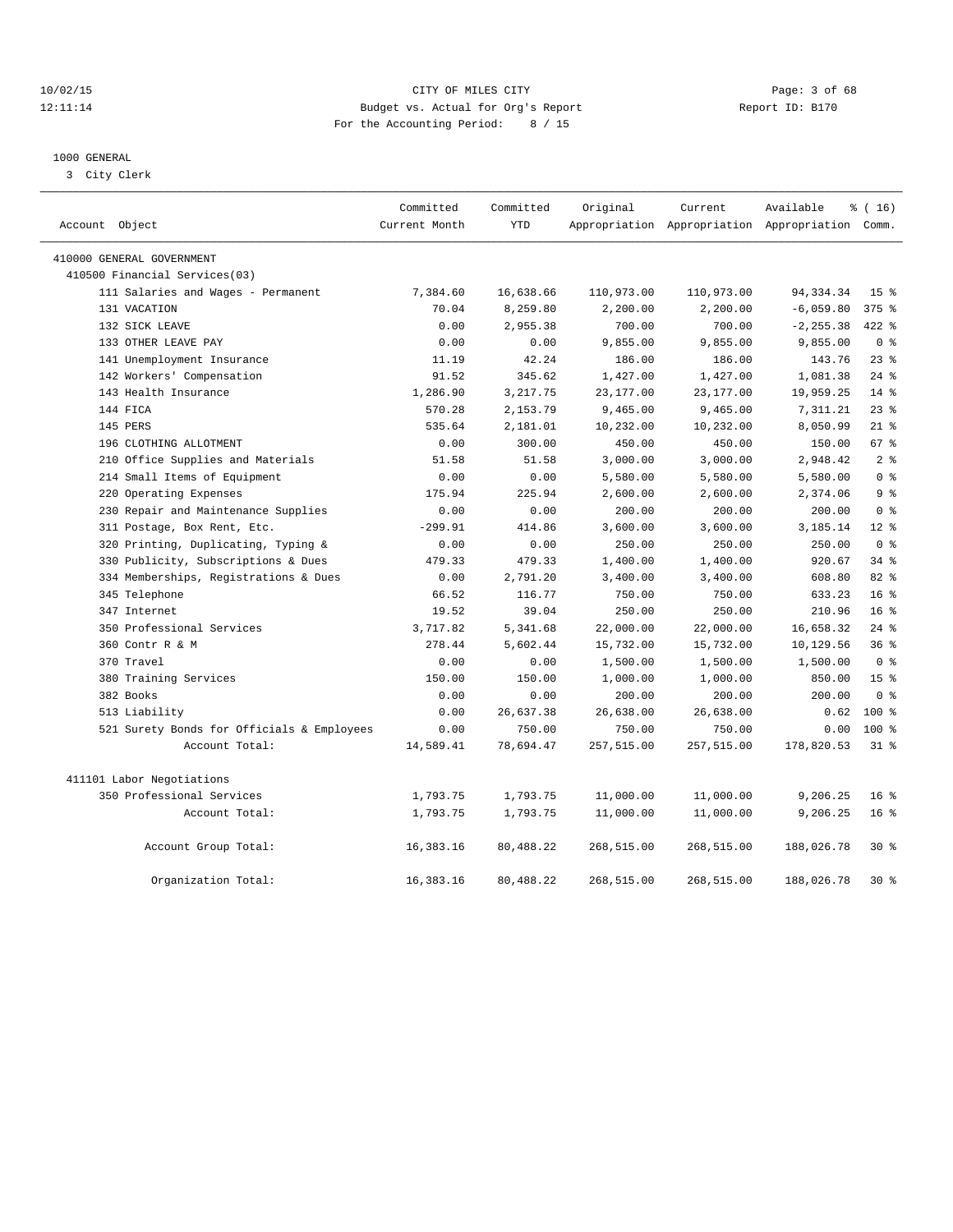## 10/02/15 CITY OF MILES CITY Page: 4 of 68 12:11:14 Budget vs. Actual for Org's Report Report ID: B170 For the Accounting Period: 8 / 15

## 1000 GENERAL

4 Attorney

| Account Object                     | Committed<br>Current Month | Committed<br><b>YTD</b> | Original   | Current<br>Appropriation Appropriation Appropriation | Available  | $\frac{1}{6}$ ( 16 )<br>Comm. |
|------------------------------------|----------------------------|-------------------------|------------|------------------------------------------------------|------------|-------------------------------|
| 410000 GENERAL GOVERNMENT          |                            |                         |            |                                                      |            |                               |
| 411100 Legal Services(04)          |                            |                         |            |                                                      |            |                               |
| 111 Salaries and Wages - Permanent | 7,306.76                   | 15, 441.75              | 97,975.00  | 97,975.00                                            | 82, 533.25 | 16 <sup>8</sup>               |
| 131 VACATION                       | 128.56                     | 578.52                  | 3,000.00   | 3,000.00                                             | 2,421.48   | 19 <sup>°</sup>               |
| 132 SICK LEAVE                     | 0.00                       | 0.00                    | 1,500.00   | 1,500.00                                             | 1,500.00   | 0 <sup>8</sup>                |
| 141 Unemployment Insurance         | 11.15                      | 24.14                   | 154.00     | 154.00                                               | 129.86     | 16 <sup>°</sup>               |
| 142 Workers' Compensation          | 42.70                      | 92.27                   | 564.00     | 564.00                                               | 471.73     | 16 <sup>°</sup>               |
| 144 FICA                           | 568.80                     | 1,231.30                | 7,839.00   | 7,839.00                                             | 6,607.70   | 16 <sup>8</sup>               |
| 145 PERS                           | 614.90                     | 1,324.87                | 8,475.00   | 8,475.00                                             | 7,150.13   | 16 <sup>°</sup>               |
| 196 CLOTHING ALLOTMENT             | 0.00                       | 75.00                   | 100.00     | 100.00                                               | 25.00      | 75 %                          |
| 210 Office Supplies and Materials  | 141.22                     | 141.22                  | 500.00     | 500.00                                               | 358.78     | 28 <sup>8</sup>               |
| 214 Small Items of Equipment       | 0.00                       | 0.00                    | 450.00     | 450.00                                               | 450.00     | 0 <sup>8</sup>                |
| 220 Operating Expenses             | 105.90                     | 331.95                  | 1,500.00   | 1,500.00                                             | 1,168.05   | $22$ %                        |
| 311 Postage, Box Rent, Etc.        | 41.13                      | 80.31                   | 600.00     | 600.00                                               | 519.69     | 13 <sup>°</sup>               |
| 345 Telephone                      | 18.63                      | 20.99                   | 120.00     | 120.00                                               | 99.01      | 17 <sup>8</sup>               |
| 350 Professional Services          | 955.00                     | 3,395.00                | 15,501.00  | 15,501.00                                            | 12,106.00  | $22$ %                        |
| 360 Contr R & M                    | 0.00                       | 0.00                    | 100.00     | 100.00                                               | 100.00     | 0 <sup>8</sup>                |
| 370 Travel                         | 0.00                       | 0.00                    | 550.00     | 550.00                                               | 550.00     | 0 <sup>8</sup>                |
| Account Total:                     | 9,934.75                   | 22,737.32               | 138,928.00 | 138,928.00                                           | 116,190.68 | 16 <sup>8</sup>               |
| Account Group Total:               | 9,934.75                   | 22,737.32               | 138,928.00 | 138,928.00                                           | 116,190.68 | 16 <sup>8</sup>               |
| Organization Total:                | 9,934.75                   | 22,737.32               | 138,928.00 | 138,928.00                                           | 116,190.68 | 16 <sup>8</sup>               |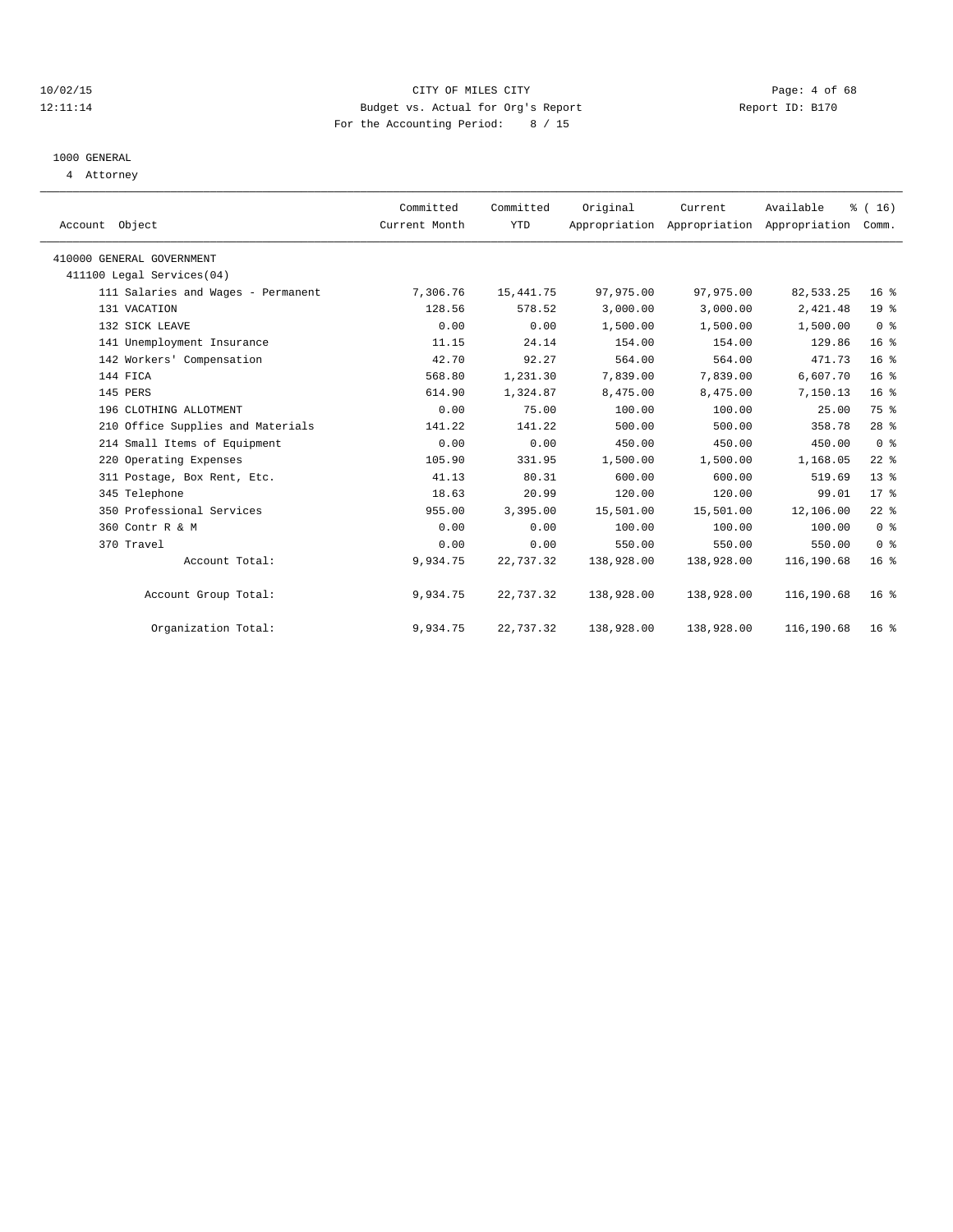## 10/02/15 CITY OF MILES CITY Page: 5 of 68 12:11:14 Budget vs. Actual for Org's Report Report ID: B170 For the Accounting Period: 8 / 15

————————————————————————————————————————————————————————————————————————————————————————————————————————————————————————————————————

## 1000 GENERAL

5 Police

|                                                                              | Committed     | Committed         | Original     | Current      | Available                                       | ៖ ( 16)         |
|------------------------------------------------------------------------------|---------------|-------------------|--------------|--------------|-------------------------------------------------|-----------------|
| Account Object                                                               | Current Month | YTD               |              |              | Appropriation Appropriation Appropriation Comm. |                 |
| 420000 PUBLIC SAFETY                                                         |               |                   |              |              |                                                 |                 |
| 420140 Crime Control and Investigation(05)                                   |               |                   |              |              |                                                 |                 |
| 111 Salaries and Wages - Permanent                                           | 52, 357.31    | 113,026.91        | 706,732.00   | 706,732.00   | 593,705.09                                      | 16 <sup>8</sup> |
| 121 OVERTIME-PERMANENT                                                       | 3,897.77      | 6,104.64          | 21,500.00    | 21,500.00    | 15, 395.36                                      | $28$ %          |
| 131 VACATION                                                                 | 5,253.34      | 11,711.35         | 30,000.00    | 30,000.00    | 18,288.65                                       | 39%             |
| 132 SICK LEAVE                                                               | 313.95        | 313.95            | 7,500.00     | 7,500.00     | 7,186.05                                        | 4%              |
| 133 OTHER LEAVE PAY                                                          | 0.00          | 651.30            | 8,004.00     | 8,004.00     | 7,352.70                                        | 8 %             |
| 134 HOLIDAY PAY                                                              | 0.00          | 1,077.25          | 21,500.00    | 21,500.00    | 20, 422.75                                      | 5 <sup>8</sup>  |
| 141 Unemployment Insurance                                                   | 92.75         | 199.35            | 1,218.00     | 1,218.00     | 1,018.65                                        | $16*$           |
| 142 Workers' Compensation                                                    | 2,911.15      | 6,225.33          | 34,709.00    | 34,709.00    | 28, 483.67                                      | 18 %            |
| 143 Health Insurance                                                         | 8,099.33      | 16, 211.51        | 107,304.00   | 107,304.00   | 91,092.49                                       | 15 <sup>°</sup> |
| 144 FICA                                                                     | 992.39        | 2,010.83          | 10,974.00    | 10,974.00    | 8,963.17                                        | 18 %            |
| 146 Police Pension                                                           | 7,839.21      | 15,554.90         | 109,054.00   | 109,054.00   | 93,499.10                                       | $14*$           |
| 196 CLOTHING ALLOTMENT                                                       | 0.00          | 0.00              | 12,960.00    | 12,960.00    | 12,960.00                                       | 0 <sup>8</sup>  |
| 210 Office Supplies and Materials                                            | 1,883.85      | 1,883.85          | 6,000.00     | 6,000.00     | 4,116.15                                        | $31$ %          |
| 214 Small Items of Equipment                                                 | 32.99         | 32.99             | 11,500.00    | 11,500.00    | 11,467.01                                       | 0 <sup>8</sup>  |
| 220 Operating Expenses                                                       | 802.34        | 1,554.41          | 13,125.00    | 13,125.00    | 11,570.59                                       | $12*$           |
| 226 Clothing and Uniforms                                                    | 0.00          | 0.00              | 500.00       | 500.00       | 500.00                                          | 0 <sup>8</sup>  |
| 227 Firearm Supplies                                                         | 199.90        | 199.90            | 4,800.00     | 4,800.00     | 4,600.10                                        | 4%              |
| 230 Repair and Maintenance Supplies                                          |               |                   |              | 9,000.00     |                                                 | $26$ %          |
|                                                                              | 2,322.60      | 2,322.60          | 9,000.00     |              | 6,677.40                                        | $11$ %          |
| 231 Gas, Oil, Diesel Fuel, Grease, etc.                                      | 1,957.88      | 4,230.68<br>97.90 | 38,000.00    | 38,000.00    | 33,769.32<br>902.10                             | $10*$           |
| 311 Postage, Box Rent, Etc.                                                  | 97.90         |                   | 1,000.00     | 1,000.00     |                                                 | 0 <sup>8</sup>  |
| 330 Publicity, Subscriptions & Dues<br>334 Memberships, Registrations & Dues | 0.00          | 0.00              | 300.00       | 300.00       | 300.00                                          | 4%              |
|                                                                              | 0.00          | 100.00            | 2,708.00     | 2,708.00     | 2,608.00                                        |                 |
| 345 Telephone                                                                | 327.10        | 637.93            | 4,500.00     | 4,500.00     | 3,862.07                                        | $14*$           |
| 347 Internet                                                                 | 65.60         | 131.20            | 800.00       | 800.00       | 668.80                                          | 16 <sup>8</sup> |
| 350 Professional Services                                                    | 350.00        | 702.00            | 19,000.00    | 19,000.00    | 18,298.00                                       | 4%              |
| 360 Contr R & M                                                              | 40.50         | 83.27             | 204.00       | 204.00       | 120.73                                          | 41 %            |
| 366 R&M Vehicles - Police/Animal Control                                     | 0.00          | 0.00              | 18,000.00    | 18,000.00    | 18,000.00                                       | 0 <sup>8</sup>  |
| 370 Travel                                                                   | 30.00         | 30.00             | 4,500.00     | 4,500.00     | 4,470.00                                        | 1 <sup>°</sup>  |
| 380 Training Services                                                        | 0.00          | 445.00            | 7,000.00     | 7,000.00     | 6,555.00                                        | 6 %             |
| 512 Insurance on Vehicles & Equipment                                        | 0.00          | 1,346.31          | 1,347.00     | 1,347.00     | 0.69                                            | $100$ %         |
| 700 Grants, Contributions & Indemnities                                      | 0.00          | 0.00              | 15,970.00    | 15,970.00    | 15,970.00                                       | 0 <sup>8</sup>  |
| 791 Shop With A Cop                                                          | 1,945.26      | 1,945.26          | 5,000.00     | 5,000.00     | 3,054.74                                        | 39 %            |
| Account Total:                                                               | 91,813.12     | 188,830.62        | 1,234,709.00 | 1,234,709.00 | 1,045,878.38                                    | 15 <sup>°</sup> |
| 420144 School Resource Officer                                               |               |                   |              |              |                                                 |                 |
| 111 Salaries and Wages - Permanent                                           | 4,596.41      | 9,529.83          | 35, 359.00   | 35, 359.00   | 25,829.17                                       | $27$ %          |
| 121 OVERTIME-PERMANENT                                                       | 0.00          | 0.00              | 1,500.00     | 1,500.00     | $1,500.00$ 0 %                                  |                 |
| 131 VACATION                                                                 | 0.00          | 0.00              | 1,500.00     | 1,500.00     | 1,500.00                                        | 0 <sup>8</sup>  |
| 132 SICK LEAVE                                                               | 0.00          | 0.00              | 1,300.00     | 1,300.00     | 1,300.00                                        | $0$ %           |
| 133 OTHER LEAVE PAY                                                          | 0.00          | 0.00              | 1,000.00     | 1,000.00     | 1,000.00                                        | $0$ %           |
| 134 HOLIDAY PAY                                                              | 0.00          | 0.00              | 500.00       | 500.00       | 500.00                                          | 0 <sup>8</sup>  |
| 141 Unemployment Insurance                                                   | 6.89          | 14.28             | 136.00       | 136.00       | 121.72                                          | 11 %            |
| 142 Workers' Compensation                                                    | 219.65        | 434.75            | 1,889.00     | 1,889.00     | 1,454.25                                        | $23$ $%$        |
| 143 Health Insurance                                                         | 632.37        | 1,264.51          | 5,794.00     | 5,794.00     | 4,529.49                                        | 22 %            |
| 144 FICA                                                                     | 66.12         | 137.13            | 597.00       | 597.00       | 459.87                                          | $23$ $%$        |
| 146 Police Pension                                                           | 621.62        | 1,170.05          | 5,931.00     | 5,931.00     | 4,760.95                                        | $20*$           |
| Account Total:                                                               | 6,143.06      | 12,550.55         | 55,506.00    | 55,506.00    | 42,955.45                                       | $23$ %          |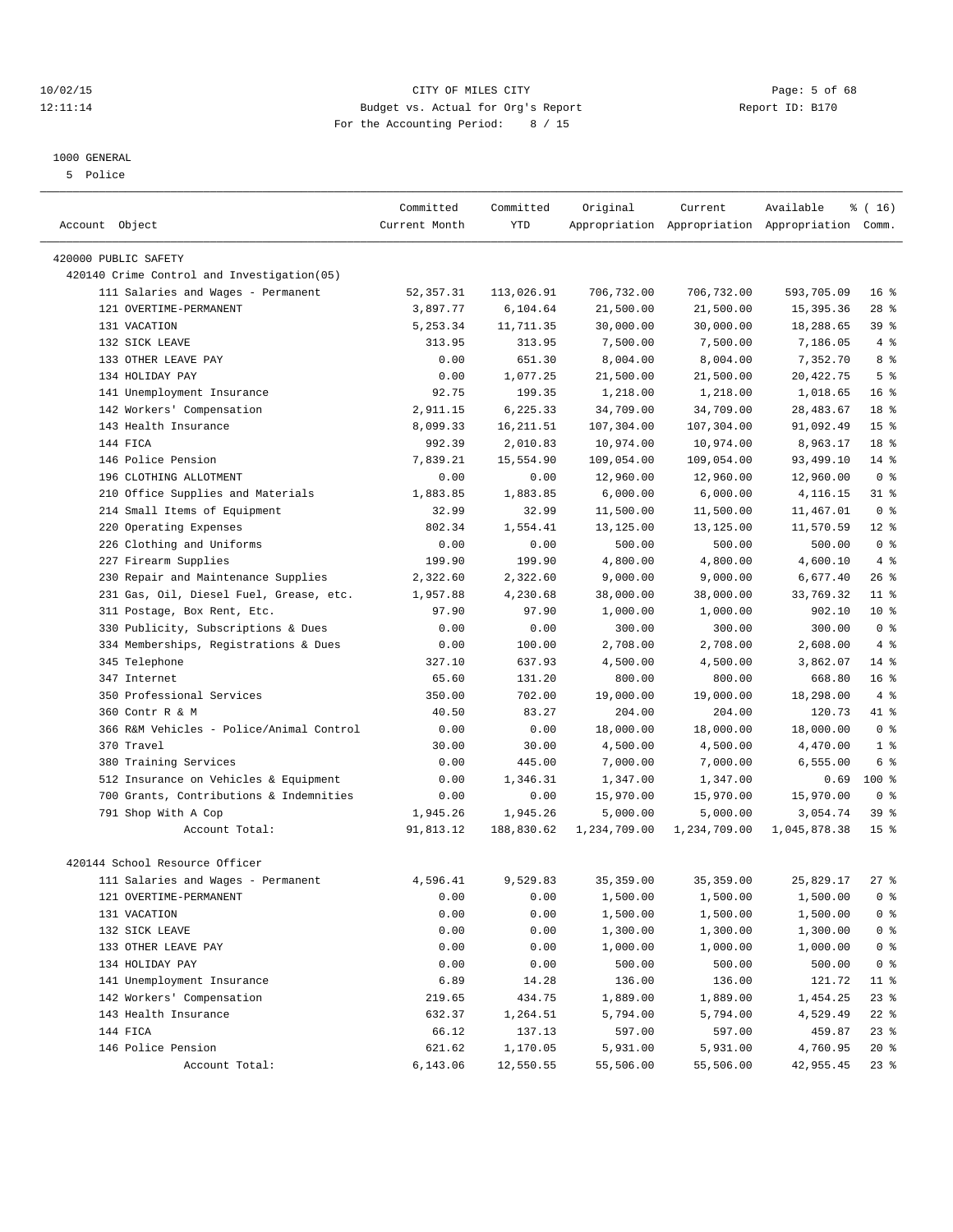## 10/02/15 CITY OF MILES CITY Page: 6 of 68 12:11:14 Budget vs. Actual for Org's Report Report ID: B170 For the Accounting Period: 8 / 15

## 1000 GENERAL

5 Police

| Account Object                          | Committed<br>Current Month | Committed<br><b>YTD</b> | Original     | Current      | Available<br>Appropriation Appropriation Appropriation Comm. | % (16)          |
|-----------------------------------------|----------------------------|-------------------------|--------------|--------------|--------------------------------------------------------------|-----------------|
| 420160 Communications-Dispatch          |                            |                         |              |              |                                                              |                 |
| 111 Salaries and Wages - Permanent      | 18,562.76                  | 39, 126.37              | 218,126.00   | 218,126.00   | 178,999.63                                                   | 18 <sup>8</sup> |
| 121 OVERTIME-PERMANENT                  | 825.61                     | 1,950.71                | 7,000.00     | 7,000.00     | 5,049.29                                                     | 28 <sup>8</sup> |
| 131 VACATION                            | 1,674.38                   | 5,810.20                | 12,000.00    | 12,000.00    | 6,189.80                                                     | 48 %            |
| 132 SICK LEAVE                          | 0.00                       | 5,020.23                | 4,500.00     | 4,500.00     | $-520.23$                                                    | 112 %           |
| 133 OTHER LEAVE PAY                     | 19.40                      | 19.40                   | 3,000.00     | 3,000.00     | 2,980.60                                                     | 1 <sup>8</sup>  |
| 134 HOLIDAY PAY                         | 0.00                       | 1,258.72                | 12,620.00    | 12,620.00    | 11,361.28                                                    | $10*$           |
| 141 Unemployment Insurance              | 31.61                      | 79.82                   | 392.00       | 392.00       | 312.18                                                       | $20*$           |
| 142 Workers' Compensation               | 1,011.78                   | 2,503.52                | 11,776.00    | 11,776.00    | 9,272.48                                                     | $21$ %          |
| 143 Health Insurance                    | 2,498.00                   | 5,399.90                | 46, 354.00   | 46, 354.00   | 40,954.10                                                    | $12*$           |
| 144 FICA                                | 1,606.21                   | 4,058.02                | 19,981.00    | 19,981.00    | 15,922.98                                                    | $20*$           |
| 145 PERS                                | 1,721.39                   | 4,126.06                | 20,626.00    | 20,626.00    | 16,499.94                                                    | $20*$           |
| 196 CLOTHING ALLOTMENT                  | 0.00                       | 31.26                   | 2,000.00     | 2,000.00     | 1,968.74                                                     | 2 <sup>°</sup>  |
| 210 Office Supplies and Materials       | 167.67                     | 167.67                  | 3,500.00     | 3,500.00     | 3,332.33                                                     | 5 <sup>8</sup>  |
| 214 Small Items of Equipment            | 0.00                       | 0.00                    | 4,500.00     | 4,500.00     | 4,500.00                                                     | 0 <sup>8</sup>  |
| 220 Operating Expenses                  | 65.00                      | 65.00                   | 2,000.00     | 2,000.00     | 1,935.00                                                     | 3%              |
| 231 Gas, Oil, Diesel Fuel, Grease, etc. | 0.00                       | 0.00                    | 600.00       | 600.00       | 600.00                                                       | 0 <sup>8</sup>  |
| 311 Postage, Box Rent, Etc.             | 0.00                       | 0.00                    | 75.00        | 75.00        | 75.00                                                        | 0 <sup>°</sup>  |
| 320 Printing, Duplicating, Typing &     | 0.00                       | 0.00                    | 300.00       | 300.00       | 300.00                                                       | 0 <sup>8</sup>  |
| 330 Publicity, Subscriptions & Dues     | 0.00                       | 0.00                    | 100.00       | 100.00       | 100.00                                                       | 0 <sup>°</sup>  |
| 334 Memberships, Registrations & Dues   | 0.00                       | 0.00                    | 400.00       | 400.00       | 400.00                                                       | 0 <sup>8</sup>  |
| 345 Telephone                           | 325.20                     | 634.13                  | 5,100.00     | 5,100.00     | 4,465.87                                                     | $12*$           |
| 350 Professional Services               | 0.00                       | 6,972.69                | 18,825.00    | 18,825.00    | 11,852.31                                                    | 37%             |
| 360 Contr R & M                         | 0.00                       | 0.00                    | 400.00       | 400.00       | 400.00                                                       | 0 <sup>8</sup>  |
| 370 Travel                              | 0.00                       | 0.00                    | 1,000.00     | 1,000.00     | 1,000.00                                                     | 0 <sup>8</sup>  |
| 380 Training Services                   | 160.00                     | 160.00                  | 1,200.00     | 1,200.00     | 1,040.00                                                     | $13*$           |
| Account Total:                          | 28,669.01                  | 77,383.70               | 396,375.00   | 396,375.00   | 318,991.30                                                   | 20%             |
| Account Group Total:                    | 126,625.19                 | 278,764.87              | 1,686,590.00 | 1,686,590.00 | 1,407,825.13                                                 | $17$ %          |
| Organization Total:                     | 126,625.19                 | 278,764.87              | 1,686,590.00 | 1,686,590.00 | 1,407,825.13                                                 | 17.8            |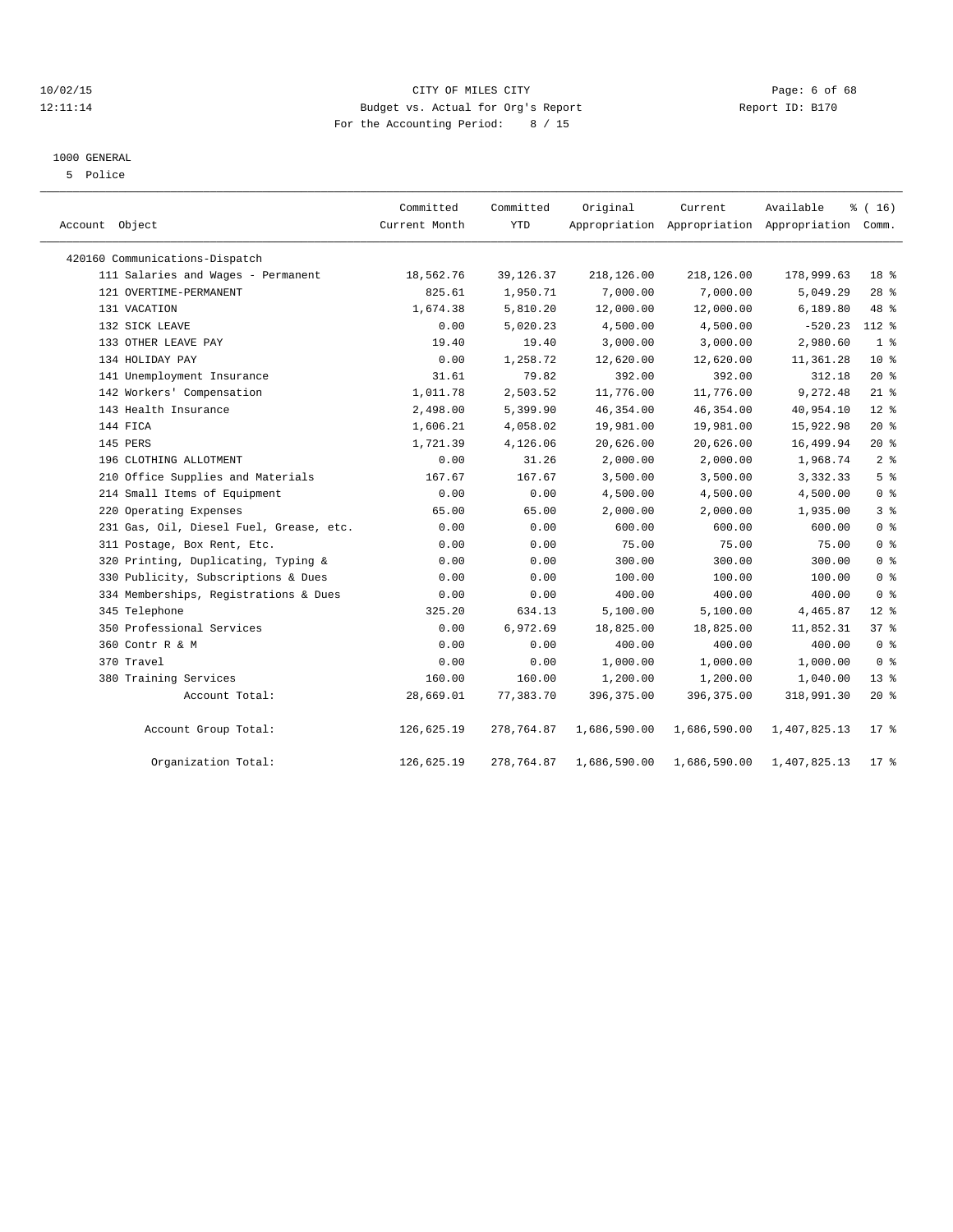## 10/02/15 CITY OF MILES CITY Page: 7 of 68 12:11:14 Budget vs. Actual for Org's Report Report ID: B170 For the Accounting Period: 8 / 15

## 1000 GENERAL

6 Police Judge

| Account Object                        | Committed<br>Current Month | Committed<br><b>YTD</b> | Original   | Current    | Available<br>Appropriation Appropriation Appropriation Comm. | % (16)           |  |
|---------------------------------------|----------------------------|-------------------------|------------|------------|--------------------------------------------------------------|------------------|--|
| 410000 GENERAL GOVERNMENT             |                            |                         |            |            |                                                              |                  |  |
| 410300 Judicial Services(06)          |                            |                         |            |            |                                                              |                  |  |
| 111 Salaries and Wages - Permanent    | 6,390.51                   | 13,512.27               | 85,481.00  | 85,481.00  | 71,968.73                                                    | 16 <sup>8</sup>  |  |
| 121 OVERTIME-PERMANENT                | 0.00                       | 0.00                    | 1,000.00   | 1,000.00   | 1,000.00                                                     | 0 <sup>8</sup>   |  |
| 131 VACATION                          | 926.16                     | 1,045.86                | 5,000.00   | 5,000.00   | 3,954.14                                                     | $21*$            |  |
| 132 SICK LEAVE                        | 279.12                     | 835.50                  | 3,000.00   | 3,000.00   | 2,164.50                                                     | 28 <sup>8</sup>  |  |
| 141 Unemployment Insurance            | 8.90                       | 18.59                   | 110.00     | 110.00     | 91.41                                                        | $17*$            |  |
| 142 Workers' Compensation             | 79.72                      | 165.91                  | 929.00     | 929.00     | 763.09                                                       | 18 <sup>°</sup>  |  |
| 143 Health Insurance                  | 1,286.90                   | 2,573.80                | 15,451.00  | 15,451.00  | 12,877.20                                                    | $17*$            |  |
| 144 FICA                              | 576.20                     | 1,192.72                | 7,228.00   | 7,228.00   | 6,035.28                                                     | $17*$            |  |
| 145 PERS                              | 465.17                     | 948.37                  | 7,537.00   | 7,537.00   | 6,588.63                                                     | 13 <sup>°</sup>  |  |
| 196 CLOTHING ALLOTMENT                | 0.00                       | 325.00                  | 300.00     | 300.00     | $-25.00$                                                     | 108 <sup>8</sup> |  |
| 210 Office Supplies and Materials     | 0.00                       | 0.00                    | 1,600.00   | 1,600.00   | 1,600.00                                                     | 0 <sup>8</sup>   |  |
| 214 Small Items of Equipment          | 0.00                       | 0.00                    | 1,000.00   | 1,000.00   | 1,000.00                                                     | 0 <sup>8</sup>   |  |
| 220 Operating Expenses                | $-83.16$                   | $-170.61$               | 900.00     | 900.00     | 1,070.61                                                     | $-19$ %          |  |
| 230 Repair and Maintenance Supplies   | 36.00                      | 36.00                   | 300.00     | 300.00     | 264.00                                                       | $12$ %           |  |
| 311 Postage, Box Rent, Etc.           | 87.13                      | 189.95                  | 1,500.00   | 1,500.00   | 1,310.05                                                     | $13*$            |  |
| 330 Publicity, Subscriptions & Dues   | 0.00                       | 0.00                    | 300.00     | 300.00     | 300.00                                                       | 0 <sup>8</sup>   |  |
| 334 Memberships, Registrations & Dues | 550.00                     | 550.00                  | 1,000.00   | 1,000.00   | 450.00                                                       | 55%              |  |
| 345 Telephone                         | 95.51                      | 197.44                  | 2,000.00   | 2,000.00   | 1,802.56                                                     | 10 <sup>°</sup>  |  |
| 347 Internet                          | 118.10                     | 236.20                  | 1,500.00   | 1,500.00   | 1,263.80                                                     | 16 <sup>°</sup>  |  |
| 350 Professional Services             | 0.00                       | 0.00                    | 1,000.00   | 1,000.00   | 1,000.00                                                     | 0 <sup>8</sup>   |  |
| 360 Contr R & M                       | 0.00                       | 0.00                    | 2,000.00   | 2,000.00   | 2,000.00                                                     | 0 <sup>8</sup>   |  |
| 370 Travel                            | 900.80                     | 900.80                  | 3,500.00   | 3,500.00   | 2,599.20                                                     | 26 %             |  |
| 380 Training Services                 | 0.00                       | 0.00                    | 200.00     | 200.00     | 200.00                                                       | 0 <sup>8</sup>   |  |
| 382 Books                             | 0.00                       | 0.00                    | 600.00     | 600.00     | 600.00                                                       | 0 <sup>8</sup>   |  |
| 394 Jury and Witness Fees             | 290.00                     | 290.00                  | 0.00       | 0.00       | $-290.00$                                                    | $***$ $-$        |  |
| 533 Machinery and Equipment Rental    | 0.00                       | 0.00                    | 500.00     | 500.00     | 500.00                                                       | 0 <sup>8</sup>   |  |
| Account Total:                        | 12,007.06                  | 22,847.80               | 143,936.00 | 143,936.00 | 121,088.20                                                   | 16 <sup>8</sup>  |  |
| Account Group Total:                  | 12,007.06                  | 22,847.80               | 143,936.00 | 143,936.00 | 121,088.20                                                   | 16 <sup>8</sup>  |  |
| Organization Total:                   | 12,007.06                  | 22,847.80               | 143,936.00 | 143,936.00 | 121,088.20                                                   | 16 <sup>8</sup>  |  |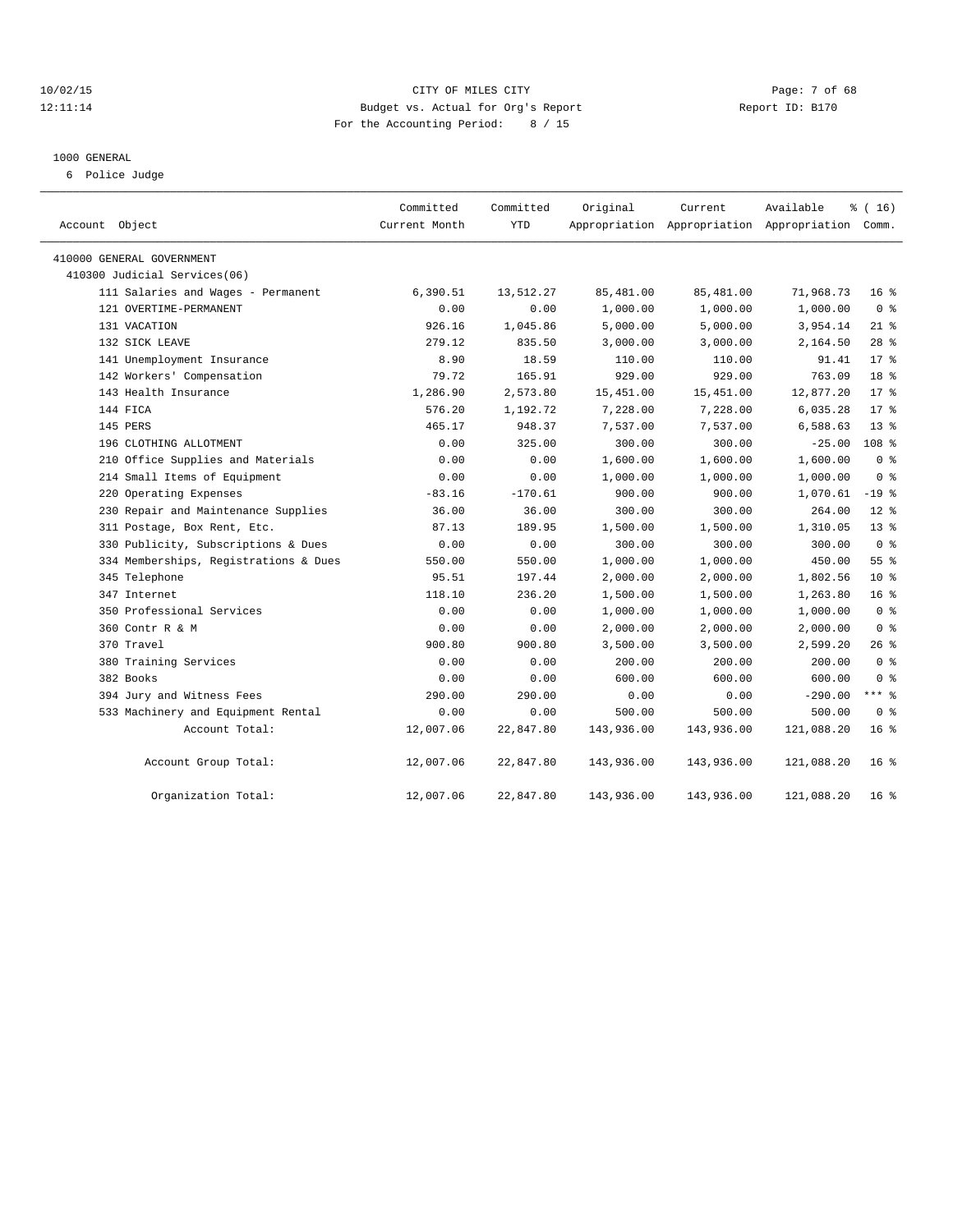## 10/02/15 CITY OF MILES CITY Page: 8 of 68 12:11:14 Budget vs. Actual for Org's Report Report ID: B170 For the Accounting Period: 8 / 15

————————————————————————————————————————————————————————————————————————————————————————————————————————————————————————————————————

#### 1000 GENERAL

7 Fire

|                                                      | Committed       | Committed              | Original             | Current              | Available                                       | ៖ ( 16)                |
|------------------------------------------------------|-----------------|------------------------|----------------------|----------------------|-------------------------------------------------|------------------------|
| Account Object                                       | Current Month   | YTD                    |                      |                      | Appropriation Appropriation Appropriation Comm. |                        |
| 420000 PUBLIC SAFETY                                 |                 |                        |                      |                      |                                                 |                        |
| 420460 Fire Suppression(07)                          |                 |                        |                      |                      |                                                 |                        |
| 111 Salaries and Wages - Permanent                   | 38,086.58       | 76,570.88              | 437,780.00           | 437,780.00           | 361,209.12                                      | $17*$                  |
| 112 SALARIES AND WAGES - PART PAID                   | 0.00            | 0.00                   | 4,000.00             | 4,000.00             | 4,000.00                                        | 0 <sup>8</sup>         |
| 121 OVERTIME-PERMANENT                               | 4,127.93        | 5,150.59               | 25,000.00            | 25,000.00            | 19,849.41                                       | $21$ %                 |
| 131 VACATION                                         | 4,623.38        | 5,449.03               | 16,000.00            | 16,000.00            | 10,550.97                                       | $34$ $%$               |
| 132 SICK LEAVE                                       | 436.35          | 2,477.87               | 15,000.00            | 15,000.00            | 12,522.13                                       | $17*$                  |
| 133 OTHER LEAVE PAY                                  | 427.96          | 427.96                 | 4,000.00             | 4,000.00             | 3,572.04                                        | $11$ %                 |
| 134 HOLIDAY PAY                                      | 0.00            | 728.02                 | 11,500.00            | 11,500.00            | 10,771.98                                       | 6 %                    |
| 141 Unemployment Insurance                           | 71.54           | 136.19                 | 763.00               | 763.00               | 626.81                                          | 18 <sup>8</sup>        |
| 142 Workers' Compensation                            | 1,711.43        | 3,351.09               | 16,479.00            | 16,479.00            | 13, 127. 91                                     | $20*$                  |
| 143 Health Insurance                                 | 6,487.98        | 13,625.69              | 77,874.00            | 77,874.00            | 64,248.31                                       | $17*$                  |
| 144 FICA                                             | 690.18          | 1,313.82               | 7,369.00             | 7,369.00             | 6,055.18                                        | 18 <sup>8</sup>        |
| 147 Firemen's Pension                                | 5,457.22        | 10,904.95              | 72,981.00            | 72,981.00            | 62,076.05                                       | 15 <sup>°</sup>        |
| 210 Office Supplies and Materials                    | 88.86           | 88.86                  | 1,300.00             | 1,300.00             | 1,211.14                                        | 7 %                    |
| 211 Clothing Allotment                               | 0.00            | 0.00                   | 8,000.00             | 8,000.00             | 8,000.00                                        | 0 <sup>8</sup>         |
| 214 Small Items of Equipment                         | 180.04          | 180.04                 | 9,500.00             | 9,500.00             | 9,319.96                                        | 2 <sub>8</sub>         |
| 220 Operating Expenses                               | 191.32          | 263.32                 | 4,000.00             | 4,000.00             | 3,736.68                                        | 7 %                    |
| 226 Clothing and Uniforms                            | 0.00            | 0.00                   | 8,000.00             | 8,000.00             | 8,000.00                                        | 0 <sup>8</sup>         |
| 230 Repair and Maintenance Supplies                  | 35.98           | 35.98                  | 6,000.00             | 6,000.00             | 5,964.02                                        | 1 <sup>°</sup>         |
| 231 Gas, Oil, Diesel Fuel, Grease, etc.              | 494.45          | 950.42                 |                      | 8,000.00             | 7,049.58                                        | $12$ %                 |
| 241 Consumable Tools                                 | 0.00            | 0.00                   | 8,000.00<br>2,000.00 | 2,000.00             | 2,000.00                                        | 0 <sup>8</sup>         |
| 311 Postage, Box Rent, Etc.                          | 0.00            | 0.00                   | 100.00               | 100.00               | 100.00                                          | 0 <sup>8</sup>         |
| 320 Printing, Duplicating, Typing &                  | 0.00            | 0.00                   | 100.00               | 100.00               | 100.00                                          | 0 <sup>8</sup>         |
|                                                      |                 |                        |                      |                      |                                                 |                        |
| 330 Publicity, Subscriptions & Dues                  | 0.00            | 21.00                  | 200.00               | 200.00               | 179.00                                          | $11$ %                 |
| 334 Memberships, Registrations & Dues                | 0.00            | 1,200.00               | 2,500.00             | 2,500.00             | 1,300.00                                        | 48 %<br>$13*$          |
| 341 Electric Utility Services                        | 440.45<br>29.94 | 638.95                 | 4,759.00             | 4,759.00             | 4,120.05<br>388.15                              | $14*$                  |
| 342 Water Utility Services                           |                 | 61.85                  | 450.00               | 450.00               |                                                 | $13*$                  |
| 343 Sewer Utility Services                           | 20.12           | 40.23                  | 300.00               | 300.00               | 259.77                                          | 0 <sup>8</sup>         |
| 344 Gas Utility Service                              | 15.98           | 7.59                   | 2,430.00             | 2,430.00             | 2,422.41                                        |                        |
| 345 Telephone<br>346 Garbage Service                 | 268.98<br>0.00  | 428.54<br>673.20       | 3,200.00<br>770.00   | 3,200.00<br>770.00   | 2,771.46<br>96.80                               | 13 <sup>8</sup><br>87% |
| 347 Internet                                         |                 | 271.20                 |                      | 2,000.00             | 1,728.80                                        | $14*$                  |
| 350 Professional Services                            | 135.60          | 185.00                 | 2,000.00             |                      |                                                 | 3%                     |
| 360 Contr R & M                                      | 0.00            |                        | 5,500.00             | 5,500.00<br>3,000.00 | 5,315.00                                        | 1 <sup>°</sup>         |
|                                                      | 0.00            | 41.04                  | 3,000.00             |                      | 2,958.96                                        | 3%                     |
| 364 R&M Vehicles - Fire/Amb<br>370 Travel            | 142.30<br>0.00  | 206.30<br>0.00         | 8,000.00             | 8,000.00             | 7,793.70                                        | 0 <sup>8</sup>         |
| 380 Training Services                                | 0.00            | 0.00                   | 3,000.00             | 3,000.00             | 3,000.00                                        | 0 <sup>8</sup>         |
| 382 Books                                            |                 |                        | 19,545.00            | 19,545.00            | 19,545.00                                       |                        |
|                                                      | 0.00            | 0.00                   | 1,800.00             | 1,800.00             | 1,800.00                                        | 0 <sup>8</sup>         |
| 400 BUILDING MATERIALS<br>511 Insurance on Buildings | 0.00            | 0.00                   | 1,000.00<br>1,526.00 | 1,000.00             | 1,000.00                                        | 0 <sup>8</sup>         |
|                                                      | 0.00            | 1,525.82               |                      | 1,526.00             |                                                 | $0.18$ 100 %           |
| 512 Insurance on Vehicles & Equipment                | 0.00            | 4,598.57<br>131,554.00 | 4,599.00             | 4,599.00             |                                                 | $0.43$ 100 %           |
| Account Total:                                       | 64, 164. 57     |                        | 800, 325.00          | 800, 325.00          | 668,771.00                                      | 16 <sup>8</sup>        |
| Account Group Total:                                 | 64, 164.57      | 131,554.00             | 800, 325.00          | 800,325.00           | 668,771.00                                      | 16 <sup>°</sup>        |
| Organization Total:                                  | 64, 164.57      | 131,554.00             | 800, 325.00          | 800, 325.00          | 668,771.00                                      | 16 <sup>8</sup>        |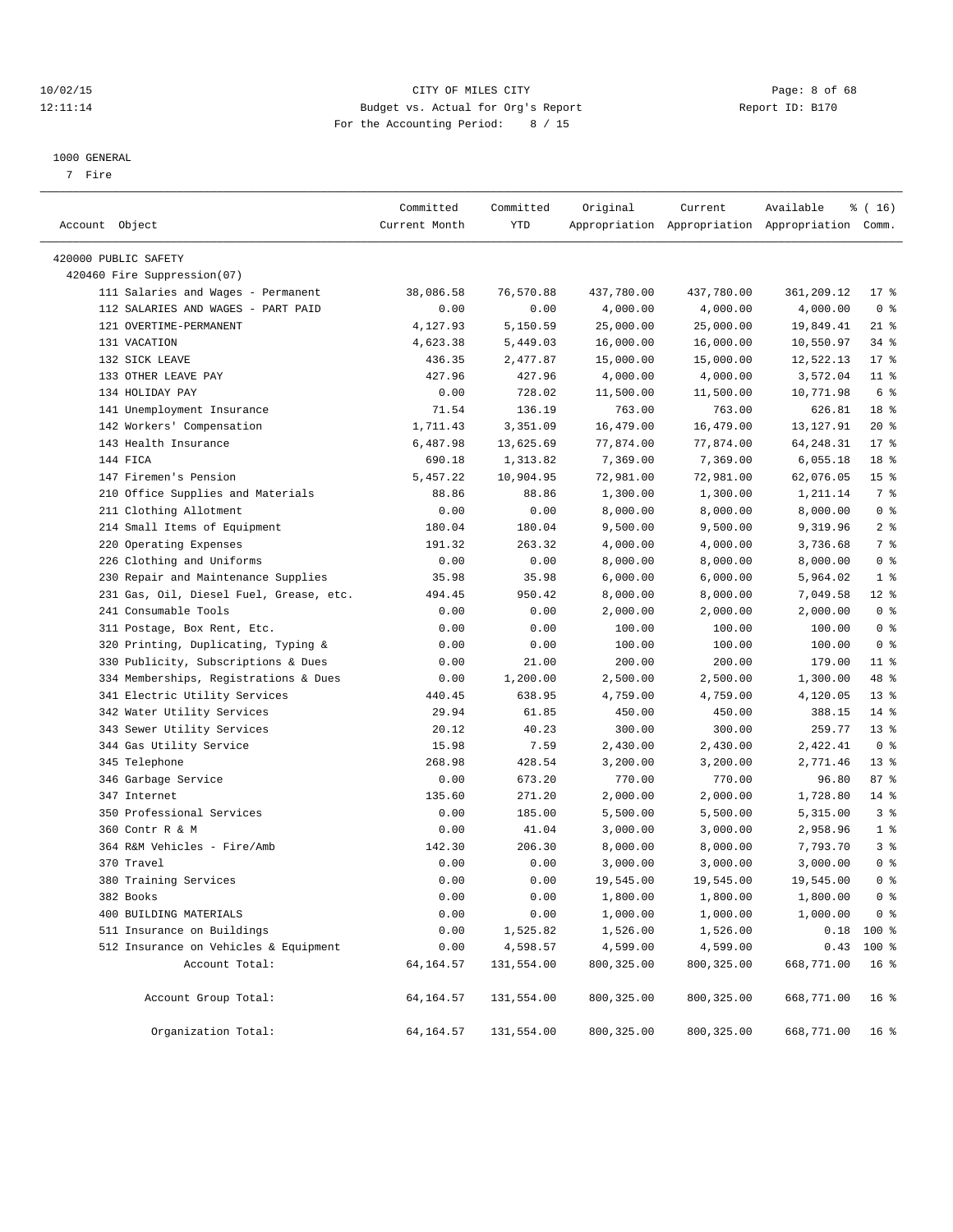## 10/02/15 CITY OF MILES CITY Page: 9 of 68 12:11:14 Budget vs. Actual for Org's Report Report ID: B170 For the Accounting Period: 8 / 15

#### 1000 GENERAL

8 City Hall Maintenance

| Account Object                      | Committed<br>Current Month | Committed<br>YTD | Original  | Current<br>Appropriation Appropriation Appropriation Comm. | Available   | % (16)          |  |
|-------------------------------------|----------------------------|------------------|-----------|------------------------------------------------------------|-------------|-----------------|--|
| 410000 GENERAL GOVERNMENT           |                            |                  |           |                                                            |             |                 |  |
| 411230 City Hall                    |                            |                  |           |                                                            |             |                 |  |
| 214 Small Items of Equipment        | 0.00                       | 0.00             | 400.00    | 400.00                                                     | 400.00      | 0 <sup>8</sup>  |  |
| 220 Operating Expenses              | 292.66                     | 377.66           | 2,500.00  | 2,500.00                                                   | 2,122.34    | 15 <sup>°</sup> |  |
| 230 Repair and Maintenance Supplies | 0.00                       | 0.00             | 1,500.00  | 1,500.00                                                   | 1,500.00    | 0 <sup>8</sup>  |  |
| 341 Electric Utility Services       | 655.70                     | 1,303.86         | 5,000.00  | 5,000.00                                                   | 3,696.14    | $26$ %          |  |
| 342 Water Utility Services          | 52.53                      | 105.06           | 750.00    | 750.00                                                     | 644.94      | $14*$           |  |
| 343 Sewer Utility Services          | 32.50                      | 65.00            | 370.00    | 370.00                                                     | 305.00      | 18 <sup>8</sup> |  |
| 344 Gas Utility Service             | 0.00                       | 33.36            | 3,750.00  | 3,750.00                                                   | 3,716.64    | 1 <sup>8</sup>  |  |
| 346 Garbage Service                 | 0.00                       | 0.00             | 200.00    | 200.00                                                     | 200.00      | 0 <sup>8</sup>  |  |
| 360 Contr R & M                     | 600.00                     | 1,320.39         | 0.00      | 0.00                                                       | $-1,320.39$ | $***$ $%$       |  |
| 400 BUILDING MATERIALS              | 0.00                       | 0.00             | 2,000.00  | 2,000.00                                                   | 2,000.00    | 0 <sup>8</sup>  |  |
| 511 Insurance on Buildings          | 0.00                       | 2,272.93         | 2,273.00  | 2,273.00                                                   | 0.07        | $100*$          |  |
| Account Total:                      | 1,633.39                   | 5,478.26         | 18,743.00 | 18,743.00                                                  | 13, 264. 74 | $29*$           |  |
| Account Group Total:                | 1,633.39                   | 5,478.26         | 18,743.00 | 18,743.00                                                  | 13,264.74   | $29*$           |  |
| Organization Total:                 | 1,633.39                   | 5,478.26         | 18,743.00 | 18,743.00                                                  | 13,264.74   | $29*$           |  |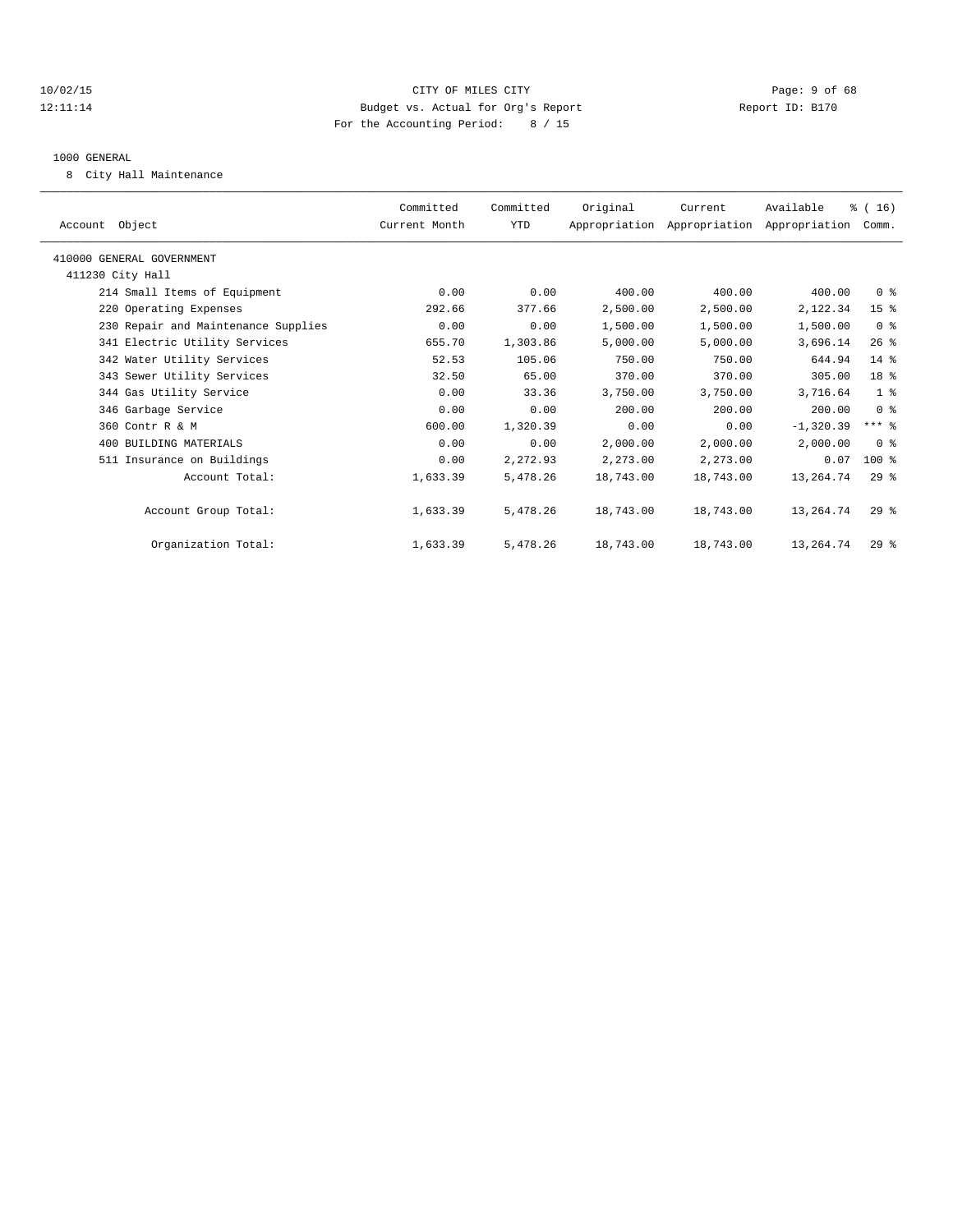## 10/02/15 **Page: 10 of 68** CITY OF MILES CITY **Page: 10 of 68** Page: 10 of 68 12:11:14 Budget vs. Actual for Org's Report Report ID: B170 For the Accounting Period: 8 / 15

## 1000 GENERAL

9 Treasurer

| Account Object                     | Committed<br>Current Month | Committed<br>YTD | Original  | Current<br>Appropriation Appropriation | Available<br>Appropriation | % (16)<br>Comm. |  |
|------------------------------------|----------------------------|------------------|-----------|----------------------------------------|----------------------------|-----------------|--|
| 410000 GENERAL GOVERNMENT          |                            |                  |           |                                        |                            |                 |  |
| 410540 City Treasurer(09)          |                            |                  |           |                                        |                            |                 |  |
| 111 Salaries and Wages - Permanent | 1,666.68                   | 3,333.35         | 20,000.00 | 20,000.00                              | 16,666.65                  | $17*$           |  |
| 142 Workers' Compensation          | 6.94                       | 13.88            | 83.00     | 83.00                                  | 69.12                      | 17 <sub>8</sub> |  |
| 144 FICA                           | 127.50                     | 255.00           | 1,607.00  | 1,607.00                               | 1,352.00                   | 16 <sup>8</sup> |  |
| 145 PERS                           | 137.84                     | 275.68           | 1,737.00  | 1,737.00                               | 1,461.32                   | 16 <sup>8</sup> |  |
| 214 Small Items of Equipment       | 0.00                       | 0.00             | 900.00    | 900.00                                 | 900.00                     | 0 <sup>8</sup>  |  |
| 345 Telephone                      | 18.63                      | 20.99            | 0.00      | 0.00                                   | $-20.99$                   | $***$ $%$       |  |
| 350 Professional Services          | 0.00                       | 0.00             | 100.00    | 100.00                                 | 100.00                     | 0 <sup>8</sup>  |  |
| 360 Contr R & M                    | 94.20                      | 94.20            | 1,000.00  | 1,000.00                               | 905.80                     | 9 <sup>8</sup>  |  |
| Account Total:                     | 2,051.79                   | 3,993.10         | 25,427.00 | 25,427.00                              | 21,433.90                  | 16 <sup>°</sup> |  |
| Account Group Total:               | 2,051.79                   | 3,993.10         | 25,427.00 | 25,427.00                              | 21,433.90                  | 16 <sup>8</sup> |  |
| Organization Total:                | 2,051.79                   | 3,993.10         | 25,427.00 | 25,427.00                              | 21,433.90                  | 16 <sup>8</sup> |  |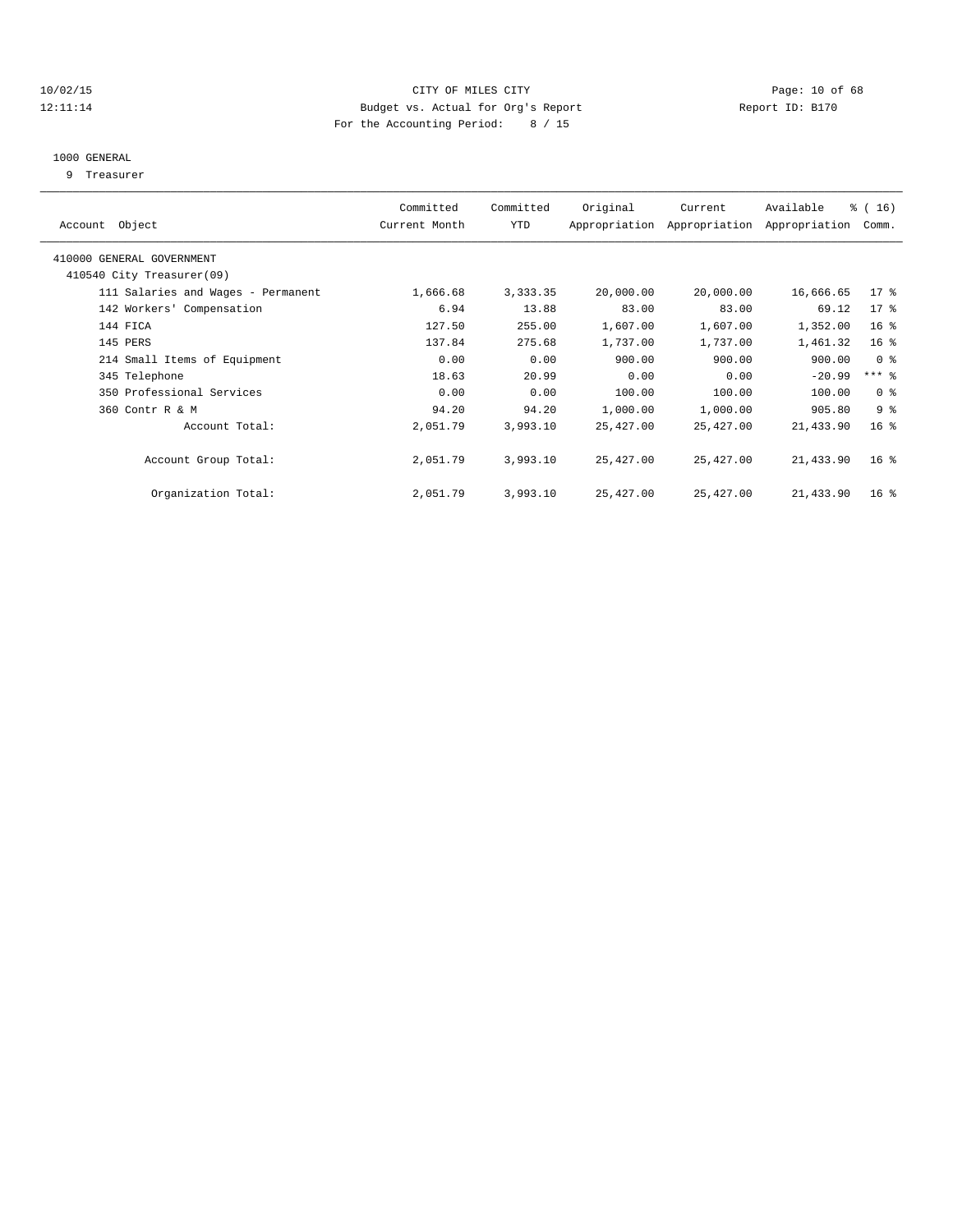## 10/02/15 **Page: 11 of 68** CITY OF MILES CITY **Page: 11 of 68** 12:11:14 Budget vs. Actual for Org's Report Report ID: B170 For the Accounting Period: 8 / 15

#### 1000 GENERAL

11 Historic Preservation

| Account Object                           | Committed<br>Current Month | Committed<br><b>YTD</b> | Original  | Current   | Available<br>Appropriation Appropriation Appropriation | % (16)<br>Comm. |  |
|------------------------------------------|----------------------------|-------------------------|-----------|-----------|--------------------------------------------------------|-----------------|--|
| 410000 GENERAL GOVERNMENT                |                            |                         |           |           |                                                        |                 |  |
| 411840 Program Assistant                 |                            |                         |           |           |                                                        |                 |  |
| 111 Salaries and Wages - Permanent       | 2,607.48                   | 5,364.77                | 32,615.00 | 32,615.00 | 27, 250. 23                                            | 16 <sup>°</sup> |  |
| 131 VACATION                             | 0.00                       | 0.00                    | 468.00    | 468.00    | 468.00                                                 | 0 <sup>8</sup>  |  |
| 132 SICK LEAVE                           | 0.00                       | 0.00                    | 468.00    | 468.00    | 468.00                                                 | 0 <sup>8</sup>  |  |
| 133 OTHER LEAVE PAY                      | 0.00                       | 0.00                    | 2,715.00  | 2,715.00  | 2,715.00                                               | 0 <sup>8</sup>  |  |
| 141 Unemployment Insurance               | 3.91                       | 8.05                    | 55.00     | 55.00     | 46.95                                                  | 15 <sup>8</sup> |  |
| 142 Workers' Compensation                | 32.01                      | 65.87                   | 418.00    | 418.00    | 352.13                                                 | 16 <sup>8</sup> |  |
| 143 Health Insurance                     | 601.72                     | 1,203.39                | 7,726.00  | 7,726.00  | 6,522.61                                               | 16 <sup>8</sup> |  |
| 144 FICA                                 | 199.49                     | 410.44                  | 2,774.00  | 2,774.00  | 2,363.56                                               | 15 <sup>8</sup> |  |
| 145 PERS                                 | 215.64                     | 431.27                  | 2,999.00  | 2,999.00  | 2.567.73                                               | $14*$           |  |
| 220 Operating Expenses                   | 0.00                       | 0.00                    | 374.00    | 374.00    | 374.00                                                 | 0 <sup>8</sup>  |  |
| 350 Professional Services                | 0.00                       | 0.00                    | 2,169.00  | 2,169.00  | 2,169.00                                               | 0 <sup>8</sup>  |  |
| Account Total:                           | 3,660.25                   | 7,483.79                | 52,781.00 | 52,781.00 | 45,297.21                                              | $14*$           |  |
| Account Group Total:                     | 3,660.25                   | 7,483.79                | 52,781.00 | 52,781.00 | 45, 297. 21                                            | $14*$           |  |
| 520000 OTHER FINANCING USES              |                            |                         |           |           |                                                        |                 |  |
| 521000 Interfund Operating Transfers Out |                            |                         |           |           |                                                        |                 |  |
| 820 Transfers to Other Funds             | 0.00                       | 0.00                    | 3,457.00  | 3,457.00  | 3,457.00                                               | 0 <sup>8</sup>  |  |
| Account Total:                           | 0.00                       | 0.00                    | 3,457.00  | 3,457.00  | 3,457.00                                               | 0 <sup>8</sup>  |  |
| Account Group Total:                     | 0.00                       | 0.00                    | 3,457.00  | 3,457.00  | 3,457.00                                               | 0 <sup>8</sup>  |  |
| Organization Total:                      | 3,660.25                   | 7,483.79                | 56,238.00 | 56,238.00 | 48,754.21                                              | 13 <sup>8</sup> |  |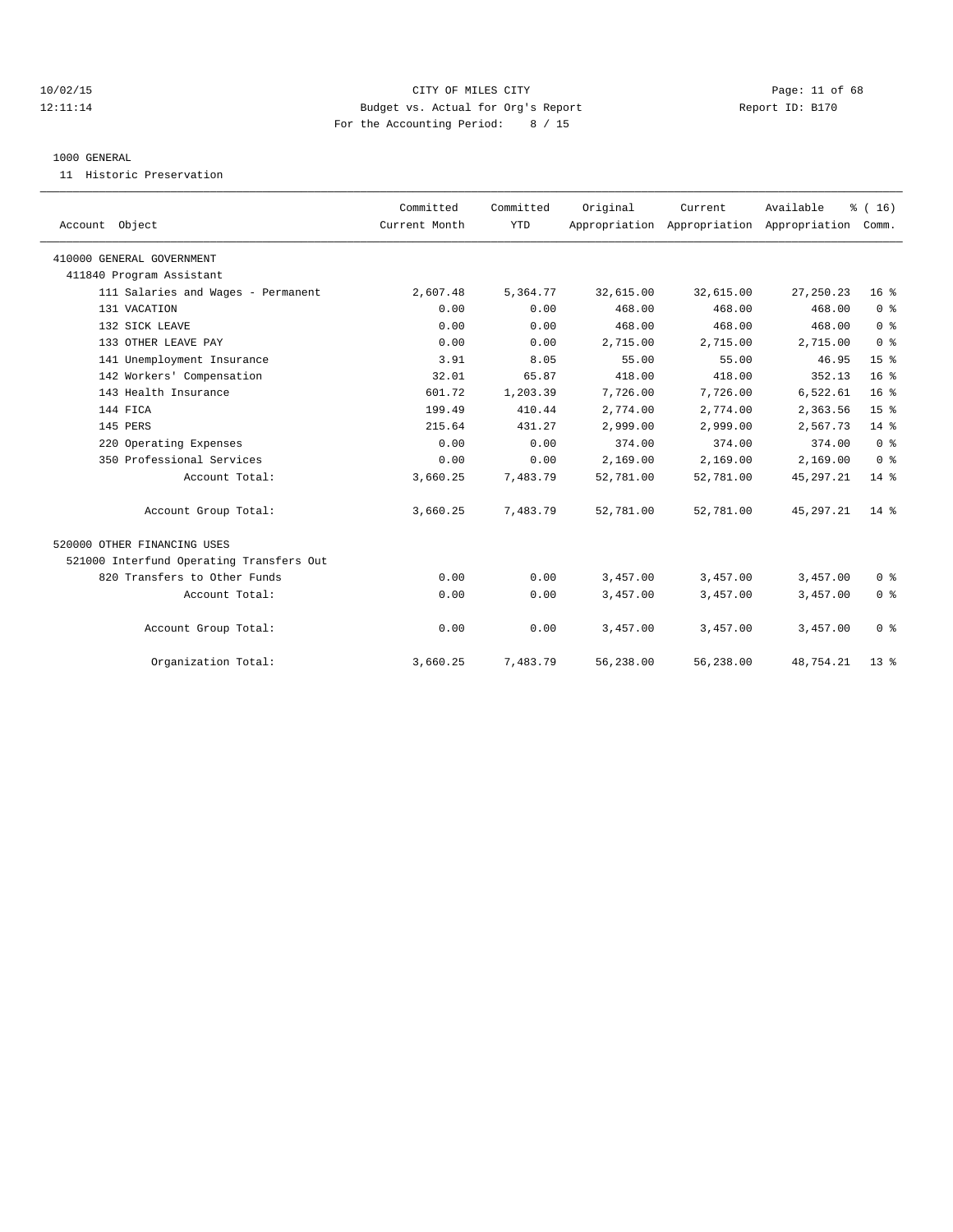## 10/02/15 **Page: 12 of 68** CITY OF MILES CITY **Page: 12 of 68** 12:11:14 Budget vs. Actual for Org's Report Report ID: B170 For the Accounting Period: 8 / 15

————————————————————————————————————————————————————————————————————————————————————————————————————————————————————————————————————

#### 1000 GENERAL

13 Park

|                                            | Committed     | Committed  | Original   | Current    | Available                                       | $\frac{16}{16}$ |
|--------------------------------------------|---------------|------------|------------|------------|-------------------------------------------------|-----------------|
| Account Object                             | Current Month | <b>YTD</b> |            |            | Appropriation Appropriation Appropriation Comm. |                 |
| 460000 CULTURE AND RECREATION              |               |            |            |            |                                                 |                 |
| 460432 Lion Shelter                        |               |            |            |            |                                                 |                 |
| 230 Repair and Maintenance Supplies        | 0.00          | 0.00       | 5,000.00   | 5,000.00   | 5,000.00                                        | 0 <sup>8</sup>  |
| Account Total:                             | 0.00          | 0.00       | 5,000.00   | 5,000.00   | 5,000.00                                        | 0 <sup>8</sup>  |
|                                            |               |            |            |            |                                                 |                 |
| 460433 Park Operations(13)                 |               |            |            |            |                                                 |                 |
| 111 Salaries and Wages - Permanent         | 12,107.88     | 25,611.89  | 157,760.00 | 157,760.00 | 132,148.11                                      | 16 <sup>8</sup> |
| 121 OVERTIME-PERMANENT                     | 2,260.50      | 4,115.90   | 7,600.00   | 7,600.00   | 3,484.10                                        | 54 %            |
| 131 VACATION                               | 1,787.00      | 2,450.92   | 10,000.00  | 10,000.00  | 7,549.08                                        | $25$ $%$        |
| 132 SICK LEAVE                             | 426.27        | 770.45     | 5,000.00   | 5,000.00   | 4,229.55                                        | 15 <sup>8</sup> |
| 133 OTHER LEAVE PAY                        | 0.00          | 0.00       | 1,052.00   | 1,052.00   | 1,052.00                                        | 0 <sup>8</sup>  |
| 134 HOLIDAY PAY                            | 962.36        | 2,324.68   | 3,800.00   | 3,800.00   | 1,475.32                                        | 61 %            |
| 141 Unemployment Insurance                 | 26.31         | 53.64      | 225.00     | 225.00     | 171.36                                          | $24$ %          |
| 142 Workers' Compensation                  | 909.04        | 1,851.84   | 9,868.00   | 9,868.00   | 8,016.16                                        | 19 <sup>°</sup> |
| 143 Health Insurance                       | 2,085.93      | 4,173.99   | 25,031.00  | 25,031.00  | 20,857.01                                       | $17*$           |
| 144 FICA                                   | 1,290.87      | 2,633.31   | 11,287.00  | 11,287.00  | 8,653.69                                        | $23$ %          |
| 145 PERS                                   | 1,275.71      | 2,542.38   | 12,358.00  | 12,358.00  | 9,815.62                                        | $21$ %          |
| 196 CLOTHING ALLOTMENT                     | 0.00          | 486.00     | 500.00     | 500.00     | 14.00                                           | 97%             |
| 210 Office Supplies and Materials          | 0.00          | 0.00       | 150.00     | 150.00     | 150.00                                          | 0 <sup>8</sup>  |
| 214 Small Items of Equipment               | 0.00          | 0.00       | 7,500.00   | 7,500.00   | 7,500.00                                        | 0 <sup>8</sup>  |
| 220 Operating Expenses                     | 258.70        | 258.70     | 2,500.00   | 2,500.00   | 2,241.30                                        | 10 <sub>8</sub> |
| 222 Chemicals, Lab & Med Supplies          | 0.00          | 0.00       | 9,000.00   | 9,000.00   | 9,000.00                                        | 0 <sup>8</sup>  |
| 226 Clothing and Uniforms                  | 0.00          | 0.00       | 500.00     | 500.00     | 500.00                                          | 0 <sup>8</sup>  |
| 230 Repair and Maintenance Supplies        | 338.99        | 2,822.04   | 13,000.00  | 13,000.00  | 10,177.96                                       | $22$ %          |
| 231 Gas, Oil, Diesel Fuel, Grease, etc.    | 464.22        | 1,384.39   | 8,000.00   | 8,000.00   | 6,615.61                                        | $17*$           |
| 334 Memberships, Registrations & Dues      | 0.00          | 0.00       | 500.00     | 500.00     | 500.00                                          | 0 <sup>8</sup>  |
| 341 Electric Utility Services              | 875.76        | 1,791.93   | 8,212.00   | 8,212.00   | 6,420.07                                        | $22$ %          |
| 342 Water Utility Services                 | 4,120.32      | 6,424.95   | 22,000.00  | 22,000.00  | 15,575.05                                       | 29%             |
| 343 Sewer Utility Services                 | 155.14        | 297.33     | 1,000.00   | 1,000.00   | 702.67                                          | $30*$           |
| 344 Gas Utility Service                    | 35.54         | 98.22      | 3,175.00   | 3,175.00   | 3,076.78                                        | 3 <sup>8</sup>  |
| 345 Telephone                              | 54.69         | 93.11      | 500.00     | 500.00     | 406.89                                          | 19 <sup>°</sup> |
| 346 Garbage Service                        | 0.00          | 0.00       | 500.00     | 500.00     | 500.00                                          | 0 <sup>8</sup>  |
| 347 Internet                               | 37.60         | 75.20      | 450.00     | 450.00     | 374.80                                          | $17$ %          |
| 350 Professional Services                  | 10.60         | 439.60     | 19,300.00  | 19,300.00  | 18,860.40                                       | 2 <sub>8</sub>  |
| 360 Contr R & M                            | 0.00          | 0.00       | 9,000.00   | 9,000.00   | 9,000.00                                        | 0 <sup>8</sup>  |
| 363 R&M Vehicles/Equip/Labor-PW            | 173.13        | 423.13     | 17,300.00  | 17,300.00  | 16,876.87                                       | 2 <sub>8</sub>  |
| 370 Travel                                 | 0.00          | 0.00       | 600.00     | 600.00     | 600.00                                          | 0 <sup>8</sup>  |
| 380 Training Services                      | 0.00          | 0.00       | 800.00     | 800.00     | 800.00                                          | 0 <sup>8</sup>  |
| 511 Insurance on Buildings                 | 0.00          | 2,956.93   | 2,957.00   | 2,957.00   |                                                 | $0.07$ 100 %    |
| 512 Insurance on Vehicles & Equipment      | 0.00          | 820.39     | 821.00     | 821.00     |                                                 | $0.61$ 100 %    |
| 514 Other Insurance (Boilers)              | 0.00          | 0.00       | 800.00     | 800.00     | 800.00                                          | $0$ %           |
| 533 Machinery and Equipment Rental         | 21.50         | 21.50      | 0.00       | 0.00       | $-21.50$                                        | *** 응           |
| 930 Improvements Other than Buildings      | 0.00          | 0.00       | 9,900.00   | 9,900.00   | 9,900.00                                        | $0$ %           |
| 940 Machinery & Equipment                  | 0.00          | 0.00       | 5,000.00   | 5,000.00   | 5,000.00                                        | 0 <sup>8</sup>  |
| Account Total:                             | 29,678.06     | 64,922.42  | 387,946.00 | 387,946.00 | 323,023.58                                      | $17*$           |
|                                            |               |            |            |            |                                                 |                 |
| 460439 Riverside Park Tennis Court Project |               |            |            |            |                                                 |                 |
| 230 Repair and Maintenance Supplies        | 0.00          | 0.00       | 300.00     | 300.00     | 300.00                                          | 0 %             |
| 350 Professional Services                  | 0.00          | 0.00       | 200.00     | 200.00     | 200.00                                          | $0$ %           |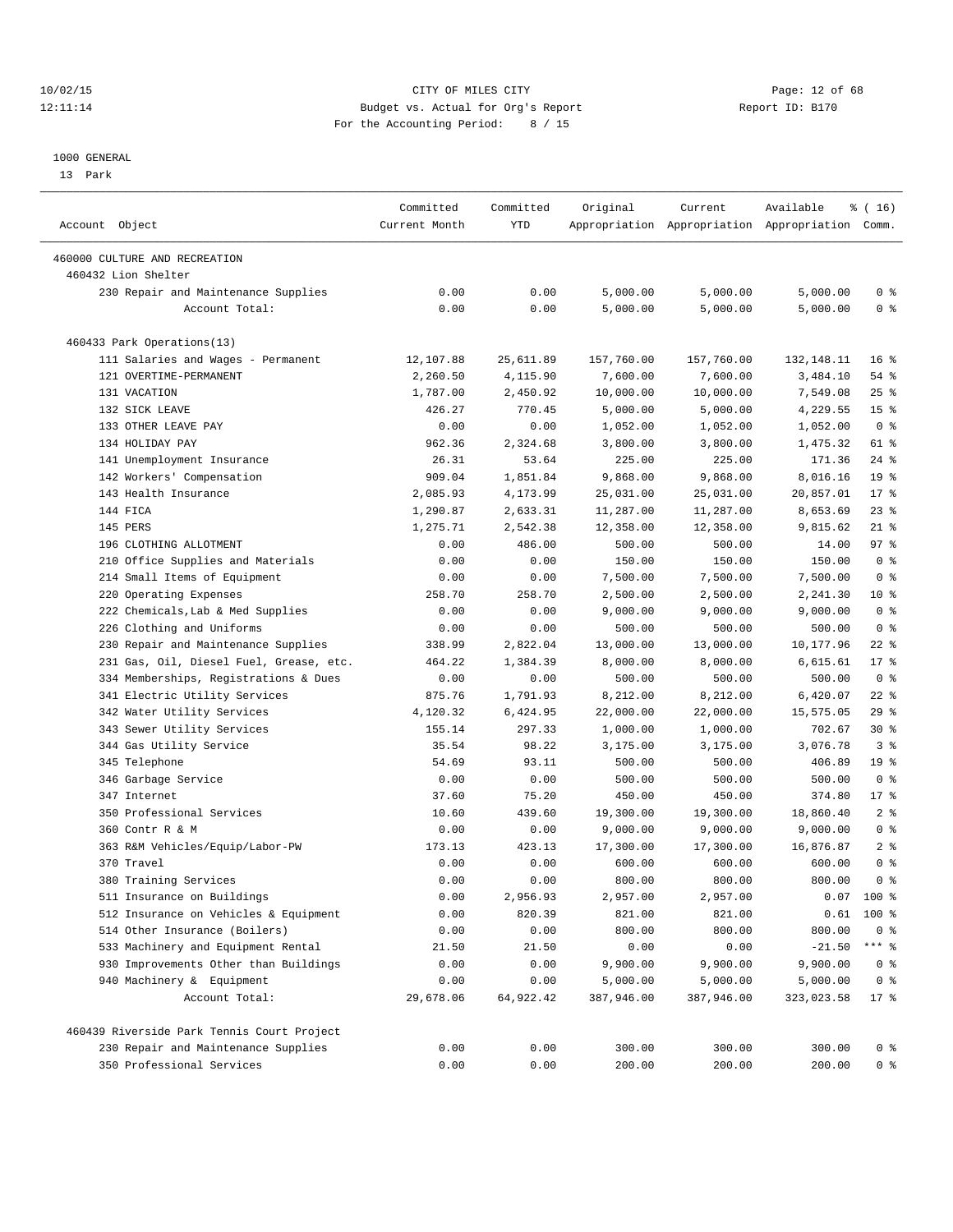## 10/02/15 **Page: 13 of 68** CITY OF MILES CITY **CITY Page: 13 of 68** 12:11:14 Budget vs. Actual for Org's Report Report ID: B170 For the Accounting Period: 8 / 15

#### 1000 GENERAL

13 Park

| Object<br>Account    | Committed<br>Current Month | Committed<br>YTD | Original<br>Appropriation | Current<br>Appropriation | Available<br>Appropriation Comm. | $\frac{3}{6}$ ( 16 ) |
|----------------------|----------------------------|------------------|---------------------------|--------------------------|----------------------------------|----------------------|
| Account Total:       | 0.00                       | 0.00             | 500.00                    | 500.00                   | 500.00                           | 0 %                  |
| Account Group Total: | 29,678.06                  | 64,922.42        | 393,446.00                | 393,446.00               | 328,523.58                       | $17$ %               |
| Organization Total:  | 29,678.06                  | 64,922.42        | 393,446.00                | 393,446.00               | 328,523.58                       | $17$ %               |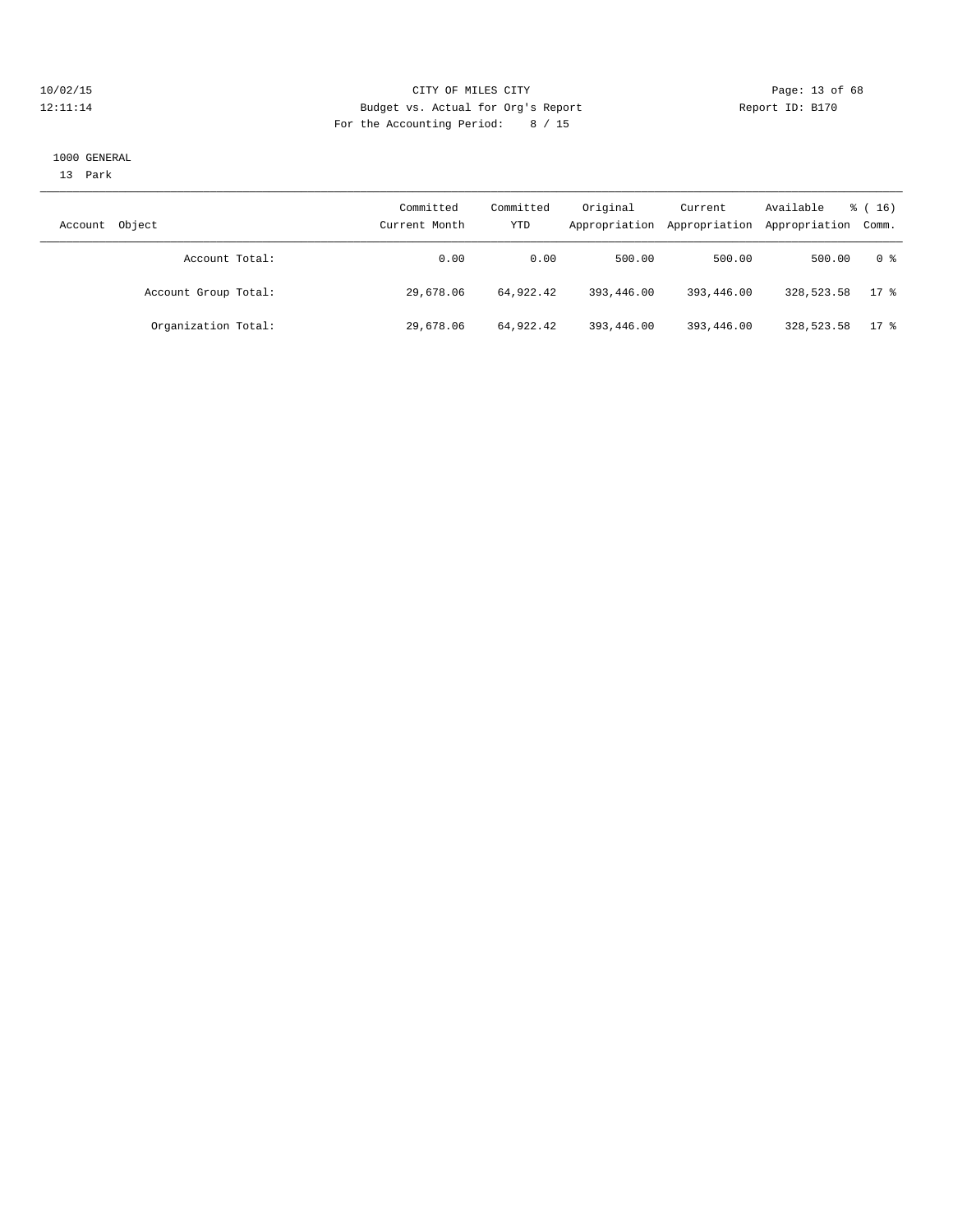## 10/02/15 **Page: 14 of 68** CITY OF MILES CITY **Page: 14 of 68** 12:11:14 Budget vs. Actual for Org's Report Report ID: B170 For the Accounting Period: 8 / 15

## 1000 GENERAL

14 Swim Pool

| Account Object                      | Committed<br>Current Month | Committed<br><b>YTD</b> | Original   | Current    | Available<br>Appropriation Appropriation Appropriation Comm. | % (16)          |
|-------------------------------------|----------------------------|-------------------------|------------|------------|--------------------------------------------------------------|-----------------|
| 460000 CULTURE AND RECREATION       |                            |                         |            |            |                                                              |                 |
| 460445 Swimming Pool                |                            |                         |            |            |                                                              |                 |
| 111 Salaries and Wages - Permanent  | 9,996.42                   | 25,827.90               | 45,226.00  | 45,226.00  | 19,398.10                                                    | 57 <sup>8</sup> |
| 141 Unemployment Insurance          | 15.00                      | 38.77                   | 68.00      | 68.00      | 29.23                                                        | 57%             |
| 142 Workers' Compensation           | 557.19                     | 1,439.60                | 2,368.00   | 2,368.00   | 928.40                                                       | 61 %            |
| 144 FICA                            | 764.69                     | 1,975.80                | 3,460.00   | 3,460.00   | 1,484.20                                                     | 57 <sup>8</sup> |
| 145 PERS                            | 157.62                     | 315.24                  | 456.00     | 456.00     | 140.76                                                       | 69 %            |
| 214 Small Items of Equipment        | 0.00                       | 0.00                    | 300.00     | 300.00     | 300.00                                                       | 0 <sup>8</sup>  |
| 220 Operating Expenses              | 228.35                     | 228.35                  | 1,000.00   | 1,000.00   | 771.65                                                       | $23$ $%$        |
| 222 Chemicals, Lab & Med Supplies   | 0.00                       | 600.00                  | 3,500.00   | 3.500.00   | 2,900.00                                                     | 17 <sup>8</sup> |
| 226 Clothing and Uniforms           | 0.00                       | 0.00                    | 500.00     | 500.00     | 500.00                                                       | 0 <sup>8</sup>  |
| 230 Repair and Maintenance Supplies | 203.87                     | 203.87                  | 1,000.00   | 1,000.00   | 796.13                                                       | $20*$           |
| 341 Electric Utility Services       | 276.73                     | 557.64                  | 1,375.00   | 1,375.00   | 817.36                                                       | 41 %            |
| 342 Water Utility Services          | 99.78                      | 145.61                  | 300.00     | 300.00     | 154.39                                                       | 49 %            |
| 343 Sewer Utility Services          | 21.33                      | 42.66                   | 100.00     | 100.00     | 57.34                                                        | 43 %            |
| 345 Telephone                       | 47.03                      | 122.05                  | 150.00     | 150.00     | 27.95                                                        | 81 %            |
| 350 Professional Services           | 0.00                       | 0.00                    | 250.00     | 250.00     | 250.00                                                       | 0 <sup>8</sup>  |
| 360 Contr R & M                     | 0.00                       | 0.00                    | 500.00     | 500.00     | 500.00                                                       | 0 <sup>8</sup>  |
| 363 R&M Vehicles/Equip/Labor-PW     | 0.00                       | 0.00                    | 1,000.00   | 1,000.00   | 1,000.00                                                     | 0 <sup>8</sup>  |
| 380 Training Services               | 0.00                       | 0.00                    | 1,200.00   | 1,200.00   | 1,200.00                                                     | 0 <sup>8</sup>  |
| 540 Special Assessments             | 0.00                       | 0.00                    | 700.00     | 700.00     | 700.00                                                       | 0 <sup>8</sup>  |
| Account Total:                      | 12,368.01                  | 31,497.49               | 63, 453.00 | 63,453.00  | 31,955.51                                                    | 50%             |
| Account Group Total:                | 12,368.01                  | 31,497.49               | 63,453.00  | 63,453.00  | 31,955.51                                                    | $50*$           |
| Organization Total:                 | 12,368.01                  | 31, 497.49              | 63, 453.00 | 63, 453.00 | 31,955.51                                                    | 50%             |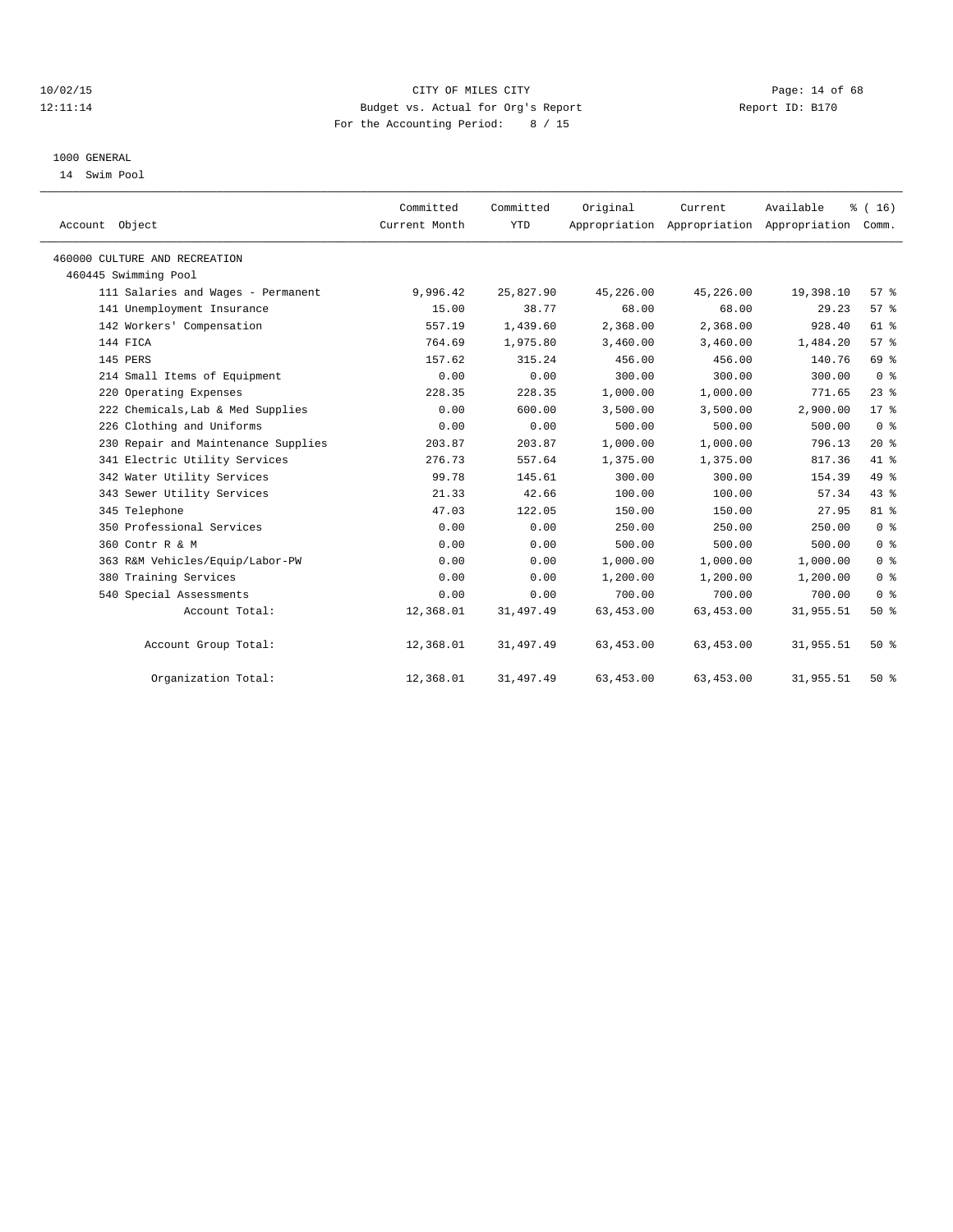## 10/02/15 **Page: 15 of 68** CITY OF MILES CITY **CITY** Page: 15 of 68 12:11:14 Budget vs. Actual for Org's Report Report ID: B170 For the Accounting Period: 8 / 15

## 1000 GENERAL 16 Library

| Object<br>Account                                                       | Committed<br>Current Month | Committed<br>YTD | Original<br>Appropriation | Current<br>Appropriation | Available<br>Appropriation | $\frac{1}{6}$ ( 16 )<br>Comm. |
|-------------------------------------------------------------------------|----------------------------|------------------|---------------------------|--------------------------|----------------------------|-------------------------------|
| 520000 OTHER FINANCING USES<br>521000 Interfund Operating Transfers Out |                            |                  |                           |                          |                            |                               |
| 820 Transfers to Other Funds                                            | 23,978.25                  | 48,123.17        | 289,739.00                | 289,739.00               | 241,615.83                 | 17 <sup>°</sup>               |
| Account Total:                                                          | 23,978.25                  | 48, 123, 17      | 289,739.00                | 289,739.00               | 241,615.83                 | 17 <sub>8</sub>               |
| Account Group Total:                                                    | 23,978.25                  | 48, 123, 17      | 289,739.00                | 289,739.00               | 241,615.83                 | 17 <sup>8</sup>               |
| Organization Total:                                                     | 23,978.25                  | 48, 123, 17      | 289,739.00                | 289,739.00               | 241,615.83                 | $17$ %                        |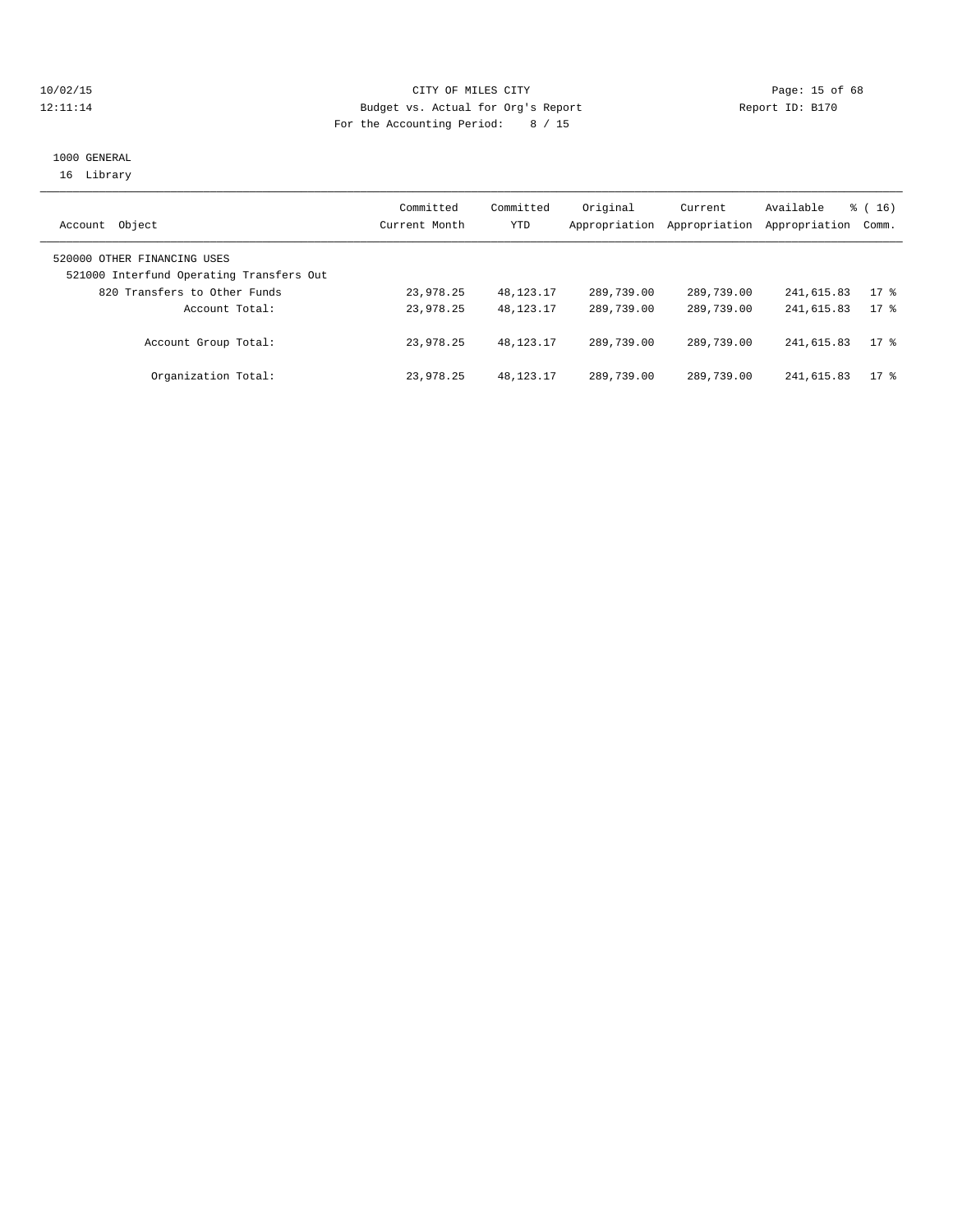## 10/02/15 **Page: 16 of 68** CITY OF MILES CITY **CITY** Page: 16 of 68 12:11:14 Budget vs. Actual for Org's Report Report ID: B170 For the Accounting Period: 8 / 15

#### 1000 GENERAL

21 Animal Control

|                |                                          | Committed     | Committed  | Original  | Current   | Available                                       | % (16)          |
|----------------|------------------------------------------|---------------|------------|-----------|-----------|-------------------------------------------------|-----------------|
| Account Object |                                          | Current Month | <b>YTD</b> |           |           | Appropriation Appropriation Appropriation Comm. |                 |
|                | 440000 PUBLIC HEALTH                     |               |            |           |           |                                                 |                 |
|                | 440600 Animal Control Services (21)      |               |            |           |           |                                                 |                 |
|                | 111 Salaries and Wages - Permanent       | 3,206.60      | 6,694.76   | 43,562.00 | 43,562.00 | 36,867.24                                       | 15 <sup>°</sup> |
|                | 121 OVERTIME-PERMANENT                   | 0.00          | 0.00       | 500.00    | 500.00    | 500.00                                          | 0 <sup>8</sup>  |
|                | 131 VACATION                             | 622.50        | 908.44     | 1,500.00  | 1,500.00  | 591.56                                          | 61 %            |
|                | 132 SICK LEAVE                           | 0.00          | 0.00       | 700.00    | 700.00    | 700.00                                          | 0 <sup>8</sup>  |
|                | 133 OTHER LEAVE PAY                      | 0.00          | 0.00       | 500.00    | 500.00    | 500.00                                          | 0 <sup>8</sup>  |
|                | 134 HOLIDAY PAY                          | 0.00          | 40.26      | 300.00    | 300.00    | 259.74                                          | $13*$           |
|                | 141 Unemployment Insurance               | 5.75          | 11.47      | 212.00    | 212.00    | 200.53                                          | 5 <sup>°</sup>  |
|                | 142 Workers' Compensation                | 213.44        | 424.70     | 2,464.00  | 2,464.00  | 2,039.30                                        | $17*$           |
|                | 143 Health Insurance                     | 643.80        | 1,287.60   | 7,726.00  | 7,726.00  | 6,438.40                                        | $17*$           |
|                | 144 FICA                                 | 292.93        | 584.73     | 3,600.00  | 3,600.00  | 3,015.27                                        | 16 <sup>°</sup> |
|                | 145 PERS                                 | 302.02        | 602.15     | 3,666.00  | 3,666.00  | 3,063.85                                        | 16 <sup>°</sup> |
|                | 196 CLOTHING ALLOTMENT                   | 0.00          | 0.00       | 720.00    | 720.00    | 720.00                                          | 0 <sup>8</sup>  |
|                | 210 Office Supplies and Materials        | 0.00          | 0.00       | 150.00    | 150.00    | 150.00                                          | 0 <sup>8</sup>  |
|                | 211 Clothing Allotment                   | 0.00          | 0.00       | 150.00    | 150.00    | 150.00                                          | 0 <sup>8</sup>  |
|                | 214 Small Items of Equipment             | 0.00          | 0.00       | 400.00    | 400.00    | 400.00                                          | 0 <sup>8</sup>  |
|                | 220 Operating Expenses                   | 30.00         | 71.00      | 1,200.00  | 1,200.00  | 1,129.00                                        | 6 %             |
|                | 230 Repair and Maintenance Supplies      | 0.00          | 0.00       | 250.00    | 250.00    | 250.00                                          | 0 <sup>8</sup>  |
|                | 231 Gas, Oil, Diesel Fuel, Grease, etc.  | 75.94         | 186.49     | 1,400.00  | 1,400.00  | 1,213.51                                        | $13*$           |
|                | 311 Postage, Box Rent, Etc.              | 0.00          | 0.00       | 20.00     | 20.00     | 20.00                                           | 0 <sup>8</sup>  |
|                | 320 Printing, Duplicating, Typing &      | 0.00          | 0.00       | 25.00     | 25.00     | 25.00                                           | 0 <sup>8</sup>  |
|                | 330 Publicity, Subscriptions & Dues      | 0.00          | 0.00       | 25.00     | 25.00     | 25.00                                           | 0 <sup>8</sup>  |
|                | 341 Electric Utility Services            | 76.26         | 144.76     | 529.00    | 529.00    | 384.24                                          | $27$ %          |
|                | 342 Water Utility Services               | 21.34         | 42.68      | 350.00    | 350.00    | 307.32                                          | $12*$           |
|                | 343 Sewer Utility Services               | 12.95         | 25.90      | 150.00    | 150.00    | 124.10                                          | $17*$           |
|                | 344 Gas Utility Service                  | 21.58         | 47.94      | 635.00    | 635.00    | 587.06                                          | 8 %             |
|                | 345 Telephone                            | 40.03         | 80.06      | 500.00    | 500.00    | 419.94                                          | 16 <sup>8</sup> |
|                | 347 Internet                             | 0.00          | 0.00       | 20.00     | 20.00     | 20.00                                           | 0 <sup>8</sup>  |
|                | 350 Professional Services                | 439.00        | 647.00     | 3,000.00  | 3,000.00  | 2,353.00                                        | $22$ %          |
|                | 366 R&M Vehicles - Police/Animal Control | 0.00          | 0.00       | 100.00    | 100.00    | 100.00                                          | 0 <sup>8</sup>  |
|                | 370 Travel                               | 0.00          | 0.00       | 200.00    | 200.00    | 200.00                                          | 0 <sup>8</sup>  |
|                | 380 Training Services                    | 0.00          | 0.00       | 100.00    | 100.00    | 100.00                                          | 0 <sup>8</sup>  |
|                | 511 Insurance on Buildings               | 0.00          | 70.38      | 71.00     | 71.00     | 0.62                                            | 99 <sub>8</sub> |
|                | Account Total:                           | 6,004.14      | 11,870.32  | 74,725.00 | 74,725.00 | 62,854.68                                       | 16 <sup>°</sup> |
|                | Account Group Total:                     | 6,004.14      | 11,870.32  | 74,725.00 | 74,725.00 | 62,854.68                                       | 16 <sup>°</sup> |
|                | Organization Total:                      | 6,004.14      | 11,870.32  | 74,725.00 | 74,725.00 | 62,854.68                                       | 16 <sup>8</sup> |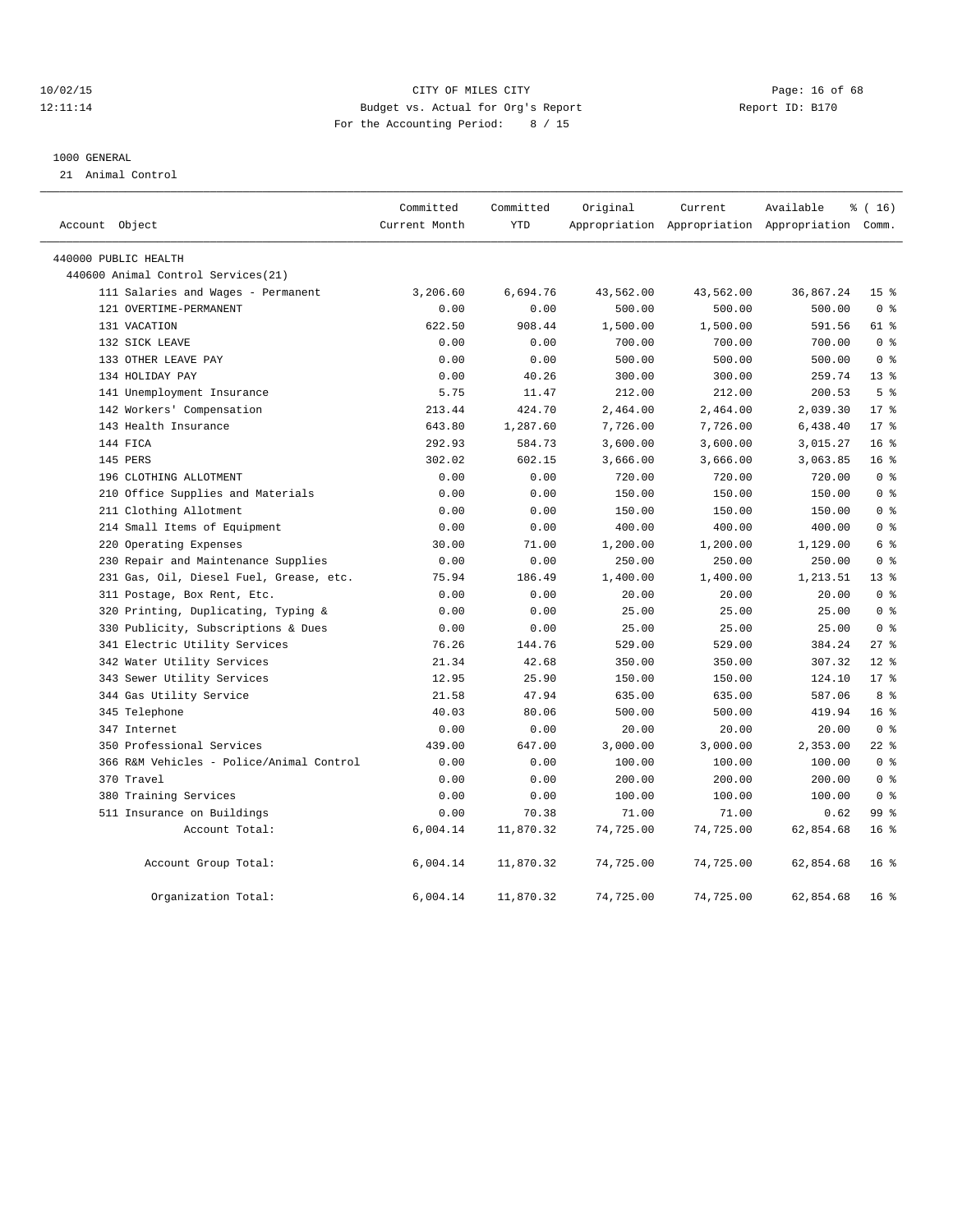## 10/02/15 **Page: 17 of 68** CITY OF MILES CITY **Page: 17 of 68** 12:11:14 Budget vs. Actual for Org's Report Report ID: B170 For the Accounting Period: 8 / 15

## 1000 GENERAL

36 Planning & Community Services

| Account Object                            | Committed<br>Current Month | Committed<br>YTD | Original   | Current    | Available<br>Appropriation Appropriation Appropriation Comm. | % (16)          |
|-------------------------------------------|----------------------------|------------------|------------|------------|--------------------------------------------------------------|-----------------|
| 410000 GENERAL GOVERNMENT                 |                            |                  |            |            |                                                              |                 |
| 411020 Community Services & Planning      |                            |                  |            |            |                                                              |                 |
| 111 Salaries and Wages - Permanent        | 2,745.60                   | 5,790.23         | 33,924.00  | 33,924.00  | 28,133.77                                                    | $17$ %          |
| 121 OVERTIME-PERMANENT                    | 4.93                       | 19.71            | 500.00     | 500.00     | 480.29                                                       | 4%              |
| 131 VACATION                              | 468.05                     | 686.23           | 4,000.00   | 4,000.00   | 3, 313.77                                                    | $17*$           |
| 132 SICK LEAVE                            | 74.27                      | 134.28           | 2,000.00   | 2,000.00   | 1,865.72                                                     | 7 <sup>8</sup>  |
| 133 OTHER LEAVE PAY                       | 34.87                      | 34.87            | 3,159.00   | 3,159.00   | 3,124.13                                                     | 1 <sup>8</sup>  |
| 141 Unemployment Insurance                | 5.01                       | 10.27            | 66.00      | 66.00      | 55.73                                                        | 16 <sup>8</sup> |
| 142 Workers' Compensation                 | 16.15                      | 33.18            | 200.00     | 200.00     | 166.82                                                       | $17*$           |
| 143 Health Insurance                      | 701.49                     | 1,402.87         | 8,421.00   | 8,421.00   | 7,018.13                                                     | $17*$           |
| 144 FICA                                  | 254.52                     | 522.27           | 3,334.00   | 3,334.00   | 2,811.73                                                     | 16 <sup>8</sup> |
| 145 PERS                                  | 275.20                     | 551.26           | 3,605.00   | 3,605.00   | 3,053.74                                                     | 15 <sup>°</sup> |
| 196 CLOTHING ALLOTMENT                    | 0.00                       | 163.50           | 314.00     | 314.00     | 150.50                                                       | $52*$           |
| 210 Office Supplies and Materials         | 0.00                       | 0.00             | 800.00     | 800.00     | 800.00                                                       | 0 <sup>8</sup>  |
| 214 Small Items of Equipment              | 0.00                       | 0.00             | 800.00     | 800.00     | 800.00                                                       | 0 <sup>8</sup>  |
| 220 Operating Expenses                    | 0.00                       | 0.00             | 100.00     | 100.00     | 100.00                                                       | 0 <sup>8</sup>  |
| 311 Postage, Box Rent, Etc.               | 15.83                      | 19.22            | 250.00     | 250.00     | 230.78                                                       | 8 %             |
| 320 Printing, Duplicating, Typing &       | 0.00                       | 0.00             | 500.00     | 500.00     | 500.00                                                       | 0 <sup>8</sup>  |
| 327 Map Printing                          | 0.00                       | 0.00             | 100.00     | 100.00     | 100.00                                                       | 0 <sup>8</sup>  |
| 330 Publicity, Subscriptions & Dues       | 0.00                       | 0.00             | 775.00     | 775.00     | 775.00                                                       | 0 <sup>8</sup>  |
| 331 Publication of Formal & Legal Notices | 30.00                      | 30.00            | 300.00     | 300.00     | 270.00                                                       | $10*$           |
| 334 Memberships, Registrations & Dues     | 0.00                       | 0.00             | 200.00     | 200.00     | 200.00                                                       | 0 <sup>8</sup>  |
| 345 Telephone                             | 91.56                      | 166.85           | 900.00     | 900.00     | 733.15                                                       | 19 <sup>°</sup> |
| 347 Internet                              | 0.00                       | 0.00             | 100.00     | 100.00     | 100.00                                                       | 0 <sup>8</sup>  |
| 350 Professional Services                 | 3,398.08                   | 8,171.16         | 195,000.00 | 195,000.00 | 186,828.84                                                   | 4%              |
| 360 Contr R & M                           | 92.81                      | 92.81            | 1,500.00   | 1,500.00   | 1,407.19                                                     | 6 %             |
| 370 Travel                                | 0.00                       | 92.64            | 1,200.00   | 1,200.00   | 1,107.36                                                     | 8 %             |
| 380 Training Services                     | 0.00                       | 0.00             | 1,000.00   | 1,000.00   | 1,000.00                                                     | 0 <sup>8</sup>  |
| 382 Books                                 | 0.00                       | 0.00             | 150.00     | 150.00     | 150.00                                                       | 0 <sup>8</sup>  |
| Account Total:                            | 8,208.37                   | 17,921.35        | 263,198.00 | 263,198.00 | 245, 276.65                                                  | 7 %             |
| Account Group Total:                      | 8,208.37                   | 17,921.35        | 263,198.00 | 263,198.00 | 245, 276.65                                                  | 7 %             |
| Organization Total:                       | 8,208.37                   | 17,921.35        | 263,198.00 | 263,198.00 | 245, 276.65                                                  | 7 %             |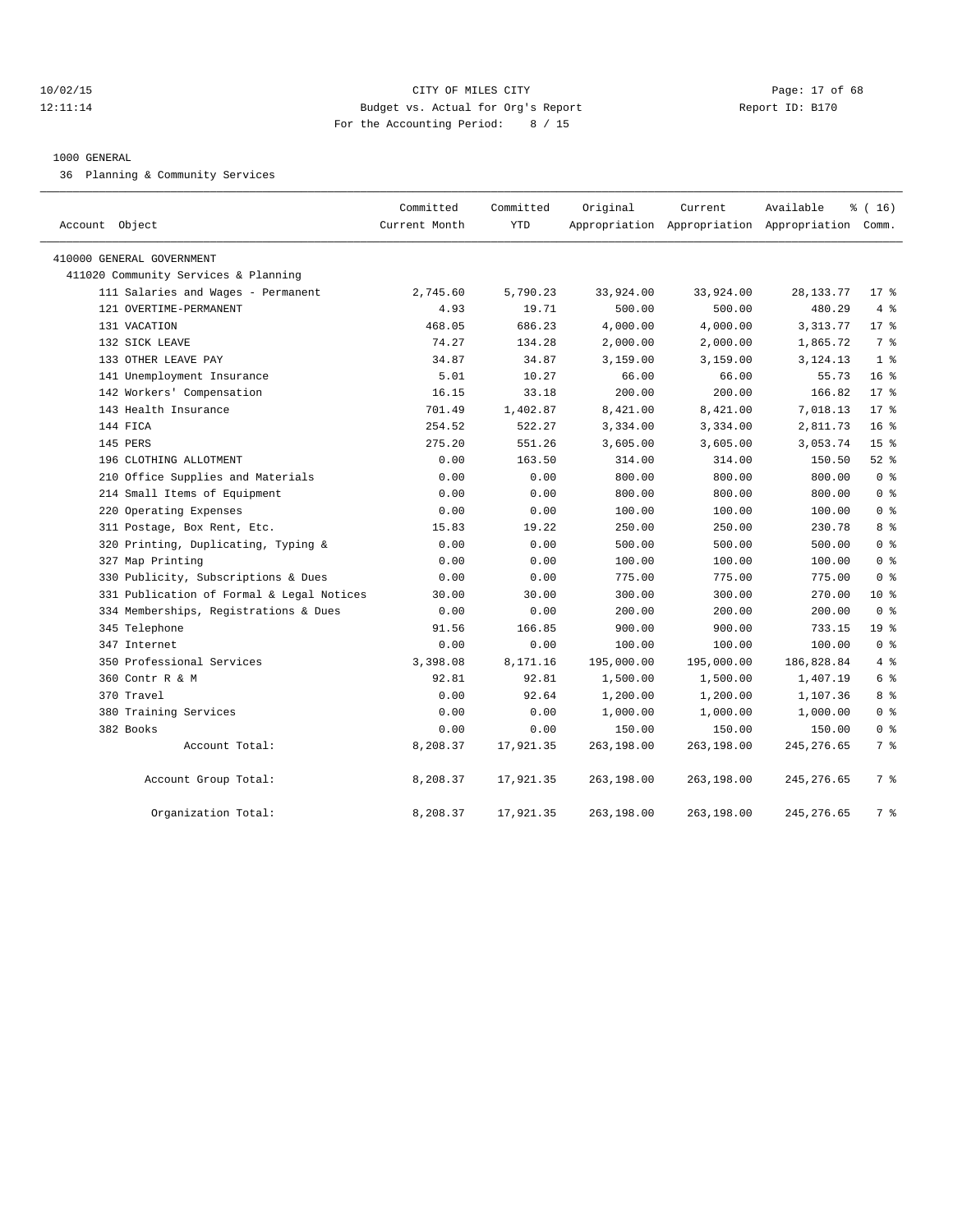## 10/02/15 **Page: 18 of 68** CITY OF MILES CITY **CITY** CITY **Page: 18 of 68** 12:11:14 Budget vs. Actual for Org's Report Report ID: B170 For the Accounting Period: 8 / 15

## 1000 GENERAL

37 CITY HEALTH

| Object<br>Account                                                       | Committed<br>Current Month | Committed<br>YTD | Original<br>Appropriation | Current<br>Appropriation | Available<br>Appropriation | $\frac{3}{6}$ ( 16 )<br>Comm. |
|-------------------------------------------------------------------------|----------------------------|------------------|---------------------------|--------------------------|----------------------------|-------------------------------|
| 520000 OTHER FINANCING USES<br>521000 Interfund Operating Transfers Out |                            |                  |                           |                          |                            |                               |
| 820 Transfers to Other Funds                                            | 0.00                       | 0.00             | 16,500.00                 | 16,500.00                | 16,500.00                  | 0 ક                           |
| Account Total:<br>Account Group Total:                                  | 0.00<br>0.00               | 0.00<br>0.00     | 16,500.00<br>16,500.00    | 16,500.00<br>16,500.00   | 16,500.00<br>16,500.00     | 0 <sup>8</sup><br>0 ક         |
| Organization Total:                                                     | 0.00                       | 0.00             | 16,500.00                 | 16,500.00                | 16,500.00                  | 0 ક                           |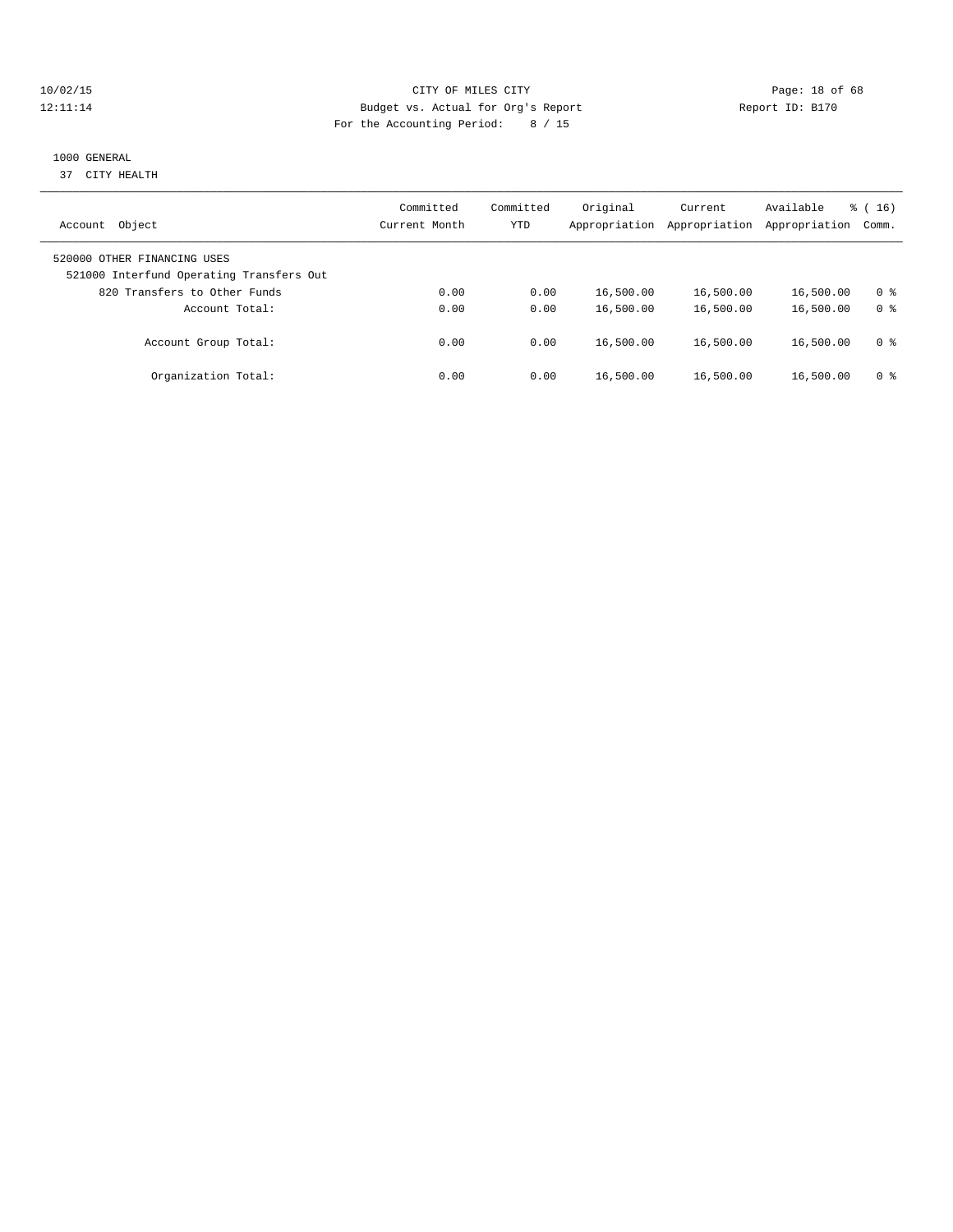## 10/02/15 **Page: 19 of 68** CITY OF MILES CITY **CITY** Page: 19 of 68 12:11:14 Budget vs. Actual for Org's Report Report ID: B170 For the Accounting Period: 8 / 15

## 1000 GENERAL

201 Flood Prevention

| Account Object                            | Committed<br>Current Month | Committed<br><b>YTD</b> | Original  | Current   | Available<br>Appropriation Appropriation Appropriation Comm. | % (16)          |
|-------------------------------------------|----------------------------|-------------------------|-----------|-----------|--------------------------------------------------------------|-----------------|
| 430000 Public Works                       |                            |                         |           |           |                                                              |                 |
| 431200 Flood Control                      |                            |                         |           |           |                                                              |                 |
| 111 Salaries and Wages - Permanent        | 1,194.92                   | 2,430.70                | 10,597.00 | 10,597.00 | 8,166.30                                                     | $23$ %          |
| 131 VACATION                              | 95.24                      | 95.24                   | 2,200.00  | 2,200.00  | 2,104.76                                                     | 4%              |
| 132 SICK LEAVE                            | 0.00                       | 29.07                   | 700.00    | 700.00    | 670.93                                                       | 4%              |
| 133 OTHER LEAVE PAY                       | 0.00                       | 0.00                    | 1,168.00  | 1,168.00  | 1,168.00                                                     | 0 <sup>8</sup>  |
| 141 Unemployment Insurance                | 1.91                       | 3.88                    | 22.00     | 22.00     | 18.12                                                        | 18 <sup>8</sup> |
| 142 Workers' Compensation                 | 71.93                      | 145.74                  | 756.00    | 756.00    | 610.26                                                       | 19 <sup>°</sup> |
| 143 Health Insurance                      | 257.56                     | 515.07                  | 2,704.00  | 2,704.00  | 2,188.93                                                     | 19 <sup>°</sup> |
| 144 FICA                                  | 98.67                      | 200.04                  | 1,122.00  | 1,122.00  | 921.96                                                       | 18 <sup>8</sup> |
| 145 PERS                                  | 106.67                     | 211.31                  | 1,212.00  | 1,212.00  | 1,000.69                                                     | $17*$           |
| 196 CLOTHING ALLOTMENT                    | 0.00                       | 60.00                   | 60.00     | 60.00     | 0.00                                                         | $100*$          |
| 210 Office Supplies and Materials         | 0.00                       | 0.00                    | 300.00    | 300.00    | 300.00                                                       | 0 <sup>8</sup>  |
| 214 Small Items of Equipment              | 0.00                       | 0.00                    | 5,000.00  | 5,000.00  | 5,000.00                                                     | 0 <sup>8</sup>  |
| 220 Operating Expenses                    | 0.00                       | 0.00                    | 1,000.00  | 1,000.00  | 1,000.00                                                     | 0 <sup>8</sup>  |
| 231 Gas, Oil, Diesel Fuel, Grease, etc.   | 0.00                       | 0.00                    | 350.00    | 350.00    | 350.00                                                       | 0 <sup>8</sup>  |
| 311 Postage, Box Rent, Etc.               | 7.76                       | 11.64                   | 5,000.00  | 5,000.00  | 4,988.36                                                     | 0 <sup>8</sup>  |
| 327 Map Printing                          | 0.00                       | 0.00                    | 100.00    | 100.00    | 100.00                                                       | 0 <sup>8</sup>  |
| 330 Publicity, Subscriptions & Dues       | 0.00                       | 0.00                    | 100.00    | 100.00    | 100.00                                                       | 0 <sup>8</sup>  |
| 331 Publication of Formal & Legal Notices | 0.00                       | 0.00                    | 3,000.00  | 3,000.00  | 3,000.00                                                     | 0 <sup>8</sup>  |
| 334 Memberships, Registrations & Dues     | 0.00                       | 0.00                    | 250.00    | 250.00    | 250.00                                                       | 0 <sup>8</sup>  |
| 345 Telephone                             | 0.00                       | 0.00                    | 100.00    | 100.00    | 100.00                                                       | 0 <sup>8</sup>  |
| 350 Professional Services                 | 571.81                     | 571.81                  | 28,000.00 | 28,000.00 | 27,428.19                                                    | 2 <sup>8</sup>  |
| 370 Travel                                | 0.00                       | 443.70                  | 1,200.00  | 1,200.00  | 756.30                                                       | 378             |
| 380 Training Services                     | 0.00                       | 0.00                    | 500.00    | 500.00    | 500.00                                                       | 0 <sup>8</sup>  |
| 382 Books                                 | 0.00                       | 0.00                    | 100.00    | 100.00    | 100.00                                                       | 0 <sup>8</sup>  |
| 533 Machinery and Equipment Rental        | 0.00                       | 0.00                    | 100.00    | 100.00    | 100.00                                                       | 0 <sup>8</sup>  |
| 540 Special Assessments                   | 0.00                       | 0.00                    | 500.00    | 500.00    | 500.00                                                       | 0 <sup>8</sup>  |
| Account Total:                            | 2,406.47                   | 4,718.20                | 66,141.00 | 66,141.00 | 61,422.80                                                    | 7 %             |
| Account Group Total:                      | 2,406.47                   | 4,718.20                | 66,141.00 | 66,141.00 | 61,422.80                                                    | 7 %             |
| Organization Total:                       | 2,406.47                   | 4,718.20                | 66,141.00 | 66,141.00 | 61,422.80                                                    | 7 %             |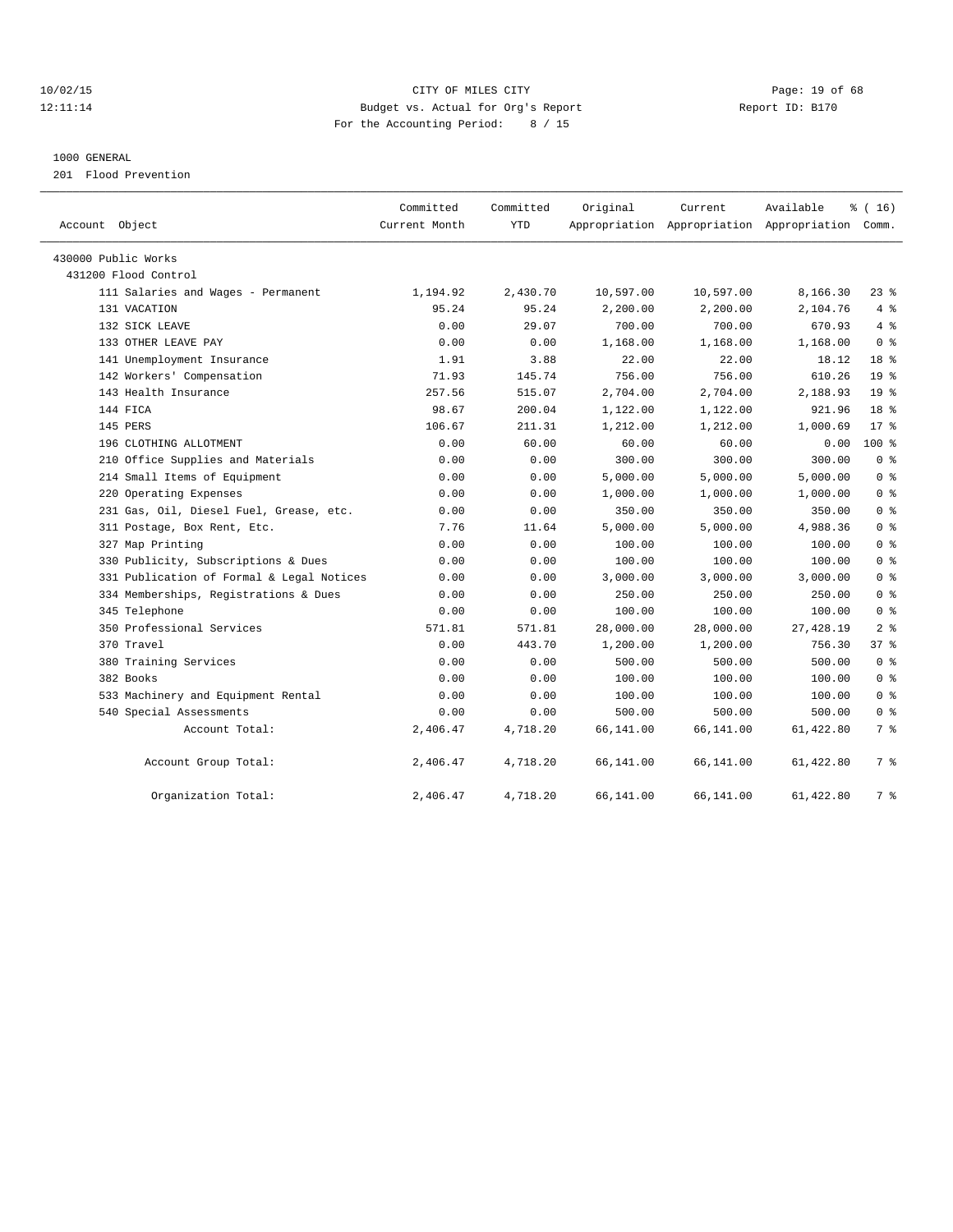## 10/02/15 **Page: 20 of 68** CITY OF MILES CITY **CITY Page: 20 of 68** 12:11:14 Budget vs. Actual for Org's Report Report ID: B170 For the Accounting Period: 8 / 15

## 1000 GENERAL

301 Elections

| Object<br>Account                             | Committed<br>Current Month | Committed<br><b>YTD</b> | Original<br>Appropriation | Current<br>Appropriation | Available<br>Appropriation | $\frac{1}{6}$ ( 16 )<br>Comm. |
|-----------------------------------------------|----------------------------|-------------------------|---------------------------|--------------------------|----------------------------|-------------------------------|
| 410000 GENERAL GOVERNMENT<br>410600 Elections |                            |                         |                           |                          |                            |                               |
| 300 PURCHASED SERVICES                        | 0.00                       | 0.00                    | 4,500.00                  | 4,500.00                 | 4,500.00                   | 0 <sup>8</sup>                |
| Account Total:                                | 0.00                       | 0.00                    | 4,500.00                  | 4,500.00                 | 4,500.00                   | 0 <sup>8</sup>                |
| Account Group Total:                          | 0.00                       | 0.00                    | 4,500.00                  | 4,500.00                 | 4,500.00                   | 0 <sup>8</sup>                |
| Organization Total:                           | 0.00                       | 0.00                    | 4,500.00                  | 4,500.00                 | 4,500.00                   | 0 <sup>8</sup>                |
|                                               |                            |                         |                           |                          |                            |                               |

Fund Total: 324,152.79 742,650.39 4,380,382.00 4,380,382.00 3,637,731.61 17 %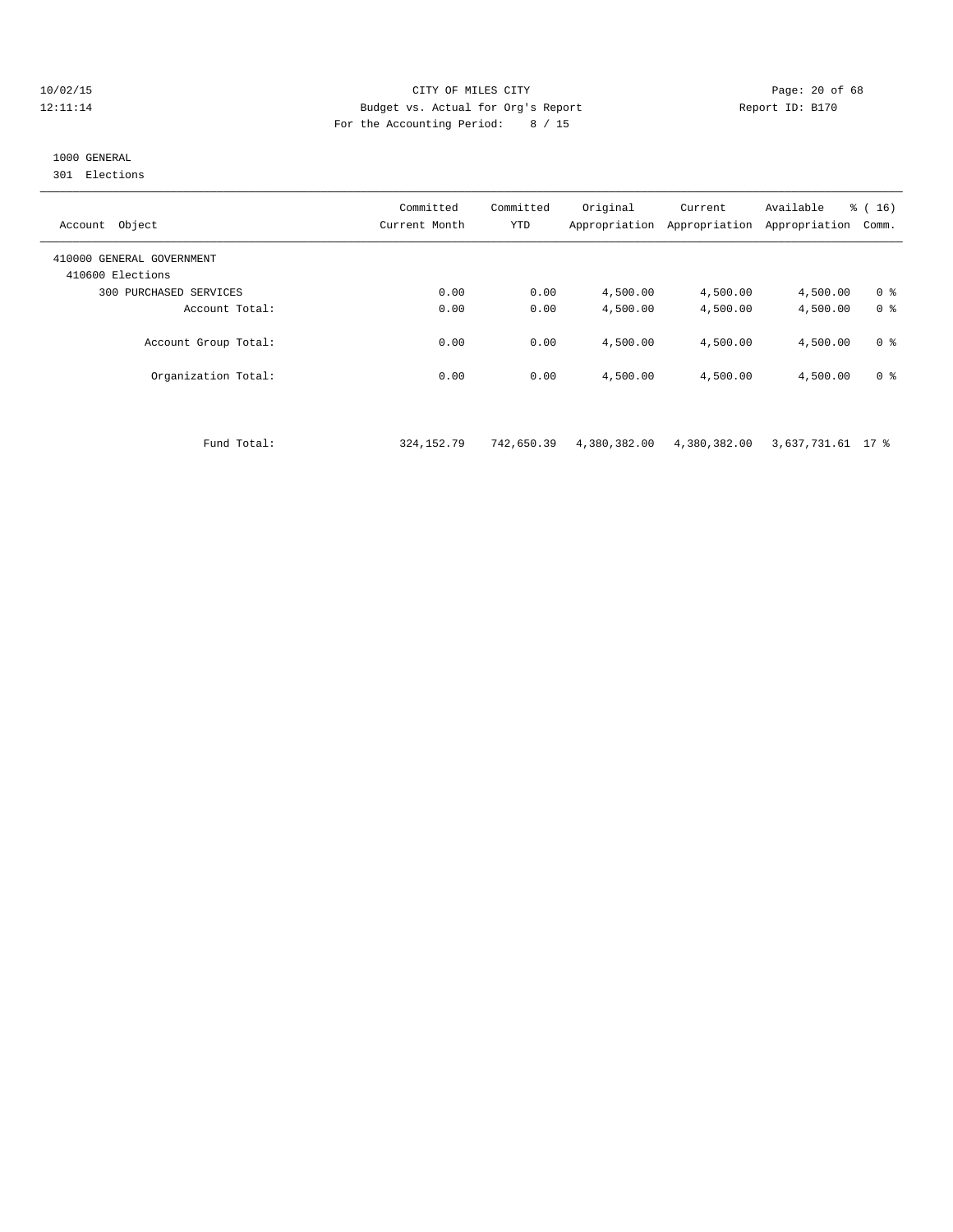## 10/02/15 **Page: 21 of 68** CITY OF MILES CITY **CITY** Page: 21 of 68 12:11:14 Budget vs. Actual for Org's Report Report ID: B170 For the Accounting Period: 8 / 15

————————————————————————————————————————————————————————————————————————————————————————————————————————————————————————————————————

## 2220 LIBRARY

16 Library

|                                          | Committed     | Committed  | Original   | Current    | Available                                       | $\frac{3}{6}$ ( 16 ) |
|------------------------------------------|---------------|------------|------------|------------|-------------------------------------------------|----------------------|
| Account Object                           | Current Month | <b>YTD</b> |            |            | Appropriation Appropriation Appropriation Comm. |                      |
| 460000 CULTURE AND RECREATION            |               |            |            |            |                                                 |                      |
| 460100 Library Services(16)              |               |            |            |            |                                                 |                      |
| 111 Salaries and Wages - Permanent       | 13,823.33     | 27,083.95  | 176,765.00 | 176,765.00 | 149,681.05                                      | 15 <sub>8</sub>      |
| 121 OVERTIME-PERMANENT                   | 0.00          | 0.00       | 600.00     | 600.00     | 600.00                                          | 0 <sup>8</sup>       |
| 131 VACATION                             | 1,721.49      | 3,678.22   | 12,000.00  | 12,000.00  | 8,321.78                                        | 31.8                 |
| 132 SICK LEAVE                           | 382.52        | 730.43     | 4,000.00   | 4,000.00   | 3,269.57                                        | 18 <sup>8</sup>      |
| 133 OTHER LEAVE PAY                      | 233.76        | 828.80     | 3,847.00   | 3,847.00   | 3,018.20                                        | $22$ %               |
| 141 Unemployment Insurance               | 24.24         | 49.63      | 296.00     | 296.00     | 246.37                                          | $17*$                |
| 142 Workers' Compensation                | 67.20         | 137.50     | 770.00     | 770.00     | 632.50                                          | 18 <sup>8</sup>      |
| 143 Health Insurance                     | 3,218.30      | 6,438.60   | 38,628.00  | 38,628.00  | 32,189.40                                       | $17*$                |
| 144 FICA                                 | 1,224.66      | 2,506.81   | 15,103.00  | 15,103.00  | 12,596.19                                       | $17*$                |
| 145 PERS                                 | 1,336.50      | 2,672.94   | 16,327.00  | 16,327.00  | 13,654.06                                       | 16 <sup>8</sup>      |
| 196 CLOTHING ALLOTMENT                   | 0.00          | 750.00     | 750.00     | 750.00     | 0.00                                            | $100$ %              |
| 210 Office Supplies and Materials        | 6.58          | 6.58       | 1,500.00   | 1,500.00   | 1,493.42                                        | 0 <sup>8</sup>       |
| 214 Small Items of Equipment             | 0.00          | 0.00       | 3,500.00   | 3,500.00   | 3,500.00                                        | 0 <sup>8</sup>       |
| 220 Operating Expenses                   | 0.00          | 0.00       | 1,000.00   | 1,000.00   | 1,000.00                                        | 0 <sup>8</sup>       |
| 224 Janitorial Supplies                  | 0.00          | 0.00       | 700.00     | 700.00     | 700.00                                          | 0 <sup>8</sup>       |
| 311 Postage, Box Rent, Etc.              | 224.28        | 224.28     | 2,000.00   | 2,000.00   | 1,775.72                                        | $11$ %               |
| 320 Printing, Duplicating, Typing &      | 41.67         | 41.67      | 1,500.00   | 1,500.00   | 1,458.33                                        | 3 <sup>°</sup>       |
| 334 Memberships, Registrations & Dues    | 0.00          | 0.00       | 500.00     | 500.00     | 500.00                                          | 0 <sup>8</sup>       |
| 341 Electric Utility Services            | 808.98        | 1,581.07   | 7,000.00   | 7,000.00   | 5,418.93                                        | $23$ %               |
| 342 Water Utility Services               | 38.19         | 78.63      | 500.00     | 500.00     | 421.37                                          | 16 <sup>8</sup>      |
| 343 Sewer Utility Services               | 16.02         | 32.04      | 300.00     | 300.00     | 267.96                                          | $11$ %               |
| 344 Gas Utility Service                  | 27.92         | 59.49      | 4,000.00   | 4,000.00   | 3,940.51                                        | 1 <sup>8</sup>       |
| 345 Telephone                            | 137.42        | 183.45     | 1,500.00   | 1,500.00   | 1,316.55                                        | $12*$                |
| 346 Garbage Service                      | 0.00          | 0.00       | 500.00     | 500.00     | 500.00                                          | 0 <sup>8</sup>       |
| 347 Internet                             | 190.15        | 310.21     | 1,500.00   | 1,500.00   | 1,189.79                                        | $21$ %               |
| 350 Professional Services                | 0.00          | 1,490.00   | 8,000.00   | 8,000.00   | 6,510.00                                        | 19 <sup>°</sup>      |
| 360 Contr R & M                          | 436.00        | 986.00     | 10,000.00  | 10,000.00  | 9,014.00                                        | $10*$                |
| 370 Travel                               | 0.00          | 0.00       | 2,000.00   | 2,000.00   | 2,000.00                                        | 0 <sup>8</sup>       |
| 380 Training Services                    | 0.00          | 0.00       | 1,500.00   | 1,500.00   | 1,500.00                                        | 0 <sup>8</sup>       |
| 382 Books                                | 1,204.74      | 1,204.74   | 15,000.00  | 15,000.00  | 13,795.26                                       | 8 %                  |
| 511 Insurance on Buildings               | 0.00          | 2,881.29   | 2,882.00   | 2,882.00   | 0.71                                            | $100$ %              |
| 513 Liability                            | 0.00          | 2,167.45   | 2,168.00   | 2,168.00   | 0.55                                            | 100 %                |
| Account Total:                           | 25, 163.95    | 56,123.78  | 336,636.00 | 336,636.00 | 280,512.22                                      | $17$ %               |
| Account Group Total:                     | 25, 163.95    | 56,123.78  | 336,636.00 | 336,636.00 | 280,512.22                                      | 17 <sub>8</sub>      |
| 520000 OTHER FINANCING USES              |               |            |            |            |                                                 |                      |
| 521000 Interfund Operating Transfers Out |               |            |            |            |                                                 |                      |
| 820 Transfers to Other Funds             | 0.00          | 1,799.94   | 21,598.00  | 21,598.00  | 19,798.06                                       | 8 %                  |
| Account Total:                           | 0.00          | 1,799.94   | 21,598.00  | 21,598.00  | 19,798.06                                       | 8 %                  |
| Account Group Total:                     | 0.00          | 1,799.94   | 21,598.00  | 21,598.00  | 19,798.06                                       | 8%                   |
| Organization Total:                      | 25, 163.95    | 57,923.72  | 358,234.00 | 358,234.00 | 300, 310.28                                     | 16 %                 |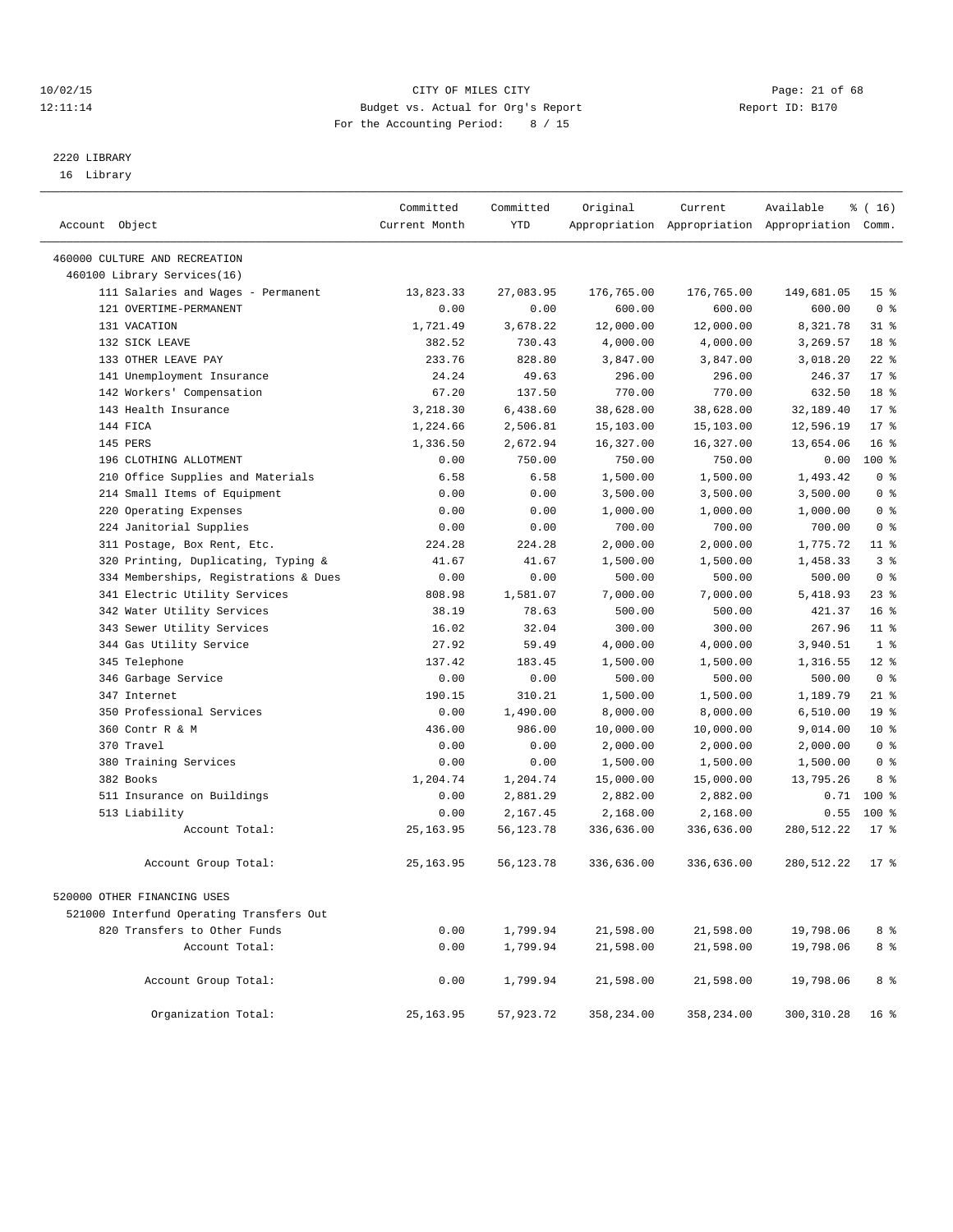## 10/02/15 **Page: 22 of 68** CITY OF MILES CITY **Page: 22 of 68** 12:11:14 Budget vs. Actual for Org's Report Report ID: B170 For the Accounting Period: 8 / 15

## 2220 LIBRARY 16 Library

| Account Object |             | Committed<br>Current Month | Committed<br><b>YTD</b> | Original   | Current    | Available<br>Appropriation Appropriation Appropriation Comm. | * (16) |
|----------------|-------------|----------------------------|-------------------------|------------|------------|--------------------------------------------------------------|--------|
|                | Fund Total: | 25,163.95                  | 57,923.72               | 358,234.00 | 358,234.00 | 300,310.28 16 %                                              |        |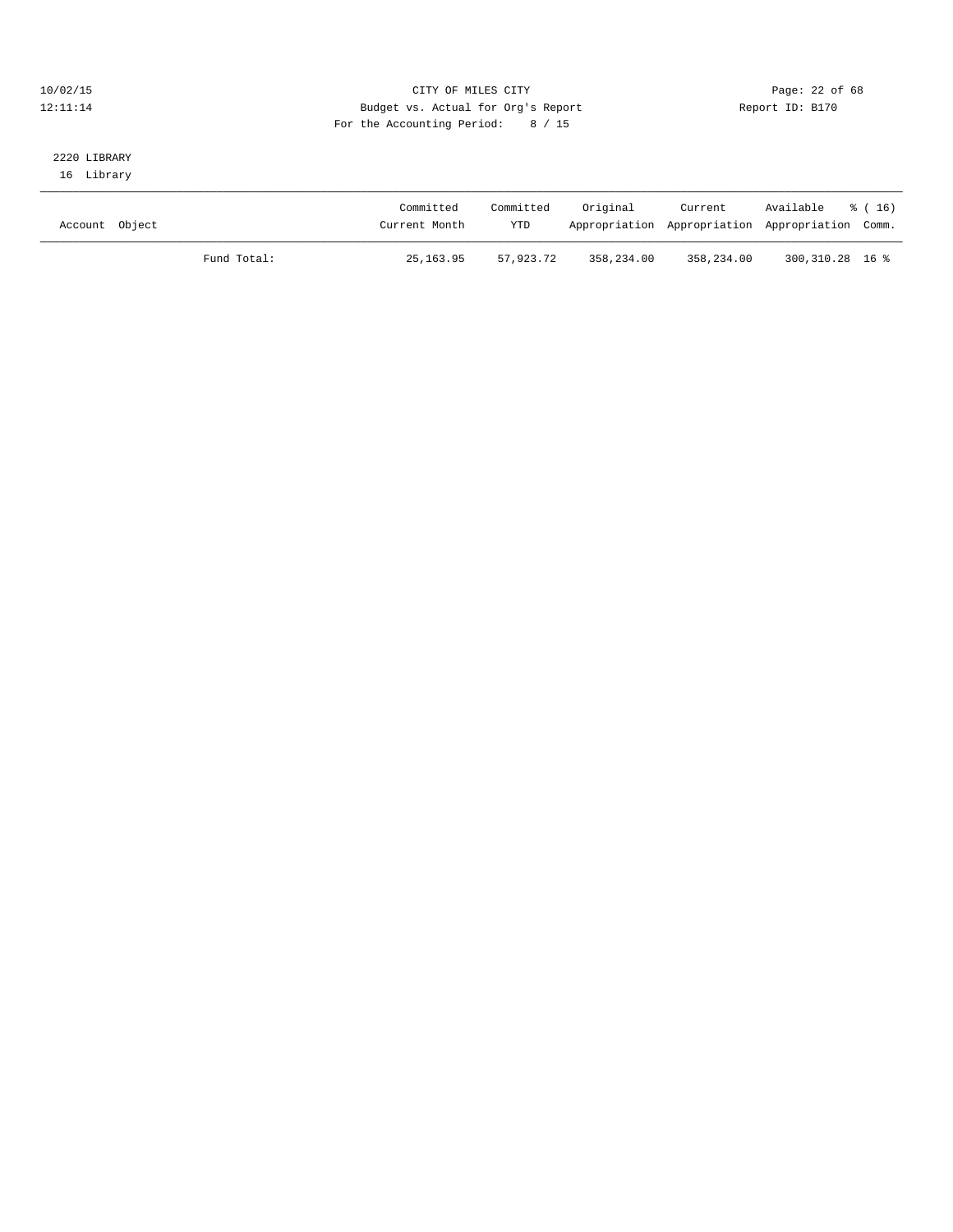## 10/02/15 **Page: 23 of 68** CITY OF MILES CITY **CITY** CITY **Page: 23 of 68** 12:11:14 Budget vs. Actual for Org's Report Report ID: B170 For the Accounting Period: 8 / 15

# 2270 Health

37 CITY HEALTH

| Account Object                     | Committed<br>Current Month | Committed<br>YTD | Original  | Current<br>Appropriation Appropriation | Available<br>Appropriation | $\frac{3}{6}$ ( 16 )<br>Comm. |
|------------------------------------|----------------------------|------------------|-----------|----------------------------------------|----------------------------|-------------------------------|
| 440000 PUBLIC HEALTH               |                            |                  |           |                                        |                            |                               |
| 440140 Registration and Inspection |                            |                  |           |                                        |                            |                               |
| 311 Postage, Box Rent, Etc.        | 0.48                       | 0.48             | 200.00    | 200.00                                 | 199.52                     | 0 <sup>8</sup>                |
| 350 Professional Services          | 2,750.00                   | 5,500.00         | 33,000.00 | 33,000.00                              | 27,500.00                  | $17*$                         |
| Account Total:                     | 2,750.48                   | 5,500.48         | 33,200.00 | 33,200.00                              | 27,699.52                  | 17 <sup>°</sup>               |
| Account Group Total:               | 2,750.48                   | 5,500.48         | 33,200.00 | 33,200.00                              | 27,699.52                  | $17$ %                        |
| Organization Total:                | 2,750.48                   | 5,500.48         | 33,200.00 | 33,200.00                              | 27,699.52                  | $17$ %                        |
|                                    |                            |                  |           |                                        |                            |                               |
| Fund Total:                        | 2,750.48                   | 5,500.48         | 33,200.00 | 33,200.00                              | $27,699.52$ 17 %           |                               |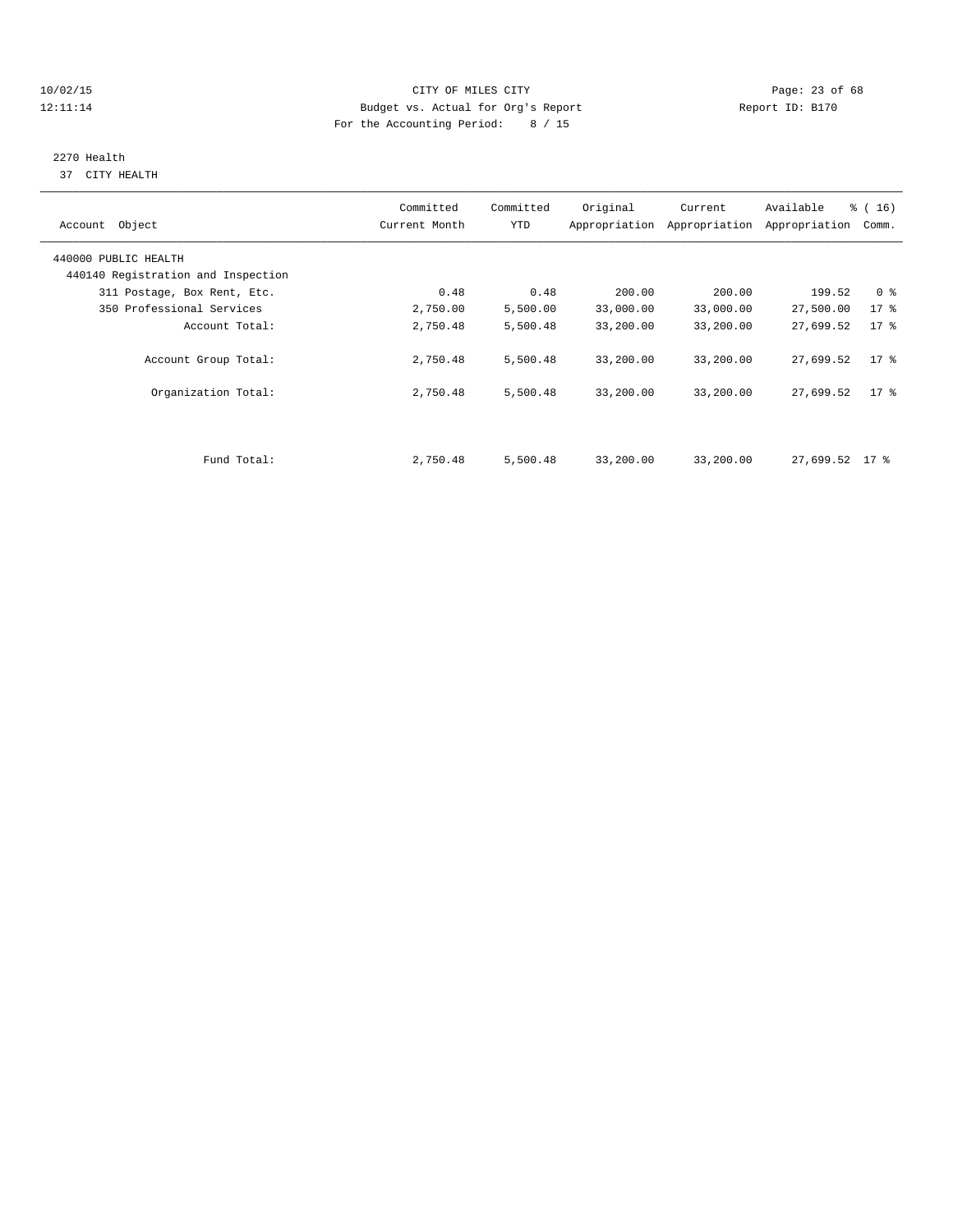## 10/02/15 **Page: 24 of 68** CITY OF MILES CITY **CITY Page: 24 of 68** 12:11:14 Budget vs. Actual for Org's Report Report ID: B170 For the Accounting Period: 8 / 15

2350 Local Government/Study Commission

302 Local Government/Study Commission

| Account Object                       | Committed<br>Current Month | Committed<br>YTD | Original  | Current   | Available<br>Appropriation Appropriation Appropriation | % (16)<br>Comm. |
|--------------------------------------|----------------------------|------------------|-----------|-----------|--------------------------------------------------------|-----------------|
| 410000 GENERAL GOVERNMENT            |                            |                  |           |           |                                                        |                 |
| 410130 Committees and Special Bodies |                            |                  |           |           |                                                        |                 |
| 210 Office Supplies and Materials    | 0.00                       | 0.00             | 500.00    | 500.00    | 500.00                                                 | 0 <sup>8</sup>  |
| 220 Operating Expenses               | 0.00                       | 0.00             | 325.00    | 325.00    | 325.00                                                 | 0 <sup>°</sup>  |
| 311 Postage, Box Rent, Etc.          | 0.00                       | 0.00             | 1,000.00  | 1,000.00  | 1,000.00                                               | 0 <sup>8</sup>  |
| 320 Printing, Duplicating, Typing &  | 0.00                       | 0.00             | 500.00    | 500.00    | 500.00                                                 | 0 <sup>8</sup>  |
| 350 Professional Services            | 0.00                       | 0.00             | 8,142.00  | 8,142.00  | 8,142.00                                               | 0 <sup>8</sup>  |
| 370 Travel                           | 0.00                       | 0.00             | 1,272.00  | 1,272.00  | 1,272.00                                               | 0 <sup>8</sup>  |
| Account Total:                       | 0.00                       | 0.00             | 11,739.00 | 11,739.00 | 11,739.00                                              | 0 <sup>8</sup>  |
| Account Group Total:                 | 0.00                       | 0.00             | 11,739.00 | 11,739.00 | 11,739.00                                              | 0 <sup>8</sup>  |
| Organization Total:                  | 0.00                       | 0.00             | 11,739.00 | 11,739.00 | 11,739.00                                              | 0 <sup>8</sup>  |
|                                      |                            |                  |           |           |                                                        |                 |
| Fund Total:                          | 0.00                       | 0.00             | 11,739.00 | 11,739.00 | 11,739.00                                              | 0 <sup>8</sup>  |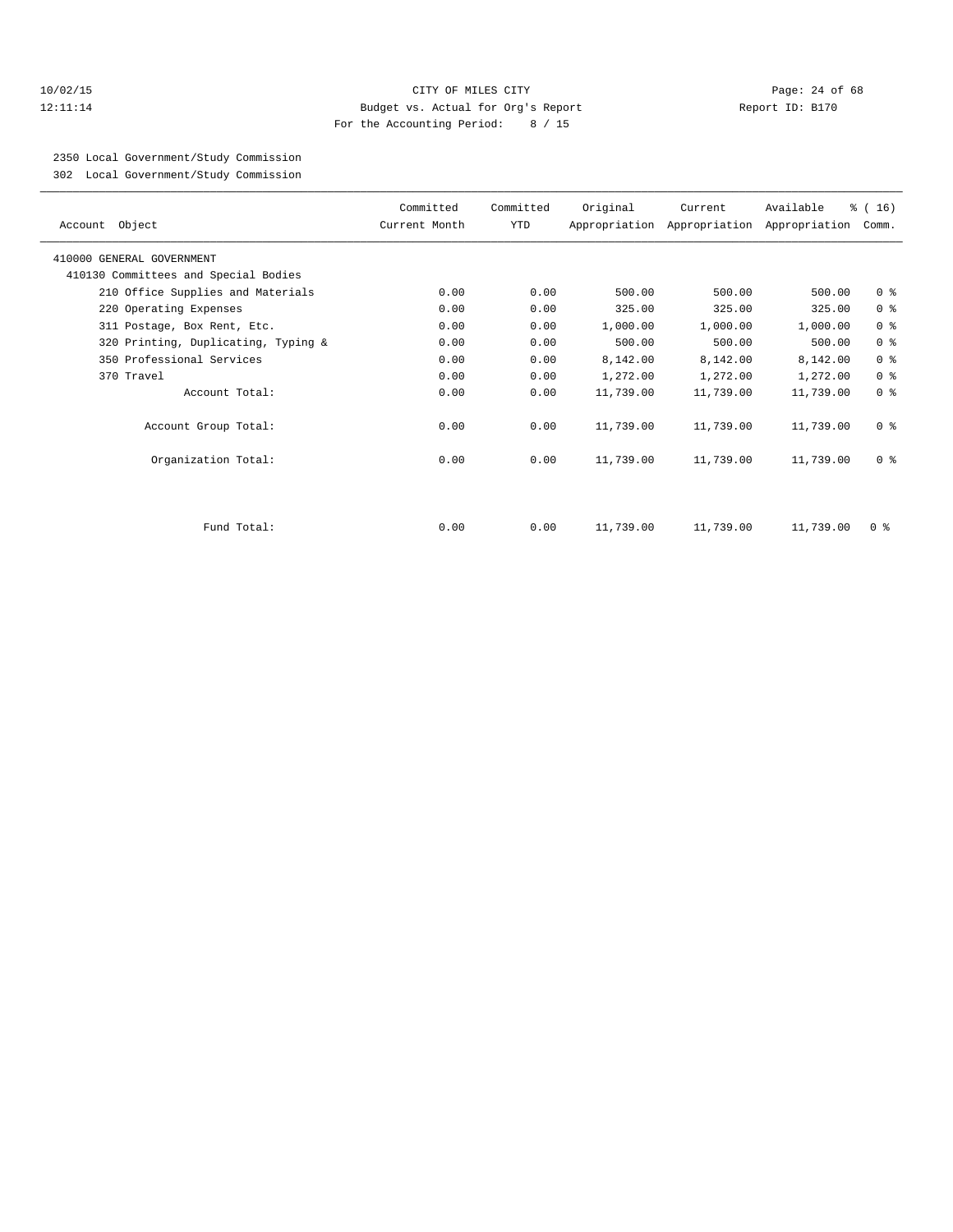## 10/02/15 **Page: 25 of 68** CITY OF MILES CITY **CITY Page: 25 of 68** 12:11:14 Budget vs. Actual for Org's Report Report ID: B170 For the Accounting Period: 8 / 15

 2372 Permissive Medical Levy 20 Permissive Medical Levy

| Object<br>Account                                                       | Committed<br>Current Month | Committed<br>YTD | Original<br>Appropriation | Current<br>Appropriation | Available<br>Appropriation | % (16)<br>Comm. |
|-------------------------------------------------------------------------|----------------------------|------------------|---------------------------|--------------------------|----------------------------|-----------------|
| 520000 OTHER FINANCING USES<br>521000 Interfund Operating Transfers Out |                            |                  |                           |                          |                            |                 |
| 820 Transfers to Other Funds                                            | 0.00                       | 0.00             | 166,810.00                | 166,810.00               | 166,810.00                 | 0 <sup>8</sup>  |
| Account Total:                                                          | 0.00                       | 0.00             | 166,810.00                | 166,810.00               | 166,810.00                 | 0 <sup>8</sup>  |
| Account Group Total:                                                    | 0.00                       | 0.00             | 166,810.00                | 166,810.00               | 166,810.00                 | 0 <sup>8</sup>  |
| Organization Total:                                                     | 0.00                       | 0.00             | 166,810.00                | 166,810.00               | 166,810.00                 | 0 <sup>8</sup>  |
| Fund Total:                                                             | 0.00                       | 0.00             | 166,810.00                | 166,810.00               | 166,810.00                 | 0 <sup>8</sup>  |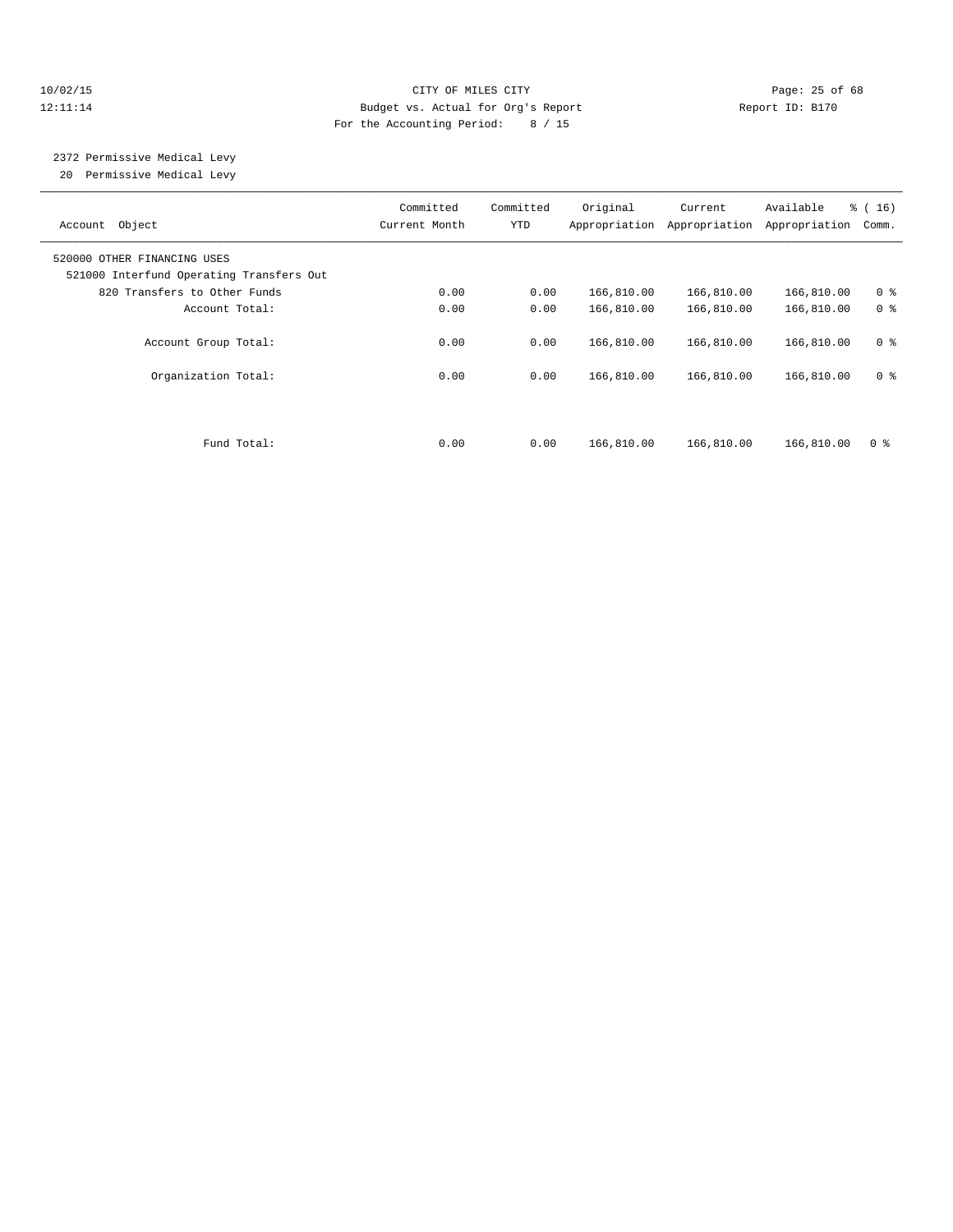## 10/02/15 **Page: 26 of 68** CITY OF MILES CITY **CITY Page: 26 of 68** 12:11:14 Budget vs. Actual for Org's Report Report ID: B170 For the Accounting Period: 8 / 15

————————————————————————————————————————————————————————————————————————————————————————————————————————————————————————————————————

## 2394 BUILDING CODE ENFORCEMENT

18 BUILDING INSPECTION

|                                          | Committed     | Committed  | Original   | Current    | Available                                       | $\frac{1}{6}$ ( 16 ) |
|------------------------------------------|---------------|------------|------------|------------|-------------------------------------------------|----------------------|
| Account Object                           | Current Month | <b>YTD</b> |            |            | Appropriation Appropriation Appropriation Comm. |                      |
| 420000 PUBLIC SAFETY                     |               |            |            |            |                                                 |                      |
| 420531 Building Inspection               |               |            |            |            |                                                 |                      |
| 111 Salaries and Wages - Permanent       | 572.32        | 1,125.68   | 8,700.00   | 8,700.00   | 7,574.32                                        | 13 <sup>°</sup>      |
| 121 OVERTIME-PERMANENT                   | 5.48          | 21.90      | 150.00     | 150.00     | 128.10                                          | 15 <sup>8</sup>      |
| 131 VACATION                             | 27.46         | 85.84      | 500.00     | 500.00     | 414.16                                          | $17*$                |
| 132 SICK LEAVE                           | 43.78         | 69.29      | 300.00     | 300.00     | 230.71                                          | $23$ $%$             |
| 133 OTHER LEAVE PAY                      | 0.00          | 0.00       | 493.00     | 493.00     | 493.00                                          | 0 <sup>8</sup>       |
| 141 Unemployment Insurance               | 0.98          | 2.02       | 15.00      | 15.00      | 12.98                                           | $13*$                |
| 142 Workers' Compensation                | 21.97         | 44.70      | 383.00     | 383.00     | 338.30                                          | $12*$                |
| 143 Health Insurance                     | 128.74        | 257.50     | 1,931.00   | 1,931.00   | 1,673.50                                        | $13*$                |
| 144 FICA                                 | 49.63         | 101.90     | 776.00     | 776.00     | 674.10                                          | $13*$                |
| 145 PERS                                 | 53.68         | 107.73     | 839.00     | 839.00     | 731.27                                          | $13*$                |
| 196 CLOTHING ALLOTMENT                   | 0.00          | 30.00      | 30.00      | 30.00      | 0.00                                            | 100 %                |
| 210 Office Supplies and Materials        | 0.00          | 0.00       | 4,000.00   | 4,000.00   | 4,000.00                                        | 0 <sup>8</sup>       |
| 214 Small Items of Equipment             | 0.00          | 910.00     | 15,000.00  | 15,000.00  | 14,090.00                                       | 6 %                  |
| 311 Postage, Box Rent, Etc.              | 59.46         | 65.33      | 300.00     | 300.00     | 234.67                                          | $22$ %               |
| 320 Printing, Duplicating, Typing &      | 0.00          | 0.00       | 350.00     | 350.00     | 350.00                                          | 0 <sup>8</sup>       |
| 330 Publicity, Subscriptions & Dues      | 0.00          | 0.00       | 500.00     | 500.00     | 500.00                                          | 0 <sup>8</sup>       |
| 334 Memberships, Registrations & Dues    | 105.00        | 105.00     | 300.00     | 300.00     | 195.00                                          | 35%                  |
| 345 Telephone                            | 26.36         | 52.72      | 400.00     | 400.00     | 347.28                                          | $13*$                |
| 347 Internet                             | 0.00          | 0.00       | 200.00     | 200.00     | 200.00                                          | 0 <sup>8</sup>       |
| 350 Professional Services                | 5,608.35      | 10,827.40  | 80,000.00  | 80,000.00  | 69,172.60                                       | $14$ %               |
| 360 Contr R & M                          | 101.17        | 101.17     | 0.00       | 0.00       | $-101.17$                                       | $***$ $_{8}$         |
| 380 Training Services                    | 0.00          | 0.00       | 1,500.00   | 1,500.00   | 1,500.00                                        | 0 <sup>8</sup>       |
| 382 Books                                | 0.00          | 0.00       | 2,000.00   | 2,000.00   | 2,000.00                                        | 0 <sup>8</sup>       |
| 540 Special Assessments                  | 326.00        | 326.00     | 800.00     | 800.00     | 474.00                                          | 41 %                 |
| Account Total:                           | 7,130.38      | 14,234.18  | 119,467.00 | 119,467.00 | 105,232.82                                      | $12*$                |
| Account Group Total:                     | 7,130.38      | 14,234.18  | 119,467.00 | 119,467.00 | 105,232.82                                      | $12$ %               |
| 510000 MISCELLANEOUS                     |               |            |            |            |                                                 |                      |
| 510330 Comprehensive Liability Insurance |               |            |            |            |                                                 |                      |
| 513 Liability                            | 0.00          | 88.33      | 89.00      | 89.00      | 0.67                                            | 99 %                 |
| Account Total:                           | 0.00          | 88.33      | 89.00      | 89.00      | 0.67                                            | 99 %                 |
|                                          |               |            |            |            |                                                 |                      |
| Account Group Total:                     | 0.00          | 88.33      | 89.00      | 89.00      | 0.67                                            | 99 %                 |
| 520000 OTHER FINANCING USES              |               |            |            |            |                                                 |                      |
| 521000 Interfund Operating Transfers Out |               |            |            |            |                                                 |                      |
| 820 Transfers to Other Funds             | 0.00          | 559.11     | 6,710.00   | 6,710.00   | 6,150.89                                        | 8 %                  |
| Account Total:                           | 0.00          | 559.11     | 6,710.00   | 6,710.00   | 6,150.89                                        | 8 %                  |
| Account Group Total:                     | 0.00          | 559.11     | 6,710.00   | 6,710.00   | 6,150.89                                        | 8 %                  |
| Organization Total:                      | 7,130.38      | 14,881.62  | 126,266.00 | 126,266.00 | 111,384.38                                      | $12*$                |
| Fund Total:                              | 7,130.38      | 14,881.62  | 126,266.00 | 126,266.00 | 111,384.38 12 %                                 |                      |
|                                          |               |            |            |            |                                                 |                      |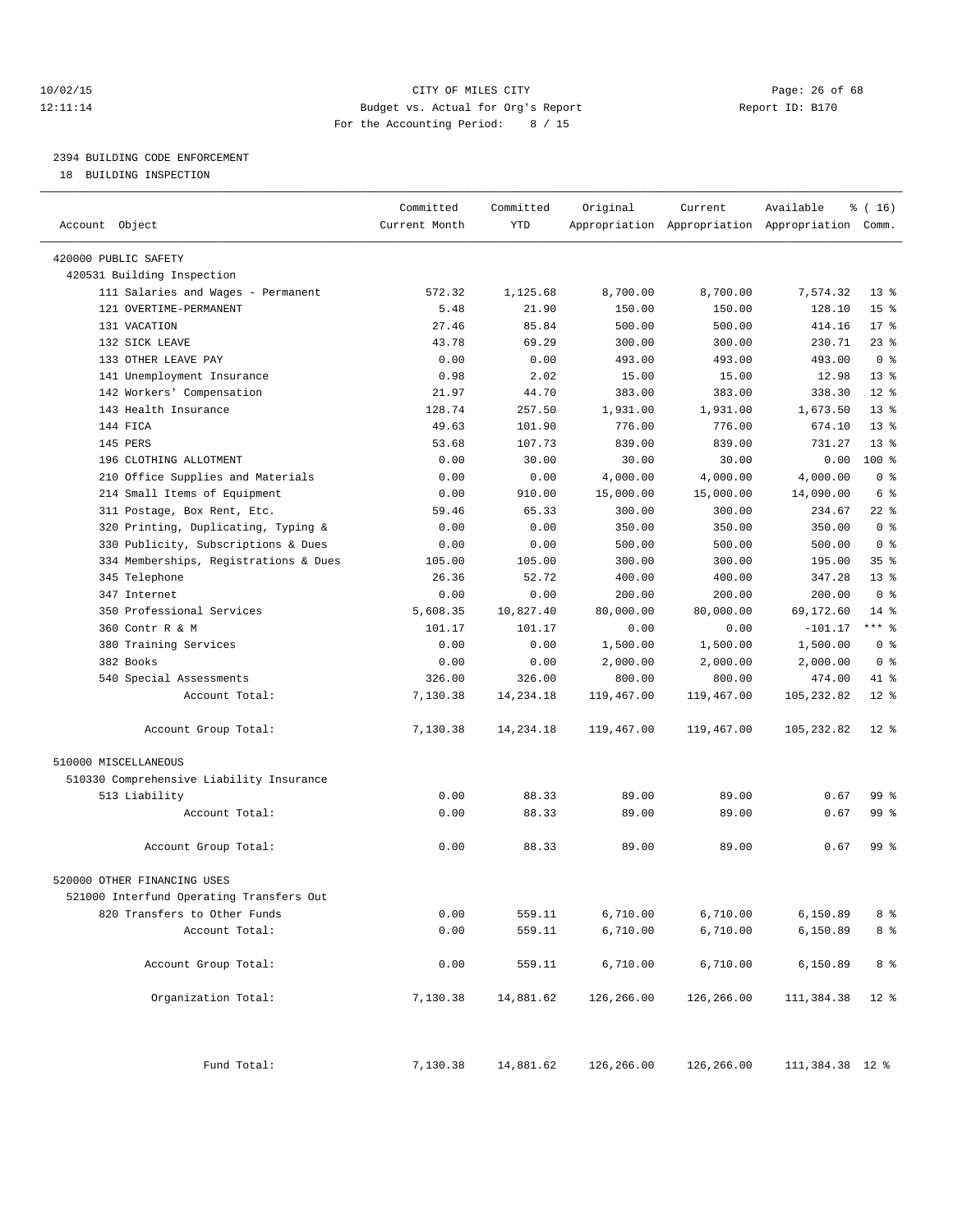## 10/02/15 **Page: 27 of 68** CITY OF MILES CITY **Page: 27 of 68** 12:11:14 Budget vs. Actual for Org's Report Report ID: B170 For the Accounting Period: 8 / 15

## 2400 LTG M D#165-(Gen City) 46 SID #165

|                                          | Committed     | Committed  |            |                                                      |                 |                 |  |
|------------------------------------------|---------------|------------|------------|------------------------------------------------------|-----------------|-----------------|--|
| Account Object                           | Current Month | <b>YTD</b> | Original   | Current<br>Appropriation Appropriation Appropriation | Available       | % (16)<br>Comm. |  |
|                                          |               |            |            |                                                      |                 |                 |  |
| 430000 Public Works                      |               |            |            |                                                      |                 |                 |  |
| 430263 STREET LIGHTING                   |               |            |            |                                                      |                 |                 |  |
| 341 Electric Utility Services            | 8,827.64      | 18,351.06  | 117,500.00 | 117,500.00                                           | 99,148.94       | 16 <sup>8</sup> |  |
| 533 Machinery and Equipment Rental       | 4,738.95      | 9,451.40   | 47,000.00  | 47,000.00                                            | 37,548.60       | 20%             |  |
| Account Total:                           | 13,566.59     | 27,802.46  | 164,500.00 | 164,500.00                                           | 136,697.54      | 17.8            |  |
| Account Group Total:                     | 13,566.59     | 27,802.46  | 164,500.00 | 164,500.00                                           | 136,697.54      | $17*$           |  |
| 520000 OTHER FINANCING USES              |               |            |            |                                                      |                 |                 |  |
| 521000 Interfund Operating Transfers Out |               |            |            |                                                      |                 |                 |  |
| 820 Transfers to Other Funds             | 0.00          | 0.00       | 1,000.00   | 1,000.00                                             | 1,000.00        | 0 <sup>8</sup>  |  |
| Account Total:                           | 0.00          | 0.00       | 1,000.00   | 1,000.00                                             | 1,000.00        | 0 <sup>8</sup>  |  |
| Account Group Total:                     | 0.00          | 0.00       | 1,000.00   | 1,000.00                                             | 1,000.00        | 0 <sup>8</sup>  |  |
| Organization Total:                      | 13,566.59     | 27,802.46  | 165,500.00 | 165,500.00                                           | 137,697.54      | $17*$           |  |
|                                          |               |            |            |                                                      |                 |                 |  |
| Fund Total:                              | 13,566.59     | 27,802.46  | 165,500.00 | 165,500.00                                           | 137,697.54 17 % |                 |  |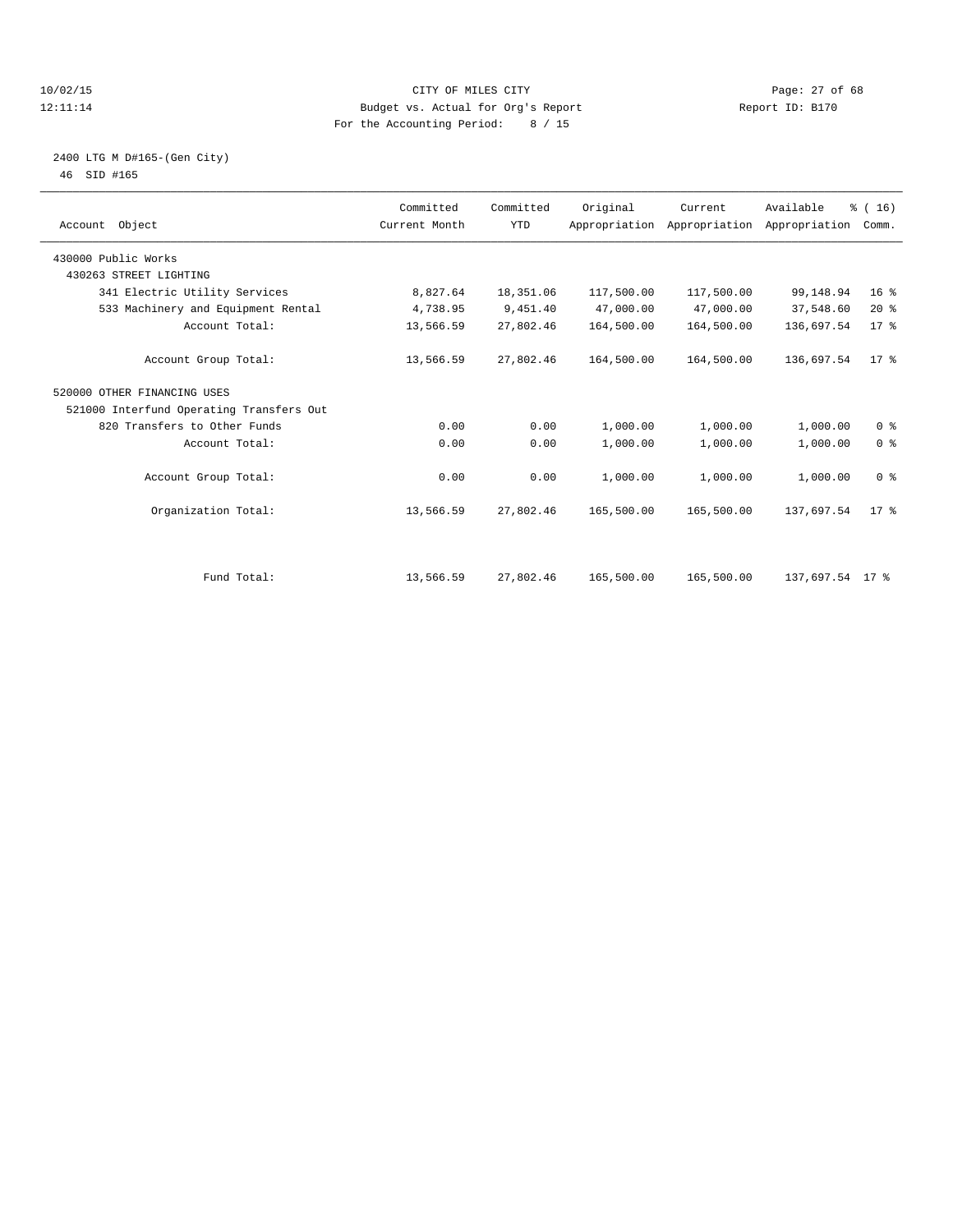## 10/02/15 **Page: 28 of 68** CITY OF MILES CITY **CITY Page: 28 of 68** 12:11:14 Budget vs. Actual for Org's Report Report ID: B170 For the Accounting Period: 8 / 15

## 2420 LTG M D#167-(MilesAddn Etc)

48 SID #167

| Account Object                           | Committed<br>Current Month | Committed<br><b>YTD</b> | Original  | Current<br>Appropriation Appropriation Appropriation Comm. | Available      | % (16)          |  |
|------------------------------------------|----------------------------|-------------------------|-----------|------------------------------------------------------------|----------------|-----------------|--|
| 430000 Public Works                      |                            |                         |           |                                                            |                |                 |  |
| 430263 STREET LIGHTING                   |                            |                         |           |                                                            |                |                 |  |
| 341 Electric Utility Services            | 1,634.42                   | 3,397.13                | 23,280.00 | 23,280.00                                                  | 19,882.87      | 15 <sup>°</sup> |  |
| 360 Contr R & M                          | 0.00                       | 0.00                    | 9.000.00  | 9,000.00                                                   | 9,000.00       | 0 <sup>8</sup>  |  |
| 533 Machinery and Equipment Rental       | 677.25                     | 1,354.50                | 0.00      | 0.00                                                       | $-1, 354.50$   | $***$ $-$       |  |
| Account Total:                           | 2,311.67                   | 4,751.63                | 32,280.00 | 32,280.00                                                  | 27,528.37      | 15 <sup>8</sup> |  |
| Account Group Total:                     | 2,311.67                   | 4,751.63                | 32,280.00 | 32,280.00                                                  | 27,528.37      | 15 <sup>8</sup> |  |
| 520000 OTHER FINANCING USES              |                            |                         |           |                                                            |                |                 |  |
| 521000 Interfund Operating Transfers Out |                            |                         |           |                                                            |                |                 |  |
| 820 Transfers to Other Funds             | 0.00                       | 0.00                    | 1,000.00  | 1,000.00                                                   | 1,000.00       | 0 <sup>8</sup>  |  |
| Account Total:                           | 0.00                       | 0.00                    | 1,000.00  | 1,000.00                                                   | 1,000.00       | 0 <sup>8</sup>  |  |
| Account Group Total:                     | 0.00                       | 0.00                    | 1,000.00  | 1,000.00                                                   | 1,000.00       | 0 <sup>8</sup>  |  |
| Organization Total:                      | 2,311.67                   | 4,751.63                | 33,280.00 | 33,280.00                                                  | 28,528.37      | $14*$           |  |
|                                          |                            |                         |           |                                                            |                |                 |  |
| Fund Total:                              | 2,311.67                   | 4,751.63                | 33,280.00 | 33,280.00                                                  | 28,528.37 14 % |                 |  |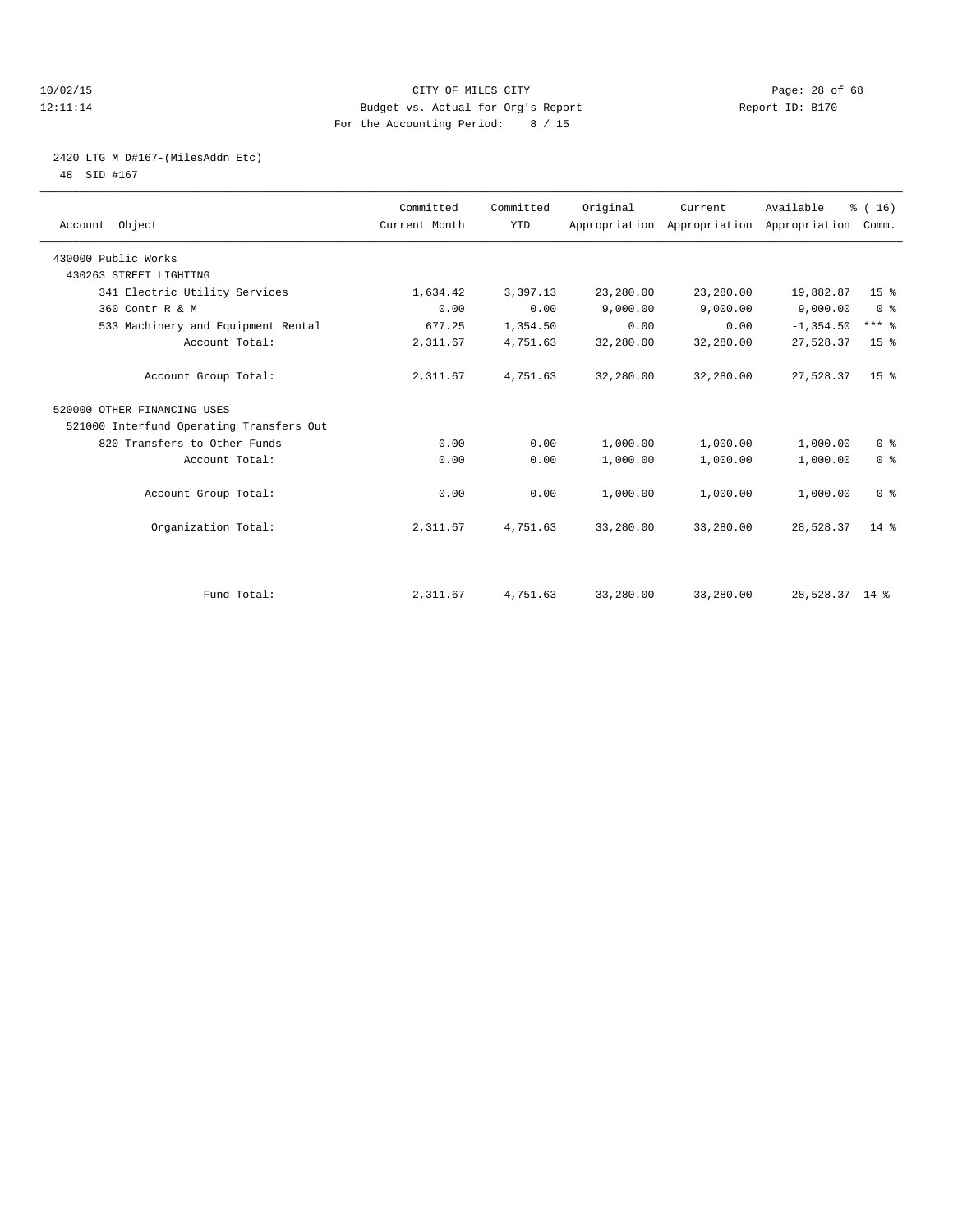## 10/02/15 **Page: 29 of 68** CITY OF MILES CITY **CITY Page: 29 of 68** 12:11:14 Budget vs. Actual for Org's Report Report ID: B170 For the Accounting Period: 8 / 15

## 2430 LTG M D#171-(Balsam Est) 49 SID #171

| Account Object                           | Committed<br>Current Month | Committed<br><b>YTD</b> | Original | Current  | Available<br>Appropriation Appropriation Appropriation | % (16)<br>Comm. |
|------------------------------------------|----------------------------|-------------------------|----------|----------|--------------------------------------------------------|-----------------|
| 430000 Public Works                      |                            |                         |          |          |                                                        |                 |
| 430263 STREET LIGHTING                   |                            |                         |          |          |                                                        |                 |
| 230 Repair and Maintenance Supplies      | 0.00                       | 0.00                    | 600.00   | 600.00   | 600.00                                                 | 0 <sup>8</sup>  |
| 341 Electric Utility Services            | 115.36                     | 239.92                  | 1,801.00 | 1,801.00 | 1,561.08                                               | 13 <sup>8</sup> |
| 360 Contr R & M                          | 0.00                       | 0.00                    | 1,100.00 | 1,100.00 | 1,100.00                                               | 0 <sup>8</sup>  |
| Account Total:                           | 115.36                     | 239.92                  | 3,501.00 | 3,501.00 | 3,261.08                                               | 7 <sup>°</sup>  |
| Account Group Total:                     | 115.36                     | 239.92                  | 3,501.00 | 3,501.00 | 3,261.08                                               | 7 <sup>°</sup>  |
| 520000 OTHER FINANCING USES              |                            |                         |          |          |                                                        |                 |
| 521000 Interfund Operating Transfers Out |                            |                         |          |          |                                                        |                 |
| 820 Transfers to Other Funds             | 0.00                       | 0.00                    | 1,000.00 | 1,000.00 | 1,000.00                                               | 0 <sup>8</sup>  |
| Account Total:                           | 0.00                       | 0.00                    | 1,000.00 | 1,000.00 | 1,000.00                                               | 0 <sup>8</sup>  |
| Account Group Total:                     | 0.00                       | 0.00                    | 1,000.00 | 1,000.00 | 1,000.00                                               | 0 <sup>8</sup>  |
| Organization Total:                      | 115.36                     | 239.92                  | 4,501.00 | 4,501.00 | 4,261.08                                               | 5 <sup>8</sup>  |
|                                          |                            |                         |          |          |                                                        |                 |
| Fund Total:                              | 115.36                     | 239.92                  | 4,501.00 | 4,501.00 | 4,261.08                                               | 5 <sup>8</sup>  |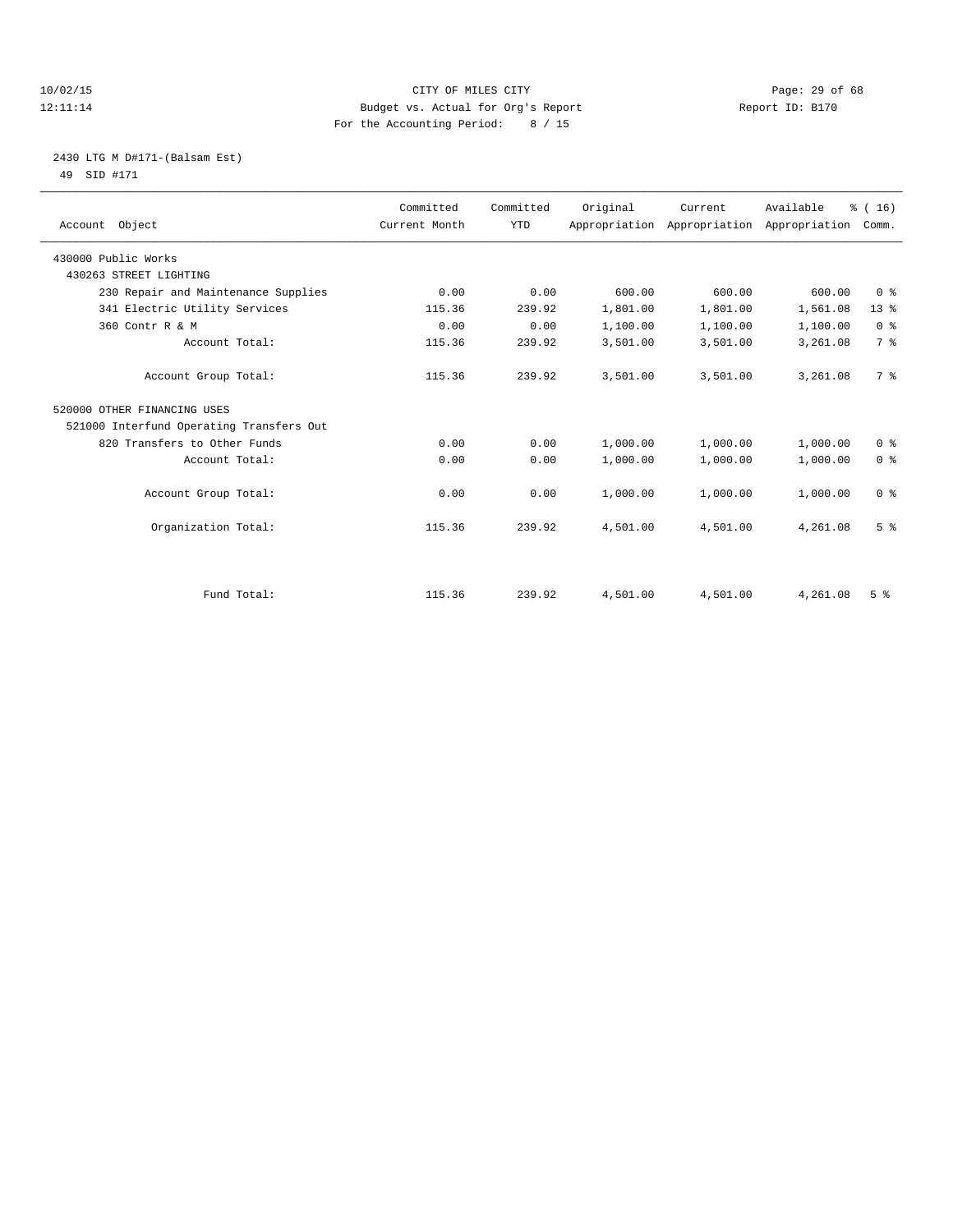## 10/02/15 **Page: 30 of 68** CITY OF MILES CITY **CITY** Page: 30 of 68 12:11:14 Budget vs. Actual for Org's Report Report ID: B170 For the Accounting Period: 8 / 15

## 2440 LTG M D#172-(Main Str) 50 SID #172

| Account Object                           | Committed<br>Current Month | Committed<br><b>YTD</b> | Original  | Current<br>Appropriation Appropriation | Available<br>Appropriation | % (16)<br>Comm. |
|------------------------------------------|----------------------------|-------------------------|-----------|----------------------------------------|----------------------------|-----------------|
| 430000 Public Works                      |                            |                         |           |                                        |                            |                 |
| 430263 STREET LIGHTING                   |                            |                         |           |                                        |                            |                 |
| 230 Repair and Maintenance Supplies      | 0.00                       | 0.00                    | 3,000.00  | 3,000.00                               | 3,000.00                   | 0 <sup>8</sup>  |
| 341 Electric Utility Services            | 1,040.26                   | 2,165.79                | 14,890.00 | 14,890.00                              | 12,724.21                  | 15 <sup>°</sup> |
| 360 Contr R & M                          | 0.00                       | 0.00                    | 1,700.00  | 1,700.00                               | 1,700.00                   | 0 <sup>8</sup>  |
| Account Total:                           | 1,040.26                   | 2,165.79                | 19,590.00 | 19,590.00                              | 17, 424.21                 | $11$ %          |
| Account Group Total:                     | 1,040.26                   | 2,165.79                | 19,590.00 | 19,590.00                              | 17, 424.21                 | 11 <sup>8</sup> |
| 520000 OTHER FINANCING USES              |                            |                         |           |                                        |                            |                 |
| 521000 Interfund Operating Transfers Out |                            |                         |           |                                        |                            |                 |
| 820 Transfers to Other Funds             | 0.00                       | 0.00                    | 1,000.00  | 1,000.00                               | 1,000.00                   | 0 <sup>8</sup>  |
| Account Total:                           | 0.00                       | 0.00                    | 1,000.00  | 1,000.00                               | 1,000.00                   | 0 <sup>8</sup>  |
| Account Group Total:                     | 0.00                       | 0.00                    | 1,000.00  | 1,000.00                               | 1,000.00                   | 0 <sup>8</sup>  |
| Organization Total:                      | 1,040.26                   | 2,165.79                | 20,590.00 | 20,590.00                              | 18, 424. 21                | 11 <sup>8</sup> |
|                                          |                            |                         |           |                                        |                            |                 |
| Fund Total:                              | 1,040.26                   | 2,165.79                | 20,590.00 | 20,590.00                              | 18, 424. 21 11 %           |                 |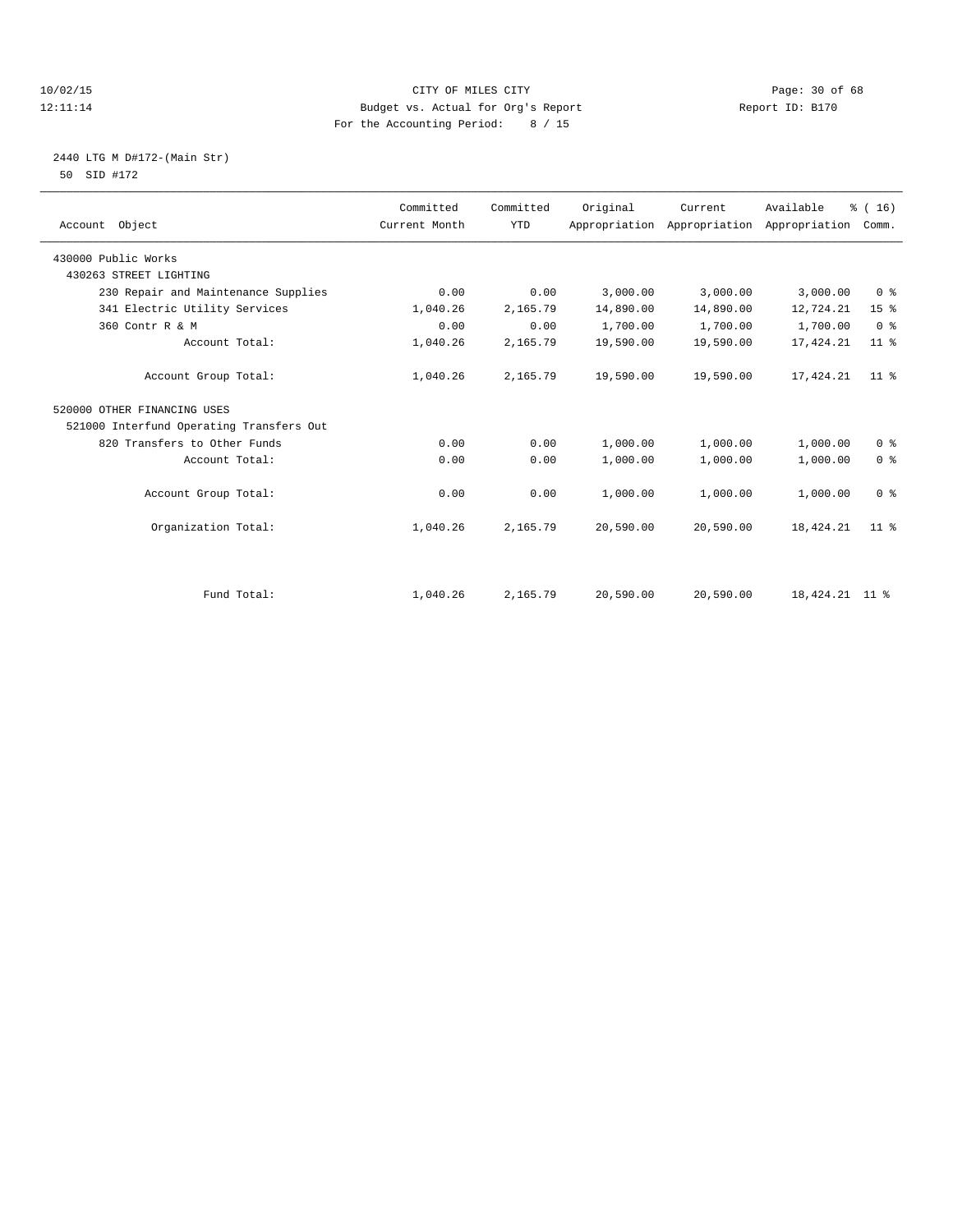## 10/02/15 **Page: 31 of 68** CITY OF MILES CITY **CITY** Page: 31 of 68 12:11:14 Budget vs. Actual for Org's Report Report ID: B170 For the Accounting Period: 8 / 15

## 2450 LTG M D#195-(SG-Trico) 51 SID #195

| Account Object                           | Committed<br>Current Month | Committed<br><b>YTD</b> | Original | Current<br>Appropriation Appropriation Appropriation | Available       | % (16)<br>Comm. |
|------------------------------------------|----------------------------|-------------------------|----------|------------------------------------------------------|-----------------|-----------------|
| 430000 Public Works                      |                            |                         |          |                                                      |                 |                 |
| 430263 STREET LIGHTING                   |                            |                         |          |                                                      |                 |                 |
| 341 Electric Utility Services            | 401.84                     | 847.58                  | 5,505.00 | 5,505.00                                             | 4,657.42        | 15 <sup>°</sup> |
| Account Total:                           | 401.84                     | 847.58                  | 5,505.00 | 5,505.00                                             | 4,657.42        | 15 <sup>°</sup> |
| Account Group Total:                     | 401.84                     | 847.58                  | 5,505.00 | 5,505.00                                             | 4,657.42        | 15 <sup>8</sup> |
| 520000 OTHER FINANCING USES              |                            |                         |          |                                                      |                 |                 |
| 521000 Interfund Operating Transfers Out |                            |                         |          |                                                      |                 |                 |
| 820 Transfers to Other Funds             | 0.00                       | 0.00                    | 1,000.00 | 1,000.00                                             | 1,000.00        | 0 <sup>8</sup>  |
| Account Total:                           | 0.00                       | 0.00                    | 1,000.00 | 1,000.00                                             | 1,000.00        | 0 <sup>8</sup>  |
| Account Group Total:                     | 0.00                       | 0.00                    | 1,000.00 | 1,000.00                                             | 1,000.00        | 0 <sup>8</sup>  |
| Organization Total:                      | 401.84                     | 847.58                  | 6,505.00 | 6,505.00                                             | 5,657.42        | $13*$           |
| Fund Total:                              | 401.84                     | 847.58                  | 6,505.00 | 6,505.00                                             | $5,657.42$ 13 % |                 |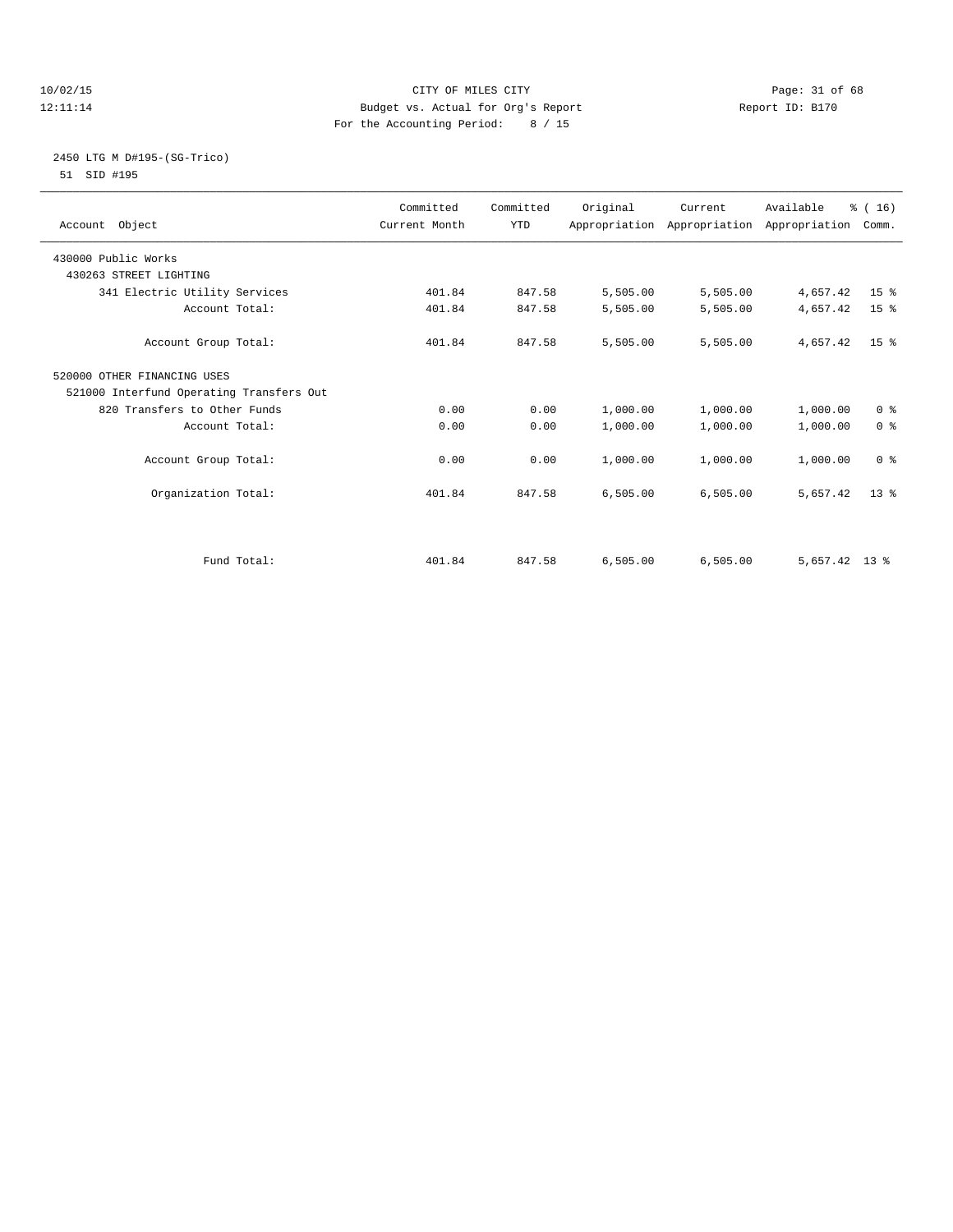## 10/02/15 **Page: 32 of 68** CITY OF MILES CITY **CITY** Page: 32 of 68 12:11:14 Budget vs. Actual for Org's Report Report ID: B170 For the Accounting Period: 8 / 15

# 2470 LTG M D#202-(SG-MDU&NV)

72 SID #202

| Account Object                           | Committed<br>Current Month | Committed<br><b>YTD</b> | Original | Current<br>Appropriation Appropriation Appropriation | Available       | % (16)<br>Comm. |  |
|------------------------------------------|----------------------------|-------------------------|----------|------------------------------------------------------|-----------------|-----------------|--|
| 430000 Public Works                      |                            |                         |          |                                                      |                 |                 |  |
| 430263 STREET LIGHTING                   |                            |                         |          |                                                      |                 |                 |  |
| 341 Electric Utility Services            | 247.57                     | 514.56                  | 3,809.00 | 3,809.00                                             | 3,294.44        | $14*$           |  |
| 533 Machinery and Equipment Rental       | 304.12                     | 608.24                  | 3,200.00 | 3,200.00                                             | 2,591.76        | 19 <sup>°</sup> |  |
| Account Total:                           | 551.69                     | 1,122.80                | 7,009.00 | 7,009.00                                             | 5,886.20        | 16 <sup>8</sup> |  |
| Account Group Total:                     | 551.69                     | 1,122.80                | 7,009.00 | 7,009.00                                             | 5,886.20        | 16 <sup>8</sup> |  |
| 520000 OTHER FINANCING USES              |                            |                         |          |                                                      |                 |                 |  |
| 521000 Interfund Operating Transfers Out |                            |                         |          |                                                      |                 |                 |  |
| 820 Transfers to Other Funds             | 0.00                       | 0.00                    | 1,000.00 | 1,000.00                                             | 1,000.00        | 0 <sup>8</sup>  |  |
| Account Total:                           | 0.00                       | 0.00                    | 1,000.00 | 1,000.00                                             | 1,000.00        | 0 <sup>8</sup>  |  |
| Account Group Total:                     | 0.00                       | 0.00                    | 1,000.00 | 1,000.00                                             | 1,000.00        | 0 <sup>8</sup>  |  |
| Organization Total:                      | 551.69                     | 1,122.80                | 8,009.00 | 8,009.00                                             | 6,886.20        | $14*$           |  |
|                                          |                            |                         |          |                                                      |                 |                 |  |
| Fund Total:                              | 551.69                     | 1,122.80                | 8,009.00 | 8,009.00                                             | $6,886.20$ 14 % |                 |  |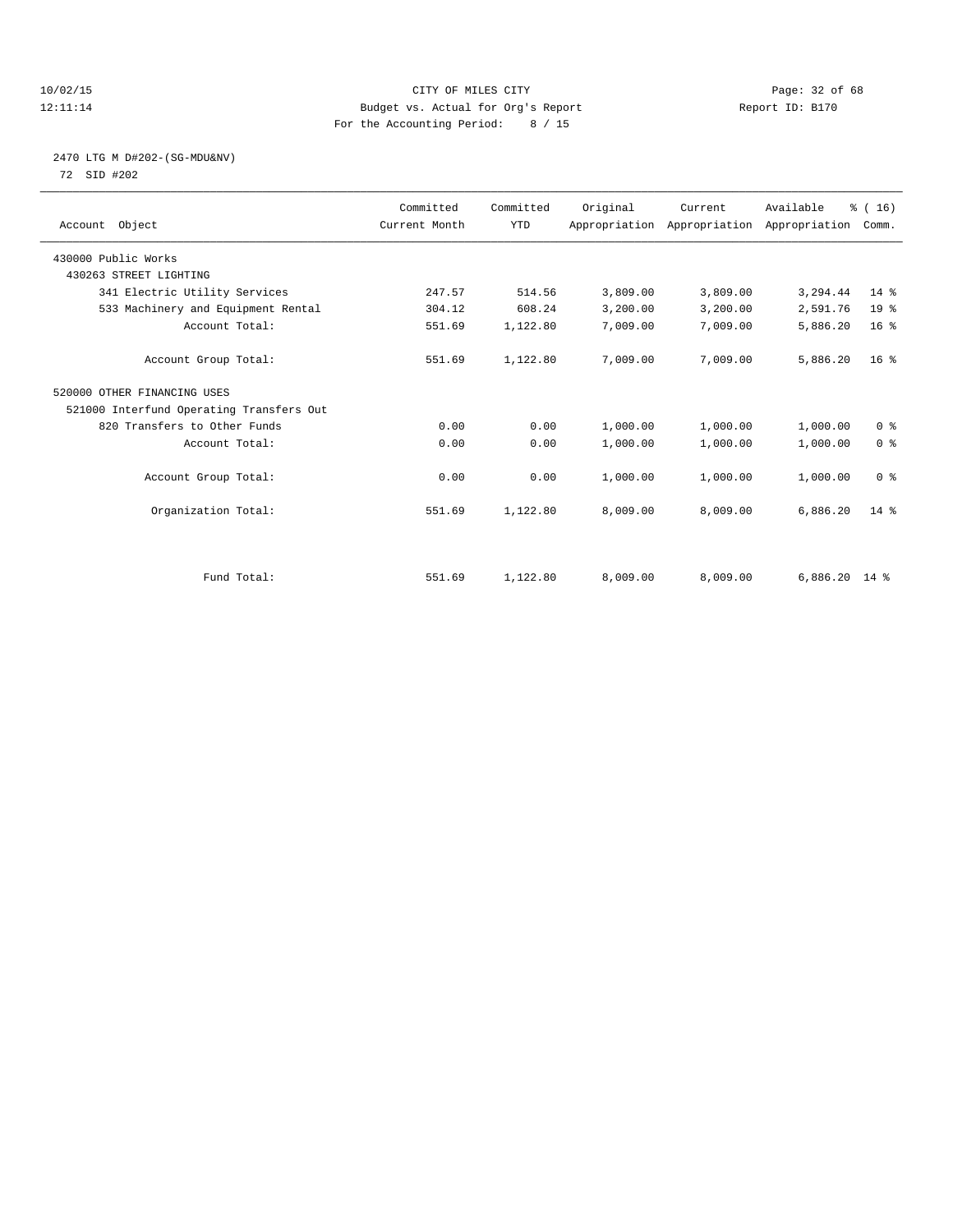## 10/02/15 **Page: 33 of 68** CITY OF MILES CITY **CITY** Page: 33 of 68 12:11:14 Budget vs. Actual for Org's Report Report ID: B170 For the Accounting Period: 8 / 15

## 2480 LTG M M#173-(Milestown Estates)

47 SID #173(Ltg-Milestown)

| Account Object                           | Committed<br>Current Month | Committed<br><b>YTD</b> | Original | Current  | Available<br>Appropriation Appropriation Appropriation | % (16)<br>Comm. |
|------------------------------------------|----------------------------|-------------------------|----------|----------|--------------------------------------------------------|-----------------|
| 430000 Public Works                      |                            |                         |          |          |                                                        |                 |
| 430263 STREET LIGHTING                   |                            |                         |          |          |                                                        |                 |
| 230 Repair and Maintenance Supplies      | 0.00                       | 0.00                    | 460.00   | 460.00   | 460.00                                                 | 0 <sup>8</sup>  |
| 341 Electric Utility Services            | 95.58                      | 205.50                  | 1,400.00 | 1,400.00 | 1,194.50                                               | 15 <sup>°</sup> |
| 360 Contr R & M                          | 0.00                       | 0.00                    | 100.00   | 100.00   | 100.00                                                 | 0 <sup>8</sup>  |
| Account Total:                           | 95.58                      | 205.50                  | 1,960.00 | 1,960.00 | 1,754.50                                               | $10*$           |
| Account Group Total:                     | 95.58                      | 205.50                  | 1,960.00 | 1,960.00 | 1,754.50                                               | $10*$           |
| 520000 OTHER FINANCING USES              |                            |                         |          |          |                                                        |                 |
| 521000 Interfund Operating Transfers Out |                            |                         |          |          |                                                        |                 |
| 820 Transfers to Other Funds             | 0.00                       | 0.00                    | 250.00   | 250.00   | 250.00                                                 | 0 <sup>8</sup>  |
| Account Total:                           | 0.00                       | 0.00                    | 250.00   | 250.00   | 250.00                                                 | 0 <sup>8</sup>  |
| Account Group Total:                     | 0.00                       | 0.00                    | 250.00   | 250.00   | 250.00                                                 | 0 <sup>8</sup>  |
| Organization Total:                      | 95.58                      | 205.50                  | 2,210.00 | 2,210.00 | 2,004.50                                               | 9 <sup>°</sup>  |
|                                          |                            |                         |          |          |                                                        |                 |
| Fund Total:                              | 95.58                      | 205.50                  | 2,210.00 | 2.210.00 | 2,004.50                                               | 9 <sup>°</sup>  |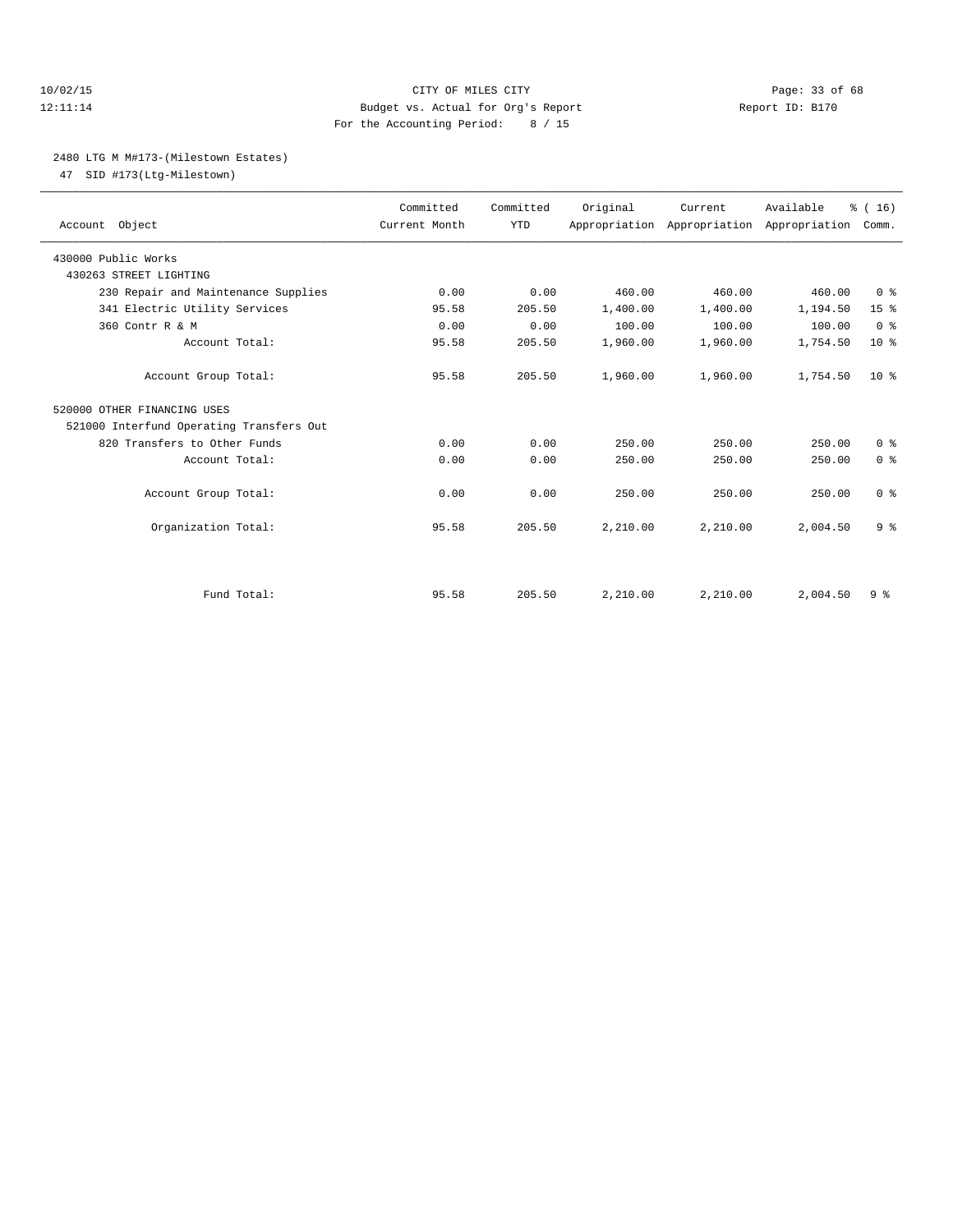## 10/02/15 **Page: 34 of 68** CITY OF MILES CITY **CITY** Page: 34 of 68 12:11:14 Budget vs. Actual for Org's Report Report ID: B170 For the Accounting Period: 8 / 15

————————————————————————————————————————————————————————————————————————————————————————————————————————————————————————————————————

## 2510 STR MAINT DIST #204

107 Paved St. Maint. Dist.#204

|                                           | Committed     | Committed | Original   | Current            | Available                                       | ៖ ( 16)         |
|-------------------------------------------|---------------|-----------|------------|--------------------|-------------------------------------------------|-----------------|
| Account Object                            | Current Month | YTD       |            |                    | Appropriation Appropriation Appropriation Comm. |                 |
| 430000 Public Works                       |               |           |            |                    |                                                 |                 |
| 430220 Operations                         |               |           |            |                    |                                                 |                 |
| 111 Salaries and Wages - Permanent        | 14,519.98     | 28,847.70 | 230,608.00 | 230,608.00         | 201,760.30                                      | $13*$           |
| 121 OVERTIME-PERMANENT                    | 262.19        | 468.09    | 6,800.00   | 6,800.00           | 6,331.91                                        | 7 %             |
| 131 VACATION                              | 2,078.83      | 4,976.68  | 10,000.00  | 10,000.00          | 5,023.32                                        | 50%             |
| 132 SICK LEAVE                            | 2,393.09      | 4,184.68  | 5,000.00   | 5,000.00           | 815.32                                          | 84 %            |
| 133 OTHER LEAVE PAY                       | 0.00          | 0.00      | 4,000.00   | 4,000.00           | 4,000.00                                        | 0 <sup>8</sup>  |
| 134 HOLIDAY PAY                           | 0.00          | 60.26     | 1,200.00   |                    | 1,139.74                                        | 5 <sup>°</sup>  |
| 141 Unemployment Insurance                | 28.91         | 59.08     | 390.00     | 1,200.00<br>390.00 | 330.92                                          | 15 <sup>°</sup> |
| 142 Workers' Compensation                 | 1,099.32      | 2,242.41  | 12,880.00  | 12,880.00          | 10,637.59                                       | $17*$           |
| 143 Health Insurance                      |               |           |            |                    |                                                 | 15 <sup>°</sup> |
| 144 FICA                                  | 3,296.17      | 6,593.01  | 42,645.00  | 42,645.00          | 36,051.99                                       | 15 <sup>°</sup> |
| 145 PERS                                  | 1,412.44      | 2,885.84  | 19,850.00  | 19,850.00          | 16,964.16                                       | 15 <sup>°</sup> |
|                                           | 1,592.36      | 3,187.10  | 21,459.00  | 21,459.00          | 18,271.90                                       |                 |
| 196 CLOTHING ALLOTMENT                    | 0.00          | 768.00    | 800.00     | 800.00             | 32.00                                           | 96 %            |
| 210 Office Supplies and Materials         | 0.00          | 0.00      | 500.00     | 500.00             | 500.00                                          | 0 <sup>8</sup>  |
| 214 Small Items of Equipment              | 135.99        | 2,475.99  | 7,000.00   | 7,000.00           | 4,524.01                                        | 35 <sup>8</sup> |
| 220 Operating Expenses                    | 0.00          | 5.00      | 15,000.00  | 15,000.00          | 14,995.00                                       | 0 <sup>8</sup>  |
| 222 Chemicals, Lab & Med Supplies         | 0.00          | 0.00      | 600.00     | 600.00             | 600.00                                          | 0 <sup>8</sup>  |
| 226 Clothing and Uniforms                 | 0.00          | 0.00      | 700.00     | 700.00             | 700.00                                          | 0 <sup>8</sup>  |
| 230 Repair and Maintenance Supplies       | 1,395.30      | 1,492.89  | 18,000.00  | 18,000.00          | 16,507.11                                       | 8 %             |
| 231 Gas, Oil, Diesel Fuel, Grease, etc.   | 2,006.54      | 3,798.92  | 36,000.00  | 36,000.00          | 32,201.08                                       | $11$ %          |
| 241 Consumable Tools                      | 0.00          | 0.00      | 50.00      | 50.00              | 50.00                                           | 0 <sup>8</sup>  |
| 242 Sign Parts and Supplies               | 3,670.12      | 3,670.12  | 7,000.00   | 7,000.00           | 3,329.88                                        | $52$ $%$        |
| 311 Postage, Box Rent, Etc.               | 0.00          | 0.00      | 75.00      | 75.00              | 75.00                                           | 0 <sup>8</sup>  |
| 320 Printing, Duplicating, Typing &       | 0.00          | 0.00      | 100.00     | 100.00             | 100.00                                          | 0 <sup>8</sup>  |
| 330 Publicity, Subscriptions & Dues       | 0.00          | 0.00      | 700.00     | 700.00             | 700.00                                          | 0 <sup>8</sup>  |
| 331 Publication of Formal & Legal Notices | 132.00        | 132.00    | 0.00       | 0.00               | $-132.00$                                       | $***$ $-$       |
| 334 Memberships, Registrations & Dues     | 0.00          | 0.00      | 250.00     | 250.00             | 250.00                                          | 0 <sup>8</sup>  |
| 341 Electric Utility Services             | 102.59        | 201.12    | 1,060.00   | 1,060.00           | 858.88                                          | 19 <sup>°</sup> |
| 344 Gas Utility Service                   | 20.17         | 37.41     | 1,050.00   | 1,050.00           | 1,012.59                                        | 4%              |
| 345 Telephone                             | 81.47         | 229.13    | 2,000.00   | 2,000.00           | 1,770.87                                        | $11$ %          |
| 346 Garbage Service                       | 0.00          | 0.00      | 175.00     | 175.00             | 175.00                                          | 0 <sup>8</sup>  |
| 347 Internet                              | 0.00          | 0.00      | 200.00     | 200.00             | 200.00                                          | 0 <sup>8</sup>  |
| 350 Professional Services                 | 381.66        | 677.86    | 5,000.00   | 5,000.00           | 4,322.14                                        | $14$ %          |
| 360 Contr R & M                           | 107.66        | 107.66    | 10,000.00  | 10,000.00          | 9,892.34                                        | 1 <sup>°</sup>  |
| 363 R&M Vehicles/Equip/Labor-PW           | 1,805.90      | 3,689.85  | 80,000.00  | 80,000.00          | 76,310.15                                       | 5 <sup>°</sup>  |
| 370 Travel                                | 0.00          | 0.00      | 1,000.00   | 1,000.00           | 1,000.00                                        | 0 <sup>8</sup>  |
| 380 Training Services                     | 0.00          | 0.00      | 700.00     | 700.00             | 700.00                                          | 0 <sup>8</sup>  |
| 382 Books                                 | 0.00          | 0.00      | 200.00     | 200.00             | 200.00                                          | 0 <sup>8</sup>  |
| 511 Insurance on Buildings                | 0.00          | 769.48    | 770.00     | 770.00             |                                                 | $0.52$ 100 %    |
| 512 Insurance on Vehicles & Equipment     | 0.00          | 2,693.77  | 2,694.00   | 2,694.00           | 0.23                                            | 100 %           |
| 513 Liability                             | 0.00          | 3,035.65  | 3,036.00   | 3,036.00           | 0.35                                            | 100 %           |
| 531 Building & Office Rental              | 350.00        | 700.00    | 4,200.00   | 4,200.00           | 3,500.00                                        | $17*$           |
| 532 Land Rental                           | 0.00          | 4,838.10  | 8,100.00   | 8,100.00           | 3,261.90                                        | 60 %            |
| Account Total:                            | 36,872.69     | 82,827.80 | 561,792.00 | 561,792.00         | 478,964.20                                      | 15 <sup>8</sup> |
| 430233 Roadway/Re-surfacing               |               |           |            |                    |                                                 |                 |
| 350 Professional Services                 | 5,077.66      | 16,619.87 | 300,000.00 | 300,000.00         | 283,380.13                                      | 6 %             |
| Account Total:                            | 5,077.66      | 16,619.87 | 300,000.00 | 300,000.00         | 283, 380.13                                     | 6 %             |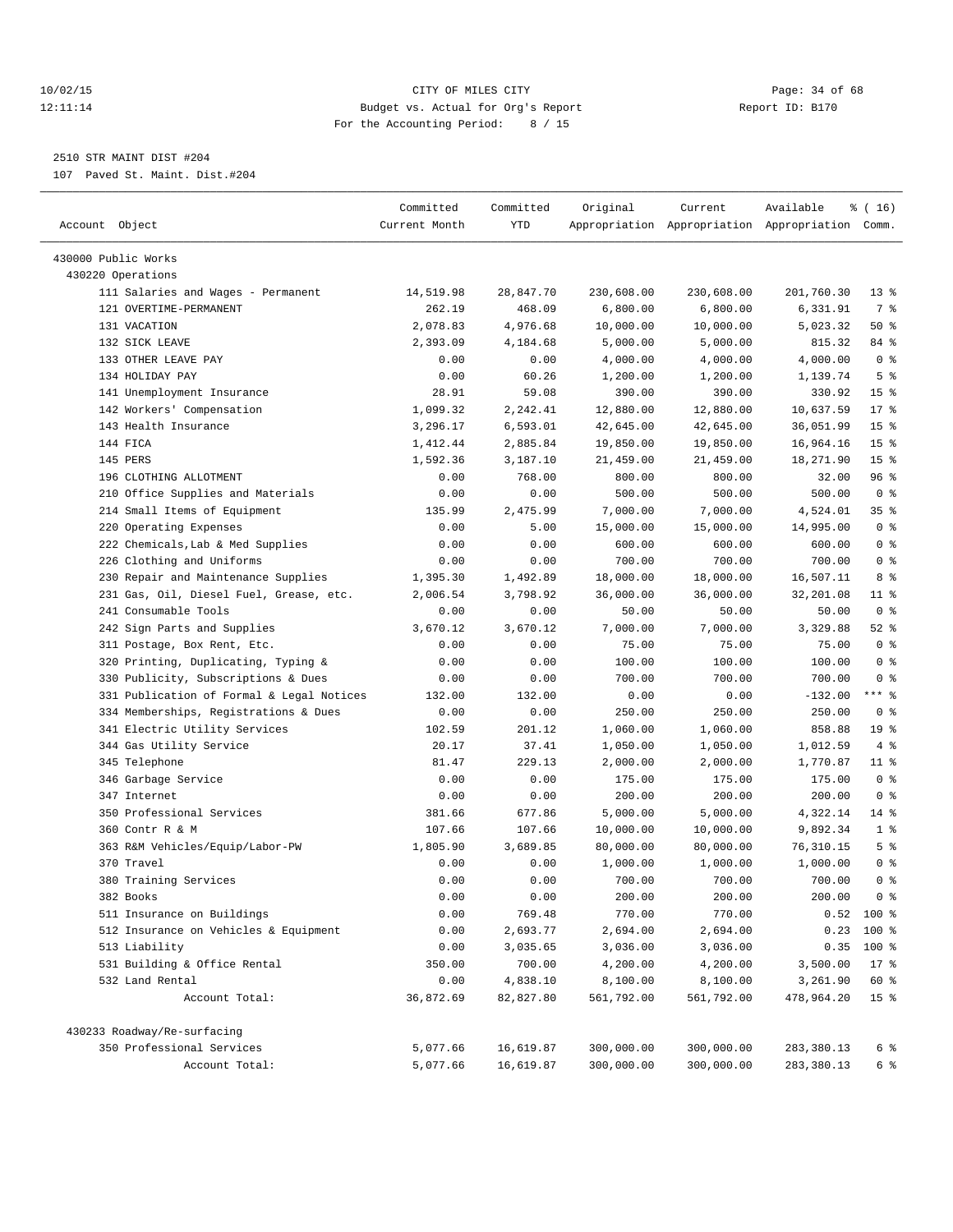## 10/02/15 **Page: 35 of 68** CITY OF MILES CITY **CITY** Page: 35 of 68 12:11:14 Budget vs. Actual for Org's Report Report ID: B170 For the Accounting Period: 8 / 15

## 2510 STR MAINT DIST #204

107 Paved St. Maint. Dist.#204

|                                          | Committed     | Committed  | Original     | Current                                   | Available           | $\frac{1}{6}$ ( 16 ) |
|------------------------------------------|---------------|------------|--------------|-------------------------------------------|---------------------|----------------------|
| Account Object                           | Current Month | <b>YTD</b> |              | Appropriation Appropriation Appropriation |                     | Comm.                |
| 430234 CURB AND GUTTER                   |               |            |              |                                           |                     |                      |
| 350 Professional Services                | 3,218.20      | 18,945.20  | 120,000.00   | 120,000.00                                | 101,054.80          | 16 <sup>8</sup>      |
| Account Total:                           | 3,218.20      | 18,945.20  | 120,000.00   | 120,000.00                                | 101,054.80          | 16 <sup>°</sup>      |
| 430235 Storm Drain & Culvert Maintenance |               |            |              |                                           |                     |                      |
| 230 Repair and Maintenance Supplies      | 9,220.89      | 9,220.89   | 50,000.00    | 50,000.00                                 | 40,779.11           | 18 %                 |
| Account Total:                           | 9,220.89      | 9,220.89   | 50,000.00    | 50,000.00                                 | 40,779.11           | 18 <sup>8</sup>      |
| Account Group Total:                     | 54,389.44     | 127,613.76 | 1,031,792.00 | 1,031,792.00                              | 904, 178. 24        | $12*$                |
| 520000 OTHER FINANCING USES              |               |            |              |                                           |                     |                      |
| 521000 Interfund Operating Transfers Out |               |            |              |                                           |                     |                      |
| 820 Transfers to Other Funds             | 0.00          | 2,193.73   | 241,071.00   | 241,071.00                                | 238,877.27          | 1 <sup>8</sup>       |
| Account Total:                           | 0.00          | 2,193.73   | 241,071.00   | 241,071.00                                | 238,877.27          | 1 <sup>°</sup>       |
| Account Group Total:                     | 0.00          | 2,193.73   | 241,071.00   | 241,071.00                                | 238,877.27          | 1 <sup>°</sup>       |
| Organization Total:                      | 54,389.44     | 129,807.49 | 1,272,863.00 | 1,272,863.00                              | 1, 143, 055.51      | $10*$                |
|                                          |               |            |              |                                           |                     |                      |
| Fund Total:                              | 54, 389.44    | 129,807.49 | 1,272,863.00 | 1,272,863.00                              | 1, 143, 055.51 10 % |                      |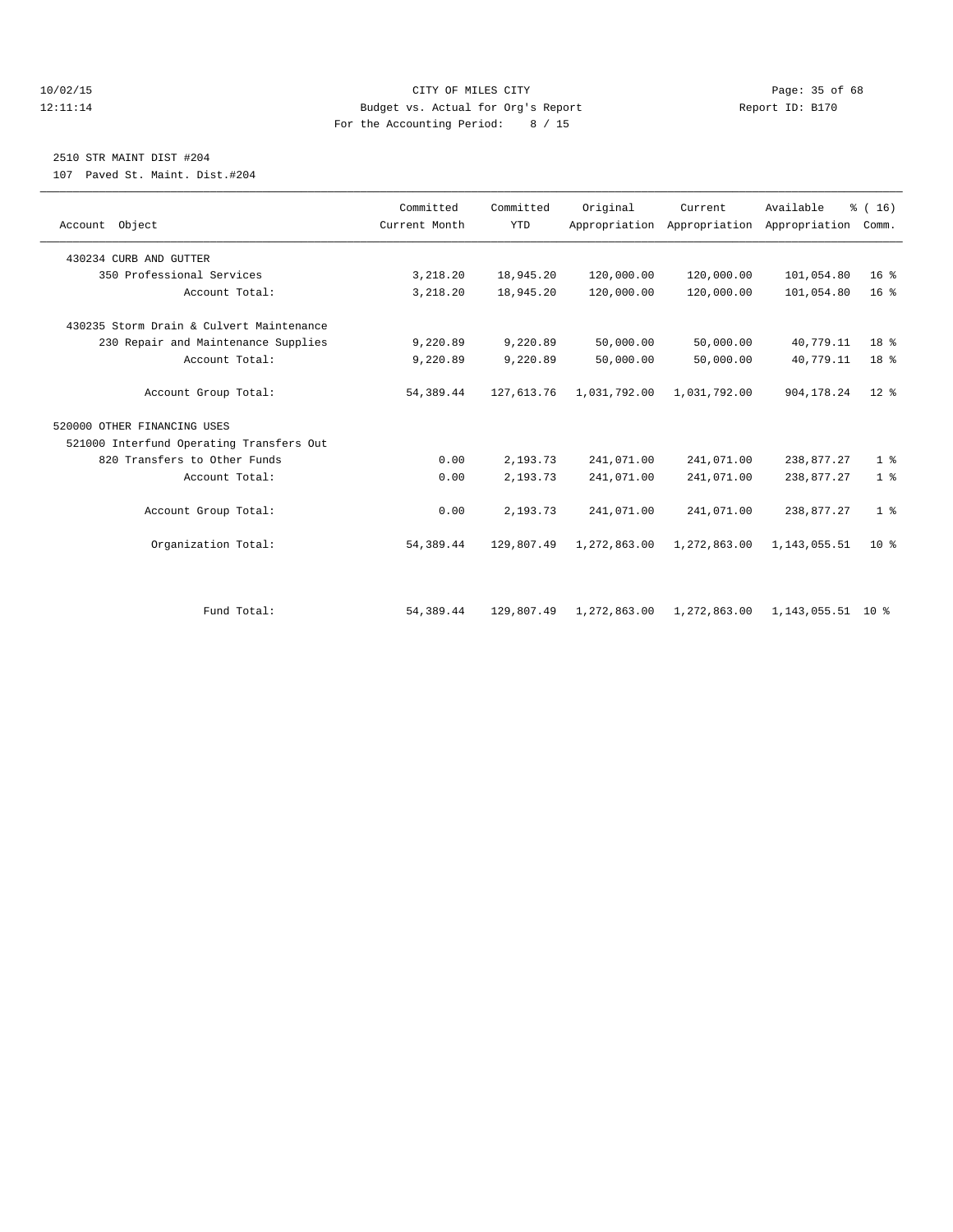## 10/02/15 **Page: 36 of 68** CITY OF MILES CITY **CITY** Page: 36 of 68 12:11:14 Budget vs. Actual for Org's Report Report ID: B170 For the Accounting Period: 8 / 15

————————————————————————————————————————————————————————————————————————————————————————————————————————————————————————————————————

## 2520 STR MAINT DIST #205

108 Unpaved Street Maintenance

|                                          | Committed     | Committed   | Original   | Current    | Available                                       | $\frac{1}{6}$ ( 16 ) |
|------------------------------------------|---------------|-------------|------------|------------|-------------------------------------------------|----------------------|
| Account Object                           | Current Month | YTD         |            |            | Appropriation Appropriation Appropriation Comm. |                      |
| 430000 Public Works                      |               |             |            |            |                                                 |                      |
| 430220 Operations                        |               |             |            |            |                                                 |                      |
| 111 Salaries and Wages - Permanent       | 4,477.43      | 8,863.85    | 59,070.00  | 59,070.00  | 50,206.15                                       | 15 <sup>8</sup>      |
| 121 OVERTIME-PERMANENT                   | 74.75         | 151.58      | 2,900.00   | 2,900.00   | 2,748.42                                        | 5 <sup>°</sup>       |
| 131 VACATION                             | 533.70        | 1,355.28    | 10,000.00  | 10,000.00  | 8,644.72                                        | $14*$                |
| 132 SICK LEAVE                           | 671.47        | 1,152.49    | 5,000.00   | 5,000.00   | 3,847.51                                        | 23 %                 |
| 133 OTHER LEAVE PAY                      | 0.00          | 0.00        | 1,415.00   | 1,415.00   | 1,415.00                                        | 0 <sup>8</sup>       |
| 134 HOLIDAY PAY                          | 0.00          | 15.26       | 400.00     | 400.00     | 384.74                                          | 4%                   |
| 141 Unemployment Insurance               | 8.61          | 17.61       | 124.00     | 124.00     | 106.39                                          | $14*$                |
| 142 Workers' Compensation                | 306.32        | 624.73      | 3,734.00   | 3,734.00   | 3,109.27                                        | $17*$                |
| 143 Health Insurance                     | 978.56        | 1,957.33    | 12,515.00  | 12,515.00  | 10,557.67                                       | $16*$                |
| 144 FICA                                 | 422.05        | 863.48      | 6,277.00   | 6,277.00   | 5,413.52                                        | $14*$                |
| 145 PERS                                 | 476.10        | 954.18      | 6,786.00   | 6,786.00   | 5,831.82                                        | $14*$                |
| 196 CLOTHING ALLOTMENT                   | 0.00          | 228.00      | 250.00     | 250.00     | 22.00                                           | 91 %                 |
| 210 Office Supplies and Materials        | 0.00          | 0.00        | 200.00     | 200.00     | 200.00                                          | 0 <sup>8</sup>       |
| 214 Small Items of Equipment             | 34.00         | 619.00      | 3,000.00   | 3,000.00   | 2,381.00                                        | 21 %                 |
| 220 Operating Expenses                   | 0.00          | 0.00        | 3,500.00   | 3,500.00   | 3,500.00                                        | 0 <sup>8</sup>       |
| 222 Chemicals, Lab & Med Supplies        | 0.00          | 0.00        | 500.00     | 500.00     | 500.00                                          | 0 <sup>8</sup>       |
| 226 Clothing and Uniforms                | 0.00          | 0.00        | 200.00     | 200.00     | 200.00                                          | 0 <sup>8</sup>       |
| 230 Repair and Maintenance Supplies      | 270.00        | 294.40      | 5,000.00   | 5,000.00   | 4,705.60                                        | 6 <sup>°</sup>       |
| 231 Gas, Oil, Diesel Fuel, Grease, etc.  | 501.63        | 949.73      | 10,000.00  | 10,000.00  | 9,050.27                                        | 9 <sub>8</sub>       |
| 242 Sign Parts and Supplies              | 917.53        | 917.53      | 2,600.00   | 2,600.00   | 1,682.47                                        | 35%                  |
| 311 Postage, Box Rent, Etc.              | 0.00          | 0.00        | 40.00      | 40.00      | 40.00                                           | 0 <sup>8</sup>       |
| 330 Publicity, Subscriptions & Dues      | 0.00          | 0.00        | 150.00     | 150.00     | 150.00                                          | 0 <sup>8</sup>       |
| 334 Memberships, Registrations & Dues    | 0.00          | 0.00        | 50.00      | 50.00      | 50.00                                           | 0 <sup>8</sup>       |
| 341 Electric Utility Services            | 0.00          | 6.90        | 150.00     | 150.00     | 143.10                                          | 5 <sup>°</sup>       |
| 344 Gas Utility Service                  | 8.25          | 8.25        | 200.00     | 200.00     | 191.75                                          | 4%                   |
| 345 Telephone                            | 46.79         | 113.05      | 750.00     | 750.00     | 636.95                                          | 15 <sup>°</sup>      |
| 350 Professional Services                | 0.00          | 55.30       | 1,000.00   | 1,000.00   | 944.70                                          | 6 %                  |
| 360 Contr R & M                          | 53.83         | 128.83      | 1,000.00   | 1,000.00   | 871.17                                          | $13*$                |
| 363 R&M Vehicles/Equip/Labor-PW          | 451.48        | 922.47      | 35,000.00  | 35,000.00  | 34,077.53                                       | 3%                   |
| 370 Travel                               | 0.00          | 0.00        | 250.00     | 250.00     | 250.00                                          | 0 <sup>8</sup>       |
| 380 Training Services                    | 0.00          | 0.00        | 150.00     | 150.00     | 150.00                                          | 0 <sup>8</sup>       |
| 382 Books                                | 0.00          | 0.00        | 100.00     | 100.00     | 100.00                                          | 0 <sup>8</sup>       |
| 511 Insurance on Buildings               | 0.00          | 192.37      | 193.00     | 193.00     | 0.63                                            | $100*$               |
| 512 Insurance on Vehicles & Equipment    | 0.00          | 673.44      | 674.00     | 674.00     | 0.56                                            | 100 %                |
| 513 Liability                            | 0.00          | 760.84      | 761.00     | 761.00     | 0.16                                            | 100 %                |
| 531 Building & Office Rental             | 166.66        | 333.32      | 2,000.00   | 2,000.00   | 1,666.68                                        | $17*$                |
| 532 Land Rental                          | 0.00          | 0.00        | 1,500.00   | 1,500.00   | $1,500.00$ 0 %                                  |                      |
| Account Total:                           | 10,399.16     | 22, 159. 22 | 177,439.00 | 177,439.00 | 155,279.78                                      | $12$ %               |
| 430233 Roadway/Re-surfacing              |               |             |            |            |                                                 |                      |
| 350 Professional Services                | 16,504.49     | 26,518.41   | 425,000.00 | 425,000.00 |                                                 | 6 %                  |
| Account Total:                           | 16,504.49     | 26,518.41   | 425,000.00 | 425,000.00 | 398,481.59<br>398, 481.59                       | 6 %                  |
|                                          |               |             |            |            |                                                 |                      |
| 430235 Storm Drain & Culvert Maintenance |               |             |            |            |                                                 |                      |
| 230 Repair and Maintenance Supplies      | 0.00          | 0.00        | 20,000.00  | 20,000.00  | 20,000.00                                       | 0 %                  |
| Account Total:                           | 0.00          | 0.00        | 20,000.00  | 20,000.00  | 20,000.00                                       | 0 <sup>8</sup>       |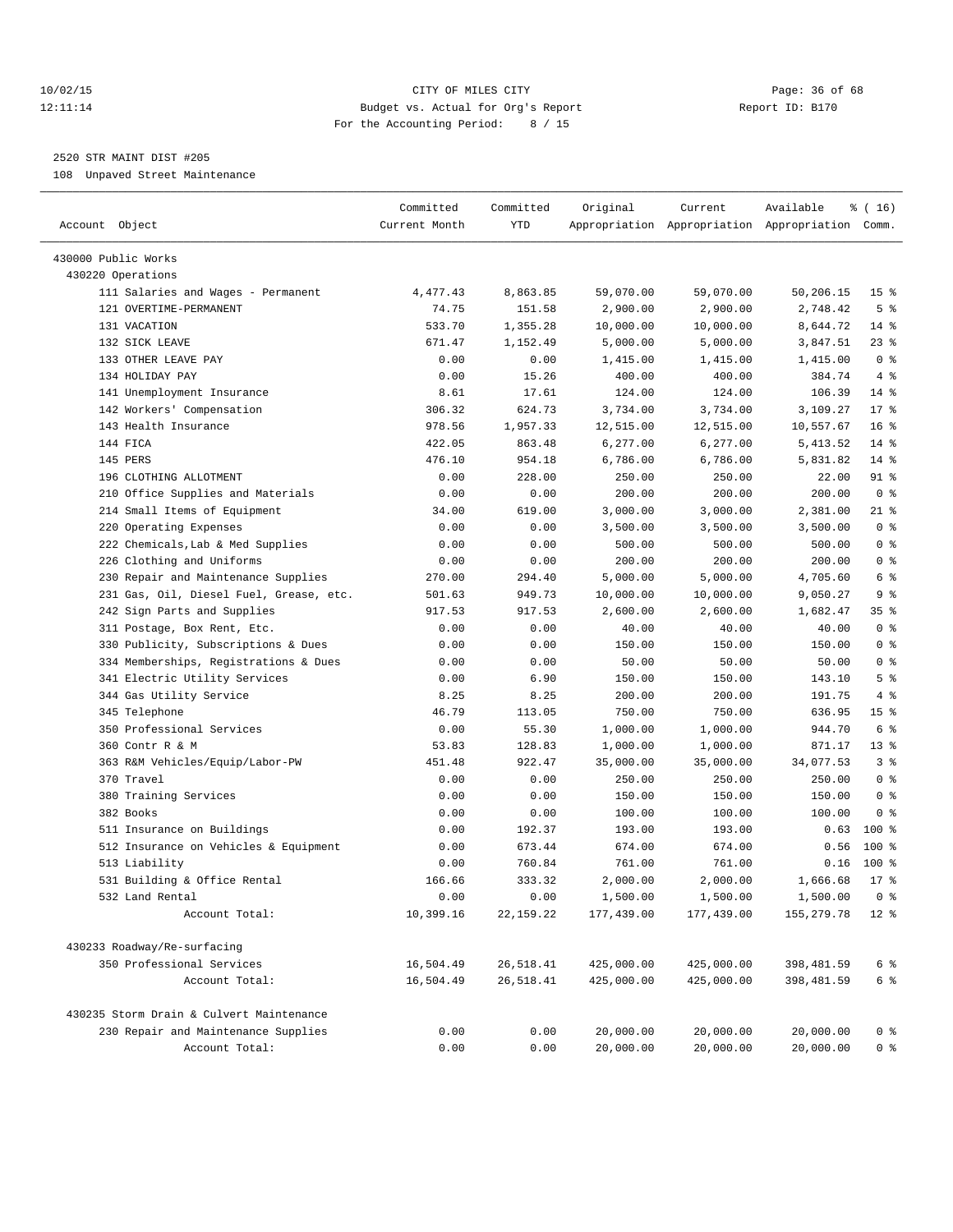## 10/02/15 **Page: 37 of 68** CITY OF MILES CITY **CITY** Page: 37 of 68 12:11:14 Budget vs. Actual for Org's Report Report ID: B170 For the Accounting Period: 8 / 15

## 2520 STR MAINT DIST #205

108 Unpaved Street Maintenance

| Account Object                                                          | Committed<br>Current Month | Committed<br><b>YTD</b> | Original<br>Appropriation | Current<br>Appropriation | Available<br>Appropriation | % (16)<br>Comm. |
|-------------------------------------------------------------------------|----------------------------|-------------------------|---------------------------|--------------------------|----------------------------|-----------------|
| Account Group Total:                                                    | 26,903.65                  | 48,677.63               | 622,439.00                | 622,439.00               | 573,761.37                 | 8 %             |
| 520000 OTHER FINANCING USES<br>521000 Interfund Operating Transfers Out |                            |                         |                           |                          |                            |                 |
| 820 Transfers to Other Funds                                            | 0.00                       | 1,150.08                | 66,619.00                 | 66,619.00                | 65,468.92                  | 2 <sup>8</sup>  |
| Account Total:                                                          | 0.00                       | 1,150.08                | 66,619.00                 | 66,619.00                | 65,468.92                  | 2 <sup>8</sup>  |
| Account Group Total:                                                    | 0.00                       | 1,150.08                | 66,619.00                 | 66,619.00                | 65,468.92                  | 2 <sub>8</sub>  |
| Organization Total:                                                     | 26,903.65                  | 49,827.71               | 689,058.00                | 689,058.00               | 639,230.29                 | 7 %             |
|                                                                         |                            |                         |                           |                          |                            |                 |
| Fund Total:                                                             | 26,903.65                  | 49,827.71               | 689,058.00                | 689,058.00               | 639,230.29                 | 7 %             |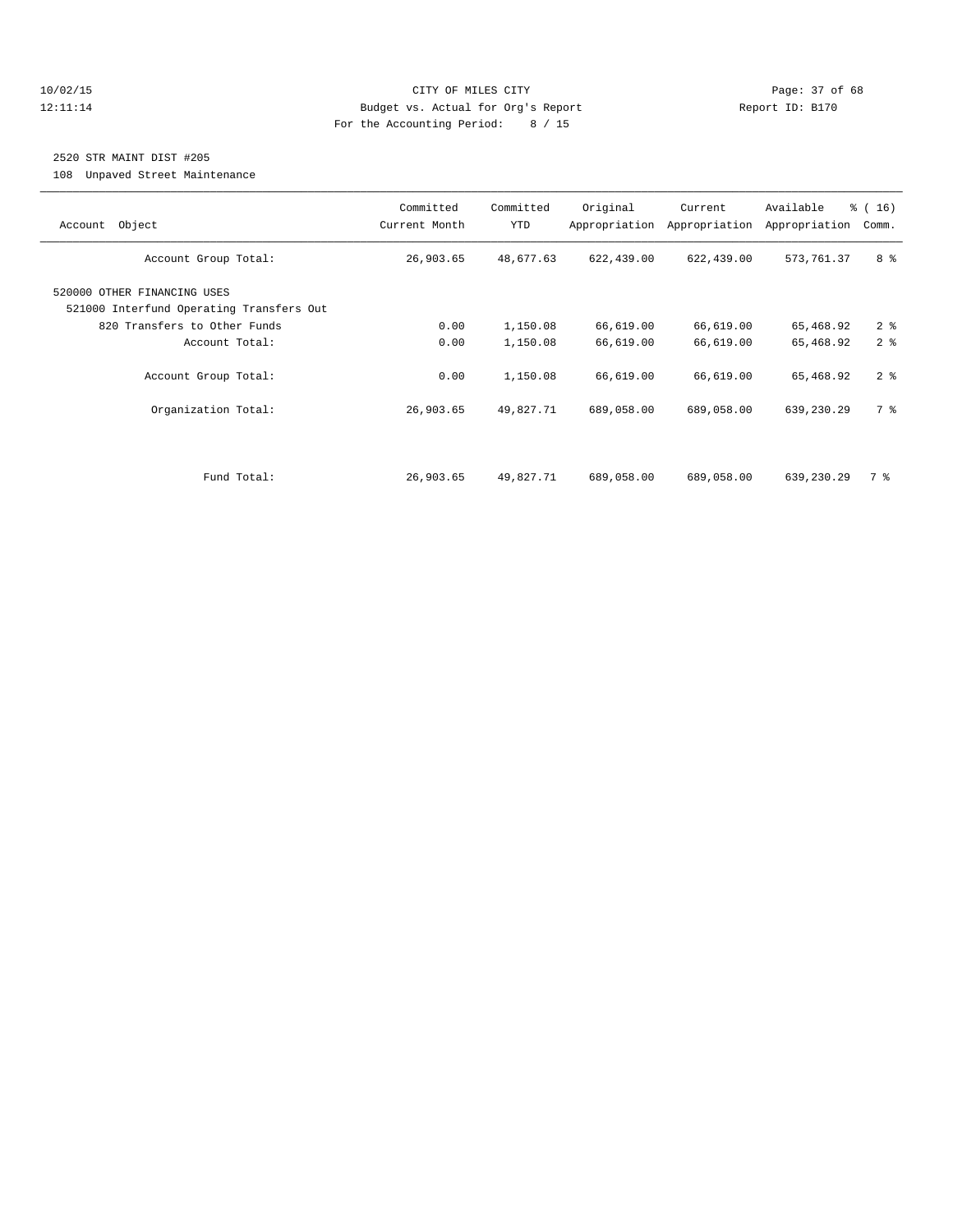## 10/02/15 **Page: 38 of 68** CITY OF MILES CITY **CITY Page: 38 of 68** 12:11:14 Budget vs. Actual for Org's Report Report ID: B170 For the Accounting Period: 8 / 15

## 2540 STR MAINT DIST#207-(MILESTOWN ESTATES)

109 Milestown Estates Maintenance Dist.

| Account Object                           | Committed<br>Current Month | Committed<br><b>YTD</b> | Original  | Current   | Available<br>Appropriation Appropriation Appropriation Comm. | % (16)          |
|------------------------------------------|----------------------------|-------------------------|-----------|-----------|--------------------------------------------------------------|-----------------|
| 430000 Public Works                      |                            |                         |           |           |                                                              |                 |
| 430220 Operations                        |                            |                         |           |           |                                                              |                 |
| 111 Salaries and Wages - Permanent       | 231.60                     | 463.54                  | 3,178.00  | 3,178.00  | 2,714.46                                                     | 15 <sup>8</sup> |
| 121 OVERTIME-PERMANENT                   | 4.25                       | 8.27                    | 100.00    | 100.00    | 91.73                                                        | 8 %             |
| 131 VACATION                             | 34.46                      | 78.60                   | 300.00    | 300.00    | 221.40                                                       | 26%             |
| 132 SICK LEAVE                           | 34.48                      | 59.32                   | 100.00    | 100.00    | 40.68                                                        | 59 %            |
| 133 OTHER LEAVE PAY                      | 0.00                       | 0.00                    | 55.00     | 55.00     | 55.00                                                        | 0 <sup>8</sup>  |
| 134 HOLIDAY PAY                          | 0.00                       | 0.76                    | 20.00     | 20.00     | 19.24                                                        | 4%              |
| 141 Unemployment Insurance               | 0.44                       | 0.86                    | 6.00      | 6.00      | 5.14                                                         | $14*$           |
| 142 Workers' Compensation                | 16.27                      | 33.12                   | 183.00    | 183.00    | 149.88                                                       | 18 <sup>8</sup> |
| 143 Health Insurance                     | 51.53                      | 103.09                  | 618.00    | 618.00    | 514.91                                                       | $17*$           |
| 144 FICA                                 | 22.42                      | 45.80                   | 322.00    | 322.00    | 276.20                                                       | 14 %            |
| 145 PERS                                 | 25.18                      | 50.46                   | 318.00    | 318.00    | 267.54                                                       | 16 <sup>°</sup> |
| 196 CLOTHING ALLOTMENT                   | 0.00                       | 12.00                   | 20.00     | 20.00     | 8.00                                                         | 60 %            |
| 350 Professional Services                | 0.00                       | 0.00                    | 1,000.00  | 1,000.00  | 1,000.00                                                     | 0 <sup>8</sup>  |
| Account Total:                           | 420.63                     | 855.82                  | 6, 220.00 | 6,220.00  | 5,364.18                                                     | 14 %            |
| Account Group Total:                     | 420.63                     | 855.82                  | 6, 220.00 | 6, 220.00 | 5,364.18                                                     | $14*$           |
| 510000 MISCELLANEOUS                     |                            |                         |           |           |                                                              |                 |
| 510330 Comprehensive Liability Insurance |                            |                         |           |           |                                                              |                 |
| 513 Liability                            | 0.00                       | 39.69                   | 40.00     | 40.00     | 0.31                                                         | $99*$           |
| Account Total:                           | 0.00                       | 39.69                   | 40.00     | 40.00     | 0.31                                                         | 99 <sub>8</sub> |
| Account Group Total:                     | 0.00                       | 39.69                   | 40.00     | 40.00     | 0.31                                                         | $99*$           |
| Organization Total:                      | 420.63                     | 895.51                  | 6, 260.00 | 6,260.00  | 5,364.49                                                     | $14*$           |
| Fund Total:                              | 420.63                     | 895.51                  | 6,260.00  | 6, 260.00 | $5,364.49$ 14 %                                              |                 |
|                                          |                            |                         |           |           |                                                              |                 |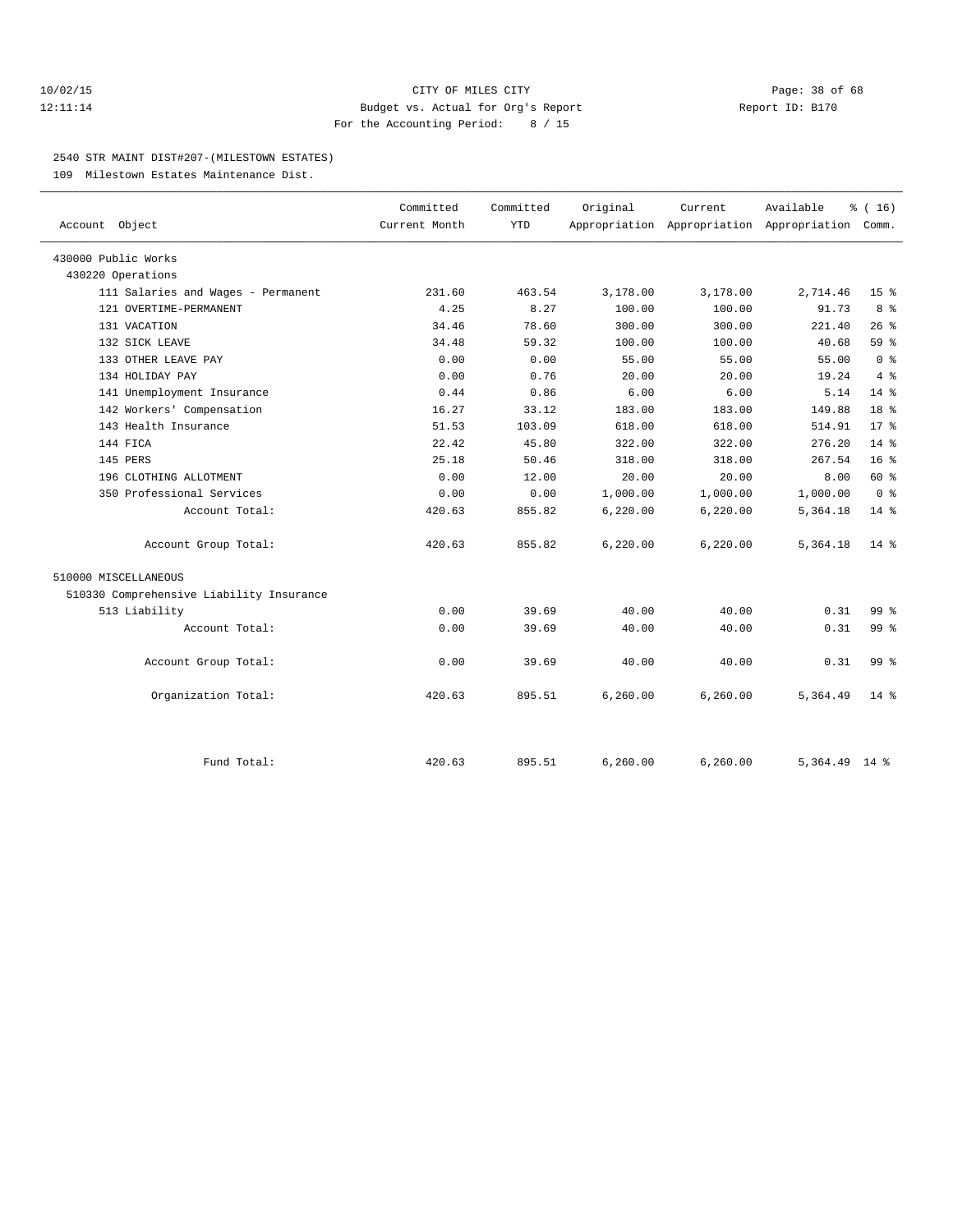## 10/02/15 **Page: 39 of 68** CITY OF MILES CITY **CITY** CITY **Page: 39 of 68** 12:11:14 Budget vs. Actual for Org's Report Report ID: B170 For the Accounting Period: 8 / 15

## 2820 GAS TAX 34 Gas Tax

| Account Object                           | Committed<br>Current Month | Committed<br><b>YTD</b> | Original   | Current<br>Appropriation Appropriation Appropriation | Available   | % (16)<br>Comm. |  |
|------------------------------------------|----------------------------|-------------------------|------------|------------------------------------------------------|-------------|-----------------|--|
| 520000 OTHER FINANCING USES              |                            |                         |            |                                                      |             |                 |  |
| 521000 Interfund Operating Transfers Out |                            |                         |            |                                                      |             |                 |  |
| 820 Transfers to Other Funds             | 0.00                       | 532.27                  | 6,387.00   | 6,387.00                                             | 5,854.73    | 8 %             |  |
| Account Total:                           | 0.00                       | 532.27                  | 6,387.00   | 6,387.00                                             | 5,854.73    | 8 %             |  |
| SID 204<br>521204 TRANSFER:              |                            |                         |            |                                                      |             |                 |  |
| 820 Transfers to Other Funds             | 0.00                       | 0.00                    | 87,134.00  | 87,134.00                                            | 87,134.00   | 0 <sup>8</sup>  |  |
| Account Total:                           | 0.00                       | 0.00                    | 87,134.00  | 87,134.00                                            | 87,134.00   | 0 <sup>8</sup>  |  |
| SID 205<br>521205 TRANSFER:              |                            |                         |            |                                                      |             |                 |  |
| 820 Transfers to Other Funds             | 0.00                       | 0.00                    | 87,133.00  | 87,133.00                                            | 87,133.00   | 0 <sup>8</sup>  |  |
| Account Total:                           | 0.00                       | 0.00                    | 87,133.00  | 87, 133, 00                                          | 87,133.00   | 0 <sup>8</sup>  |  |
| Account Group Total:                     | 0.00                       | 532.27                  | 180,654.00 | 180,654.00                                           | 180, 121.73 | 0 <sup>8</sup>  |  |
| Organization Total:                      | 0.00                       | 532.27                  | 180,654.00 | 180,654.00                                           | 180, 121.73 | 0 <sup>8</sup>  |  |
|                                          |                            |                         |            |                                                      |             |                 |  |
| Fund Total:                              | 0.00                       | 532.27                  | 180,654.00 | 180,654.00                                           | 180, 121.73 | 0 <sup>8</sup>  |  |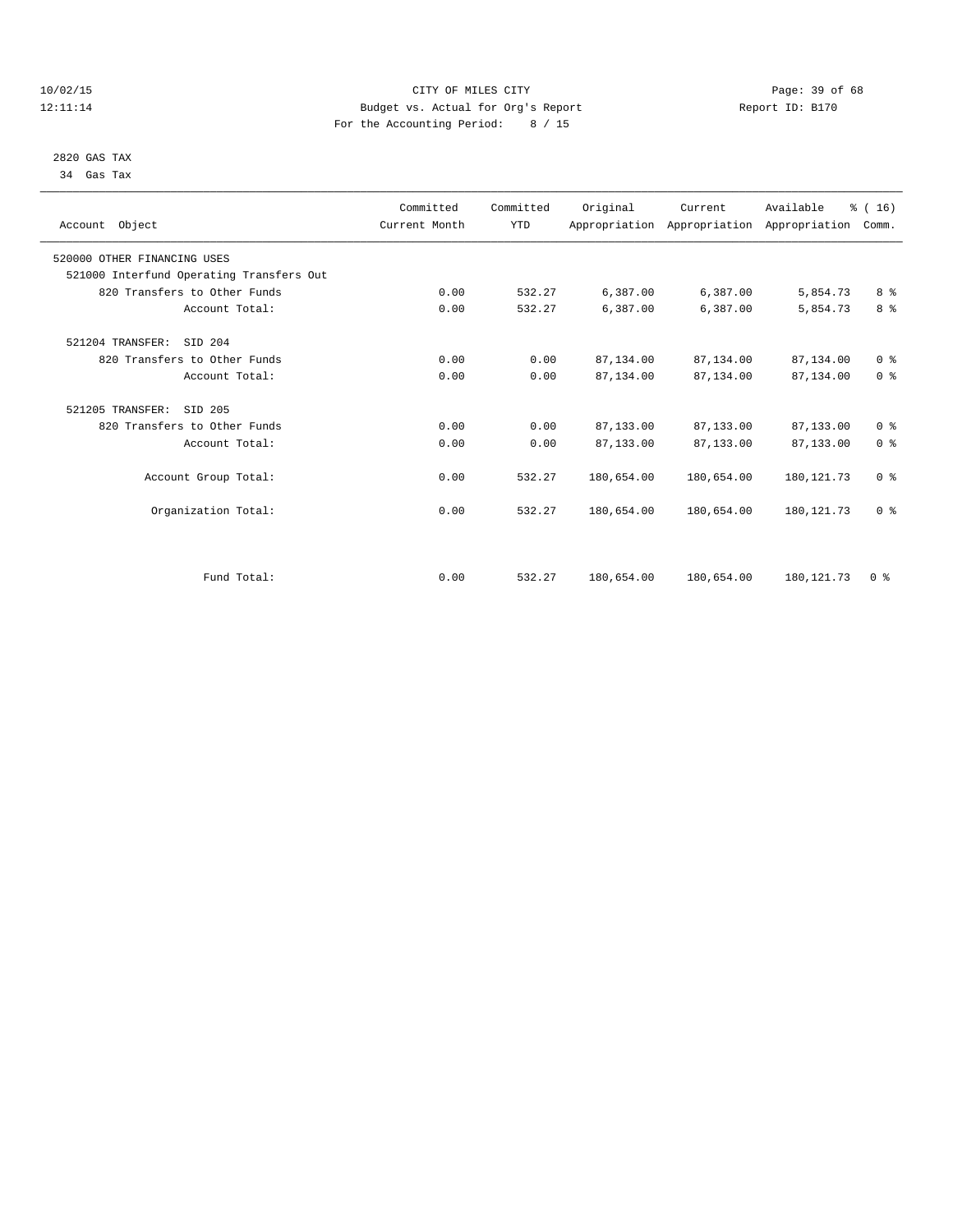## 10/02/15 **Page: 40 of 68** CITY OF MILES CITY **CITY Page: 40 of 68** 12:11:14 Budget vs. Actual for Org's Report Report ID: B170 For the Accounting Period: 8 / 15

## 2850 911 EMERGENCY

105 Enhanced 911

| Account Object                             | Committed<br>Current Month | Committed<br><b>YTD</b> | Original   | Current<br>Appropriation Appropriation Appropriation Comm. | Available   | % (16)         |
|--------------------------------------------|----------------------------|-------------------------|------------|------------------------------------------------------------|-------------|----------------|
| 420000 PUBLIC SAFETY                       |                            |                         |            |                                                            |             |                |
| 420140 Crime Control and Investigation(05) |                            |                         |            |                                                            |             |                |
| 210 Office Supplies and Materials          | 0.00                       | 0.00                    | 1,000.00   | 1,000.00                                                   | 1,000.00    | 0 <sup>8</sup> |
| 214 Small Items of Equipment               | 0.00                       | 0.00                    | 2,000.00   | 2,000.00                                                   | 2,000.00    | 0 <sup>8</sup> |
| 220 Operating Expenses                     | 0.00                       | 0.00                    | 2,000.00   | 2,000.00                                                   | 2,000.00    | 0 <sup>8</sup> |
| 311 Postage, Box Rent, Etc.                | 0.00                       | 0.00                    | 100.00     | 100.00                                                     | 100.00      | 0 <sup>8</sup> |
| 320 Printing, Duplicating, Typing &        | 0.00                       | 0.00                    | 100.00     | 100.00                                                     | 100.00      | 0 <sup>8</sup> |
| 334 Memberships, Registrations & Dues      | 0.00                       | 0.00                    | 100.00     | 100.00                                                     | 100.00      | 0 <sup>8</sup> |
| 341 Electric Utility Services              | 0.44                       | 44.34                   | 600.00     | 600.00                                                     | 555.66      | 7 %            |
| 345 Telephone                              | 4,307.64                   | 4,486.37                | 25,250.00  | 25, 250.00                                                 | 20,763.63   | 18 %           |
| 350 Professional Services                  | 3,482.92                   | 4,347.92                | 60,000.00  | 60,000.00                                                  | 55,652.08   | 7 <sup>°</sup> |
| 370 Travel                                 | 0.00                       | 0.00                    | 500.00     | 500.00                                                     | 500.00      | 0 <sup>8</sup> |
| 380 Training Services                      | 0.00                       | 0.00                    | 2,000.00   | 2,000.00                                                   | 2,000.00    | 0 <sup>8</sup> |
| 512 Insurance on Vehicles & Equipment      | 0.00                       | 139.70                  | 140.00     | 140.00                                                     | 0.30        | $100*$         |
| 940 Machinery & Equipment                  | 0.00                       | 0.00                    | 10,000.00  | 10,000.00                                                  | 10,000.00   | 0 <sup>8</sup> |
| 941 911 Eq & Software (2/01)               | 0.00                       | 0.00                    | 26,000.00  | 26,000.00                                                  | 26,000.00   | 0 <sup>8</sup> |
| Account Total:                             | 7,791.00                   | 9,018.33                | 129,790.00 | 129,790.00                                                 | 120,771.67  | 7 %            |
| Account Group Total:                       | 7,791.00                   | 9,018.33                | 129,790.00 | 129,790.00                                                 | 120,771.67  | 7 %            |
| 520000 OTHER FINANCING USES                |                            |                         |            |                                                            |             |                |
| 521000 Interfund Operating Transfers Out   |                            |                         |            |                                                            |             |                |
| 820 Transfers to Other Funds               | 0.00                       | 0.00                    | 112,000.00 | 112,000.00                                                 | 112,000.00  | 0 <sup>8</sup> |
| Account Total:                             | 0.00                       | 0.00                    | 112,000.00 | 112,000.00                                                 | 112,000.00  | 0 <sup>8</sup> |
| Account Group Total:                       | 0.00                       | 0.00                    | 112,000.00 | 112,000.00                                                 | 112,000.00  | 0 <sup>8</sup> |
| Organization Total:                        | 7,791.00                   | 9,018.33                | 241,790.00 | 241,790.00                                                 | 232,771.67  | 4%             |
| Fund Total:                                | 7,791.00                   | 9,018.33                | 241,790.00 | 241,790.00                                                 | 232, 771.67 | 4 %            |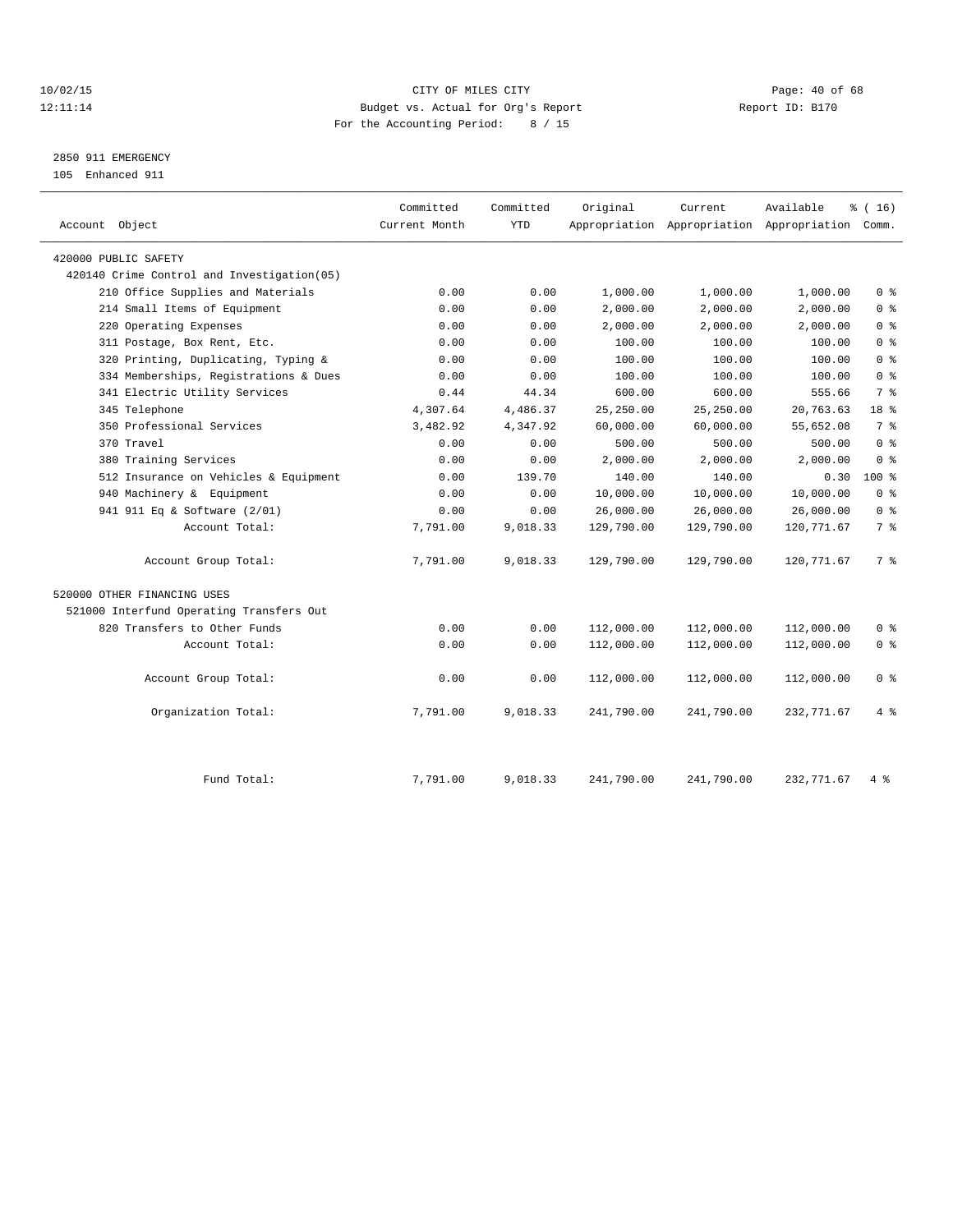## 10/02/15 **Page: 41 of 68** CITY OF MILES CITY **Page: 41 of 68** 12:11:14 Budget vs. Actual for Org's Report Report ID: B170 For the Accounting Period: 8 / 15

## 2880 LIBRARY GRANTS

39 Partners Program

| Object<br>Account                                            | Committed<br>Current Month | Committed<br><b>YTD</b> | Original<br>Appropriation | Current<br>Appropriation | Available<br>Appropriation | $\frac{3}{6}$ ( 16 )<br>Comm. |
|--------------------------------------------------------------|----------------------------|-------------------------|---------------------------|--------------------------|----------------------------|-------------------------------|
| 460000 CULTURE AND RECREATION<br>460100 Library Services(16) |                            |                         |                           |                          |                            |                               |
| 311 Postage, Box Rent, Etc.                                  | 295.00                     | 295.00                  | 6,900.00                  | 6,900.00                 | 6,605.00                   | $4\degree$                    |
| 382 Books                                                    | 0.00                       | 0.00                    | 100.00                    | 100.00                   | 100.00                     | 0 <sup>8</sup>                |
| Account Total:                                               | 295.00                     | 295.00                  | 7,000.00                  | 7,000.00                 | 6.705.00                   | $4 \text{ }$                  |
| Account Group Total:                                         | 295.00                     | 295.00                  | 7,000.00                  | 7,000.00                 | 6.705.00                   | $4 \text{ }$                  |
| Organization Total:                                          | 295.00                     | 295.00                  | 7,000.00                  | 7,000.00                 | 6.705.00                   | $4 \text{ }$                  |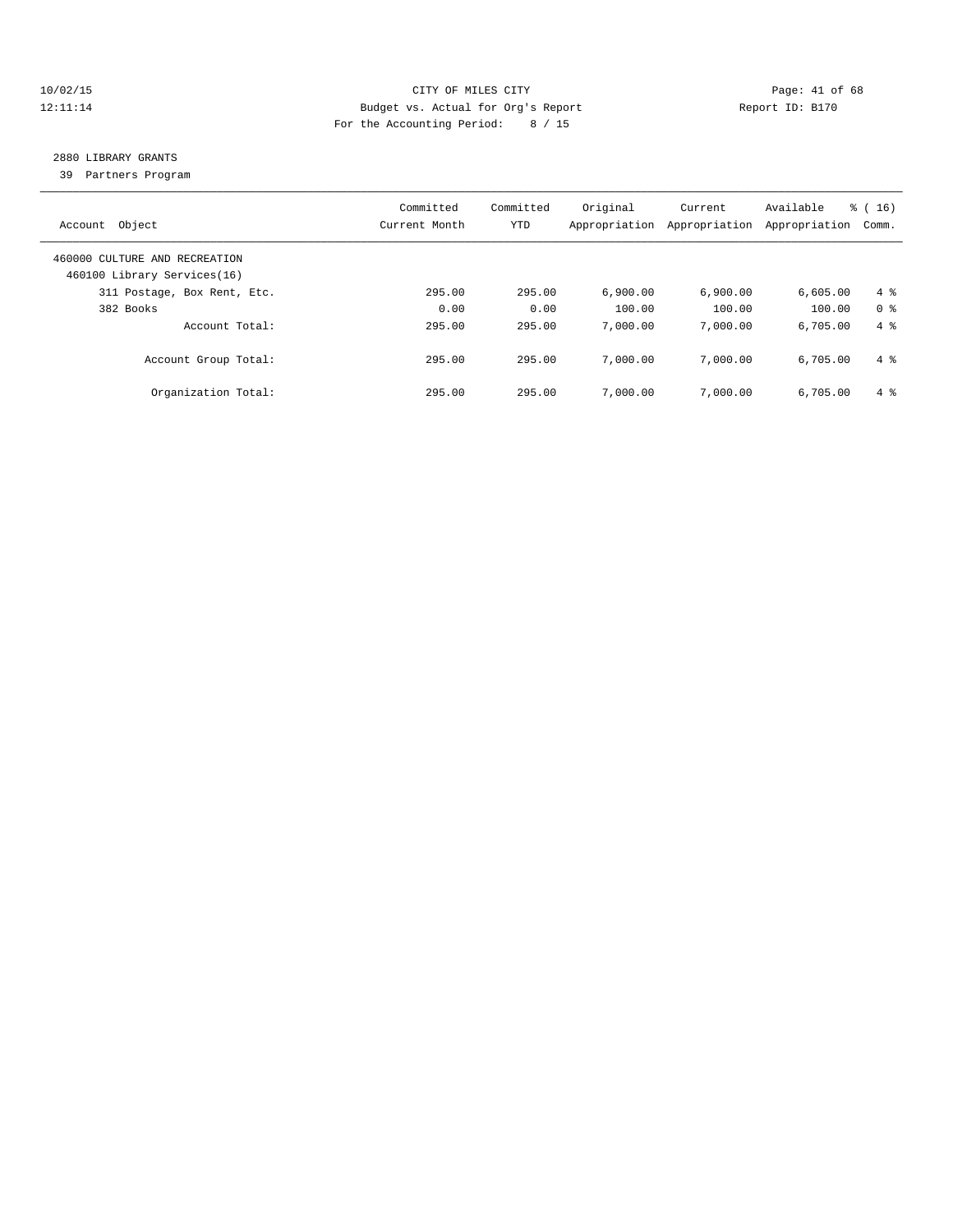## 10/02/15 **Page: 42 of 68** CITY OF MILES CITY **Page: 42 of 68** 12:11:14 Budget vs. Actual for Org's Report Report ID: B170 For the Accounting Period: 8 / 15

## 2880 LIBRARY GRANTS

41 Sagebrush Fed/Coal Sev Tax

| Account Object                                               | Committed<br>Current Month | Committed<br>YTD | Original<br>Appropriation | Current<br>Appropriation | Available<br>Appropriation | $\frac{3}{6}$ ( 16 )<br>Comm. |
|--------------------------------------------------------------|----------------------------|------------------|---------------------------|--------------------------|----------------------------|-------------------------------|
| 460000 CULTURE AND RECREATION<br>460100 Library Services(16) |                            |                  |                           |                          |                            |                               |
| 210 Office Supplies and Materials                            | 0.00                       | 0.00             | 351.00                    | 351.00                   | 351.00                     | 0 <sup>8</sup>                |
| 350 Professional Services                                    | 0.00                       | 0.00             | 2,932.00                  | 2,932.00                 | 2,932.00                   | 0 <sup>8</sup>                |
| 370 Travel                                                   | 0.00                       | 0.00             | 1,010.00                  | 1,010.00                 | 1,010.00                   | 0 <sup>8</sup>                |
| 380 Training Services                                        | 0.00                       | 0.00             | 500.00                    | 500.00                   | 500.00                     | 0 <sup>8</sup>                |
| Account Total:                                               | 0.00                       | 0.00             | 4,793.00                  | 4,793.00                 | 4,793.00                   | 0 <sup>8</sup>                |
| Account Group Total:                                         | 0.00                       | 0.00             | 4,793.00                  | 4,793.00                 | 4,793.00                   | 0 <sup>8</sup>                |
| Organization Total:                                          | 0.00                       | 0.00             | 4,793.00                  | 4,793.00                 | 4,793.00                   | 0 <sup>8</sup>                |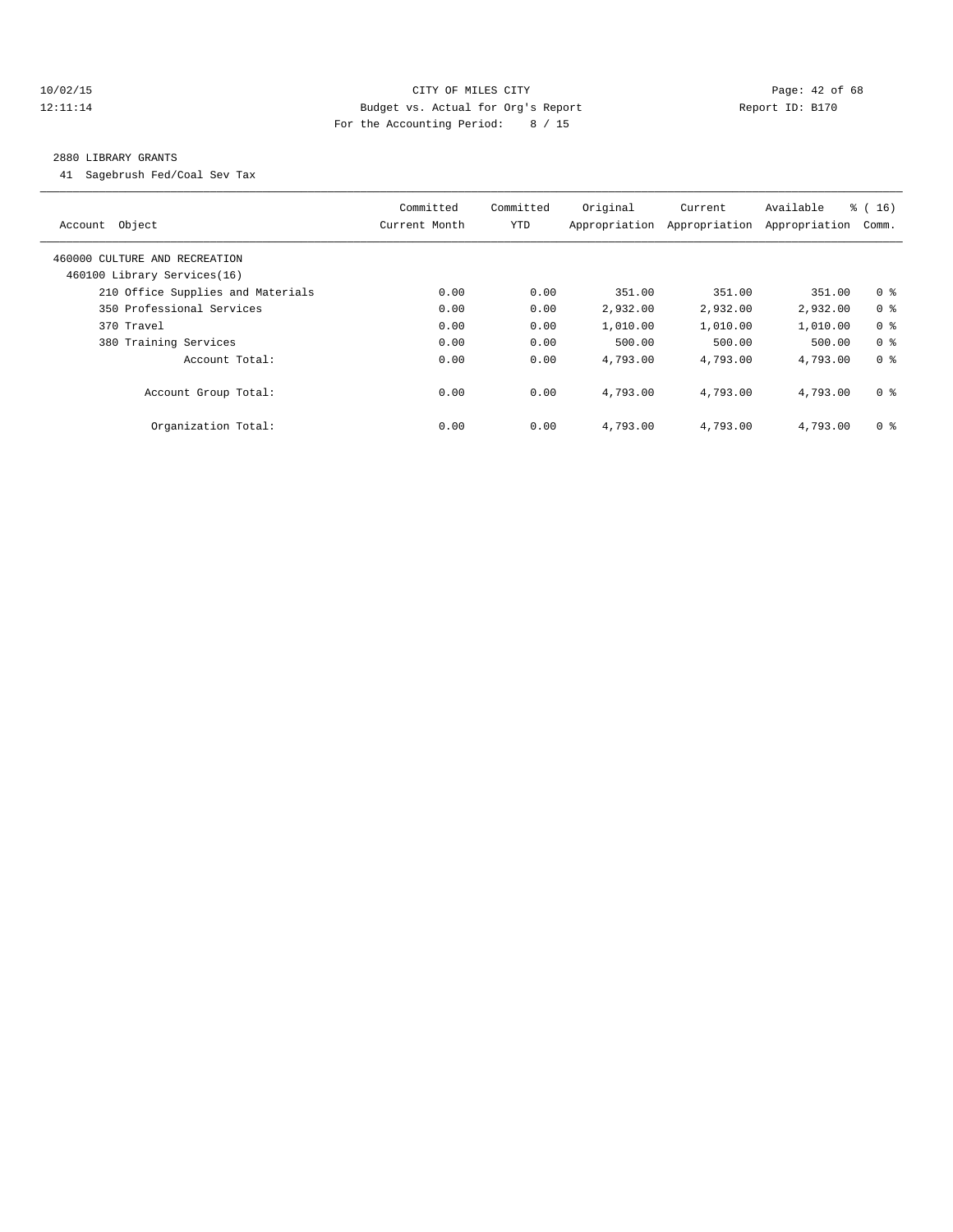## 10/02/15 **Page: 43 of 68** CITY OF MILES CITY **CITY Page: 43 of 68** 12:11:14 Budget vs. Actual for Org's Report Report ID: B170 For the Accounting Period: 8 / 15

## 2880 LIBRARY GRANTS

43 State Aid Per Capita-Tech Serv

| Account Object                | Committed<br>Current Month | Committed<br><b>YTD</b> | Original  | Current<br>Appropriation Appropriation | Available<br>Appropriation | % (16)<br>Comm. |
|-------------------------------|----------------------------|-------------------------|-----------|----------------------------------------|----------------------------|-----------------|
| 460000 CULTURE AND RECREATION |                            |                         |           |                                        |                            |                 |
| 460100 Library Services(16)   |                            |                         |           |                                        |                            |                 |
| 214 Small Items of Equipment  | 412.80                     | 412.80                  | 5,000.00  | 5,000.00                               | 4,587.20                   | 8 %             |
| 350 Professional Services     | 0.00                       | 0.00                    | 5,399.00  | 5,399.00                               | 5,399.00                   | 0 <sup>8</sup>  |
| Account Total:                | 412.80                     | 412.80                  | 10,399.00 | 10,399.00                              | 9,986.20                   | 4%              |
| Account Group Total:          | 412.80                     | 412.80                  | 10,399.00 | 10,399.00                              | 9,986.20                   | $4 \text{ }$    |
| Organization Total:           | 412.80                     | 412.80                  | 10,399.00 | 10,399.00                              | 9,986.20                   | $4 \text{ }$    |
|                               |                            |                         |           |                                        |                            |                 |
| Fund Total:                   | 707.80                     | 707.80                  | 22,192.00 | 22,192.00                              | 21,484.20                  | 3 <sup>8</sup>  |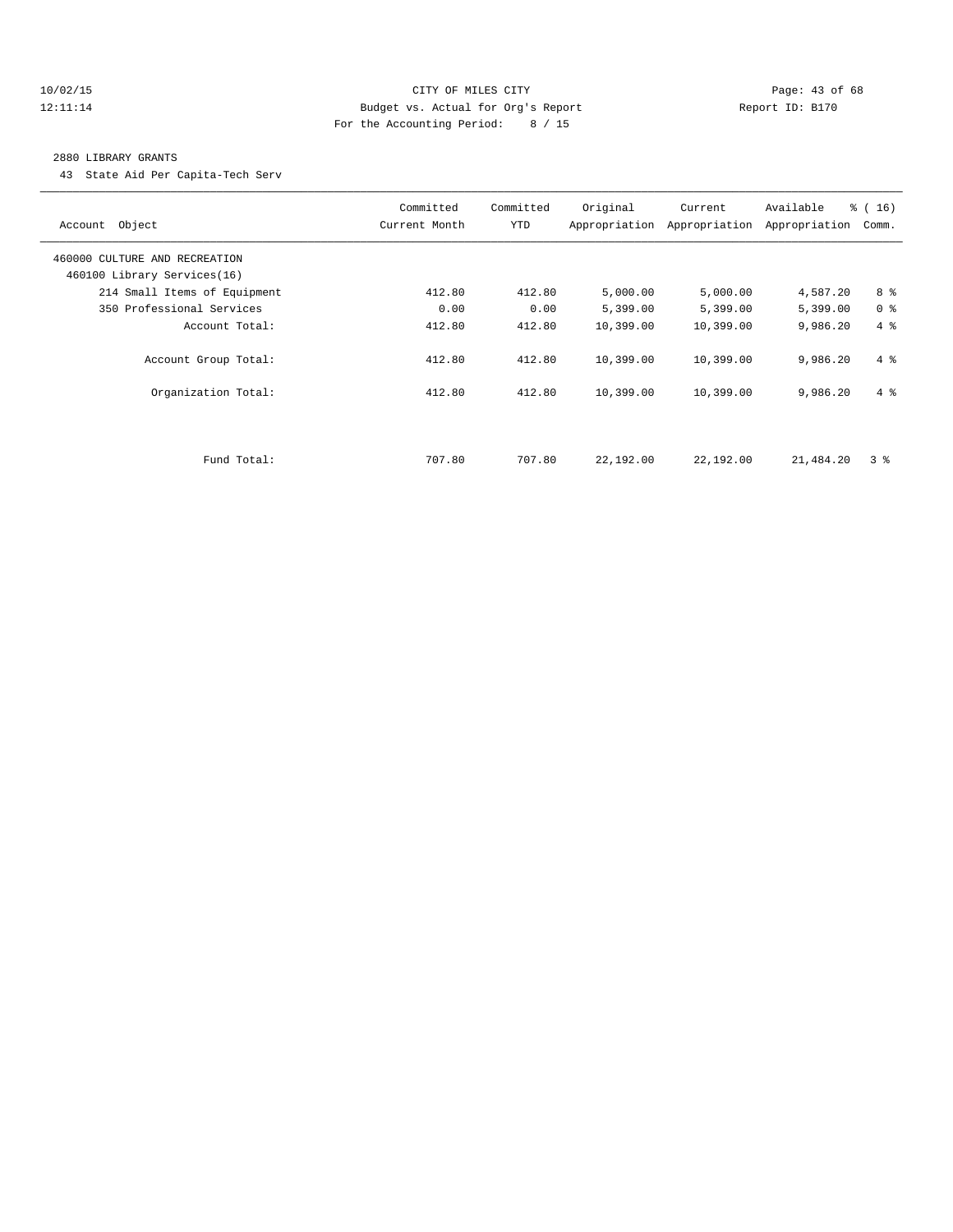## 10/02/15 **Page: 44 of 68** CITY OF MILES CITY **Page: 44 of 68** 12:11:14 Budget vs. Actual for Org's Report Report ID: B170 For the Accounting Period: 8 / 15

2935 Historic Preservation

11 Historic Preservation

| Account Object                              | Committed<br>Current Month | Committed<br><b>YTD</b> | Original | Current<br>Appropriation Appropriation Appropriation Comm. | Available       | % (16)          |  |
|---------------------------------------------|----------------------------|-------------------------|----------|------------------------------------------------------------|-----------------|-----------------|--|
| 460000 CULTURE AND RECREATION               |                            |                         |          |                                                            |                 |                 |  |
| 460461 Historic Preservation-Administration |                            |                         |          |                                                            |                 |                 |  |
| 111 Salaries and Wages - Permanent          | 180.86                     | 361.91                  | 2,099.00 | 2,099.00                                                   | 1,737.09        | 17 <sup>8</sup> |  |
| 131 VACATION                                | 0.00                       | 0.00                    | 33.00    | 33.00                                                      | 33.00           | 0 <sup>8</sup>  |  |
| 132 SICK LEAVE                              | 0.00                       | 0.00                    | 33.00    | 33.00                                                      | 33.00           | 0 <sup>8</sup>  |  |
| 133 OTHER LEAVE PAY                         | 0.00                       | 0.00                    | 187.00   | 187.00                                                     | 187.00          | 0 <sup>8</sup>  |  |
| 141 Unemployment Insurance                  | 0.27                       | 0.54                    | 4.00     | 4.00                                                       | 3.46            | 14 %            |  |
| 142 Workers' Compensation                   | 2.23                       | 4.45                    | 27.00    | 27.00                                                      | 22.55           | 16 <sup>8</sup> |  |
| 143 Health Insurance                        | 41.73                      | 83.51                   | 0.00     | 0.00                                                       | $-83.51$        | $***$ $-$       |  |
| 144 FICA                                    | 13.83                      | 27.68                   | 180.00   | 180.00                                                     | 152.32          | 15 <sup>8</sup> |  |
| 145 PERS                                    | 14.96                      | 29.92                   | 195.00   | 195.00                                                     | 165.08          | 15 <sup>°</sup> |  |
| 210 Office Supplies and Materials           | 0.00                       | 0.00                    | 2,544.00 | 2,544.00                                                   | 2,544.00        | 0 <sup>8</sup>  |  |
| 220 Operating Expenses                      | 0.00                       | 0.00                    | 1,252.00 | 1,252.00                                                   | 1,252.00        | 0 <sup>8</sup>  |  |
| 311 Postage, Box Rent, Etc.                 | 13.41                      | 14.86                   | 0.00     | 0.00                                                       | $-14.86$        | $***$ $-$       |  |
| 350 Professional Services                   | 0.00                       | 0.00                    | 1,151.00 | 1,151.00                                                   | 1,151.00        | 0 <sup>8</sup>  |  |
| 360 Contr R & M                             | 92.81                      | 92.81                   | 0.00     | 0.00                                                       | $-92.81$        | $***$ $-$       |  |
| 370 Travel                                  | 272.50                     | 445.25                  | 295.00   | 295.00                                                     | $-150.25$       | $151$ %         |  |
| Account Total:                              | 632.60                     | 1,060.93                | 8,000.00 | 8,000.00                                                   | 6,939.07        | 13 <sup>8</sup> |  |
| Account Group Total:                        | 632.60                     | 1,060.93                | 8,000.00 | 8,000.00                                                   | 6,939.07        | 13 <sup>8</sup> |  |
| Organization Total:                         | 632.60                     | 1,060.93                | 8,000.00 | 8,000.00                                                   | 6,939.07        | 13 <sup>8</sup> |  |
| Fund Total:                                 | 632.60                     | 1,060.93                | 8,000.00 | 8,000.00                                                   | $6,939.07$ 13 % |                 |  |
|                                             |                            |                         |          |                                                            |                 |                 |  |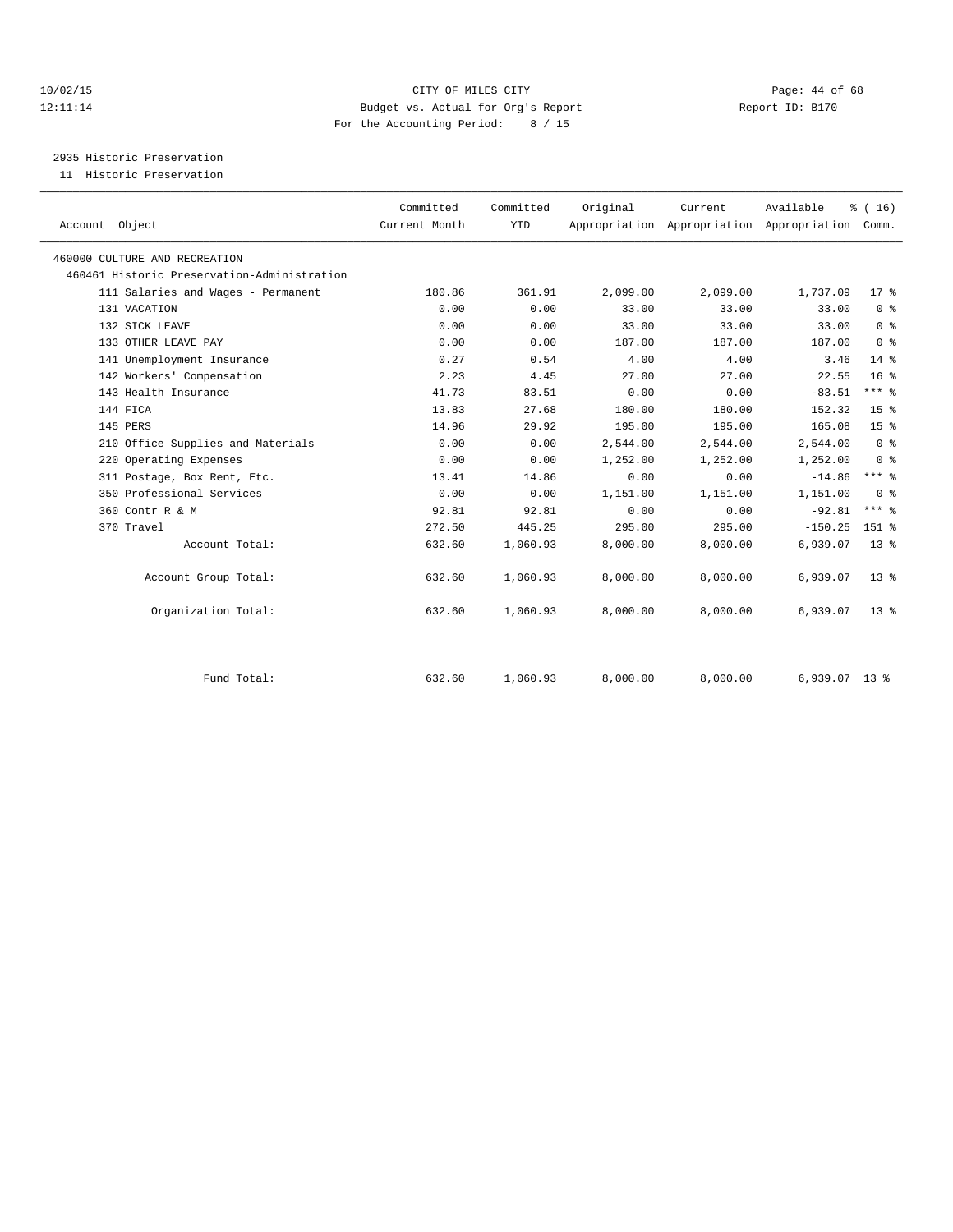## 10/02/15 **Page: 45 of 68** CITY OF MILES CITY **CITY Page: 45 of 68** 12:11:14 Budget vs. Actual for Org's Report Report ID: B170 For the Accounting Period: 8 / 15

————————————————————————————————————————————————————————————————————————————————————————————————————————————————————————————————————

## 2985 RETIRED SENIOR VOLUNTEER PROG (RSVP)

15 Retired Senior Volunteer Program

|                                       | Committed     | Committed  | Original  | Current   | Available                                       | $\frac{1}{6}$ ( 16 ) |
|---------------------------------------|---------------|------------|-----------|-----------|-------------------------------------------------|----------------------|
| Account Object                        | Current Month | <b>YTD</b> |           |           | Appropriation Appropriation Appropriation Comm. |                      |
| 430000 Public Works                   |               |            |           |           |                                                 |                      |
| 430340 Airport - Parking Lots         |               |            |           |           |                                                 |                      |
| 132 SICK LEAVE                        | 11.75         | 11.75      | 0.00      | 0.00      | $-11.75$                                        | $***$ 2              |
| 143 Health Insurance                  | 77.02         | 77.02      | 0.00      | 0.00      | $-77.02$                                        | *** 응                |
| Account Total:                        | 88.77         | 88.77      | 0.00      | 0.00      | $-88.77$                                        | *** 음                |
|                                       |               |            |           |           |                                                 |                      |
| Account Group Total:                  | 88.77         | 88.77      | 0.00      | 0.00      | $-88.77$ *** $%$                                |                      |
| 450000 Social and Economic Services   |               |            |           |           |                                                 |                      |
| 450300 RSVP-FEDERAL GRANT- CUSTER     |               |            |           |           |                                                 |                      |
| 111 Salaries and Wages - Permanent    | 3,248.04      | 5,786.65   | 36,000.00 | 36,000.00 | 30, 213.35                                      | $16*$                |
| 131 VACATION                          | 160.40        | 1,051.14   | 0.00      | 0.00      | $-1,051.14$                                     | *** 응                |
| 132 SICK LEAVE                        | 80.20         | 80.20      | 0.00      | 0.00      | $-80.20$                                        | $***$ $%$            |
| 141 Unemployment Insurance            | 5.23          | 10.37      | 176.00    | 176.00    | 165.63                                          | 6 <sup>°</sup>       |
| 142 Workers' Compensation             | 42.82         | 84.92      | 428.00    | 428.00    | 343.08                                          | $20*$                |
| 143 Health Insurance                  | 566.43        | 1,123.93   | 5,794.00  | 5,794.00  | 4,670.07                                        | 19 <sup>°</sup>      |
| 144 FICA                              | 274.30        | 536.65     | 2,992.00  | 2,992.00  | 2,455.35                                        | 18 <sup>°</sup>      |
| 145 PERS                              | 288.51        | 572.12     | 3,196.00  | 3,196.00  | 2,623.88                                        | 18 <sup>°</sup>      |
| 210 Office Supplies and Materials     | 0.00          | 0.00       | 1,000.00  | 1,000.00  | 1,000.00                                        | 0 <sup>8</sup>       |
| 220 Operating Expenses                | 0.00          | 0.00       | 2,213.00  | 2,213.00  | 2,213.00                                        | 0 <sup>8</sup>       |
| 311 Postage, Box Rent, Etc.           | 0.00          | 0.00       | 775.00    | 775.00    | 775.00                                          | 0 <sup>8</sup>       |
| 330 Publicity, Subscriptions & Dues   | 146.80        | 146.80     | 140.00    | 140.00    | $-6.80$                                         | $105$ %              |
| 334 Memberships, Registrations & Dues | 0.00          | 50.00      | 200.00    | 200.00    | 150.00                                          | $25$ $%$             |
| 345 Telephone                         | 95.10         | 187.84     | 1,252.00  | 1,252.00  | 1,064.16                                        | 15 <sup>°</sup>      |
| 370 Travel                            | 0.00          | 51.75      | 3,912.00  | 3,912.00  | 3,860.25                                        | 1 <sup>8</sup>       |
| 530 Rent                              | 0.00          | 787.50     | 3,150.00  | 3,150.00  | 2,362.50                                        | $25$ %               |
| Account Total:                        | 4,907.83      | 10,469.87  | 61,228.00 | 61,228.00 | 50,758.13                                       | $17$ %               |
|                                       |               |            |           |           |                                                 |                      |
| 450330 RSVP Non-Federal -Custer       |               |            |           |           |                                                 |                      |
| 210 Office Supplies and Materials     | 0.00          | 0.00       | 1,535.00  | 1,535.00  | 1,535.00                                        | 0 <sup>8</sup>       |
| 220 Operating Expenses                | 1,316.74      | 1,653.49   | 4,918.00  | 4,918.00  | 3,264.51                                        | 34 %                 |
| 370 Travel                            | 48.07         | 48.07      | 0.00      | 0.00      | $-48.07$                                        | *** 응                |
| 379 Other Travel                      | 13.00         | 13.00      | 1,014.00  | 1,014.00  | 1,001.00                                        | 1 <sup>8</sup>       |
| 512 Insurance on Vehicles & Equipment | 0.00          | 0.00       | 600.00    | 600.00    | 600.00                                          | 0 <sup>8</sup>       |
| 513 Liability                         | 0.00          | 0.00       | 600.00    | 600.00    | 600.00                                          | 0 <sup>8</sup>       |
| Account Total:                        | 1,377.81      | 1,714.56   | 8,667.00  | 8,667.00  | 6,952.44                                        | $20*$                |
| 450340 RSVP FEDERAL GRANT- FALLON     |               |            |           |           |                                                 |                      |
| 111 Salaries and Wages - Permanent    | 476.10        | 898.53     | 12,000.00 | 12,000.00 | 11,101.47                                       | 7 %                  |
| 131 VACATION                          | 23.51         | 171.73     | 0.00      | 0.00      | $-171.73$                                       | $***$ $-$            |
| 141 Unemployment Insurance            | 0.77          | 1.63       | 59.00     | 59.00     | 57.37                                           | 3%                   |
| 142 Workers' Compensation             | 6.28          | 13.28      | 142.00    | 142.00    | 128.72                                          | 9 %                  |
| 143 Health Insurance                  | 0.00          | 85.95      | 1,931.00  | 1,931.00  | 1,845.05                                        | 4%                   |
| 144 FICA                              | 31.70         | 75.35      | 998.00    | 998.00    | 922.65                                          | 8 %                  |
| 145 PERS                              | 42.29         | 89.48      | 1,065.00  | 1,065.00  | 975.52                                          | 8 %                  |
| 210 Office Supplies and Materials     | 0.00          | 0.00       | 1,450.00  | 1,450.00  | 1,450.00                                        | 0 <sup>8</sup>       |
| 220 Operating Expenses                | 0.00          | 100.00     | 737.00    | 737.00    | 637.00                                          | 14 %                 |
| 330 Publicity, Subscriptions & Dues   | 39.00         | 83.00      | 0.00      | 0.00      | $-83.00$                                        | *** %                |
| 345 Telephone                         | 31.70         | 62.61      | 428.00    | 428.00    | 365.39                                          | 15 <sup>8</sup>      |
| 370 Travel                            | 0.00          | 0.00       | 2,595.00  | 2,595.00  | 2,595.00                                        | 0 <sup>8</sup>       |
|                                       |               |            |           |           |                                                 |                      |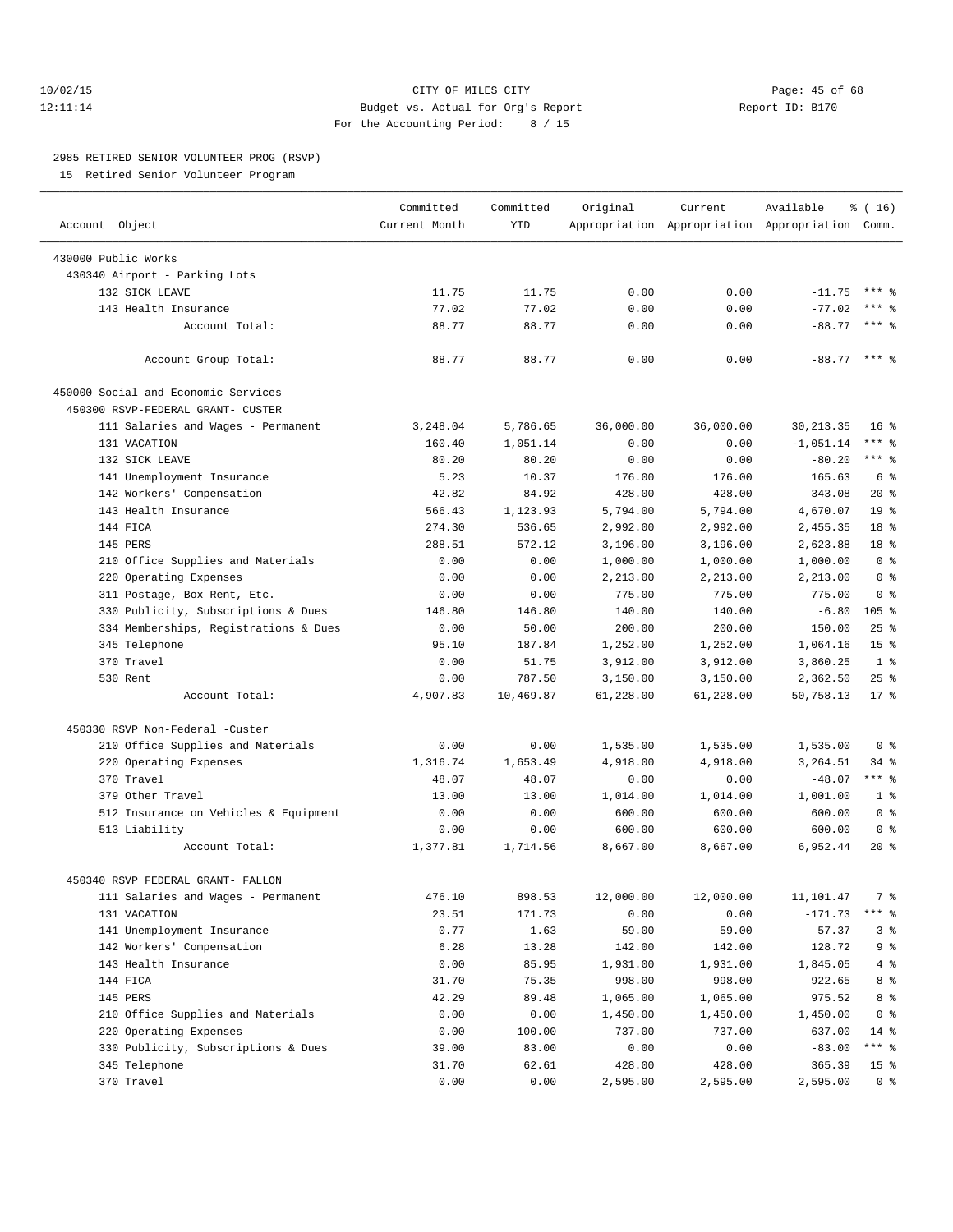## 10/02/15 **Page: 46 of 68** CITY OF MILES CITY **Page: 46 of 68** 12:11:14 Budget vs. Actual for Org's Report Report ID: B170 For the Accounting Period: 8 / 15

# 2985 RETIRED SENIOR VOLUNTEER PROG (RSVP)

15 Retired Senior Volunteer Program

| Account Object                        | Committed<br>Current Month | Committed<br><b>YTD</b> | Original  | Current   | Available<br>Appropriation Appropriation Appropriation | % (16)<br>Comm. |
|---------------------------------------|----------------------------|-------------------------|-----------|-----------|--------------------------------------------------------|-----------------|
| 530 Rent                              | 0.00                       | 262.50                  | 1,050.00  | 1,050.00  | 787.50                                                 | 25%             |
| Account Total:                        | 651.35                     | 1,844.06                | 22,455.00 | 22,455.00 | 20,610.94                                              | 8 <sup>8</sup>  |
| 450350 RSVP-Non federal grant- Fallon |                            |                         |           |           |                                                        |                 |
| 210 Office Supplies and Materials     | 0.00                       | 0.00                    | 512.00    | 512.00    | 512.00                                                 | 0 <sup>8</sup>  |
| 220 Operating Expenses                | 0.00                       | 0.00                    | 1,639.00  | 1,639.00  | 1,639.00                                               | 0 <sup>8</sup>  |
| Account Total:                        | 0.00                       | 0.00                    | 2,151.00  | 2,151.00  | 2,151.00                                               | 0 <sup>8</sup>  |
| 450351 RSVP-Excess                    |                            |                         |           |           |                                                        |                 |
| 111 Salaries and Wages - Permanent    | 0.00                       | 0.00                    | 1,920.00  | 1,920.00  | 1,920.00                                               | 0 <sup>8</sup>  |
| 141 Unemployment Insurance            | 0.00                       | 0.00                    | 10.00     | 10.00     | 10.00                                                  | 0 <sup>8</sup>  |
| 142 Workers' Compensation             | 0.00                       | 0.00                    | 23.00     | 23.00     | 23.00                                                  | 0 <sup>8</sup>  |
| 144 FICA                              | 0.00                       | 0.00                    | 160.00    | 160.00    | 160.00                                                 | 0 <sup>°</sup>  |
| 145 PERS                              | 0.00                       | 0.00                    | 171.00    | 171.00    | 171.00                                                 | 0 <sup>8</sup>  |
| Account Total:                        | 0.00                       | 0.00                    | 2,284.00  | 2,284.00  | 2,284.00                                               | 0 <sup>8</sup>  |
| Account Group Total:                  | 6,936.99                   | 14,028.49               | 96,785.00 | 96,785.00 | 82,756.51                                              | $14*$           |
| Organization Total:                   | 7,025.76                   | 14, 117. 26             | 96,785.00 | 96,785.00 | 82,667.74                                              | 15 <sup>8</sup> |
|                                       |                            |                         |           |           |                                                        |                 |
| Fund Total:                           | 7,025.76                   | 14, 117. 26             | 96,785.00 | 96,785.00 | 82,667.74 15 %                                         |                 |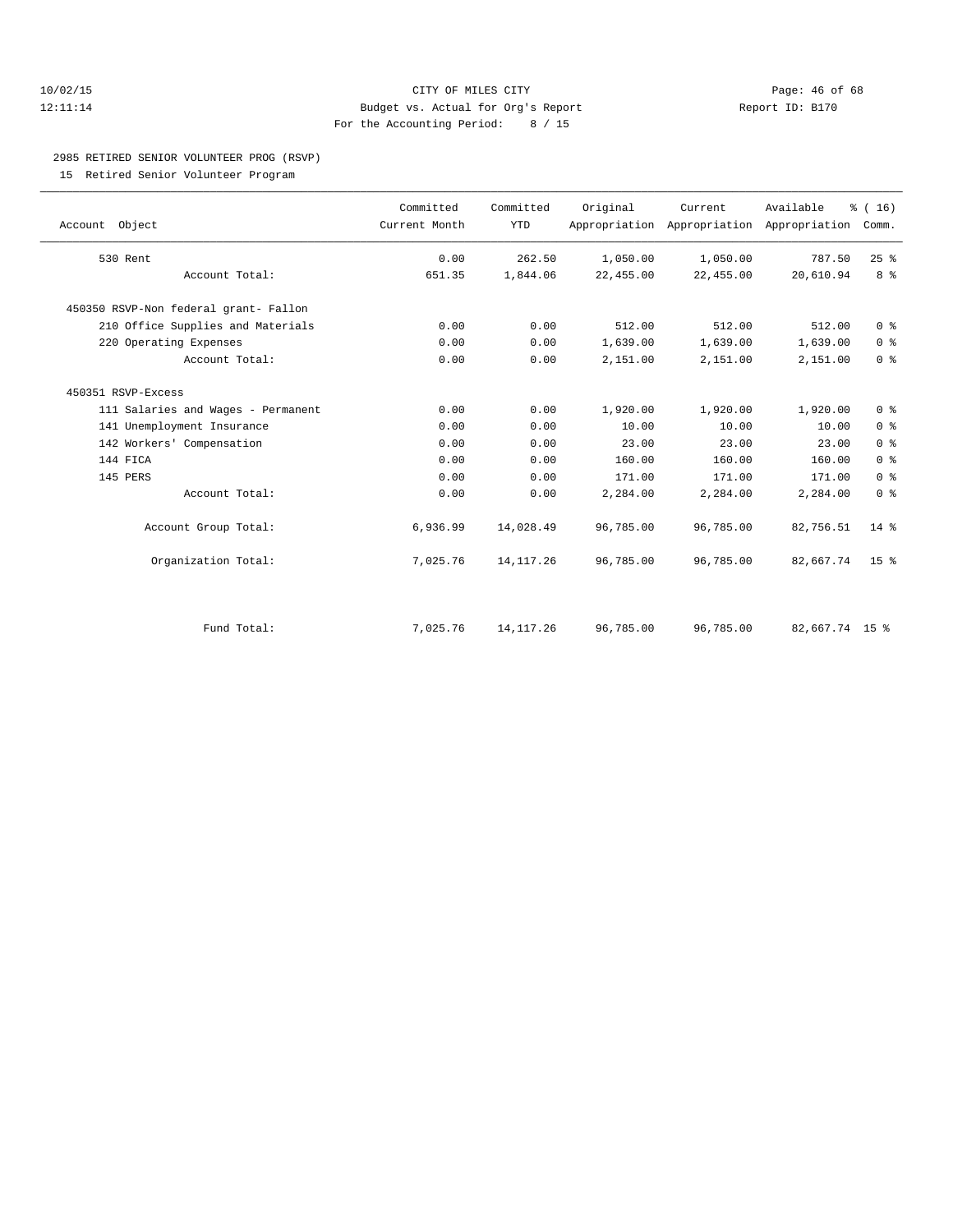## 10/02/15 **Page: 47 of 68** CITY OF MILES CITY **Page: 47 of 68** 12:11:14 Budget vs. Actual for Org's Report Report ID: B170 For the Accounting Period: 8 / 15

## 3670 SID 211 110 SID # 211

| Account Object                     | Committed<br>Current Month | Committed<br>YTD | Original | Current<br>Appropriation Appropriation | Available<br>Appropriation | % (16)<br>Comm. |
|------------------------------------|----------------------------|------------------|----------|----------------------------------------|----------------------------|-----------------|
| 490000 DEBT SERVICE                |                            |                  |          |                                        |                            |                 |
| 490500 Other Debt Service Payments |                            |                  |          |                                        |                            |                 |
| 643 Principal- SID 211             | 0.00                       | 0.00             | 3,980.00 | 3,980.00                               | 3,980.00                   | 0 <sup>8</sup>  |
| 644 Interest- SID 211              | 0.00                       | 0.00             | 1,576.00 | 1,576.00                               | 1,576.00                   | 0 <sup>8</sup>  |
| Account Total:                     | 0.00                       | 0.00             | 5,556.00 | 5,556.00                               | 5,556.00                   | 0 <sup>8</sup>  |
| Account Group Total:               | 0.00                       | 0.00             | 5,556.00 | 5,556.00                               | 5,556.00                   | 0 <sup>8</sup>  |
| Organization Total:                | 0.00                       | 0.00             | 5,556.00 | 5,556.00                               | 5,556.00                   | 0 <sup>8</sup>  |
|                                    |                            |                  |          |                                        |                            |                 |
| Fund Total:                        | 0.00                       | 0.00             | 5,556.00 | 5,556.00                               | 5,556.00                   | 0 <sup>8</sup>  |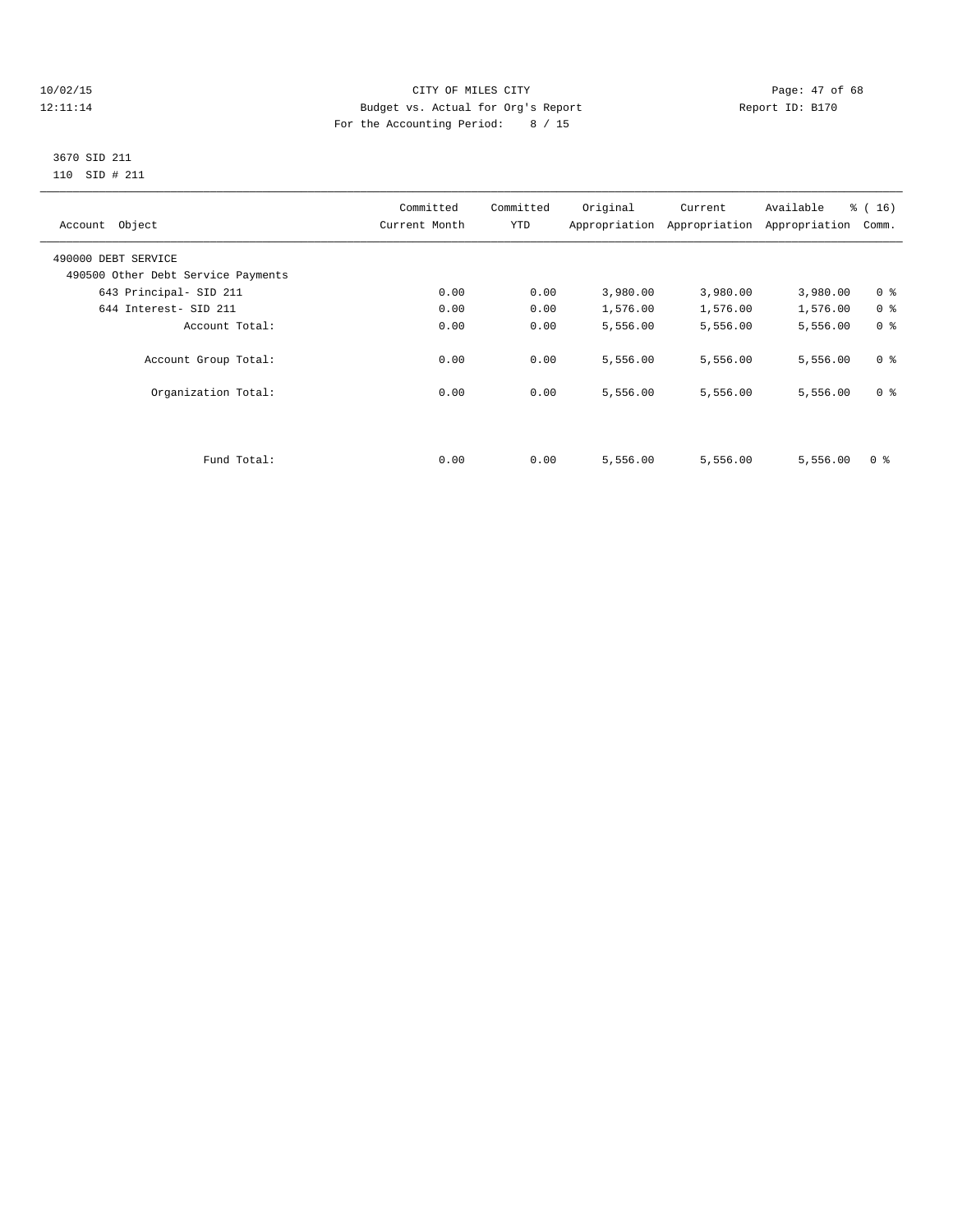## 10/02/15 **Page: 48 of 68** CITY OF MILES CITY **CITY Page: 48 of 68** 12:11:14 Budget vs. Actual for Org's Report Report ID: B170 For the Accounting Period: 8 / 15

## 4000 General Fund Capitol Improvement Fund

501 Capital Purchases

| Object<br>Account                                            | Committed<br>Current Month | Committed<br>YTD | Original<br>Appropriation | Current<br>Appropriation | Available<br>Appropriation | % (16)<br>Comm. |
|--------------------------------------------------------------|----------------------------|------------------|---------------------------|--------------------------|----------------------------|-----------------|
| 410000 GENERAL GOVERNMENT<br>410100 Legislative Services(02) |                            |                  |                           |                          |                            |                 |
| 940 Machinery & Equipment                                    | 0.00                       | 0.00             | 105,000.00                | 105,000.00               | 105,000.00                 | 0 <sup>8</sup>  |
| Account Total:                                               | 0.00                       | 0.00             | 105,000.00                | 105,000.00               | 105,000.00                 | 0 <sup>8</sup>  |
| Account Group Total:                                         | 0.00                       | 0.00             | 105,000.00                | 105,000.00               | 105,000.00                 | 0 <sup>8</sup>  |
| Organization Total:                                          | 0.00                       | 0.00             | 105,000.00                | 105,000.00               | 105,000.00                 | 0 <sup>8</sup>  |
|                                                              |                            |                  |                           |                          |                            |                 |
| Fund Total:                                                  | 0.00                       | 0.00             | 105,000.00                | 105,000.00               | 105,000.00                 | 0 <sup>8</sup>  |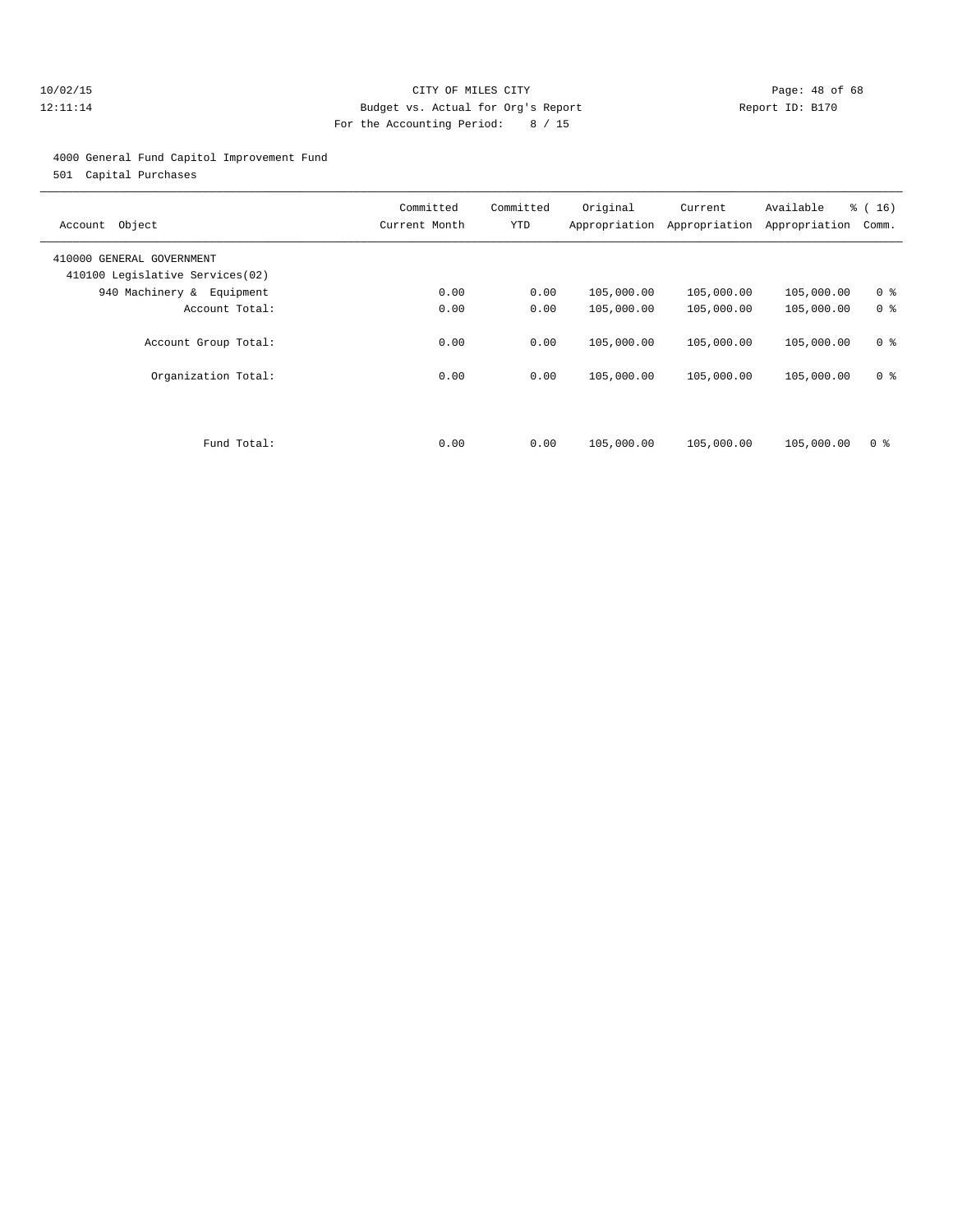## 10/02/15 **Page: 49 of 68** CITY OF MILES CITY **CITY** CITY **Page: 49 of 68** 12:11:14 Budget vs. Actual for Org's Report Report ID: B170 For the Accounting Period: 8 / 15

## 4060 CAPITAL IMPROV-PUBLIC WORKS

911 Public Works Operations

| Object<br>Account                                  | Committed<br>Current Month | Committed<br>YTD | Original<br>Appropriation | Current<br>Appropriation | Available<br>Appropriation | % (16)<br>Comm. |
|----------------------------------------------------|----------------------------|------------------|---------------------------|--------------------------|----------------------------|-----------------|
| 430000 Public Works<br>430233 Roadway/Re-surfacing |                            |                  |                           |                          |                            |                 |
| 940 Machinery & Equipment                          | 13,140.72                  | 13,140.72        | 244,000.00                | 244,000.00               | 230,859.28                 | 5 <sup>°</sup>  |
| Account Total:                                     | 13,140.72                  | 13,140.72        | 244,000.00                | 244,000.00               | 230,859.28                 | 5 <sup>8</sup>  |
| Account Group Total:                               | 13,140.72                  | 13,140.72        | 244,000.00                | 244,000.00               | 230,859.28                 | 5 <sup>°</sup>  |
| Organization Total:                                | 13,140.72                  | 13,140.72        | 244,000.00                | 244,000.00               | 230,859.28                 | 5 <sup>°</sup>  |
| Fund Total:                                        | 13,140.72                  | 13,140.72        | 244,000.00                | 244,000.00               | 230,859.28                 | 5 <sup>8</sup>  |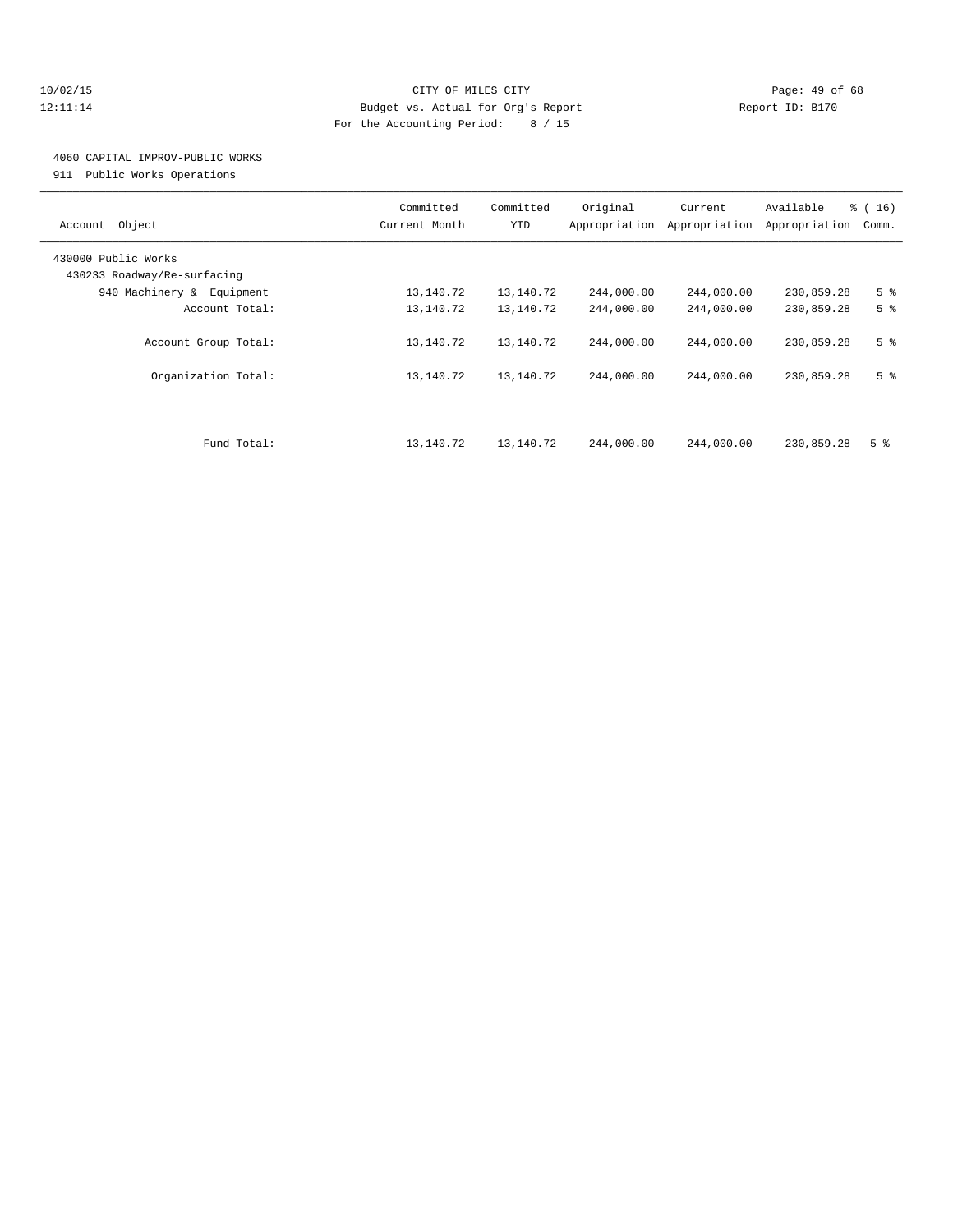## 10/02/15 **Page: 50 of 68** CITY OF MILES CITY **CITY Page: 50 of 68** 12:11:14 Budget vs. Actual for Org's Report Report ID: B170 For the Accounting Period: 8 / 15

## 5210 WATER UTILITY

22 Water Plant

| Account Object                                | Committed<br>Current Month | Committed<br>YTD | Original   | Current    | Available<br>Appropriation Appropriation Appropriation Comm. | % (16)          |
|-----------------------------------------------|----------------------------|------------------|------------|------------|--------------------------------------------------------------|-----------------|
|                                               |                            |                  |            |            |                                                              |                 |
| 430000 Public Works                           |                            |                  |            |            |                                                              |                 |
| 430530 Water Source of Supply and Pumping(22) |                            |                  |            |            |                                                              |                 |
| 111 Salaries and Wages - Permanent            | 18,137.29                  | 35, 142.49       | 234,119.00 | 234,119.00 | 198,976.51                                                   | 15 <sub>8</sub> |
| 121 OVERTIME-PERMANENT                        | 1,888.80                   | 3,375.38         | 16,709.00  | 16,709.00  | 13, 333.62                                                   | $20*$           |
| 131 VACATION                                  | 1,388.87                   | 2,908.98         | 15,773.00  | 15,773.00  | 12,864.02                                                    | 18 <sup>°</sup> |
| 132 SICK LEAVE                                | 2,100.53                   | 4,681.36         | 7,093.00   | 7,093.00   | 2,411.64                                                     | 66 %            |
| 133 OTHER LEAVE PAY                           | 98.49                      | 98.49            | 3,968.00   | 3,968.00   | 3,869.51                                                     | 2 <sub>8</sub>  |
| 134 HOLIDAY PAY                               | 0.00                       | 386.68           | 5,002.00   | 5,002.00   | 4,615.32                                                     | 8 %             |
| 141 Unemployment Insurance                    | 35.48                      | 71.19            | 422.00     | 422.00     | 350.81                                                       | $17*$           |
| 142 Workers' Compensation                     | 1,474.32                   | 2,918.90         | 14,800.00  | 14,800.00  | 11,881.10                                                    | $20*$           |
| 143 Health Insurance                          | 3,605.13                   | 7,214.08         | 43,263.00  | 43,263.00  | 36,048.92                                                    | $17*$           |
| 144 FICA                                      | 1,725.31                   | 3,466.73         | 21,507.00  | 21,507.00  | 18,040.27                                                    | $16*$           |
| 145 PERS                                      | 1,883.19                   | 3,759.06         | 23, 251.00 | 23, 251.00 | 19,491.94                                                    | 16 <sup>°</sup> |
| 196 CLOTHING ALLOTMENT                        | 0.00                       | 840.00           | 840.00     | 840.00     | 0.00                                                         | 100 %           |
| 210 Office Supplies and Materials             | 108.77                     | 108.77           | 250.00     | 250.00     | 141.23                                                       | 44 %            |
| 214 Small Items of Equipment                  | 0.00                       | 0.00             | 0.00       | 3,000.00   | 3,000.00                                                     | 0 <sup>8</sup>  |
| 220 Operating Expenses                        | 96.96                      | 206.55           | 2,000.00   | 2,000.00   | 1,793.45                                                     | $10*$           |
| 222 Chemicals, Lab & Med Supplies             | 46.78                      | 46.78            | 150.00     | 150.00     | 103.22                                                       | $31$ $%$        |
| 226 Clothing and Uniforms                     | 38.86                      | 38.86            | 400.00     | 400.00     | 361.14                                                       | $10*$           |
| Repair and Maintenance Supplies<br>230        | 219.17                     | 1,871.21         | 6,000.00   | 6,000.00   | 4,128.79                                                     | $31$ $%$        |
| 231 Gas, Oil, Diesel Fuel, Grease, etc.       | 81.69                      | 164.45           | 1,300.00   | 1,300.00   | 1,135.55                                                     | $13*$           |
| 241 Consumable Tools                          | 0.00                       | 0.00             | 200.00     | 200.00     | 200.00                                                       | 0 <sup>8</sup>  |
| 311 Postage, Box Rent, Etc.                   | 2.74                       | 2.74             | 50.00      | 50.00      | 47.26                                                        | 5 <sup>°</sup>  |
| 330 Publicity, Subscriptions & Dues           | 0.00                       | 0.00             | 500.00     | 500.00     | 500.00                                                       | 0 <sup>8</sup>  |
| 334 Memberships, Registrations & Dues         | 0.00                       | 0.00             | 400.00     | 400.00     | 400.00                                                       | 0 <sup>8</sup>  |
| 341 Electric Utility Services                 | 5,902.30                   | 11, 313.65       | 61,326.00  | 61,326.00  | 50,012.35                                                    | 18 %            |
| 344 Gas Utility Service                       | 38.16                      | 79.39            | 20,000.00  | 20,000.00  | 19,920.61                                                    | 0 <sup>8</sup>  |
| 345 Telephone                                 | 90.24                      | 164.21           | 1,000.00   | 1,000.00   | 835.79                                                       | 16 <sup>°</sup> |
| 346 Garbage Service                           | 0.00                       | 0.00             | 250.00     | 250.00     | 250.00                                                       | 0 <sup>8</sup>  |
| 347 Internet                                  | 80.25                      | 160.50           | 1,000.00   | 1,000.00   | 839.50                                                       | 16 %            |
| 350 Professional Services                     | 0.00                       | 0.00             | 500.00     | 500.00     | 500.00                                                       | 0 <sup>8</sup>  |
| 352 Wtr/Swr Lab Testing                       | 0.00                       | 0.00             | 1,000.00   | 1,000.00   | 1,000.00                                                     | 0 <sup>8</sup>  |
| 357 Architectual, Engineering Serv Etc.       | 0.00                       | 0.00             | 10,000.00  | 10,000.00  | 10,000.00                                                    | 0 <sup>8</sup>  |
| 360 Contr R & M                               | 223.20                     | 565.70           | 40,000.00  | 40,000.00  | 39,434.30                                                    | 1 <sup>8</sup>  |
| 363 R&M Vehicles/Equip/Labor-PW               | 20.00                      | 20.00            | 7,000.00   | 7,000.00   | 6,980.00                                                     | 0 <sup>8</sup>  |
| 369 Other Repair and Maintenance              | 0.00                       | 0.00             | 2,000.00   | 2,000.00   | 2,000.00                                                     | 0 <sup>8</sup>  |
| 370 Travel                                    | 73.74                      | 73.74            | 1,000.00   | 1,000.00   | 926.26                                                       | 7 %             |
| 380 Training Services                         | 134.24                     | 134.24           | 1,400.00   | 1,400.00   | 1,265.76                                                     | 10 <sup>°</sup> |
| 382 Books                                     | 0.00                       | 0.00             | 200.00     | 200.00     | 200.00                                                       | $0$ %           |
| 400 BUILDING MATERIALS                        | 0.00                       | 0.00             | 500.00     | 500.00     | 500.00                                                       | 0 <sup>8</sup>  |
| 511 Insurance on Buildings                    | 0.00                       | 9,142.93         | 9,143.00   | 9,143.00   | 0.07                                                         | 100 %           |
| 512 Insurance on Vehicles & Equipment         | 0.00                       | 188.20           | 189.00     | 189.00     | 0.80                                                         | 100 %           |
| 940 Machinery & Equipment                     | 0.00                       | 0.00             | 0.00       | 130,000.00 | 130,000.00                                                   | 0 <sup>8</sup>  |
| Account Total:                                | 39,494.51                  | 89, 145. 26      | 554,505.00 | 687,505.00 | 598, 359.74                                                  | $13*$           |
| Account Group Total:                          | 39,494.51                  | 89, 145. 26      | 554,505.00 | 687,505.00 | 598, 359.74                                                  | $13*$           |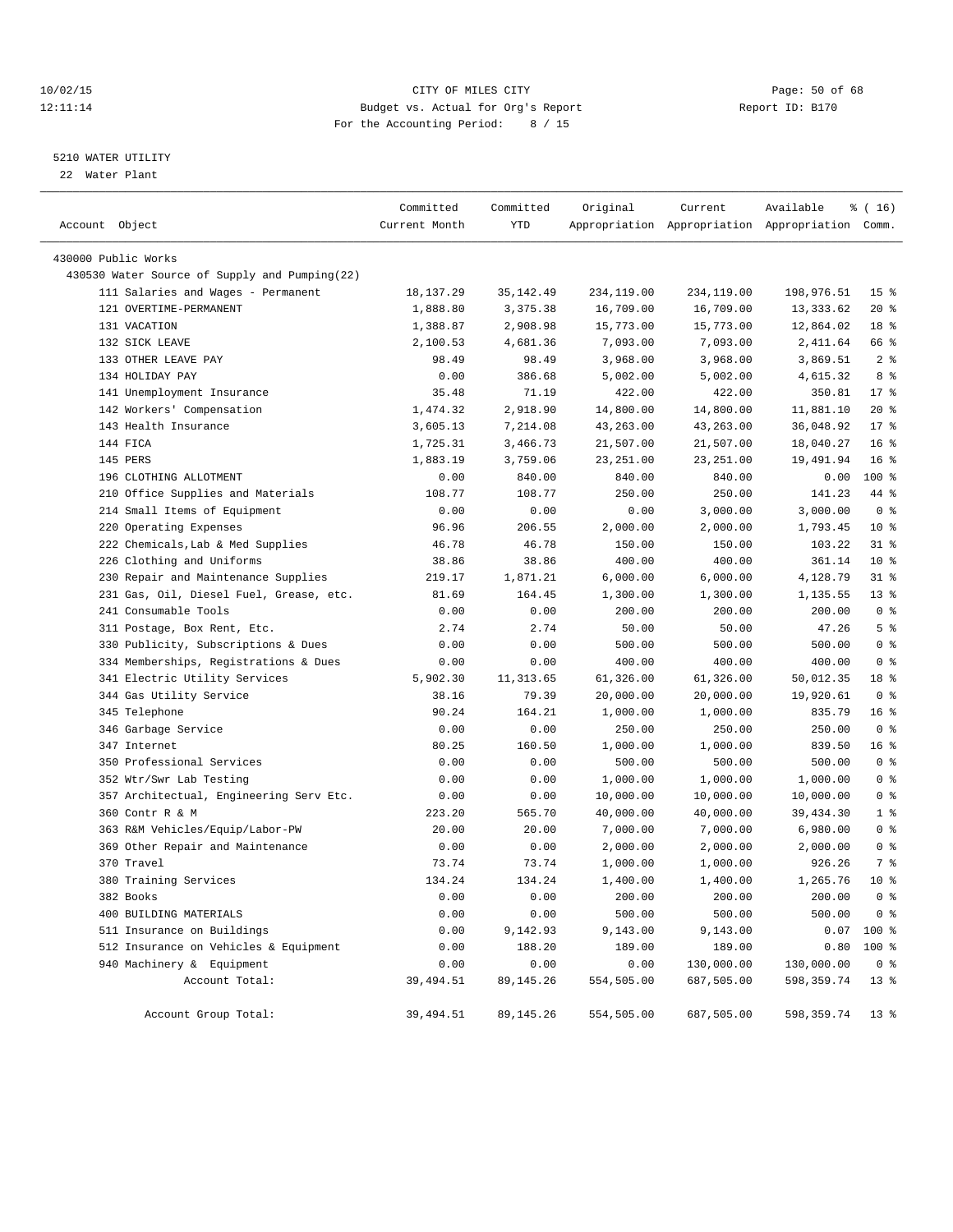## 10/02/15 **Page: 51 of 68** CITY OF MILES CITY **CITY** Page: 51 of 68 12:11:14 Budget vs. Actual for Org's Report Report ID: B170 For the Accounting Period: 8 / 15

# 5210 WATER UTILITY

22 Water Plant

| Account Object |                     | Committed<br>Current Month | Committed<br>YTD | Original   | Current    | Available<br>Appropriation Appropriation Appropriation Comm. | % (16) |
|----------------|---------------------|----------------------------|------------------|------------|------------|--------------------------------------------------------------|--------|
|                | Organization Total: | 39,494.51                  | 89,145.26        | 554,505.00 | 687,505.00 | 598,359.74 13 %                                              |        |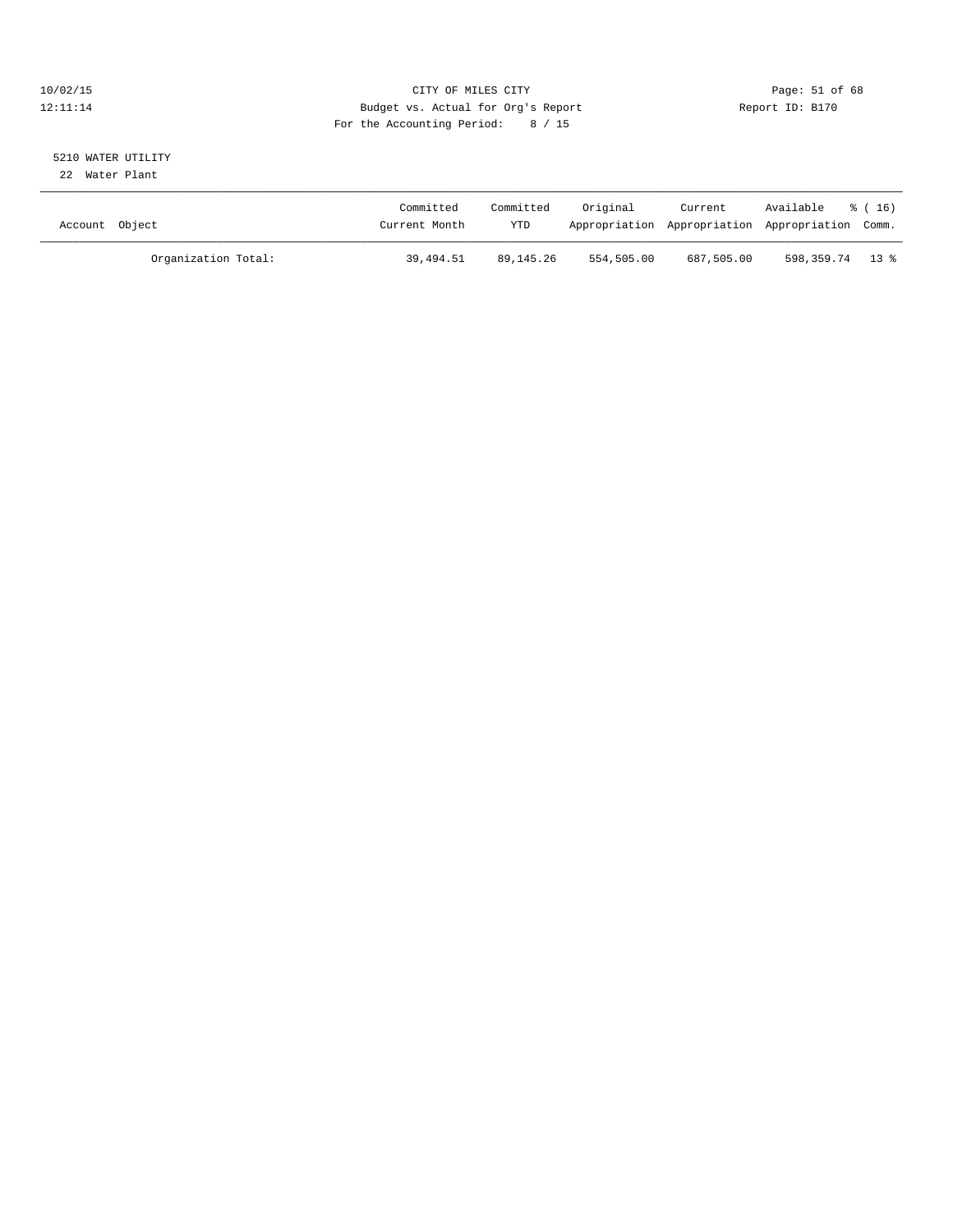## 10/02/15 **Page: 52 of 68** CITY OF MILES CITY **CITY Page: 52 of 68** 12:11:14 Budget vs. Actual for Org's Report Report ID: B170 For the Accounting Period: 8 / 15

————————————————————————————————————————————————————————————————————————————————————————————————————————————————————————————————————

## 5210 WATER UTILITY

23 Water Lines

|                                          | Committed     | Committed | Original   | Current      | Available                                       | % (16)          |
|------------------------------------------|---------------|-----------|------------|--------------|-------------------------------------------------|-----------------|
| Account Object                           | Current Month | YTD       |            |              | Appropriation Appropriation Appropriation Comm. |                 |
|                                          |               |           |            |              |                                                 |                 |
| 430000 Public Works                      |               |           |            |              |                                                 |                 |
| 430550 Transmission and Distribution(23) |               |           |            |              |                                                 |                 |
| 111 Salaries and Wages - Permanent       | 11,210.75     | 22,007.44 | 131,803.00 | 131,803.00   | 109,795.56                                      | $17$ %          |
| 121 OVERTIME-PERMANENT                   | 490.22        | 1,275.00  | 10,598.00  | 10,598.00    | 9,323.00                                        | $12*$           |
| 131 VACATION                             | 892.22        | 1,795.99  | 15,773.00  | 15,773.00    | 13,977.01                                       | $11$ %          |
| 132 SICK LEAVE                           | 87.55         | 345.33    | 7,093.00   | 7,093.00     | 6,747.67                                        | 5 <sup>°</sup>  |
| 133 OTHER LEAVE PAY                      | 0.00          | 0.00      | 2,150.00   | 2,150.00     | 2,150.00                                        | 0 <sup>8</sup>  |
| 134 HOLIDAY PAY                          | 70.30         | 139.90    | 4,558.00   | 4,558.00     | 4,418.10                                        | 3 <sup>8</sup>  |
| 141 Unemployment Insurance               | 19.11         | 39.08     | 258.00     | 258.00       | 218.92                                          | 15 <sup>8</sup> |
| 142 Workers' Compensation                | 671.75        | 1,367.28  | 8,888.00   | 8,888.00     | 7,520.72                                        | 15 <sup>°</sup> |
| 143 Health Insurance                     | 2,156.35      | 4,314.08  | 27,812.00  | 27,812.00    | 23, 497.92                                      | $16*$           |
| 144 FICA                                 | 969.45        | 1,982.16  | 13,156.00  | 13,156.00    | 11, 173.84                                      | 15 <sup>8</sup> |
| 145 PERS                                 | 1,054.51      | 2,114.09  | 14,223.00  | 14,223.00    | 12,108.91                                       | 15 <sup>°</sup> |
| 196 CLOTHING ALLOTMENT                   | 0.00          | 502.50    | 670.00     | 670.00       | 167.50                                          | 75 %            |
| 210 Office Supplies and Materials        | 5.48          | 5.48      | 500.00     | 500.00       | 494.52                                          | 1 <sup>8</sup>  |
| 214 Small Items of Equipment             | 0.00          | 1,462.50  | 12,500.00  | 12,500.00    | 11,037.50                                       | $12*$           |
| 220 Operating Expenses                   | 1,303.24      | 1,303.24  | 25,000.00  | 25,000.00    | 23,696.76                                       | 5 <sup>°</sup>  |
| 222 Chemicals, Lab & Med Supplies        | 0.00          | 0.00      | 200.00     | 200.00       | 200.00                                          | 0 <sup>8</sup>  |
| 226 Clothing and Uniforms                | 0.00          | 0.00      | 900.00     | 900.00       | 900.00                                          | 0 <sup>8</sup>  |
| 230 Repair and Maintenance Supplies      | 1,125.41      | 1,125.41  | 25,000.00  | 25,000.00    | 23,874.59                                       | 5 <sup>°</sup>  |
| 231 Gas, Oil, Diesel Fuel, Grease, etc.  | 698.29        | 1,544.35  | 12,000.00  | 12,000.00    | 10,455.65                                       | $13*$           |
| 233 Water/Sewer Main Replacement and     | 0.00          | 0.00      | 10,000.00  | 10,000.00    | 10,000.00                                       | 0 <sup>8</sup>  |
| 234 Hydrant/Manhole Replacement, Valves  | 3,352.08      | 4,063.32  | 30,000.00  | 30,000.00    | 25,936.68                                       | 14 %            |
| 235 Curb Stop Replacement                | 1,009.99      | 3,282.96  | 14,000.00  | 14,000.00    | 10,717.04                                       | $23$ %          |
| 241 Consumable Tools                     | 0.00          | 0.00      | 200.00     | 200.00       | 200.00                                          | 0 <sup>8</sup>  |
| 311 Postage, Box Rent, Etc.              | 0.00          | 0.00      | 100.00     | 100.00       | 100.00                                          | 0 <sup>8</sup>  |
| 320 Printing, Duplicating, Typing &      | 0.00          | 0.00      | 100.00     | 100.00       | 100.00                                          | 0 <sup>8</sup>  |
| 330 Publicity, Subscriptions & Dues      | 0.00          | 0.00      | 250.00     | 250.00       | 250.00                                          | 0 <sup>8</sup>  |
| 334 Memberships, Registrations & Dues    | 0.00          | 125.00    | 300.00     | 300.00       | 175.00                                          | 42 %            |
| 341 Electric Utility Services            | 0.00          | 0.00      | 308.00     | 308.00       | 308.00                                          | 0 <sup>8</sup>  |
| 344 Gas Utility Service                  | 0.00          | 0.00      | 450.00     | 450.00       | 450.00                                          | 0 <sup>8</sup>  |
| 345 Telephone                            | 50.95         | 96.66     | 600.00     | 600.00       | 503.34                                          | 16 <sup>8</sup> |
| 347 Internet                             | 11.40         | 22.80     | 250.00     | 250.00       | 227.20                                          | 9 %             |
| 350 Professional Services                | 4,405.25      | 4,142.91  | 350.00     | 350.00       | $-3,792.91$                                     | $***$ 8         |
| 357 Architectual, Engineering Serv Etc.  | 0.00          | 0.00      | 20,000.00  | 20,000.00    | 20,000.00                                       | 0 <sup>8</sup>  |
| 360 Contr R & M                          | 225.02        | 311.47    | 8,000.00   | 8,000.00     | 7,688.53                                        | 4%              |
| 363 R&M Vehicles/Equip/Labor-PW          | 497.85        | 497.85    | 28,000.00  | 28,000.00    | 27,502.15                                       | 2 <sub>8</sub>  |
| 369 Other Repair and Maintenance         | 0.00          | 0.00      | 1,000.00   | 1,000.00     | 1,000.00                                        | 0 <sup>8</sup>  |
| 370 Travel                               | 0.00          | 0.00      | 750.00     | 750.00       | 750.00                                          | 0 <sup>8</sup>  |
| 380 Training Services                    | 0.00          | 0.00      | 700.00     | 700.00       | 700.00                                          | 0 <sup>8</sup>  |
| 382 Books                                | 0.00          | 0.00      | 200.00     | 200.00       | 200.00                                          | 0 <sup>8</sup>  |
| 400 BUILDING MATERIALS                   | 0.00          | 0.00      | 500.00     | 500.00       | 500.00                                          | 0 <sup>8</sup>  |
| 511 Insurance on Buildings               | 0.00          | 2,960.53  | 2,961.00   | 2,961.00     | 0.47                                            | 100 %           |
| 512 Insurance on Vehicles & Equipment    | 0.00          | 889.94    | 890.00     | 890.00       | 0.06                                            | 100 %           |
| 513 Liability                            | 0.00          | 0.00      | 386.00     | 386.00       | 386.00                                          | 0 <sup>8</sup>  |
| 532 Land Rental                          | 0.00          | 160.78    | 1,500.00   | 1,500.00     | 1,339.22                                        | $11$ %          |
| 533 Machinery and Equipment Rental       | 0.00          | 0.00      | 1,000.00   | 1,000.00     | 1,000.00                                        | $0$ %           |
| 940 Machinery & Equipment                | 0.00          | 0.00      | 0.00       | 1,913,000.00 | 1,913,000.00                                    | 0 <sup>8</sup>  |
| 958 Strevell/Merriam Wtr Line Proj       | 0.00          | 0.00      | 68,000.00  | 68,000.00    | 68,000.00                                       | 0 <sup>8</sup>  |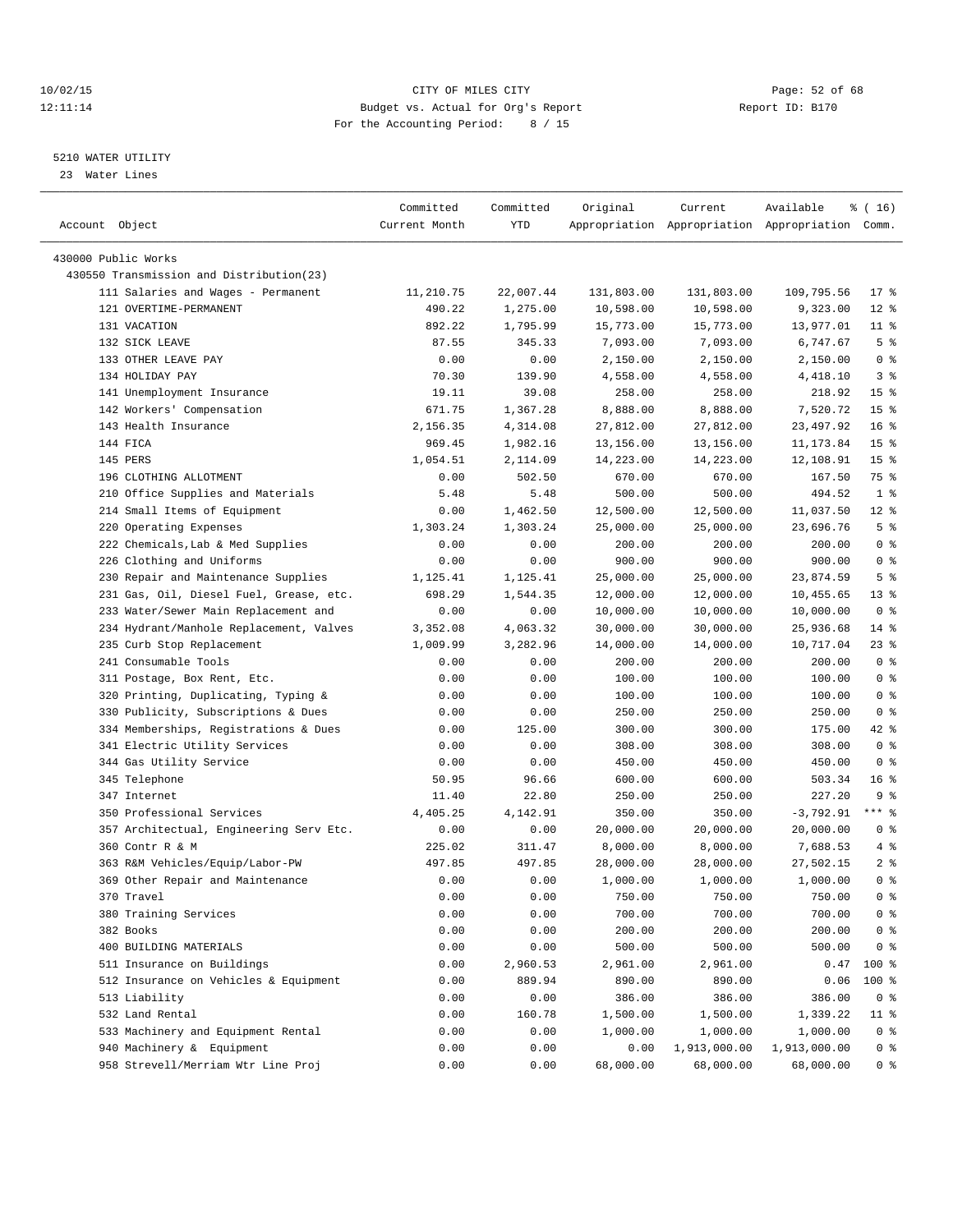## 10/02/15 Page: 53 of 68 12:11:14 Budget vs. Actual for Org's Report Report ID: B170 For the Accounting Period: 8 / 15

## 5210 WATER UTILITY

23 Water Lines

| Account Object                             | Committed<br>Current Month | Committed<br><b>YTD</b> | Original   | Current<br>Appropriation Appropriation | Available<br>Appropriation | % (16)<br>Comm. |
|--------------------------------------------|----------------------------|-------------------------|------------|----------------------------------------|----------------------------|-----------------|
| Account Total:                             | 30,307.17                  | 57,878.05               | 503,877.00 | 2,416,877.00                           | 2,358,998.95               | 2 <sup>8</sup>  |
| Account Group Total:                       | 30, 307. 17                | 57,878.05               | 503,877.00 | 2,416,877.00                           | 2,358,998.95               | 2 <sup>8</sup>  |
| 490000 DEBT SERVICE                        |                            |                         |            |                                        |                            |                 |
| 490200 Revenue Bonds                       |                            |                         |            |                                        |                            |                 |
| 611 Principal-NE Wtr Line Phase II         | 0.00                       | 0.00                    | 16,000.00  | 16,000.00                              | 16,000.00                  | 0 <sup>°</sup>  |
| 615 Principal-Northeast Water Ln \$2.2     | 0.00                       | 0.00                    | 60,000.00  | 60,000.00                              | 60,000.00                  | 0 <sup>8</sup>  |
| 616 Principal-Carbon Hill Water Tank \$2.2 | 0.00                       | 0.00                    | 58,000.00  | 58,000.00                              | 58,000.00                  | $0 *$           |
| 617 Principal - NE Wtr Line \$500k         | 0.00                       | 0.00                    | 14,000.00  | 14,000.00                              | 14,000.00                  | 0 <sup>8</sup>  |
| 618 Principal-Carbon Hill \$500k           | 0.00                       | 0.00                    | 14,000.00  | 14,000.00                              | 14,000.00                  | 0 <sup>8</sup>  |
| 622 Interest-NE Wtr Line Phase II          | 0.00                       | 0.00                    | 1,808.00   | 1,808.00                               | 1,808.00                   | 0 <sup>8</sup>  |
| 631 Interest - NE Wtr Line \$500k          | 0.00                       | 0.00                    | 11,592.00  | 11,592.00                              | 11,592.00                  | 0 <sup>°</sup>  |
| 632 Interest - Carbon Hill Wtr Tank \$500k | 0.00                       | 0.00                    | 11,592.00  | 11,592.00                              | 11,592.00                  | 0 <sup>8</sup>  |
| 634 Interest-Northeast Wtr Ln \$2.2        | 0.00                       | 0.00                    | 56,280.00  | 56,280.00                              | 56,280.00                  | 0 <sup>8</sup>  |
| 638 Interest-Carbon Hill Tank \$2.2        | 0.00                       | 0.00                    | 54,795.00  | 54,795.00                              | 54,795.00                  | 0 <sup>8</sup>  |
| Account Total:                             | 0.00                       | 0.00                    | 298,067.00 | 298,067.00                             | 298,067.00                 | 0 <sup>°</sup>  |
| Account Group Total:                       | 0.00                       | 0.00                    | 298,067.00 | 298,067.00                             | 298,067.00                 | 0 <sup>8</sup>  |
| 520000 OTHER FINANCING USES                |                            |                         |            |                                        |                            |                 |
| 521000 Interfund Operating Transfers Out   |                            |                         |            |                                        |                            |                 |
| 820 Transfers to Other Funds               | 0.00                       | 0.00                    | 10,046.00  | 10,046.00                              | 10,046.00                  | 0 <sup>8</sup>  |
| Account Total:                             | 0.00                       | 0.00                    | 10,046.00  | 10,046.00                              | 10,046.00                  | 0 <sup>8</sup>  |
| Account Group Total:                       | 0.00                       | 0.00                    | 10,046.00  | 10,046.00                              | 10,046.00                  | 0 <sup>8</sup>  |
| Organization Total:                        | 30, 307.17                 | 57,878.05               | 811,990.00 | 2,724,990.00                           | 2,667,111.95               | 2 <sup>°</sup>  |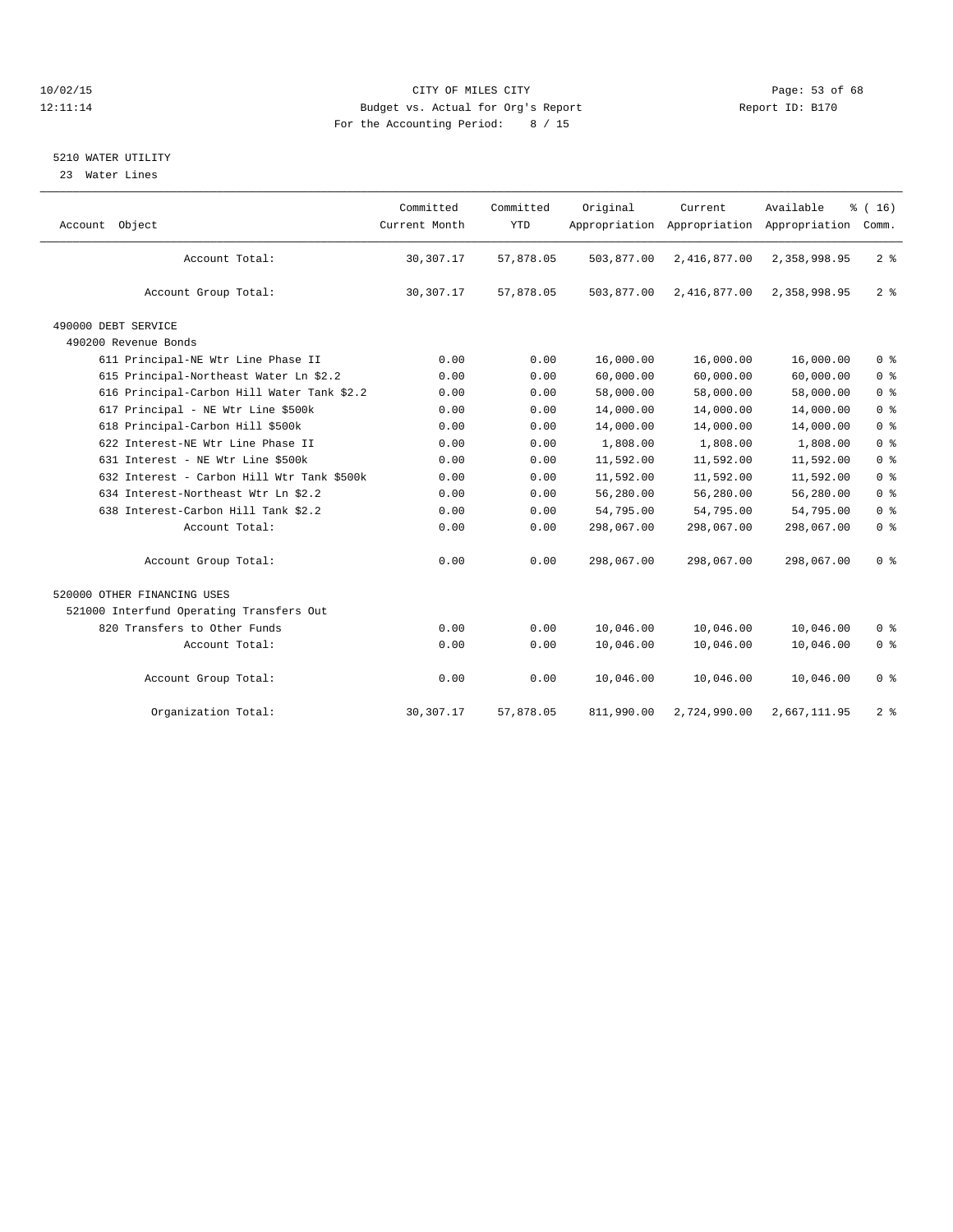## 10/02/15 **Page: 54 of 68** CITY OF MILES CITY **CITY** Page: 54 of 68 12:11:14 Budget vs. Actual for Org's Report Report ID: B170 For the Accounting Period: 8 / 15

## 5210 WATER UTILITY

25 Water Administration

| Account Object                             | Committed<br>Current Month | Committed<br><b>YTD</b> | Original   | Current    | Available<br>Appropriation Appropriation Appropriation Comm. | % (16)          |
|--------------------------------------------|----------------------------|-------------------------|------------|------------|--------------------------------------------------------------|-----------------|
|                                            |                            |                         |            |            |                                                              |                 |
| 430000 Public Works                        |                            |                         |            |            |                                                              |                 |
| 430510 Water Administration(25)            |                            |                         |            |            |                                                              |                 |
| 111 Salaries and Wages - Permanent         | 1,817.52                   | 3,794.80                | 23,087.00  | 23,087.00  | 19,292.20                                                    | 16 <sup>8</sup> |
| 121 OVERTIME-PERMANENT                     | 0.00                       | 0.00                    | 250.00     | 250.00     | 250.00                                                       | 0 <sup>8</sup>  |
| 131 VACATION                               | 289.76                     | 354.04                  | 1,500.00   | 1,500.00   | 1,145.96                                                     | $24$ %          |
| 132 SICK LEAVE                             | 49.12                      | 152.98                  | 1,000.00   | 1,000.00   | 847.02                                                       | 15 <sup>°</sup> |
| 141 Unemployment Insurance                 | 3.23                       | 6.66                    | 39.00      | 39.00      | 32.34                                                        | $17*$           |
| 142 Workers' Compensation                  | 26.45                      | 54.61                   | 298.00     | 298.00     | 243.39                                                       | 18 <sup>8</sup> |
| 143 Health Insurance                       | 321.90                     | 643.88                  | 3,863.00   | 3,863.00   | 3, 219.12                                                    | $17*$           |
| 144 FICA                                   | 164.98                     | 340.58                  | 1,977.00   | 1,977.00   | 1,636.42                                                     | $17*$           |
| 145 PERS                                   | 116.96                     | 233.67                  | 2,137.00   | 2,137.00   | 1,903.33                                                     | $11$ %          |
| 196 CLOTHING ALLOTMENT                     | 0.00                       | 150.00                  | 140.00     | 140.00     | $-10.00$                                                     | 107 %           |
| 210 Office Supplies and Materials          | 51.59                      | 51.59                   | 2,000.00   | 2,000.00   | 1,948.41                                                     | 3 <sup>8</sup>  |
| 214 Small Items of Equipment               | 0.00                       | 0.00                    | 3,067.00   | 3,067.00   | 3,067.00                                                     | 0 <sup>8</sup>  |
| 220 Operating Expenses                     | 175.94                     | 187.94                  | 1,500.00   | 1,500.00   | 1,312.06                                                     | 13 <sup>8</sup> |
| 230 Repair and Maintenance Supplies        | 0.00                       | 0.00                    | 200.00     | 200.00     | 200.00                                                       | 0 <sup>°</sup>  |
| 311 Postage, Box Rent, Etc.                | 603.30                     | 1,734.41                | 10,000.00  | 10,000.00  | 8,265.59                                                     | $17*$           |
| 320 Printing, Duplicating, Typing &        | 0.00                       | 0.00                    | 2,100.00   | 2,100.00   | 2,100.00                                                     | 0 <sup>8</sup>  |
| 330 Publicity, Subscriptions & Dues        | 479.33                     | 479.33                  | 1,000.00   | 1,000.00   | 520.67                                                       | 48 %            |
| 345 Telephone                              | 61.13                      | 105.99                  | 600.00     | 600.00     | 494.01                                                       | 18 <sup>8</sup> |
| 347 Internet                               | 19.52                      | 39.04                   | 200.00     | 200.00     | 160.96                                                       | $20*$           |
| 350 Professional Services                  | 1,672.19                   | 3,296.05                | 2,600.00   | 2,600.00   | $-696.05$                                                    | $127$ %         |
| 360 Contr R & M                            | 156.62                     | 5,480.62                | 7,000.00   | 7,000.00   | 1,519.38                                                     | 78 %            |
| 370 Travel                                 | 0.00                       | 0.00                    | 300.00     | 300.00     | 300.00                                                       | 0 <sup>8</sup>  |
| 380 Training Services                      | 0.00                       | 0.00                    | 300.00     | 300.00     | 300.00                                                       | 0 <sup>8</sup>  |
| 382 Books                                  | 0.00                       | 0.00                    | 50.00      | 50.00      | 50.00                                                        | 0 <sup>8</sup>  |
| 513 Liability                              | 0.00                       | 5,036.30                | 5,037.00   | 5,037.00   | 0.70                                                         | $100*$          |
| 521 Surety Bonds for Officials & Employees | 0.00                       | 0.00                    | 400.00     | 400.00     | 400.00                                                       | 0 <sup>8</sup>  |
| 531 Building & Office Rental               | 500.00                     | 1,000.00                | 6,000.00   | 6,000.00   | 5,000.00                                                     | $17*$           |
| 810 Losses (Bad debt expense - Enterprise  | $-0.01$                    | $-0.01$                 | 500.00     | 500.00     | 500.01                                                       | 0 <sup>8</sup>  |
| Account Total:                             | 6,509.53                   | 23, 142. 48             | 77,145.00  | 77,145.00  | 54,002.52                                                    | $30*$           |
| Account Group Total:                       | 6,509.53                   | 23, 142. 48             | 77,145.00  | 77,145.00  | 54,002.52                                                    | $30*$           |
| 520000 OTHER FINANCING USES                |                            |                         |            |            |                                                              |                 |
| 521000 Interfund Operating Transfers Out   |                            |                         |            |            |                                                              |                 |
| 820 Transfers to Other Funds               | 0.00                       | 5,203.91                | 62,447.00  | 62,447.00  | 57, 243.09                                                   | 8 %             |
| Account Total:                             | 0.00                       | 5,203.91                | 62,447.00  | 62,447.00  | 57, 243.09                                                   | 8 %             |
| Account Group Total:                       | 0.00                       | 5,203.91                | 62,447.00  | 62,447.00  | 57, 243.09                                                   | 8 %             |
| Organization Total:                        | 6,509.53                   | 28, 346.39              | 139,592.00 | 139,592.00 | 111,245.61                                                   | $20*$           |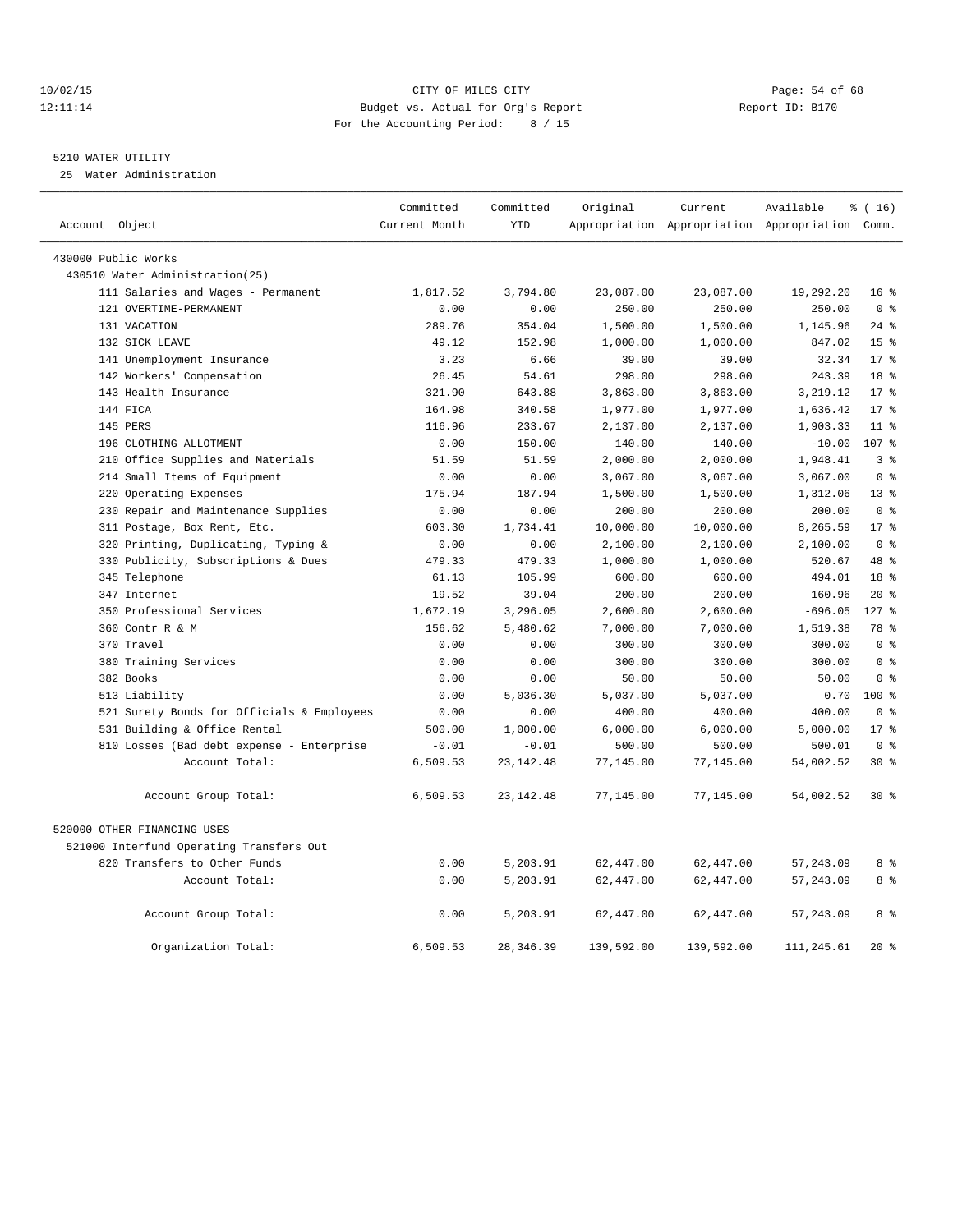## 10/02/15 **Page: 55 of 68** CITY OF MILES CITY **CITY** Page: 55 of 68 12:11:14 Budget vs. Actual for Org's Report Report ID: B170 For the Accounting Period: 8 / 15

## 5210 WATER UTILITY

80 Water Purification

| Account Object                          | Committed<br>Current Month | Committed<br><b>YTD</b> | Original  | Current    | Available<br>Appropriation Appropriation Appropriation Comm. | % (16)         |
|-----------------------------------------|----------------------------|-------------------------|-----------|------------|--------------------------------------------------------------|----------------|
| 430000 Public Works                     |                            |                         |           |            |                                                              |                |
| 430540 Water Purification and Treatment |                            |                         |           |            |                                                              |                |
| 210 Office Supplies and Materials       | 63.78                      | 63.78                   | 200.00    | 200.00     | 136.22                                                       | $32*$          |
| 214 Small Items of Equipment            | 0.00                       | 0.00                    | 0.00      | 9,200.00   | 9,200.00                                                     | 0 <sup>8</sup> |
| 220 Operating Expenses                  | 96.96                      | 206.55                  | 3,000.00  | 3,000.00   | 2,793.45                                                     | 7 %            |
| 222 Chemicals, Lab & Med Supplies       | 7,952.45                   | 10,044.55               | 58,350.00 | 58,350.00  | 48,305.45                                                    | $17$ %         |
| 226 Clothing and Uniforms               | 38.86                      | 38.86                   | 400.00    | 400.00     | 361.14                                                       | $10*$          |
| 230 Repair and Maintenance Supplies     | 363.19                     | 363.19                  | 0.00      | 9,500.00   | 9,136.81                                                     | 4%             |
| 231 Gas, Oil, Diesel Fuel, Grease, etc. | 81.69                      | 164.46                  | 1,300.00  | 1,300.00   | 1,135.54                                                     | $13*$          |
| 241 Consumable Tools                    | 0.00                       | 0.00                    | 150.00    | 150.00     | 150.00                                                       | 0 <sup>8</sup> |
| 311 Postage, Box Rent, Etc.             | 2.28                       | 2.28                    | 150.00    | 150.00     | 147.72                                                       | 2 <sub>8</sub> |
| 320 Printing, Duplicating, Typing &     | 0.00                       | 0.00                    | 100.00    | 100.00     | 100.00                                                       | 0 <sup>8</sup> |
| 330 Publicity, Subscriptions & Dues     | 0.00                       | 0.00                    | 400.00    | 400.00     | 400.00                                                       | 0 <sup>8</sup> |
| 334 Memberships, Registrations & Dues   | 0.00                       | 0.00                    | 450.00    | 450.00     | 450.00                                                       | 0 <sup>8</sup> |
| 352 Wtr/Swr Lab Testing                 | 353.00                     | 674.00                  | 10,000.00 | 10,000.00  | 9,326.00                                                     | 7 %            |
| 357 Architectual, Engineering Serv Etc. | 0.00                       | 0.00                    | 12,000.00 | 12,000.00  | 12,000.00                                                    | 0 <sup>8</sup> |
| 360 Contr R & M                         | 69.00                      | 143.00                  | 6,000.00  | 6,000.00   | 5,857.00                                                     | 2 <sub>8</sub> |
| 369 Other Repair and Maintenance        | 0.00                       | 0.00                    | 1,500.00  | 1,500.00   | 1,500.00                                                     | 0 <sup>8</sup> |
| 370 Travel                              | 76.56                      | 76.56                   | 1,200.00  | 1,200.00   | 1,123.44                                                     | 6 %            |
| 380 Training Services                   | 95.89                      | 95.89                   | 1,000.00  | 1,000.00   | 904.11                                                       | $10*$          |
| 382 Books                               | 0.00                       | 0.00                    | 200.00    | 200.00     | 200.00                                                       | 0 <sup>8</sup> |
| 533 Machinery and Equipment Rental      | 0.00                       | 0.00                    | 1,000.00  | 1,000.00   | 1,000.00                                                     | 0 <sup>8</sup> |
| 930 Improvements Other than Buildings   | 0.00                       | 0.00                    | 0.00      | 15,500.00  | 15,500.00                                                    | 0 <sup>8</sup> |
| Account Total:                          | 9,193.66                   | 11,873.12               | 97,400.00 | 131,600.00 | 119,726.88                                                   | 9%             |
| Account Group Total:                    | 9,193.66                   | 11,873.12               | 97,400.00 | 131,600.00 | 119,726.88                                                   | 9 %            |
| Organization Total:                     | 9,193.66                   | 11,873.12               | 97,400.00 | 131,600.00 | 119,726.88                                                   | 9 <sup>8</sup> |
|                                         |                            |                         |           |            |                                                              |                |

Fund Total: 85,504.87 187,242.82 1,603,487.00 3,683,687.00 3,496,444.18 5 %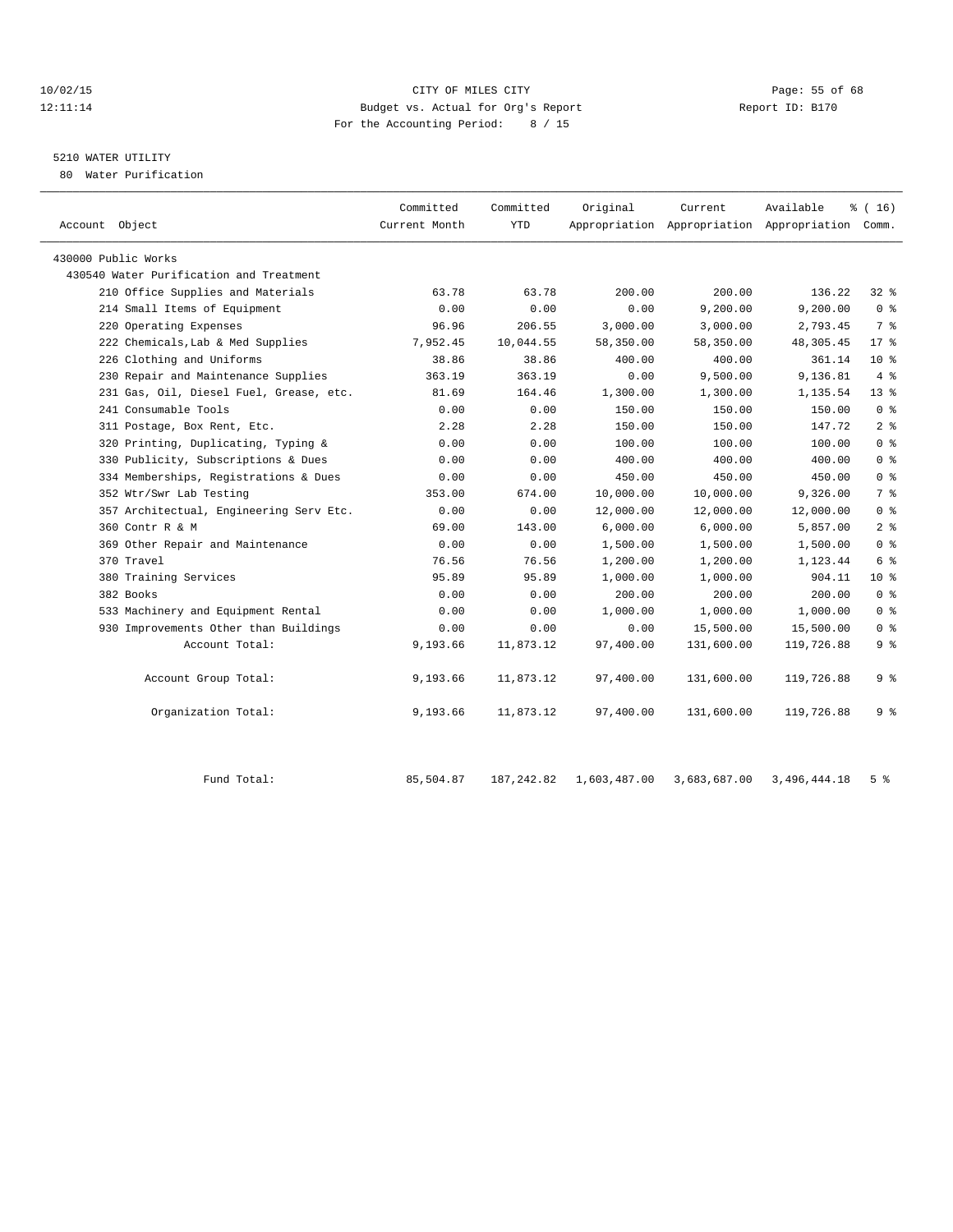## 10/02/15 **Page: 56 of 68** CITY OF MILES CITY **CITY** Page: 56 of 68 12:11:14 Budget vs. Actual for Org's Report Report ID: B170 For the Accounting Period: 8 / 15

————————————————————————————————————————————————————————————————————————————————————————————————————————————————————————————————————

## 5310 SEWER UTILITY

29 Sewer Administration

|                                                              | Committed     | Committed            | Original          | Current              | Available                                       | $\frac{1}{6}$ ( 16 )              |
|--------------------------------------------------------------|---------------|----------------------|-------------------|----------------------|-------------------------------------------------|-----------------------------------|
| Account Object                                               | Current Month | YTD                  |                   |                      | Appropriation Appropriation Appropriation Comm. |                                   |
|                                                              |               |                      |                   |                      |                                                 |                                   |
| 430000 Public Works                                          |               |                      |                   |                      |                                                 |                                   |
| 430610 Sewer Administration(29)                              |               |                      |                   | 23,087.00            |                                                 |                                   |
| 111 Salaries and Wages - Permanent<br>121 OVERTIME-PERMANENT | 1,817.54      | 3,794.17             | 23,087.00         |                      | 19,292.83                                       | 16 <sup>8</sup><br>0 <sup>8</sup> |
|                                                              | 0.00          | 0.00                 | 250.00            | 250.00               | 250.00                                          |                                   |
| 131 VACATION<br>132 SICK LEAVE                               | 289.77        | 354.05               | 1,500.00          | 1,500.00             | 1,145.95                                        | 24 %                              |
| 141 Unemployment Insurance                                   | 49.13<br>3.24 | 152.53<br>6.70       | 1,000.00<br>39.00 | 1,000.00<br>39.00    | 847.47<br>32.30                                 | 15 <sup>°</sup><br>$17*$          |
| 142 Workers' Compensation                                    | 26.49         | 54.67                | 298.00            | 298.00               | 243.33                                          | 18 %                              |
| 143 Health Insurance                                         | 321.90        | 643.72               | 3,863.00          |                      | 3,219.28                                        | $17*$                             |
| 144 FICA                                                     | 164.96        |                      |                   | 3,863.00<br>1,977.00 |                                                 | $17*$                             |
| 145 PERS                                                     |               | 340.48               | 1,977.00          |                      | 1,636.52                                        | $11$ %                            |
| 196 CLOTHING ALLOTMENT                                       | 116.94        | 233.59               | 2,137.00          | 2,137.00             | 1,903.41                                        | 109 %                             |
|                                                              | 0.00          | 150.00               | 138.00            | 138.00               | $-12.00$<br>1,948.41                            | 3%                                |
| 210 Office Supplies and Materials                            | 51.59         | 51.59                | 2,000.00          | 2,000.00             |                                                 | 0 <sup>8</sup>                    |
| 214 Small Items of Equipment                                 | 0.00          | 0.00                 | 3,067.00          | 3,067.00             | 3,067.00                                        |                                   |
| 220 Operating Expenses                                       | 175.94        | 187.94               | 1,500.00          | 1,500.00             | 1,312.06                                        | $13*$                             |
| 230 Repair and Maintenance Supplies                          | 0.00          | 0.00                 | 200.00            | 200.00               | 200.00                                          | 0 <sup>8</sup>                    |
| 311 Postage, Box Rent, Etc.                                  | 603.31        | 666.91               | 7,000.00          | 7,000.00             | 6,333.09                                        | $10*$<br>0 <sup>8</sup>           |
| 320 Printing, Duplicating, Typing &                          | 0.00          | 0.00                 | 2,100.00          | 2,100.00             | 2,100.00                                        | 48 %                              |
| 330 Publicity, Subscriptions & Dues                          | 479.34        | 479.34               | 1,000.00          | 1,000.00<br>600.00   | 520.66                                          | 18 <sup>°</sup>                   |
| 345 Telephone                                                | 61.11         | 105.95               | 600.00            |                      | 494.05                                          | $17*$                             |
| 347 Internet<br>350 Professional Services                    | 19.51         | 39.02                | 225.00            | 225.00<br>4,000.00   | 185.98<br>703.93                                | $82$ $%$                          |
| 360 Contr R & M                                              | 1,672.21      | 3,296.07<br>5,480.62 | 4,000.00          |                      | $-480.62$                                       | $110*$                            |
| 370 Travel                                                   | 156.62        |                      | 5,000.00          | 5,000.00             |                                                 | 0 <sup>8</sup>                    |
|                                                              | 0.00          | 0.00                 | 500.00            | 500.00               | 500.00<br>300.00                                | 0 <sup>8</sup>                    |
| 380 Training Services                                        | 0.00          | 0.00                 | 300.00            | 300.00               |                                                 |                                   |
| 382 Books                                                    | 0.00          | 0.00                 | 100.00            | 100.00               | 100.00                                          | 0 <sup>8</sup><br>0 <sup>8</sup>  |
| 521 Surety Bonds for Officials & Employees                   | 0.00          | 0.00                 | 400.00            | 400.00               | 400.00                                          | $12$ %                            |
| 531 Building & Office Rental                                 | 333.33        | 666.66               | 5,500.00          | 5,500.00             | 4,833.34                                        | 0 <sup>8</sup>                    |
| 540 Special Assessments                                      | 0.00          | 0.00                 | 5,200.00          | 5,200.00             | 5,200.00                                        |                                   |
| 810 Losses (Bad debt expense - Enterprise                    | 0.01          | 0.01                 | 500.00            | 500.00               | 499.99                                          | 0 <sup>8</sup>                    |
| Account Total:                                               | 6,342.94      | 16,704.02            | 73,481.00         | 73,481.00            | 56,776.98                                       | $23$ %                            |
| Account Group Total:                                         | 6,342.94      | 16,704.02            | 73,481.00         | 73,481.00            | 56,776.98                                       | $23$ $%$                          |
| 490000 DEBT SERVICE                                          |               |                      |                   |                      |                                                 |                                   |
| 490200 Revenue Bonds                                         |               |                      |                   |                      |                                                 |                                   |
| 608 Prpl-Wastewater Project Phase I                          | 0.00          | 0.00                 | 61,000.00         | 61,000.00            | 61,000.00                                       | 0 %                               |
| 626 Interest-Wastewater Project Phase I                      | 0.00          | 0.00                 | 39,630.00         | 39,630.00            | 39,630.00                                       | 0 <sup>8</sup>                    |
| Account Total:                                               | 0.00          | 0.00                 | 100,630.00        | 100,630.00           | 100,630.00                                      | 0 <sup>8</sup>                    |
|                                                              |               |                      |                   |                      |                                                 |                                   |
| Account Group Total:                                         | 0.00          | 0.00                 | 100,630.00        | 100,630.00           | 100,630.00                                      | 0 <sup>8</sup>                    |
| 510000 MISCELLANEOUS                                         |               |                      |                   |                      |                                                 |                                   |
| 510330 Comprehensive Liability Insurance                     |               |                      |                   |                      |                                                 |                                   |
| 513 Liability                                                | 0.00          | 48,557.39            | 48,558.00         | 48,558.00            |                                                 | $0.61$ 100 %                      |
| Account Total:                                               | 0.00          | 48,557.39            | 48,558.00         | 48,558.00            |                                                 | $0.61$ 100 %                      |
| Account Group Total:                                         | 0.00          | 48,557.39            | 48,558.00         | 48,558.00            |                                                 | $0.61$ 100 %                      |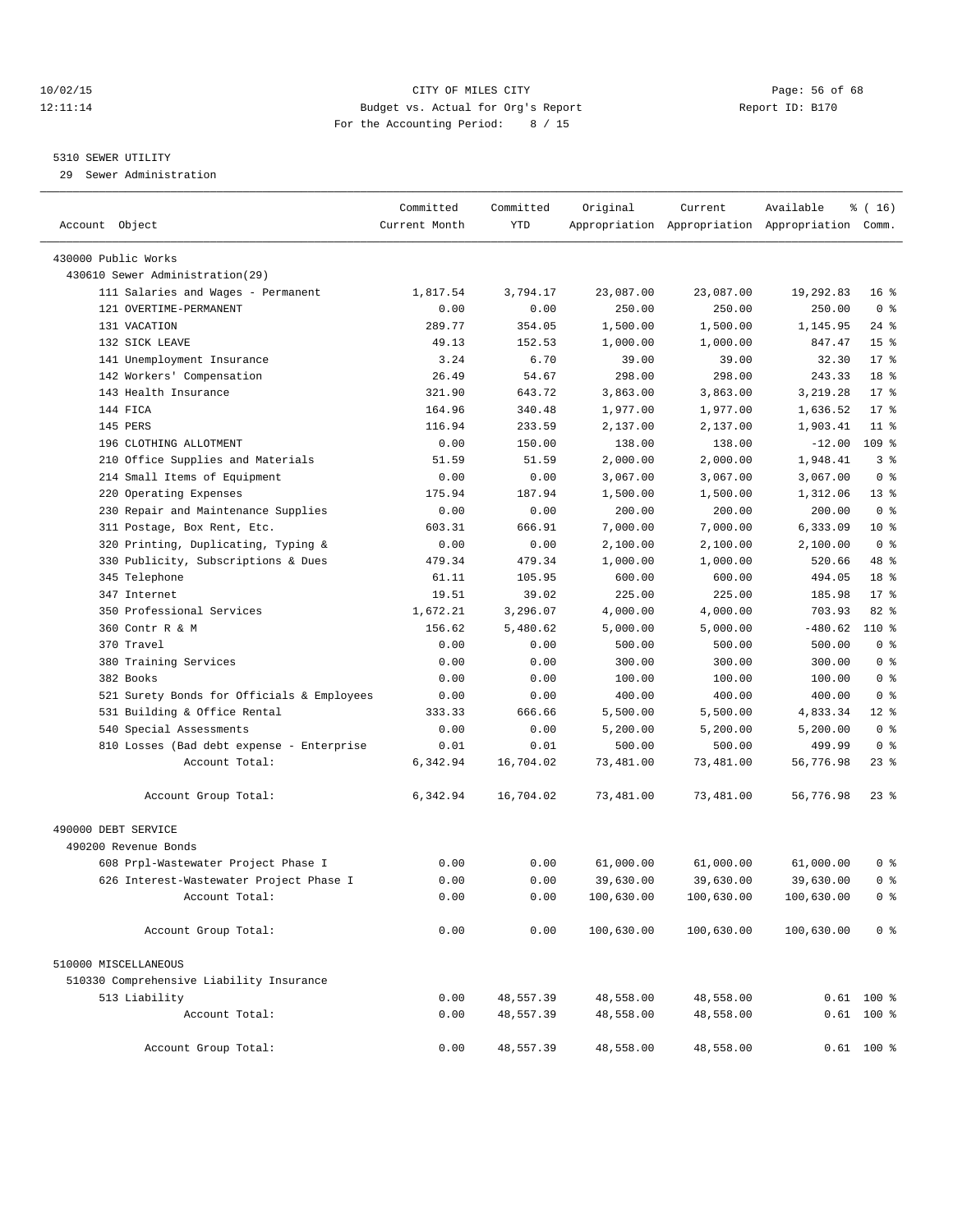## 10/02/15 **Page: 57 of 68** CITY OF MILES CITY **CITY Page: 57 of 68** 12:11:14 Budget vs. Actual for Org's Report Report ID: B170 For the Accounting Period: 8 / 15

## 5310 SEWER UTILITY

29 Sewer Administration

| Object<br>Account                                                       | Committed<br>Current Month | Committed<br><b>YTD</b> | Original<br>Appropriation | Current<br>Appropriation | Available<br>Appropriation | $\frac{3}{6}$ ( 16 )<br>Comm. |
|-------------------------------------------------------------------------|----------------------------|-------------------------|---------------------------|--------------------------|----------------------------|-------------------------------|
| 520000 OTHER FINANCING USES<br>521000 Interfund Operating Transfers Out |                            |                         |                           |                          |                            |                               |
| 820 Transfers to Other Funds                                            | 0.00                       | 3,901.29                | 46,816.00                 | 46,816.00                | 42,914.71                  | 8 %                           |
| Account Total:                                                          | 0.00                       | 3,901.29                | 46,816.00                 | 46,816.00                | 42,914.71                  | 8 %                           |
| Account Group Total:                                                    | 0.00                       | 3,901.29                | 46,816.00                 | 46,816.00                | 42,914.71                  | 8 %                           |
| Organization Total:                                                     | 6,342.94                   | 69,162.70               | 269,485.00                | 269,485.00               | 200, 322, 30               | $26$ %                        |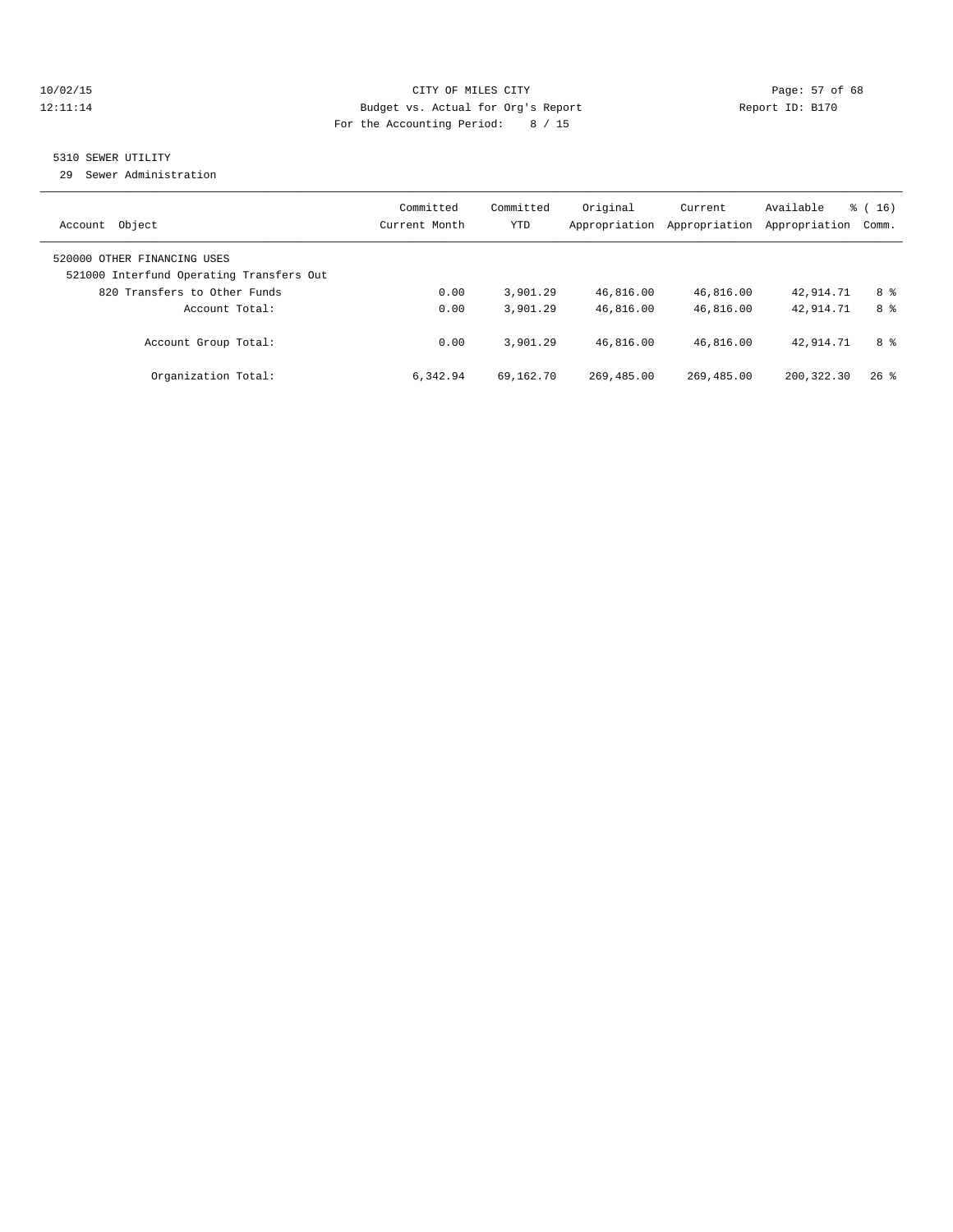## 10/02/15 **Page: 58 of 68** CITY OF MILES CITY **CITY Page: 58 of 68** 12:11:14 Budget vs. Actual for Org's Report Report ID: B170 For the Accounting Period: 8 / 15

————————————————————————————————————————————————————————————————————————————————————————————————————————————————————————————————————

## 5310 SEWER UTILITY

31 Sewer Lines

| Account Object                               | Committed<br>Current Month | Committed<br>YTD | Original   | Current    | Available<br>Appropriation Appropriation Appropriation Comm. | ៖ ( 16)         |
|----------------------------------------------|----------------------------|------------------|------------|------------|--------------------------------------------------------------|-----------------|
| 430000 Public Works                          |                            |                  |            |            |                                                              |                 |
| 430630 Sewer Collection and Transmission(31) |                            |                  |            |            |                                                              |                 |
| 111 Salaries and Wages - Permanent           | 10,962.53                  | 21,480.81        | 128,296.00 | 128,296.00 | 106,815.19                                                   | $17$ %          |
| 121 OVERTIME-PERMANENT                       | 490.23                     | 1,275.02         | 10,598.00  | 10,598.00  | 9,322.98                                                     | $12*$           |
| 131 VACATION                                 | 848.62                     | 1,738.98         | 15,773.00  | 15,773.00  | 14,034.02                                                    | $11$ %          |
| 132 SICK LEAVE                               | 87.55                      | 345.33           | 7,093.00   | 7,093.00   | 6,747.67                                                     | 5 <sup>°</sup>  |
| 133 OTHER LEAVE PAY                          | 0.00                       | 0.00             | 1,846.00   | 1,846.00   | 1,846.00                                                     | 0 <sup>8</sup>  |
| 134 HOLIDAY PAY                              | 70.30                      | 139.90           | 4,558.00   | 4,558.00   | 4,418.10                                                     | 3 <sup>8</sup>  |
| 141 Unemployment Insurance                   | 18.72                      | 38.31            | 257.00     | 257.00     | 218.69                                                       | 15 <sup>°</sup> |
| 142 Workers' Compensation                    | 655.47                     | 1,334.28         | 8,686.00   | 8,686.00   | 7,351.72                                                     | 15 <sup>°</sup> |
| 143 Health Insurance                         | 2,124.14                   | 4,249.53         | 27,426.00  | 27,426.00  | 23, 176. 47                                                  | 15 <sup>°</sup> |
| 144 FICA                                     | 947.41                     | 1,937.61         | 13,099.00  | 13,099.00  | 11,161.39                                                    | 15 <sup>°</sup> |
| 145 PERS                                     | 1,030.38                   | 2,065.86         | 13,907.00  | 13,907.00  | 11,841.14                                                    | 15 <sup>°</sup> |
| 196 CLOTHING ALLOTMENT                       | 0.00                       | 495.00           | 495.00     | 495.00     | 0.00                                                         | $100*$          |
| 210 Office Supplies and Materials            | 5.47                       | 5.47             | 350.00     | 350.00     | 344.53                                                       | 2 <sup>°</sup>  |
| 214 Small Items of Equipment                 | 0.00                       | 1,462.50         | 5,250.00   | 5,250.00   | 3,787.50                                                     | $28$ %          |
| 220 Operating Expenses                       | 27.79                      | 27.79            | 2,600.00   | 2,600.00   | 2,572.21                                                     | 1 <sup>°</sup>  |
| 222 Chemicals, Lab & Med Supplies            | 0.00                       | 0.00             | 3,000.00   | 3,000.00   | 3,000.00                                                     | 0 <sup>8</sup>  |
| 226 Clothing and Uniforms                    | 0.00                       | 0.00             | 700.00     | 700.00     | 700.00                                                       | 0 <sup>8</sup>  |
| 230 Repair and Maintenance Supplies          | 314.52                     | 314.52           | 7,000.00   | 7,000.00   | 6,685.48                                                     | 4%              |
| 231 Gas, Oil, Diesel Fuel, Grease, etc.      | 698.28                     | 1,544.34         | 12,000.00  | 12,000.00  | 10,455.66                                                    | $13$ %          |
| 233 Water/Sewer Main Replacement and         | 0.00                       | 100.80           | 5,000.00   | 5,000.00   | 4,899.20                                                     | 2 <sub>8</sub>  |
| 234 Hydrant/Manhole Replacement, Valves      | 0.00                       | 0.00             | 10,000.00  | 10,000.00  | 10,000.00                                                    | 0 <sup>8</sup>  |
| 241 Consumable Tools                         | 0.00                       | 0.00             | 100.00     | 100.00     | 100.00                                                       | 0 <sup>8</sup>  |
| 311 Postage, Box Rent, Etc.                  | 0.00                       | 0.00             | 50.00      | 50.00      | 50.00                                                        | 0 <sup>8</sup>  |
| 320 Printing, Duplicating, Typing &          | 0.00                       | 0.00             | 75.00      | 75.00      | 75.00                                                        | 0 <sup>8</sup>  |
| 330 Publicity, Subscriptions & Dues          | 0.00                       | 0.00             | 125.00     | 125.00     | 125.00                                                       | 0 <sup>8</sup>  |
| 334 Memberships, Registrations & Dues        | 0.00                       | 125.00           | 200.00     | 200.00     | 75.00                                                        | 63 %            |
| 341 Electric Utility Services                | 0.00                       | 17.24            | 223.00     | 223.00     | 205.76                                                       | 8 %             |
| 344 Gas Utility Service                      | 0.00                       | 0.00             | 400.00     | 400.00     | 400.00                                                       | 0 <sup>8</sup>  |
| 345 Telephone                                | 50.94                      | 96.63            | 550.00     | 550.00     | 453.37                                                       | 18 <sup>8</sup> |
| 347 Internet                                 | 11.40                      | 22.80            | 140.00     | 140.00     | 117.20                                                       | $16*$           |
| 350 Professional Services                    | 4,891.28                   | 4,562.94         | 40,000.00  | 40,000.00  | 35,437.06                                                    | $11$ %          |
| 356 Purchased Services/Project               | 0.00                       | 0.00             | 2,000.00   | 2,000.00   | 2,000.00                                                     | 0 <sup>8</sup>  |
| 357 Architectual, Engineering Serv Etc.      | 0.00                       | 0.00             | 5,000.00   | 5,000.00   | 5,000.00                                                     | 0 <sup>8</sup>  |
| 360 Contr R & M                              | 9,329.01                   | 9,415.46         | 3,000.00   | 3,000.00   | $-6, 415.46$                                                 | $314$ %         |
| 363 R&M Vehicles/Equip/Labor-PW              | 497.85                     | 497.85           | 27,000.00  | 27,000.00  | 26,502.15                                                    | 2 <sub>8</sub>  |
| 369 Other Repair and Maintenance             | 0.00                       | 0.00             | 2,500.00   | 2,500.00   | 2,500.00                                                     | 0 <sup>8</sup>  |
| 370 Travel                                   | 0.00                       | 0.00             | 400.00     | 400.00     | 400.00                                                       | 0 <sup>8</sup>  |
| 380 Training Services                        | 0.00                       | 0.00             | 400.00     | 400.00     | 400.00                                                       | 0 <sup>8</sup>  |
| 382 Books                                    | 0.00                       | 0.00             | 100.00     | 100.00     | 100.00                                                       | 0 <sup>8</sup>  |
| 400 BUILDING MATERIALS                       | 0.00                       | 0.00             | 400.00     | 400.00     | 400.00                                                       | $0$ %           |
| 512 Insurance on Vehicles & Equipment        | 0.00                       | 1,322.47         | 1,323.00   | 1,323.00   | 0.53                                                         | 100 %           |
| 513 Liability                                | 0.00                       | 0.00             | 5,000.00   | 5,000.00   | 5,000.00                                                     | 0 <sup>8</sup>  |
| 532 Land Rental                              | 546.36                     | 707.14           | 700.00     | 700.00     |                                                              | $-7.14$ 101 %   |
| 940 Machinery & Equipment                    | 0.00                       | 0.00             | 0.00       | 23,000.00  | 23,000.00                                                    | 0 <sup>8</sup>  |
| Account Total:                               | 33,608.25                  | 55,323.58        | 367,620.00 | 390,620.00 | 335, 296.42                                                  | 14 %            |
| Account Group Total:                         | 33,608.25                  | 55, 323.58       | 367,620.00 | 390,620.00 | 335, 296.42                                                  | $14$ %          |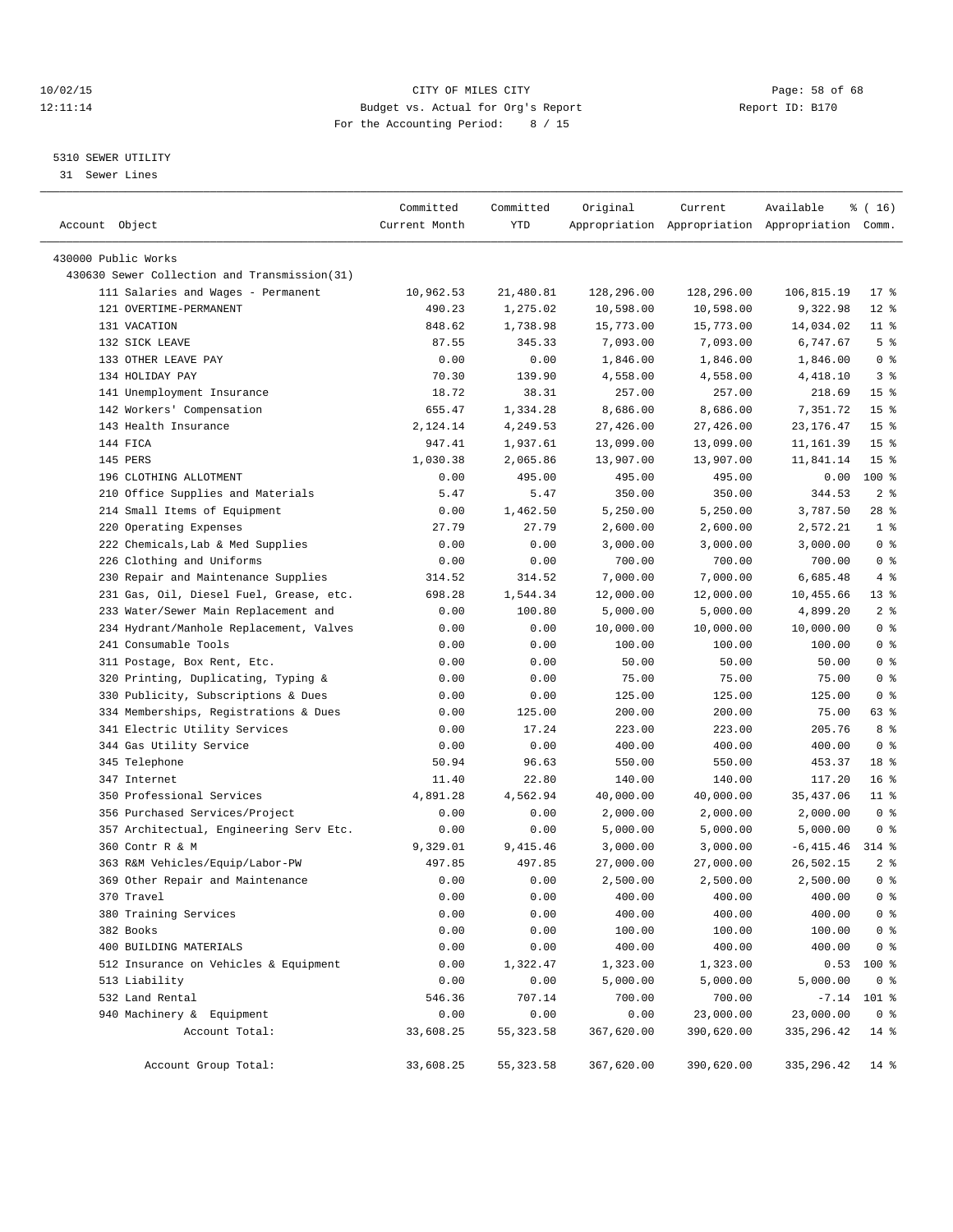## 10/02/15 **Page: 59 of 68** CITY OF MILES CITY **CITY Page: 59 of 68** 12:11:14 Budget vs. Actual for Org's Report Report ID: B170 For the Accounting Period: 8 / 15

## 5310 SEWER UTILITY

31 Sewer Lines

| Object<br>Account                                                       | Committed<br>Current Month | Committed<br><b>YTD</b> | Original<br>Appropriation | Current<br>Appropriation | Available<br>Appropriation | $\frac{1}{6}$ ( 16 )<br>Comm. |
|-------------------------------------------------------------------------|----------------------------|-------------------------|---------------------------|--------------------------|----------------------------|-------------------------------|
| 520000 OTHER FINANCING USES<br>521000 Interfund Operating Transfers Out |                            |                         |                           |                          |                            |                               |
| 820 Transfers to Other Funds                                            | 0.00                       | 0.00                    | 10,046.00                 | 10,046.00                | 10,046.00                  | 0 <sup>8</sup>                |
| Account Total:                                                          | 0.00                       | 0.00                    | 10,046.00                 | 10,046.00                | 10,046.00                  | 0 <sup>8</sup>                |
| Account Group Total:                                                    | 0.00                       | 0.00                    | 10,046.00                 | 10,046.00                | 10,046.00                  | 0 <sup>8</sup>                |
| Organization Total:                                                     | 33,608.25                  | 55, 323. 58             | 377,666.00                | 400,666.00               | 345, 342.42                | $14*$                         |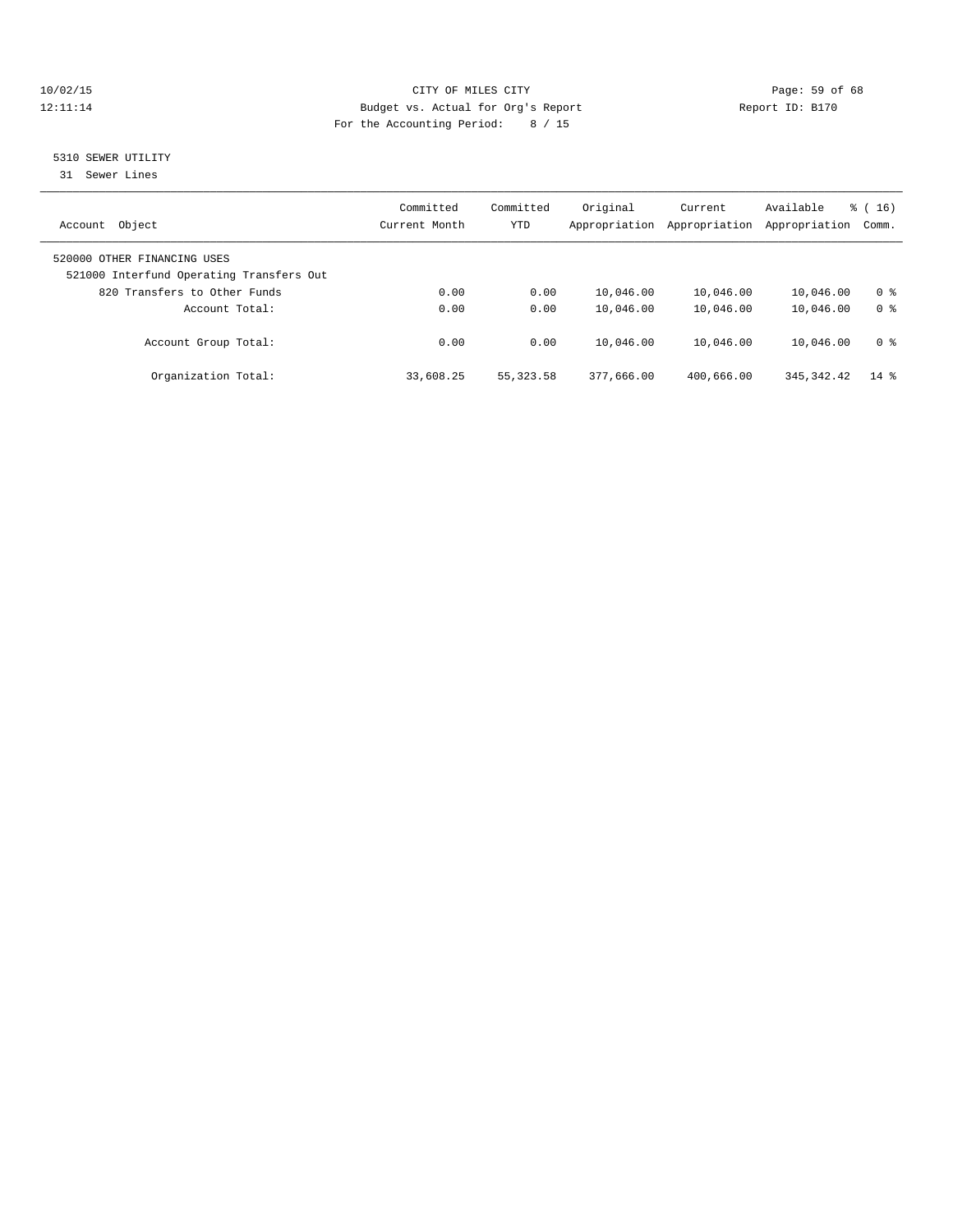## 10/02/15 **Page: 60 of 68** CITY OF MILES CITY **CITY** CITY **Page: 60 of 68** 12:11:14 Budget vs. Actual for Org's Report Report ID: B170 For the Accounting Period: 8 / 15

## 5310 SEWER UTILITY

32 Sewer Lifts

| Account Object                          | Committed<br>Current Month | Committed<br><b>YTD</b> | Original   | Current    | Available<br>Appropriation Appropriation Appropriation Comm. | % (16)          |
|-----------------------------------------|----------------------------|-------------------------|------------|------------|--------------------------------------------------------------|-----------------|
|                                         |                            |                         |            |            |                                                              |                 |
| 430000 Public Works                     |                            |                         |            |            |                                                              |                 |
| 430690 Sewer Lift Stations(32)          |                            |                         |            |            |                                                              |                 |
| 111 Salaries and Wages - Permanent      | 4,919.32                   | 9,546.85                | 63,651.00  | 63,651.00  | 54, 104. 15                                                  | 15 <sup>°</sup> |
| 121 OVERTIME-PERMANENT                  | 503.23                     | 899.63                  | 3,134.00   | 3,134.00   | 2,234.37                                                     | 29%             |
| 131 VACATION                            | 384.91                     | 794.74                  | 4,206.00   | 4,206.00   | 3, 411.26                                                    | 19 <sup>8</sup> |
| 132 SICK LEAVE                          | 560.23                     | 1,248.41                | 1,840.00   | 1,840.00   | 591.59                                                       | 68 %            |
| 133 OTHER LEAVE PAY                     | 26.27                      | 26.27                   | 1,159.00   | 1,159.00   | 1,132.73                                                     | 2 <sup>8</sup>  |
| 134 HOLIDAY PAY                         | 0.00                       | 103.11                  | 1,133.00   | 1,133.00   | 1,029.89                                                     | 9 <sup>8</sup>  |
| 141 Unemployment Insurance              | 9.61                       | 19.33                   | 113.00     | 113.00     | 93.67                                                        | $17*$           |
| 142 Workers' Compensation               | 398.62                     | 789.51                  | 3,933.00   | 3,933.00   | 3, 143.49                                                    | $20*$           |
| 143 Health Insurance                    | 972.07                     | 1,945.13                | 11,666.00  | 11,666.00  | 9,720.87                                                     | $17*$           |
| 144 FICA                                | 467.37                     | 939.29                  | 5,747.00   | 5,747.00   | 4,807.71                                                     | 16 <sup>8</sup> |
| 145 PERS                                | 510.21                     | 1,018.43                | 6,213.00   | 6,213.00   | 5,194.57                                                     | $16*$           |
| 196 CLOTHING ALLOTMENT                  | 0.00                       | 226.50                  | 250.00     | 250.00     | 23.50                                                        | $91$ $%$        |
| Office Supplies and Materials<br>210    | 0.00                       | 0.00                    | 150.00     | 150.00     | 150.00                                                       | 0 <sup>8</sup>  |
| 214 Small Items of Equipment            | 0.00                       | 0.00                    | 0.00       | 29,500.00  | 29,500.00                                                    | 0 <sup>8</sup>  |
| 220 Operating Expenses                  | 0.00                       | 58.38                   | 1,000.00   | 1,000.00   | 941.62                                                       | 6 %             |
| 222 Chemicals, Lab & Med Supplies       | 0.00                       | 0.00                    | 3,000.00   | 3,000.00   | 3,000.00                                                     | 0 <sup>8</sup>  |
| 226 Clothing and Uniforms               | 9.71                       | 9.71                    | 100.00     | 100.00     | 90.29                                                        | $10*$           |
| 230 Repair and Maintenance Supplies     | 498.48                     | 498.48                  | 5,500.00   | 14,000.00  | 13,501.52                                                    | 4%              |
| 231 Gas, Oil, Diesel Fuel, Grease, etc. | 177.10                     | 336.25                  | 2,500.00   | 2,500.00   | 2,163.75                                                     | 13 <sup>8</sup> |
| 241 Consumable Tools                    | 0.00                       | 0.00                    | 100.00     | 100.00     | 100.00                                                       | 0 <sup>8</sup>  |
| 311 Postage, Box Rent, Etc.             | 0.00                       | 0.00                    | 50.00      | 50.00      | 50.00                                                        | 0 <sup>8</sup>  |
| 341 Electric Utility Services           | 1,133.98                   | 2,125.17                | 15,376.00  | 15,376.00  | 13,250.83                                                    | $14*$           |
| 344 Gas Utility Service                 | 77.12                      | 273.48                  | 1,500.00   | 1,500.00   | 1,226.52                                                     | 18 <sup>8</sup> |
| 346 Garbage Service                     | 57.00                      | 57.00                   | 0.00       | 0.00       | $-57.00$                                                     | $***$ $_{8}$    |
| 352 Wtr/Swr Lab Testing                 | 0.00                       | 0.00                    | 250.00     | 250.00     | 250.00                                                       | 0 <sup>8</sup>  |
| 360 Contr R & M                         | 127.50                     | 183.90                  | 2,500.00   | 2,500.00   | 2,316.10                                                     | 7 <sup>8</sup>  |
| 369 Other Repair and Maintenance        | 0.00                       | 0.00                    | 1,000.00   | 1,000.00   | 1,000.00                                                     | 0 <sup>8</sup>  |
| 370 Travel                              | 55.35                      | 55.35                   | 500.00     | 500.00     | 444.65                                                       | 11 <sup>°</sup> |
| 380 Training Services                   | 47.95                      | 47.95                   | 500.00     | 500.00     | 452.05                                                       | $10*$           |
| 382 Books                               | 0.00                       | 0.00                    | 50.00      | 50.00      | 50.00                                                        | 0 <sup>8</sup>  |
| 400 BUILDING MATERIALS                  | 100.00                     | 100.00                  | 100.00     | 100.00     | 0.00                                                         | 100 %           |
| 511 Insurance on Buildings              | 0.00                       | 834.52                  | 835.00     | 835.00     | 0.48                                                         | $100*$          |
| 513 Liability                           | 0.00                       | 0.00                    | 3,750.00   | 3,750.00   | 3,750.00                                                     | 0 <sup>8</sup>  |
| 532 Land Rental                         | 0.00                       | 0.00                    | 700.00     | 700.00     | 700.00                                                       | 0 <sup>8</sup>  |
| 533 Machinery and Equipment Rental      | 0.00                       | 0.00                    | 150.00     | 150.00     | 150.00                                                       | 0 <sup>8</sup>  |
| Account Total:                          | 11,036.03                  | 22, 137.39              | 142,656.00 | 180,656.00 | 158,518.61                                                   | $12*$           |
| Account Group Total:                    | 11,036.03                  | 22, 137.39              | 142,656.00 | 180,656.00 | 158,518.61                                                   | $12*$           |
| Organization Total:                     | 11,036.03                  | 22, 137.39              | 142,656.00 | 180,656.00 | 158,518.61                                                   | $12*$           |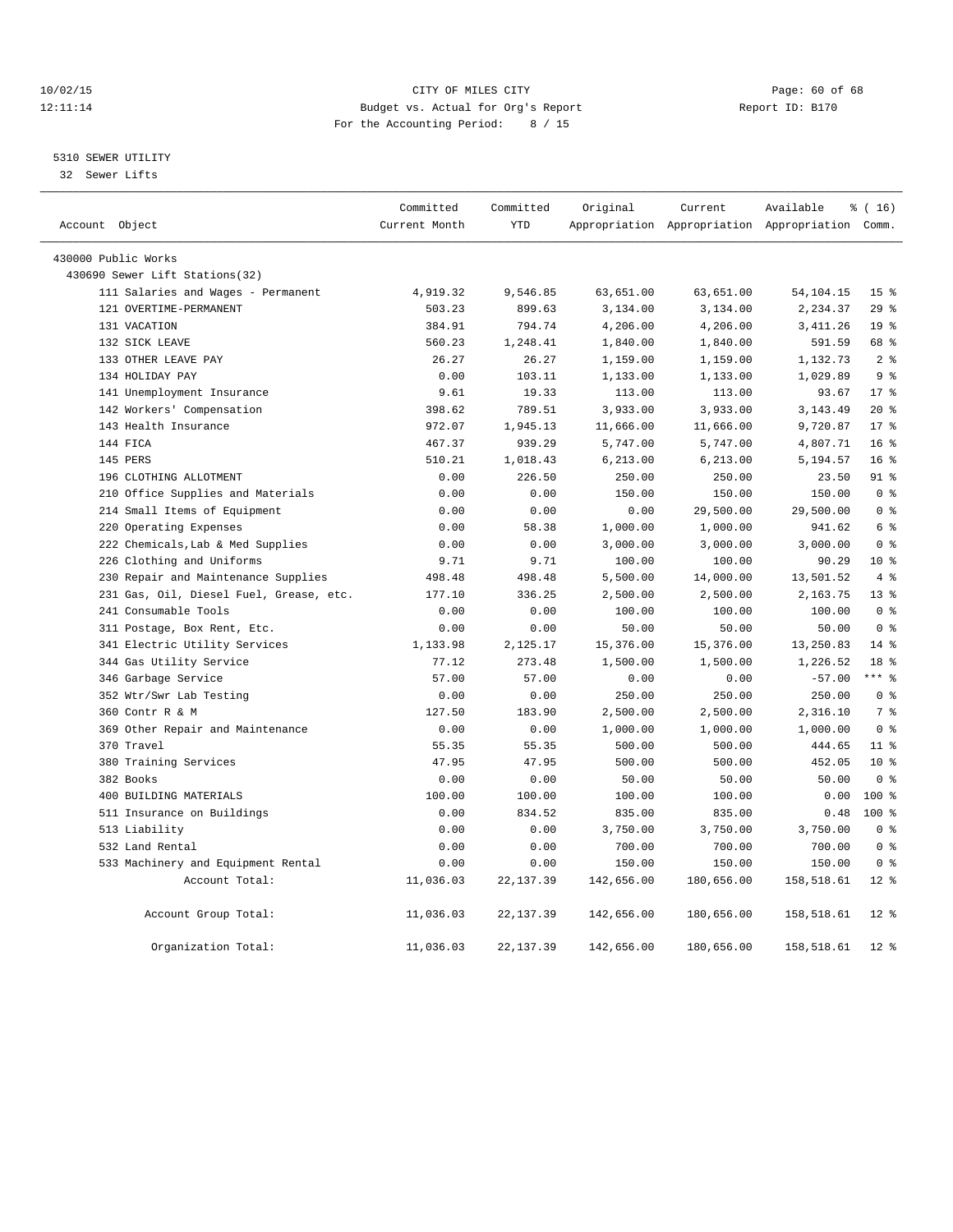## 10/02/15 **Page: 61 of 68** CITY OF MILES CITY **CITY** Page: 61 of 68 12:11:14 Budget vs. Actual for Org's Report Report ID: B170 For the Accounting Period: 8 / 15

————————————————————————————————————————————————————————————————————————————————————————————————————————————————————————————————————

## 5310 SEWER UTILITY

33 Sewer Plant

|                                         | Committed     | Committed | Original   | Current      | Available                                       | $\frac{1}{6}$ ( 16 ) |
|-----------------------------------------|---------------|-----------|------------|--------------|-------------------------------------------------|----------------------|
| Account Object                          | Current Month | YTD       |            |              | Appropriation Appropriation Appropriation Comm. |                      |
|                                         |               |           |            |              |                                                 |                      |
| 430000 Public Works                     |               |           |            |              |                                                 |                      |
| 430640 Sewer Treatment and Disposal(33) |               |           |            |              |                                                 |                      |
| 111 Salaries and Wages - Permanent      | 7,751.35      | 15,110.25 | 100,680.00 | 100,680.00   | 85,569.75                                       | 15 <sub>8</sub>      |
| 121 OVERTIME-PERMANENT                  | 755.96        | 1,350.66  | 6,848.00   | 6,848.00     | 5,497.34                                        | $20*$                |
| 131 VACATION                            | 642.77        | 1,277.64  | 6,309.00   | 6,309.00     | 5,031.36                                        | $20*$                |
| 132 SICK LEAVE                          | 840.15        | 1,872.52  | 2,810.00   | 2,810.00     | 937.48                                          | 67%                  |
| 133 OTHER LEAVE PAY                     | 39.40         | 39.40     | 3,968.00   | 3,968.00     | 3,928.60                                        | 1 <sup>8</sup>       |
| 134 HOLIDAY PAY                         | 0.00          | 154.67    | 2,167.00   | 2,167.00     | 2,012.33                                        | 7 %                  |
| 141 Unemployment Insurance              | 14.98         | 30.20     | 185.00     | 185.00       | 154.80                                          | 16 <sup>8</sup>      |
| 142 Workers' Compensation               | 622.38        | 1,233.71  | 6,575.00   | 6,575.00     | 5,341.29                                        | 19 <sup>°</sup>      |
| 143 Health Insurance                    | 1,506.38      | 3,014.40  | 17,614.00  | 17,614.00    | 14,599.60                                       | $17*$                |
| 144 FICA                                | 734.32        | 1,476.06  | 9,393.00   | 9,393.00     | 7,916.94                                        | $16*$                |
| 145 PERS                                | 801.63        | 1,600.21  | 10,155.00  | 10,155.00    | 8,554.79                                        | 16 <sup>8</sup>      |
| 196 CLOTHING ALLOTMENT                  | 0.00          | 351.00    | 351.00     | 351.00       | 0.00                                            | 100 %                |
| 210 Office Supplies and Materials       | 44.97         | 44.97     | 150.00     | 150.00       | 105.03                                          | $30*$                |
| 214 Small Items of Equipment            | 0.00          | 0.00      | 0.00       | 25,000.00    | 25,000.00                                       | 0 <sup>8</sup>       |
| 220 Operating Expenses                  | 24.62         | 112.36    | 13,000.00  | 13,000.00    | 12,887.64                                       | 1 <sup>8</sup>       |
| 222 Chemicals, Lab & Med Supplies       | 667.14        | 697.14    | 7,000.00   | 7,000.00     | 6,302.86                                        | $10*$                |
| 226 Clothing and Uniforms               | 48.56         | 48.56     | 500.00     | 500.00       | 451.44                                          | $10*$                |
| 230 Repair and Maintenance Supplies     | 150.80        | 150.80    | 8,000.00   | 21,500.00    | 21,349.20                                       | 1 <sup>8</sup>       |
| 231 Gas, Oil, Diesel Fuel, Grease, etc. | 128.86        | 288.01    | 2,000.00   | 2,000.00     | 1,711.99                                        | $14$ %               |
| 241 Consumable Tools                    | 7.30          | 7.30      | 100.00     | 100.00       | 92.70                                           | 7 %                  |
| 311 Postage, Box Rent, Etc.             | 6.96          | 6.96      | 100.00     | 100.00       | 93.04                                           | 7 %                  |
| 320 Printing, Duplicating, Typing &     | 0.00          | 0.00      | 100.00     | 100.00       | 100.00                                          | 0 <sup>8</sup>       |
| 330 Publicity, Subscriptions & Dues     | 0.00          | 0.00      | 170.00     | 170.00       | 170.00                                          | 0 <sup>8</sup>       |
| 334 Memberships, Registrations & Dues   | 0.00          | 0.00      | 600.00     | 600.00       | 600.00                                          | 0 <sup>8</sup>       |
| 341 Electric Utility Services           | 4,247.66      | 8,411.72  | 83,640.00  | 83,640.00    | 75, 228.28                                      | $10*$                |
| 342 Water Utility Services              | 60.04         | 162.61    | 1,000.00   | 1,000.00     | 837.39                                          | $16*$                |
| 343 Sewer Utility Services              | 45.91         | 91.82     | 600.00     | 600.00       | 508.18                                          | 15 <sup>°</sup>      |
| 345 Telephone                           | 48.98         | 81.69     | 800.00     | 800.00       | 718.31                                          | $10*$                |
| 346 Garbage Service                     | 120.00        | 180.00    | 800.00     | 800.00       | 620.00                                          | 23 %                 |
| 347 Internet                            | 45.60         | 91.20     | 500.00     | 500.00       | 408.80                                          | 18 %                 |
| 350 Professional Services               | 0.00          | 0.00      | 500.00     | 500.00       | 500.00                                          | 0 <sup>8</sup>       |
| 352 Wtr/Swr Lab Testing                 | 1,724.00      | 1,901.00  | 8,000.00   | 8,000.00     | 6,099.00                                        | 24 %                 |
| 357 Architectual, Engineering Serv Etc. | 0.00          | 0.00      | 5,000.00   | 5,000.00     | 5,000.00                                        | 0 <sup>8</sup>       |
| 360 Contr R & M                         | 12.00         | 105.60    | 7,500.00   | 7,500.00     | 7,394.40                                        | 1 <sup>°</sup>       |
| 363 R&M Vehicles/Equip/Labor-PW         | 20.00         | 20.00     | 8,000.00   | 8,000.00     | 7,980.00                                        | 0 <sup>8</sup>       |
| 370 Travel                              | 55.35         | 55.35     | 750.00     | 750.00       | 694.65                                          | 7 %                  |
| 380 Training Services                   | 71.92         | 71.92     | 750.00     | 750.00       | 678.08 10 %                                     |                      |
| 382 Books                               | 0.00          | 0.00      | 200.00     | 200.00       | 200.00                                          | 0 <sup>8</sup>       |
| 400 BUILDING MATERIALS                  | 286.96        | 286.96    | 500.00     | 500.00       | 213.04                                          | 57%                  |
| 511 Insurance on Buildings              | 0.00          | 7,179.41  | 7,180.00   | 7,180.00     | 0.59                                            | 100 %                |
| 512 Insurance on Vehicles & Equipment   | 0.00          | 211.26    | 212.00     | 212.00       | 0.74                                            | 100 %                |
| 513 Liability                           | 0.00          | 0.00      | 2,000.00   | 2,000.00     | 2,000.00                                        | 0 <sup>8</sup>       |
| 533 Machinery and Equipment Rental      | 0.00          | 0.00      | 2,000.00   | 2,000.00     | 2,000.00                                        | $0$ %                |
| 920 Buildings                           | 0.00          | 3,563.12  | 0.00       | 0.00         | $-3,563.12$                                     | *** %                |
| 940 Machinery & Equipment               | 0.00          | 0.00      | 0.00       | 6,800,000.00 | 6,800,000.00                                    | 0 %                  |
| Account Total:                          | 21,526.95     | 51,280.48 | 328,707.00 | 7,167,207.00 | 7, 115, 926.52                                  | $1$ %                |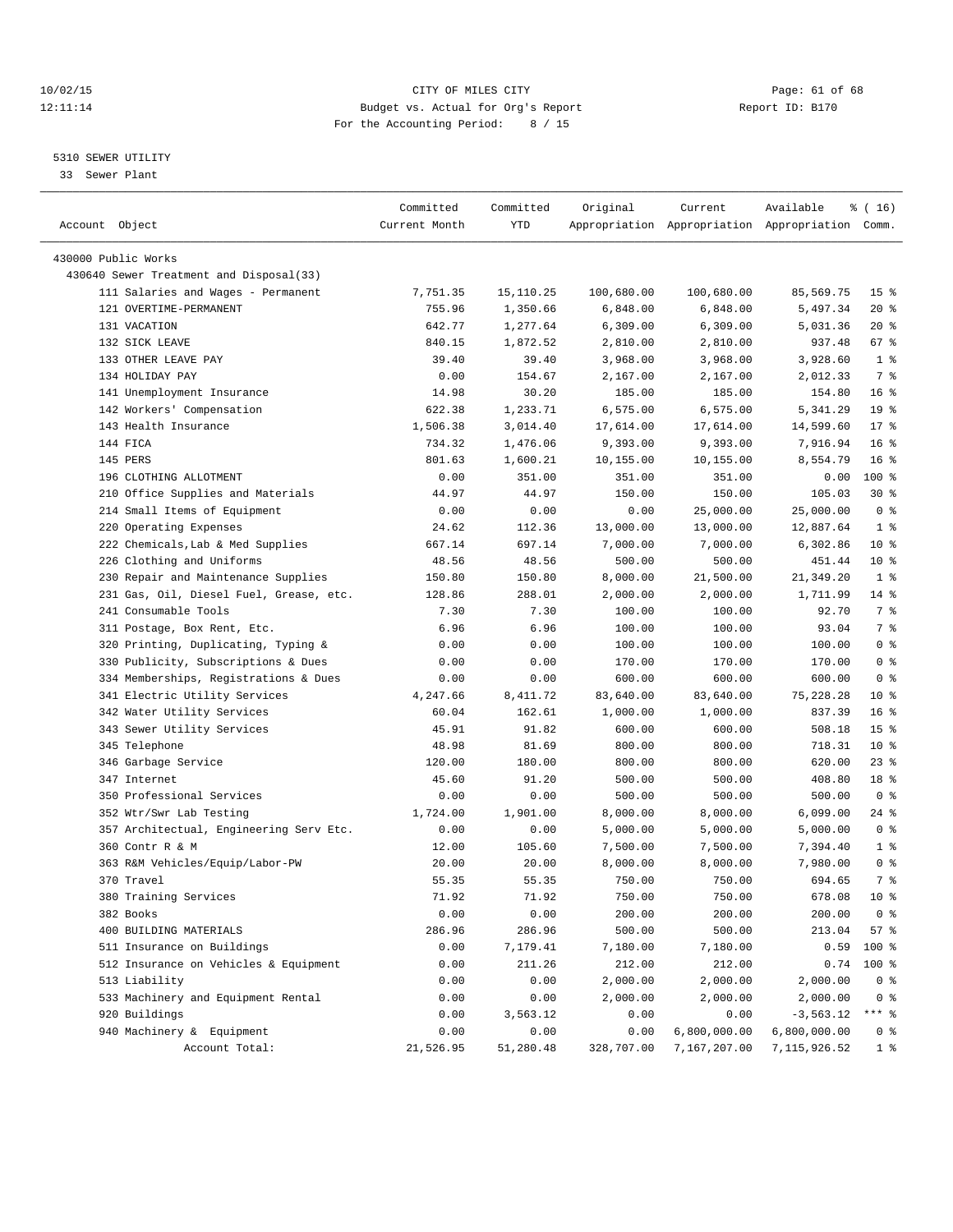## 10/02/15 **Page: 62 of 68** CITY OF MILES CITY **CITY Page: 62 of 68** 12:11:14 Budget vs. Actual for Org's Report Report ID: B170 For the Accounting Period: 8 / 15

## 5310 SEWER UTILITY

33 Sewer Plant

| Account Object       | Committed<br>Current Month | Committed<br>YTD | Original     | Current<br>Appropriation Appropriation | Available<br>Appropriation | $\frac{3}{6}$ ( 16 )<br>Comm. |
|----------------------|----------------------------|------------------|--------------|----------------------------------------|----------------------------|-------------------------------|
| Account Group Total: | 21,526.95                  | 51,280.48        | 328,707.00   | 7,167,207.00                           | 7,115,926.52               | 1 <sub>8</sub>                |
| Organization Total:  | 21,526.95                  | 51,280.48        | 328,707.00   | 7,167,207.00                           | 7.115.926.52               | 1 <sup>8</sup>                |
| Fund Total:          | 72,514.17                  | 197,904.15       | 1,118,514.00 | 8,018,014.00                           | 7,820,109.85               | 2 %                           |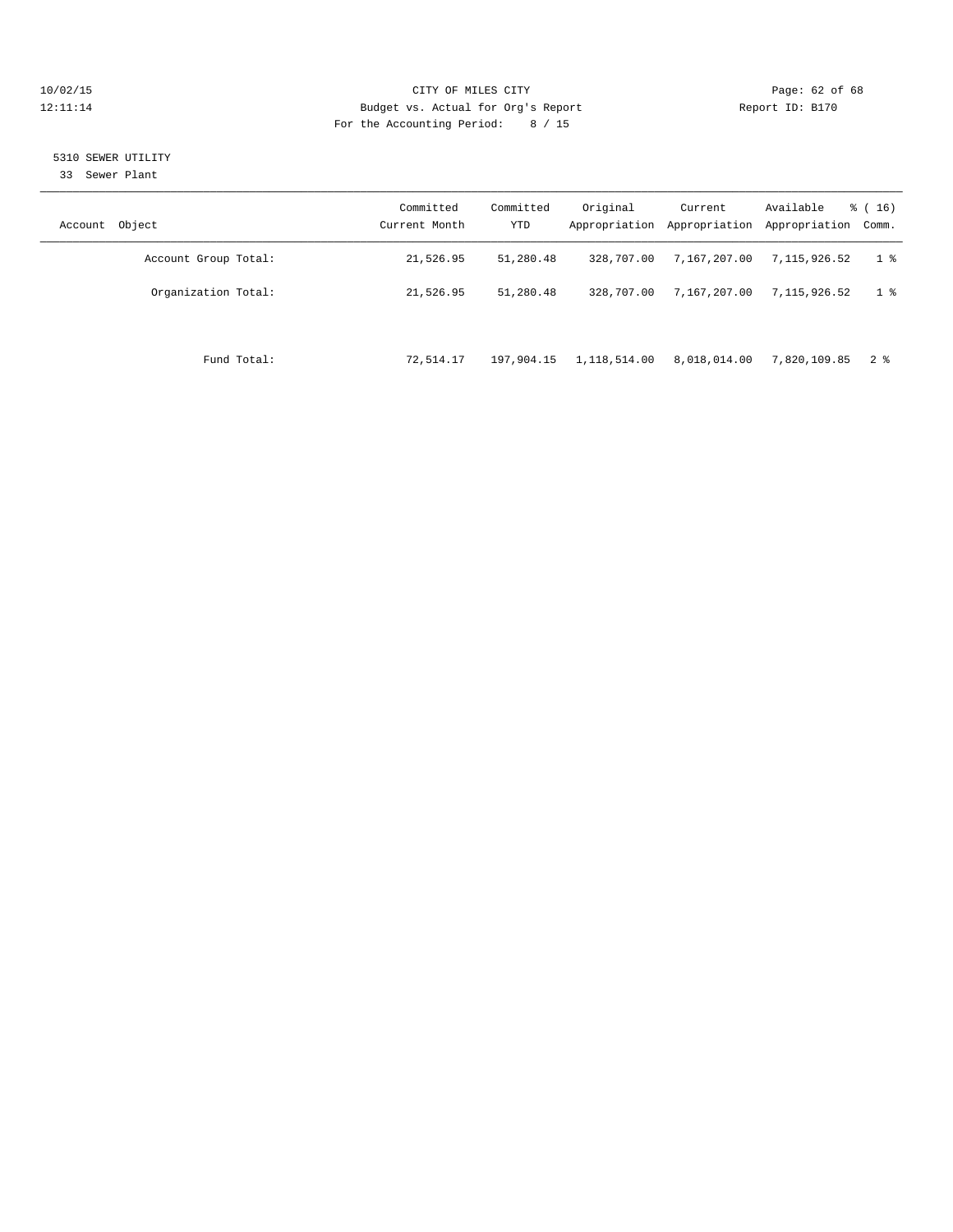## 10/02/15 **Page: 63 of 68** CITY OF MILES CITY **CITY Page: 63 of 68** 12:11:14 Budget vs. Actual for Org's Report Report ID: B170 For the Accounting Period: 8 / 15

## 5510 AMBULANCE FUND

10 Ambulance

| Account Object |                                             | Committed<br>Current Month | Committed<br><b>YTD</b> | Original   | Current    | Available<br>Appropriation Appropriation Appropriation Comm. | $*(16)$         |
|----------------|---------------------------------------------|----------------------------|-------------------------|------------|------------|--------------------------------------------------------------|-----------------|
|                | 420000 PUBLIC SAFETY                        |                            |                         |            |            |                                                              |                 |
|                | 420730 Emergency Medical Services-Ambulance |                            |                         |            |            |                                                              |                 |
|                | 111 Salaries and Wages - Permanent          | 14,811.53                  | 29,777.64               | 162,303.00 | 162,303.00 | 132,525.36                                                   | 18 %            |
|                | 112 SALARIES AND WAGES - PART PAID          | 0.00                       | 0.00                    | 8,000.00   | 8,000.00   | 8,000.00                                                     | 0 <sup>8</sup>  |
|                | 121 OVERTIME-PERMANENT                      | 1,605.31                   | 5,978.62                | 84,000.00  | 84,000.00  | 78,021.38                                                    | 7 %             |
|                | 131 VACATION                                | 1,797.94                   | 2,119.02                | 10,000.00  | 10,000.00  | 7,880.98                                                     | $21$ %          |
|                | 132 SICK LEAVE                              | 169.69                     | 963.61                  | 7,000.00   | 7,000.00   | 6,036.39                                                     | $14$ %          |
|                | 133 OTHER LEAVE PAY                         | 166.43                     | 166.43                  | 2,000.00   | 2,000.00   | 1,833.57                                                     | 8 %             |
|                | 134 HOLIDAY PAY                             | 0.00                       | 283.10                  | 7,000.00   | 7,000.00   | 6,716.90                                                     | 4%              |
|                | 141 Unemployment Insurance                  | 27.82                      | 58.92                   | 378.00     | 378.00     | 319.08                                                       | 16 <sup>°</sup> |
|                | 142 Workers' Compensation                   | 665.68                     | 1,394.54                | 6,409.00   | 6,409.00   | 5,014.46                                                     | $22$ $%$        |
|                | 143 Health Insurance                        | 2,523.12                   | 5,053.21                | 30,284.00  | 30,284.00  | 25,230.79                                                    | $17*$           |
|                | 144 FICA                                    | 268.39                     | 568.39                  | 4,000.00   | 4,000.00   | 3,431.61                                                     | $14$ %          |
|                | 147 Firemen's Pension                       | 2,122.22                   | 4,240.80                | 36,113.00  | 36,113.00  | 31,872.20                                                    | $12*$           |
|                | 210 Office Supplies and Materials           | 34.57                      | 34.57                   | 1,000.00   | 1,000.00   | 965.43                                                       | 3%              |
|                | 214 Small Items of Equipment                | 0.00                       | 0.00                    | 5,000.00   | 5,000.00   | 5,000.00                                                     | 0 <sup>8</sup>  |
|                | 220 Operating Expenses                      | 60.43                      | 60.43                   | 3,000.00   | 3,000.00   | 2,939.57                                                     | 2 <sup>°</sup>  |
|                | 222 Chemicals, Lab & Med Supplies           | 1,521.40                   | 1,549.40                | 15,000.00  | 15,000.00  | 13,450.60                                                    | $10*$           |
|                | 230 Repair and Maintenance Supplies         | 14.00                      | 14.00                   | 5,000.00   | 5,000.00   | 4,986.00                                                     | 0 <sup>8</sup>  |
|                | 231 Gas, Oil, Diesel Fuel, Grease, etc.     | 821.51                     | 1,557.40                | 18,000.00  | 18,000.00  | 16,442.60                                                    | 9%              |
|                | 241 Consumable Tools                        | 0.00                       | 0.00                    | 1,000.00   | 1,000.00   | 1,000.00                                                     | 0 <sup>8</sup>  |
|                | 300 PURCHASED SERVICES                      | 0.00                       | 0.00                    | 2,000.00   | 2,000.00   | 2,000.00                                                     | 0 <sup>8</sup>  |
|                | 311 Postage, Box Rent, Etc.                 | 11.52                      | 11.52                   | 100.00     | 100.00     | 88.48                                                        | $12*$           |
|                | 320 Printing, Duplicating, Typing &         | 0.00                       | 0.00                    | 200.00     | 200.00     | 200.00                                                       | 0 <sup>8</sup>  |
|                | 341 Electric Utility Services               | 171.29                     | 248.49                  | 2,645.00   | 2,645.00   | 2,396.51                                                     | 9%              |
|                | 342 Water Utility Services                  | 22.59                      | 46.66                   | 400.00     | 400.00     | 353.34                                                       | $12*$           |
|                | 343 Sewer Utility Services                  | 15.17                      | 30.35                   | 250.00     | 250.00     | 219.65                                                       | $12*$           |
|                | 344 Gas Utility Service                     | 6.22                       | 2.96                    | 1,270.00   | 1,270.00   | 1,267.04                                                     | 0 <sup>8</sup>  |
|                | 345 Telephone                               | 159.65                     | 266.80                  | 1,500.00   | 1,500.00   | 1,233.20                                                     | 18 %            |
|                | 346 Garbage Service                         | 0.00                       | 261.80                  | 500.00     | 500.00     | 238.20                                                       | $52$ $%$        |
|                | 347 Internet                                | 28.24                      | 56.48                   | 400.00     | 400.00     | 343.52                                                       | $14$ %          |
|                | 350 Professional Services                   | 2,825.69                   | 2,825.69                | 55,500.00  | 55,500.00  | 52,674.31                                                    | 5 <sup>°</sup>  |
|                | 352 Wtr/Swr Lab Testing                     | 0.00                       | 0.00                    | 2,500.00   | 2,500.00   | 2,500.00                                                     | 0 <sup>8</sup>  |
|                | 360 Contr R & M                             | 83.50                      | 333.96                  | 3,000.00   | 3,000.00   | 2,666.04                                                     | $11$ %          |
|                | 364 R&M Vehicles - Fire/Amb                 | 891.93                     | 3,171.30                | 10,200.00  | 10,200.00  | 7,028.70                                                     | $31$ %          |
|                | 370 Travel                                  | 0.00                       | 0.00                    | 2,500.00   | 2,500.00   | 2,500.00                                                     | 0 <sup>8</sup>  |
|                | 380 Training Services                       | 0.00                       | 0.00                    | 2,500.00   | 2,500.00   | 2,500.00                                                     | 0 <sup>8</sup>  |
|                | 382 Books                                   | 460.25                     | 460.25                  | 1,000.00   | 1,000.00   | 539.75                                                       | 46%             |
|                | 400 BUILDING MATERIALS                      | 0.00                       | 0.00                    | 3,000.00   | 3,000.00   | 3,000.00                                                     | 0 <sup>8</sup>  |
|                | 512 Insurance on Vehicles & Equipment       | 0.00                       | 1,193.24                | 1,194.00   | 1,194.00   | 0.76                                                         | 100 %           |
|                | 810 Losses (Bad debt expense - Enterprise   | 1,429.24                   | 1,429.24                | 100,000.00 | 100,000.00 | 98,570.76                                                    | 1 <sup>8</sup>  |
|                | 811 Contractual Allowances (Ambl)           | 13, 138. 23                | 31, 223. 26             | 150,000.00 | 150,000.00 | 118,776.74                                                   | $21$ %          |
|                | Account Total:                              | 45,853.56                  | 95,382.08               | 746,146.00 | 746,146.00 | 650,763.92                                                   | $13*$           |
|                | Account Group Total:                        | 45,853.56                  | 95,382.08               | 746,146.00 | 746,146.00 | 650,763.92                                                   | 13 <sub>8</sub> |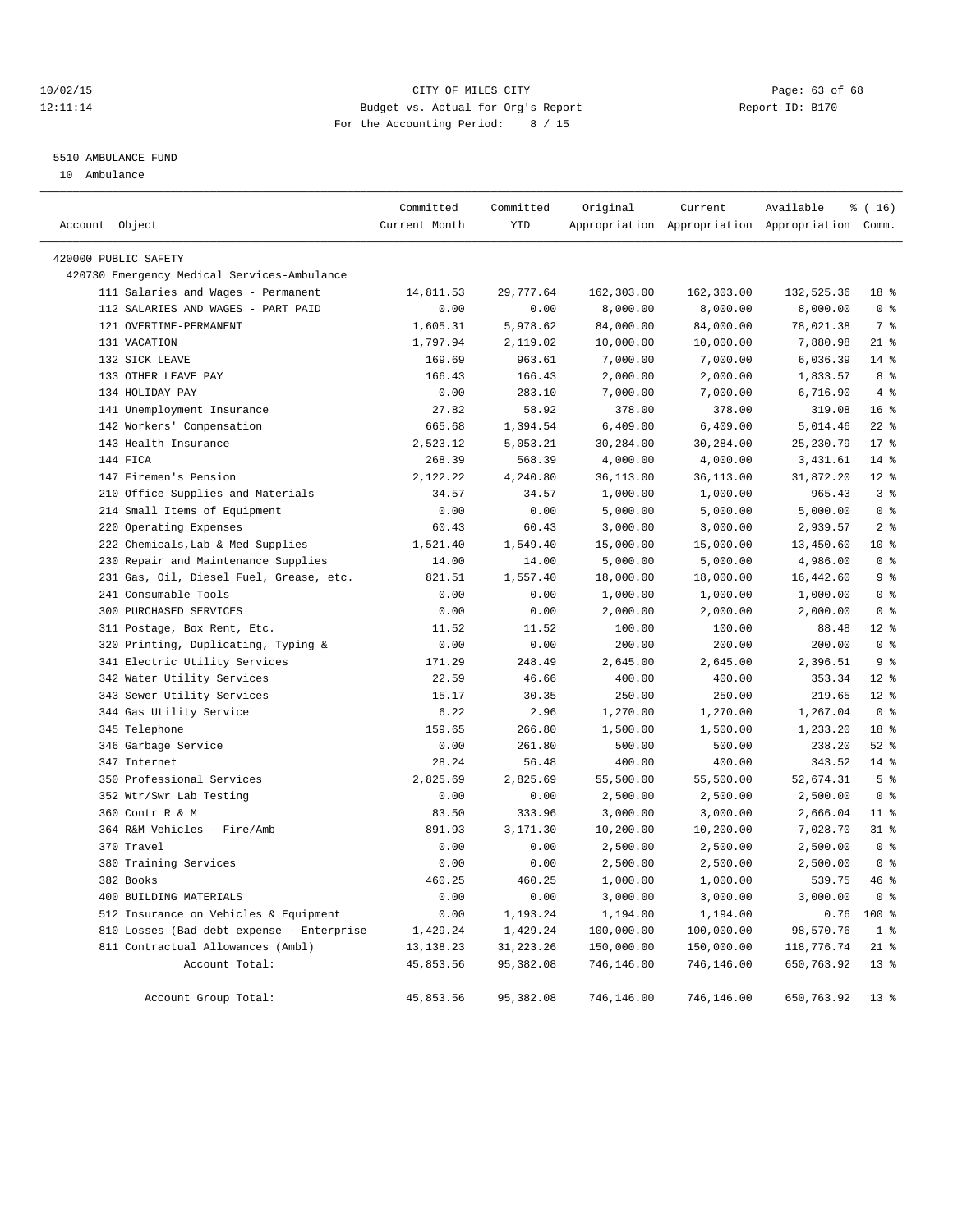## 10/02/15 **Page: 64 of 68** CITY OF MILES CITY **CITY** Page: 64 of 68 12:11:14 Budget vs. Actual for Org's Report Report ID: B170 For the Accounting Period: 8 / 15

## 5510 AMBULANCE FUND

10 Ambulance

| Account Object                           | Committed<br>Current Month | Committed<br><b>YTD</b> | Original    | Current     | Available<br>Appropriation Appropriation Appropriation | % (16)<br>Comm. |
|------------------------------------------|----------------------------|-------------------------|-------------|-------------|--------------------------------------------------------|-----------------|
| 490000 DEBT SERVICE                      |                            |                         |             |             |                                                        |                 |
| 490500 Other Debt Service Payments       |                            |                         |             |             |                                                        |                 |
| 602 Prpl-Ambulance                       | 0.00                       | 13,098.72               | 26,320.00   | 26,320.00   | 13, 221. 28                                            | $50*$           |
| 629 Interest-Ambulance                   | 0.00                       | 244.84                  | 412.00      | 412.00      | 167.16                                                 | 59%             |
| Account Total:                           | 0.00                       | 13, 343.56              | 26,732.00   | 26,732.00   | 13,388.44                                              | 50%             |
| Account Group Total:                     | 0.00                       | 13, 343.56              | 26,732.00   | 26,732.00   | 13,388.44                                              | $50*$           |
| 510000 MISCELLANEOUS                     |                            |                         |             |             |                                                        |                 |
| 510330 Comprehensive Liability Insurance |                            |                         |             |             |                                                        |                 |
| 513 Liability                            | 0.00                       | 3,030.47                | 3,031.00    | 3,031.00    | 0.53                                                   | $100*$          |
| Account Total:                           | 0.00                       | 3,030.47                | 3,031.00    | 3,031.00    | 0.53                                                   | $100*$          |
| Account Group Total:                     | 0.00                       | 3,030.47                | 3,031.00    | 3,031.00    |                                                        | $0.53$ 100 %    |
| 520000 OTHER FINANCING USES              |                            |                         |             |             |                                                        |                 |
| 521000 Interfund Operating Transfers Out |                            |                         |             |             |                                                        |                 |
| 820 Transfers to Other Funds             | 0.00                       | 2,044.29                | 34,532.00   | 34,532.00   | 32, 487. 71                                            | 6 %             |
| Account Total:                           | 0.00                       | 2,044.29                | 34,532.00   | 34,532.00   | 32, 487. 71                                            | 6 <sup>°</sup>  |
| Account Group Total:                     | 0.00                       | 2,044.29                | 34,532.00   | 34,532.00   | 32, 487. 71                                            | 6 %             |
| Organization Total:                      | 45,853.56                  | 113,800.40              | 810, 441.00 | 810, 441.00 | 696,640.60                                             | $14*$           |
|                                          |                            |                         |             |             |                                                        |                 |
| Fund Total:                              | 45,853.56                  | 113,800.40              | 810, 441.00 | 810, 441.00 | 696,640.60 14 %                                        |                 |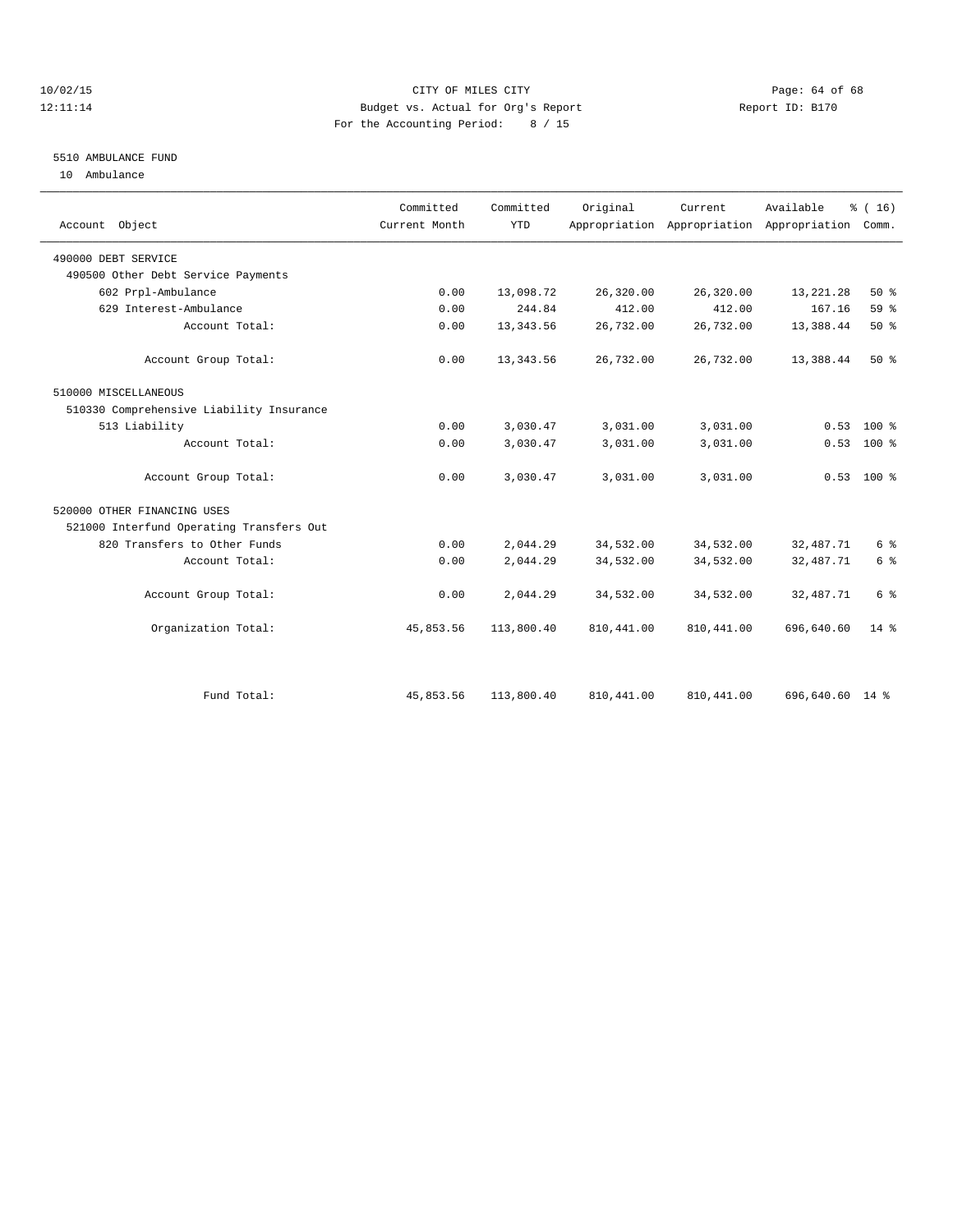## 10/02/15 **Page: 65 of 68** CITY OF MILES CITY **CITY Page: 65 of 68** 12:11:14 Budget vs. Actual for Org's Report Report ID: B170 For the Accounting Period: 8 / 15

————————————————————————————————————————————————————————————————————————————————————————————————————————————————————————————————————

## 5610 AIRPORT OPERATING

87 Airport

|                                            | Committed     | Committed  | Original     | Current      | Available                                       | ៖ ( 16)         |
|--------------------------------------------|---------------|------------|--------------|--------------|-------------------------------------------------|-----------------|
| Account Object                             | Current Month | YTD        |              |              | Appropriation Appropriation Appropriation Comm. |                 |
|                                            |               |            |              |              |                                                 |                 |
| 430000 Public Works                        |               |            |              |              |                                                 |                 |
| 430300 Airport (87)                        |               |            |              |              |                                                 |                 |
| 111 Salaries and Wages - Permanent         | 8,531.19      | 15,528.03  | 77,386.00    | 77,386.00    | 61,857.97                                       | $20*$           |
| 121 OVERTIME-PERMANENT                     | 0.00          | 0.00       | 4,500.00     | 4,500.00     | 4,500.00                                        | 0 <sup>8</sup>  |
| 131 VACATION                               | 0.00          | 0.00       | 8,000.00     | 8,000.00     | 8,000.00                                        | 0 <sup>8</sup>  |
| 132 SICK LEAVE                             | 0.00          | 0.00       | 4,500.00     | 4,500.00     | 4,500.00                                        | 0 <sup>8</sup>  |
| 133 OTHER LEAVE PAY                        | 0.00          | 0.00       | 2,500.00     | 2,500.00     | 2,500.00                                        | 0 <sup>8</sup>  |
| 134 HOLIDAY PAY                            | 0.00          | 0.00       | 2,100.00     | 2,100.00     | 2,100.00                                        | 0 <sup>8</sup>  |
| 141 Unemployment Insurance                 | 12.80         | 23.87      | 550.00       | 550.00       | 526.13                                          | 4%              |
| 142 Workers' Compensation                  | 468.87        | 866.49     | 4,330.00     | 4,330.00     | 3,463.51                                        | 20%             |
| 143 Health Insurance                       | 965.17        | 2,252.07   | 15,451.00    | 15,451.00    | 13,198.93                                       | 15 <sup>°</sup> |
| 144 FICA                                   | 652.63        | 1,216.59   | 6,327.00     | 6,327.00     | 5,110.41                                        | 19 <sup>°</sup> |
| 145 PERS                                   | 641.93        | 1,227.14   | 6,839.00     | 6,839.00     | 5,611.86                                        | 18 <sup>8</sup> |
| 196 CLOTHING ALLOTMENT                     | 0.00          | 375.00     | 300.00       | 300.00       | $-75.00$                                        | $125$ %         |
| 210 Office Supplies and Materials          | 52.16         | 52.16      | 1,250.00     | 1,250.00     | 1,197.84                                        | 4%              |
| 214 Small Items of Equipment               | 0.00          | 0.00       | 795.00       | 795.00       | 795.00                                          | 0 <sup>8</sup>  |
| 220 Operating Expenses                     | 1,073.06      | 1,395.02   | 3,225.00     | 3,225.00     | 1,829.98                                        | $43$ $%$        |
| 230 Repair and Maintenance Supplies        | $-19, 124.49$ | 4,738.41   | 15,500.00    | 15,500.00    | 10,761.59                                       | $31$ %          |
| 231 Gas, Oil, Diesel Fuel, Grease, etc.    | 0.00          | 164.48     | 5,625.00     | 5,625.00     | 5,460.52                                        | 3 <sup>8</sup>  |
| 237 Aviation Fuel                          | 72, 474.48    | 130,837.80 | 250,567.00   | 250,567.00   | 119,729.20                                      | $52$ $%$        |
| 239 Tires, Tubes Etc.                      | 0.00          | 0.00       | 650.00       | 650.00       | 650.00                                          | 0 <sup>8</sup>  |
| 250 Supplies for Resale                    | 0.00          | 0.00       | 300.00       | 300.00       | 300.00                                          | 0 <sup>8</sup>  |
| 311 Postage, Box Rent, Etc.                | 0.00          | 0.00       | 375.00       | 375.00       | 375.00                                          | 0 <sup>8</sup>  |
| 319 Other Communication and Transportation | 52.64         | 105.28     | 656.00       | 656.00       | 550.72                                          | 16 <sup>8</sup> |
| 330 Publicity, Subscriptions & Dues        | 0.00          | 0.00       | 70.00        | 70.00        | 70.00                                           | 0 <sup>8</sup>  |
| 341 Electric Utility Services              | 724.76        | 1,495.28   | 9,659.00     | 9,659.00     | 8,163.72                                        | 15 <sup>°</sup> |
| 344 Gas Utility Service                    | 69.18         | 148.65     | 7,599.00     | 7,599.00     | 7,450.35                                        | 2 <sup>°</sup>  |
| 345 Telephone                              | 399.23        | 497.27     | 3,500.00     | 3,500.00     | 3,002.73                                        | $14*$           |
| 347 Internet                               | 45.60         | 91.20      | 628.00       | 628.00       | 536.80                                          | 15 <sup>8</sup> |
| 350 Professional Services                  | 0.00          | 0.00       | 3,800.00     | 3,800.00     | 3,800.00                                        | 0 <sup>8</sup>  |
| 363 R&M Vehicles/Equip/Labor-PW            | 0.00          | 0.00       | 4,500.00     | 4,500.00     | 4,500.00                                        | 0 <sup>8</sup>  |
| 367 Plumbing, Heating, Electrical          | 0.00          | 0.00       | 1,500.00     | 1,500.00     | 1,500.00                                        | 0 <sup>8</sup>  |
| 511 Insurance on Buildings                 | 0.00          | 3,154.82   | 3,155.00     | 3,155.00     | 0.18                                            | $100$ %         |
| 512 Insurance on Vehicles & Equipment      | 0.00          | 1,695.30   | 1,696.00     | 1,696.00     | 0.70                                            | 100 %           |
| 513 Liability                              | 0.00          | 0.00       | 4,700.00     | 4,700.00     | 4,700.00                                        | 0 <sup>8</sup>  |
| 530 Rent                                   | 1,850.00      | 3,700.00   | 22,500.00    | 22,500.00    | 18,800.00                                       | $16*$           |
| 939 AIP-3-30-055-016-2015                  | 491,092.59    | 491,092.59 | 3,482,252.00 | 3,482,252.00 | 2,991,159.41                                    | $14*$           |
| Account Total:                             | 559,981.80    | 660,657.45 | 3,957,285.00 | 3,957,285.00 | 3, 296, 627.55                                  | $17$ %          |
| Account Group Total:                       | 559,981.80    | 660,657.45 | 3,957,285.00 | 3,957,285.00 | 3,296,627.55                                    | 17 <sub>8</sub> |
| 490000 DEBT SERVICE                        |               |            |              |              |                                                 |                 |
| 490500 Other Debt Service Payments         |               |            |              |              |                                                 |                 |
| 641 Principal - Aeronautics Loan 08        | 0.00          | 0.00       | 4,921.00     | 4,921.00     | 4,921.00                                        | 0 <sup>8</sup>  |
| 642 Interest - Aeronautics Loan 08         | 0.00          | 0.00       | 535.00       | 535.00       | 535.00                                          | 0 <sup>8</sup>  |
| 645 Equipment-Principle                    | 422.14        | 844.28     | 5,715.00     | 5,715.00     | 4,870.72                                        | 15 <sup>°</sup> |
| 646 Equipment-Interest                     | 54.09         | 108.18     | 553.00       | 553.00       | 444.82                                          | $20*$           |
| 648 MT Aero Principle 06-2015              | 0.00          | 0.00       | 3,340.00     | 3,340.00     | 3,340.00                                        | 0 <sup>8</sup>  |
| 649 MT Aero Interest06-2015                | 0.00          | 0.00       | 565.00       | 565.00       | 565.00                                          | 0 <sup>8</sup>  |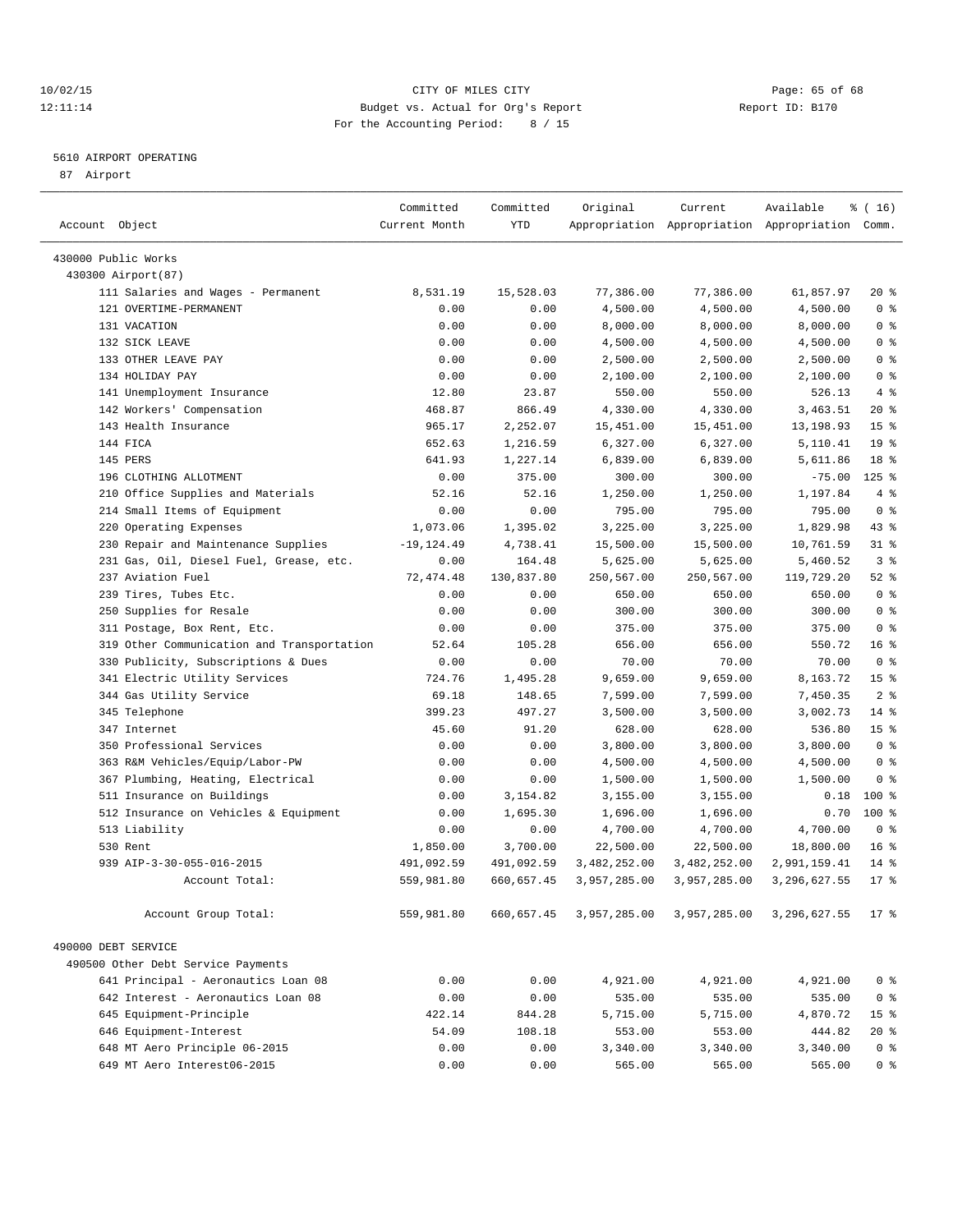## 10/02/15 **Page: 66 of 68** CITY OF MILES CITY **CITY** Page: 66 of 68 12:11:14 Budget vs. Actual for Org's Report Report ID: B170 For the Accounting Period: 8 / 15

## 5610 AIRPORT OPERATING

87 Airport

| Account Object                                                                                                            | Committed<br>Current Month | Committed<br>YTD     | Original               | Current<br>Appropriation Appropriation | Available<br>Appropriation | $\frac{3}{6}$ ( 16 )<br>Comm. |
|---------------------------------------------------------------------------------------------------------------------------|----------------------------|----------------------|------------------------|----------------------------------------|----------------------------|-------------------------------|
| Account Total:                                                                                                            | 476.23                     | 952.46               | 15,629.00              | 15,629.00                              | 14,676.54                  | 6 %                           |
| Account Group Total:                                                                                                      | 476.23                     | 952.46               | 15,629.00              | 15,629.00                              | 14,676.54                  | 6 %                           |
| 520000 OTHER FINANCING USES<br>521000 Interfund Operating Transfers Out<br>820 Transfers to Other Funds<br>Account Total: | 0.00<br>0.00               | 1,527.96<br>1,527.96 | 18,335.00<br>18,335.00 | 18,335.00<br>18,335.00                 | 16,807.04<br>16,807.04     | 8 %<br>8 %                    |
| Account Group Total:                                                                                                      | 0.00                       | 1,527.96             | 18,335.00              | 18,335.00                              | 16,807.04                  | 8 %                           |
| Organization Total:                                                                                                       | 560,458.03                 | 663,137.87           | 3,991,249.00           | 3,991,249.00                           | 3, 328, 111. 13            | $17*$                         |
| Fund Total:                                                                                                               | 560,458.03                 | 663,137.87           | 3,991,249.00           | 3,991,249.00                           | 3,328,111.13 17 %          |                               |